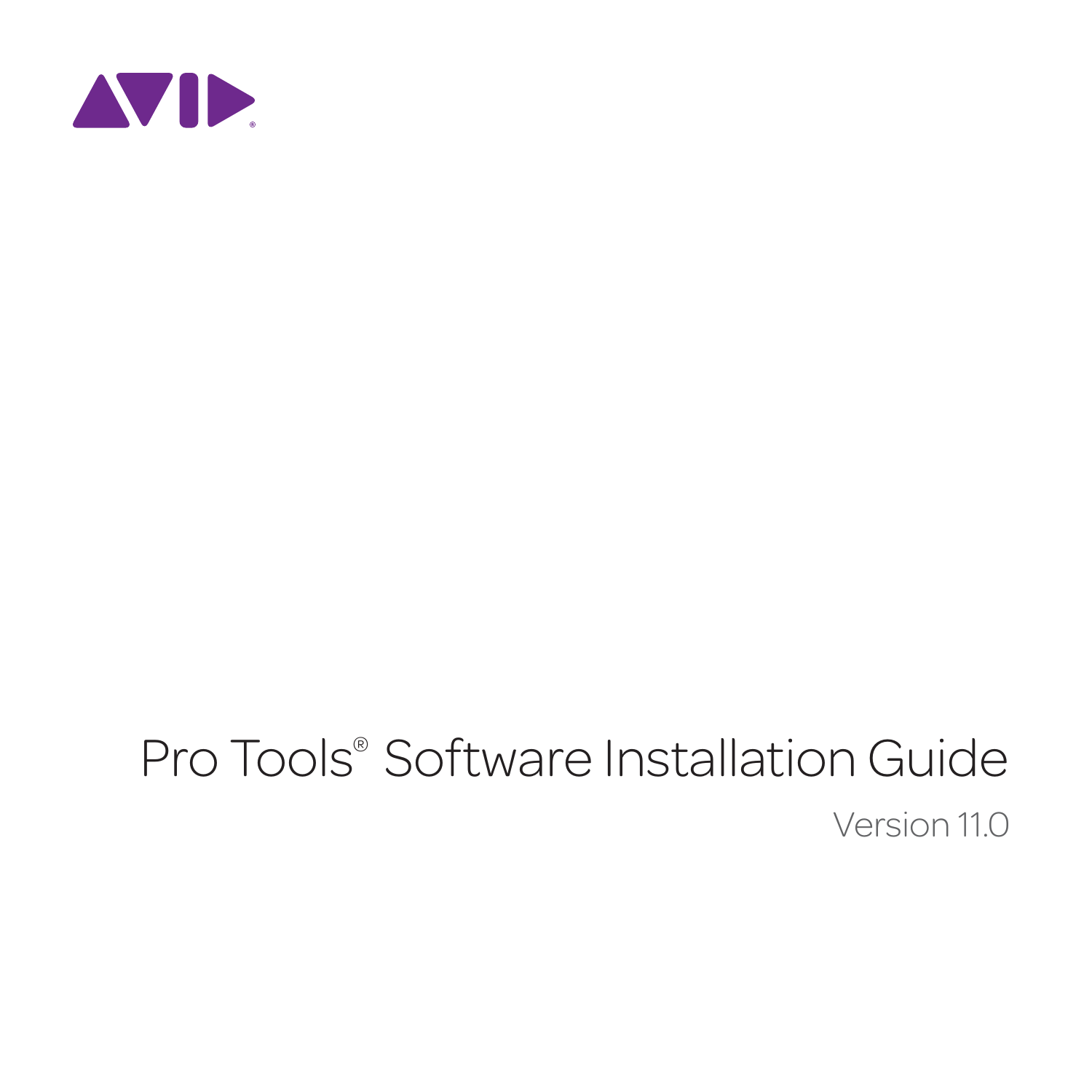#### **Legal Notices**

© 2013 Avid Technology, Inc., ("Avid"), all rights reserved. This guide may not be duplicated in whole or in part without the written consent of Avid.

003, 192 Digital I/O, 192 I/O, 96 I/O, 96i I/O, Adrenaline, AirSpeed, ALEX, Alienbrain, AME, AniMatte, Archive, Archive II, Assistant Station, AudioPages, AudioStation, AutoLoop, AutoSync, Avid, Avid Active, Avid Advanced Response, Avid DNA, Avid DNxcel, Avid DNxHD, Avid DS Assist Station, Avid Ignite, Avid Liquid, Avid Media Engine, Avid Media Processor, Avid MEDIArray, Avid Mojo, Avid Remote Response, Avid Unity, Avid Unity ISIS, Avid VideoRAID, AvidRAID, AvidShare, AVIDstripe, AVX, Beat Detective, Beauty Without The Bandwidth, Beyond Reality, BF Essentials, Bomb Factory, Bruno, C|24, CaptureManager, ChromaCurve, ChromaWheel, Cineractive Engine, Cineractive Player, Cineractive Viewer, Color Conductor, Command|8, Control|24, Cosmonaut Voice, CountDown, d2, d3, DAE, D-Command, D-Control, Deko, DekoCast, D-Fi, D-fx, Digi 002, Digi 003, DigiBase, Digidesign, Digidesign Audio Engine, Digidesign Development Partners, Digidesign Intelligent Noise Reduction, Digidesign TDM Bus, DigiLink, DigiMeter, DigiPanner, DigiProNet, DigiRack, DigiSerial, DigiSnake, DigiSystem, Digital Choreography, Digital Nonlinear Accelerator, DigiTest, DigiTranslator, DigiWear, DINR, DNxchange, Do More, DPP-1, D-Show, DSP Manager, DS-StorageCalc, DV Toolkit, DVD Complete, D-Verb, Eleven, EM, Euphonix, EUCON, EveryPhase, Expander, ExpertRender, Fairchild, FastBreak, Fast Track, Film Cutter, FilmScribe, Flexevent, FluidMotion, Frame Chase, FXDeko, HD Core, HD Process, HDpack, Home-to-Hollywood, HyperSPACE, HyperSPACE HDCAM, iKnowledge, Impact, Improv, iNEWS, iNEWS Assign, iNEWS ControlAir, InGame, Instantwrite, Instinct, Intelligent Content Management, Intelligent Digital Actor Technology, IntelliRender, Intelli-Sat, Intelli-Sat Broadcasting Recording Manager, InterFX, Interplay, inTONE, Intraframe, iS Expander, iS9, iS18, iS23, iS36, ISIS, IsoSync, LaunchPad, LeaderPlus, LFX, Lightning, Link & Sync, ListSync, LKT-200, Lo-Fi, MachineControl, Magic Mask, Make Anything Hollywood, make manage movelmedia, Marquee, MassivePack, MassivePack Pro, Maxim, Mbox, Media Composer, MediaFlow, MediaLog, MediaMix, Media Reader, Media Recorder, MEDIArray, MediaServer, MediaShare,

MetaFuze, MetaSync, MIDI I/O, Mix Rack, Moviestar, MultiShell, NaturalMatch, NewsCutter, NewsView, NewsVision, Nitris, NL3D, NLP, NSDOS, NSWIN, OMF, OMF Interchange, OMM, OnDVD, Open Media Framework, Open Media Management, Painterly Effects, Palladiium, Personal Q, PET, Podcast Factory, PowerSwap, PRE, ProControl, ProEncode, Profiler, Pro Tools, Pro Tools|HD, Pro Tools LE, Pro Tools M-Powered, Pro Transfer, QuickPunch, QuietDrive, Realtime Motion Synthesis, Recti-Fi, Reel Tape Delay, Reel Tape Flanger, Reel Tape Saturation, Reprise, Res Rocket Surfer, Reso, RetroLoop, Reverb One, ReVibe, Revolution, rS9, rS18, RTAS, Salesview, Sci-Fi, Scorch, ScriptSync, SecureProductionEnvironment, Shape-to-Shape, ShuttleCase, Sibelius, SimulPlay, SimulRecord, Slightly Rude Compressor, Smack!, Soft SampleCell, Soft-Clip Limiter, SoundReplacer, SPACE, SPACEShift, SpectraGraph, SpectraMatte, SteadyGlide, Streamfactory, Streamgenie, StreamRAID, SubCap, Sundance, Sundance Digital, SurroundScope, Symphony, SYNC HD, SYNC I/O, Synchronic, SynchroScope, Syntax, TDM FlexCable, TechFlix, Tel-Ray, Thunder, TimeLiner, Titansync, Titan, TL Aggro, TL AutoPan, TL Drum Rehab, TL Everyphase, TL Fauxlder, TL In Tune, TL MasterMeter, TL Metro, TL Space, TL Utilities, tools for storytellers, Transit, TransJammer, Trillium Lane Labs, TruTouch, UnityRAID, Vari-Fi, Video the Web Way, VideoRAID, VideoSPACE, VTEM, Work-N-Play, Xdeck, X-Form, and XMON are either registered trademarks or trademarks of Avid Technology, Inc. in the United States and/or other countries.

Bonjour, the Bonjour logo, and the Bonjour symbol are trademarks of Apple Computer, Inc.

Thunderbolt and the Thunderbolt logo are trademarks of Intel Corporation in the U.S. and/or other countries.

This product may be protected by one or more U.S. and non-U.S. patents. Details are available at www.avid.com/patents.

Product features, specifications, system requirements, and availability are subject to change without notice.

**Guide Part Number** 9320-65236-00 REV A 06/13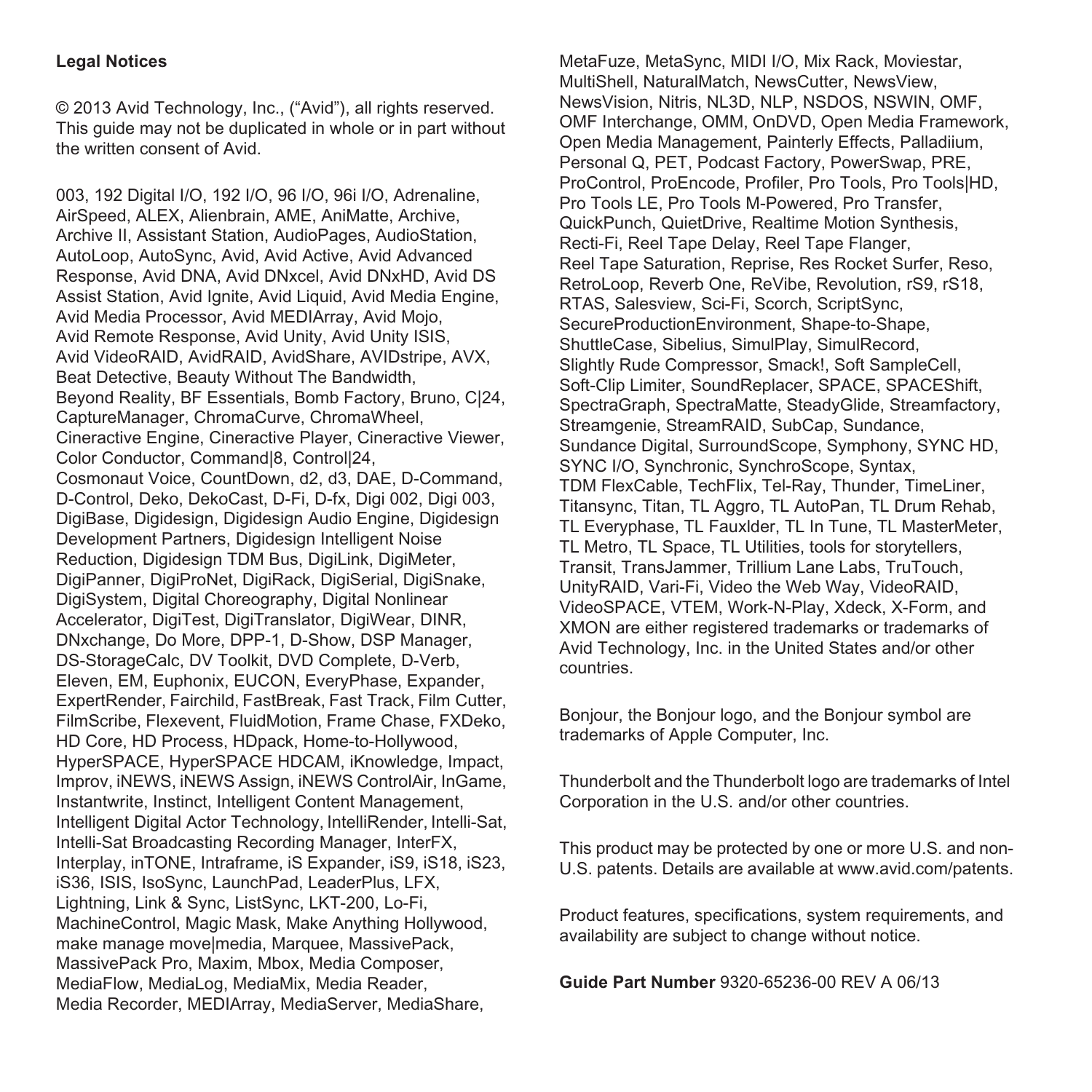# Contents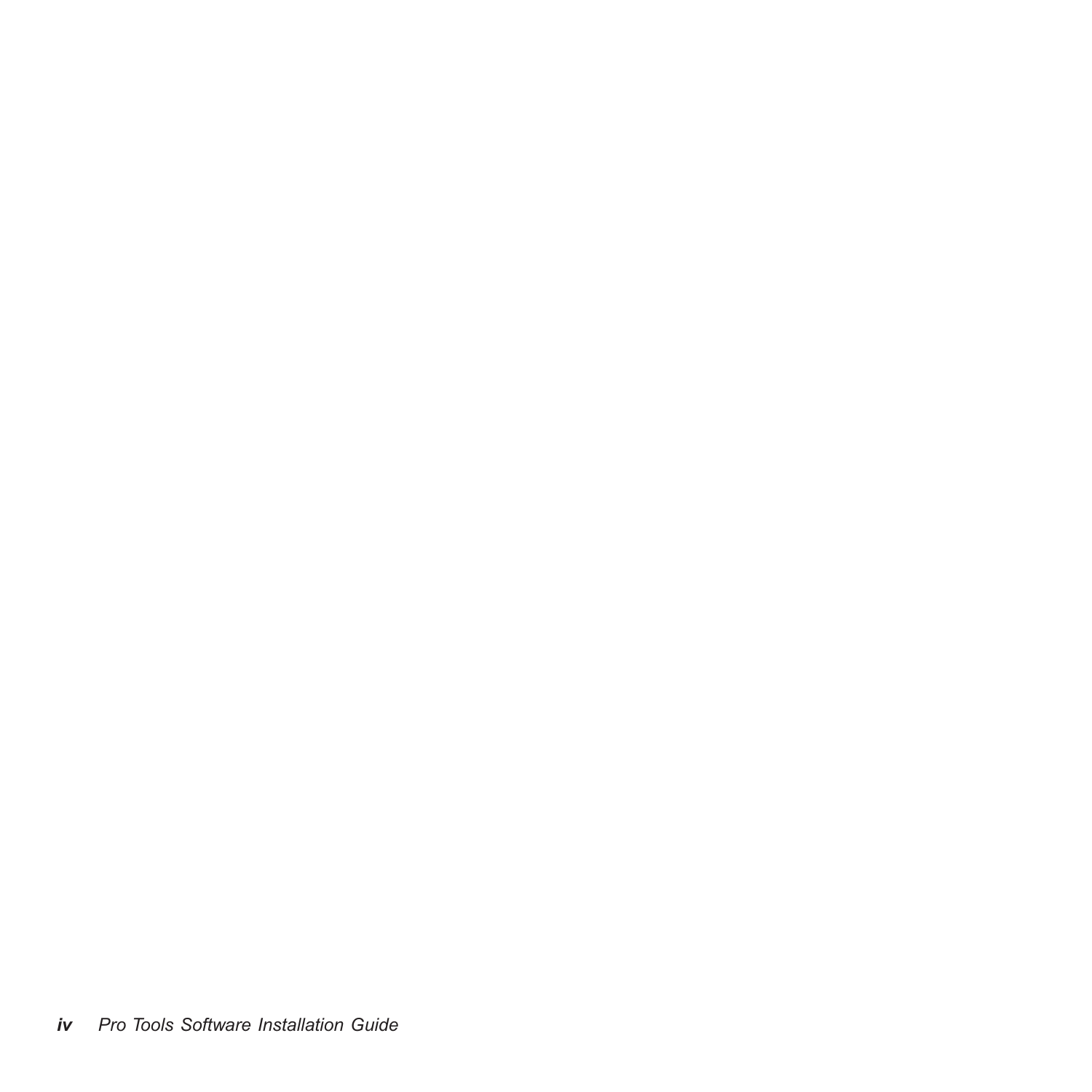# <span id="page-4-0"></span>Installing Pro Tools Software

Welcome to Pro Tools**®** from Avid. This guide explains how to install and authorize Pro Tools software on Mac and Windows systems. For detailed information on configuring your Pro Tools system, and for complete information about Pro Tools system capabilities and functionality, see the *Pro Tools Reference Guide* (available from the Help menu in Pro Tools).

There are two types of Pro Tools software:

### Pro Tools HD

Pro Tools HD software can be used with the following hardware:

- Pro Tools|HDX hardware for expanded I/O, low latency monitoring, and dedicated DSP for plugin processing and large mixer configurations
- Pro Tools|HD Native hardware for expanded I/O and low latency monitoring
- Avid 003**™** family, Eleven**®** Rack, Mbox**®** (3rd generation), and Fast Track hardware
- Third-party audio hardware with supported Core Audio (Mac) or ASIO (Windows) drivers, including built-in audio hardware on Mac computers

#### Pro Tools

Pro Tools software can be used with the following hardware:

- Avid 003**™** family, Eleven**®** Rack, Mbox**®** (3rd generation), and Fast Track hardware
- Third-party audio hardware with supported Core Audio (Mac) or ASIO (Windows) drivers, including built-in audio hardware on Mac computers

*For a list of qualified audio interfaces and computers for all Pro Tools systems, visit www.avid.com/compatibility.*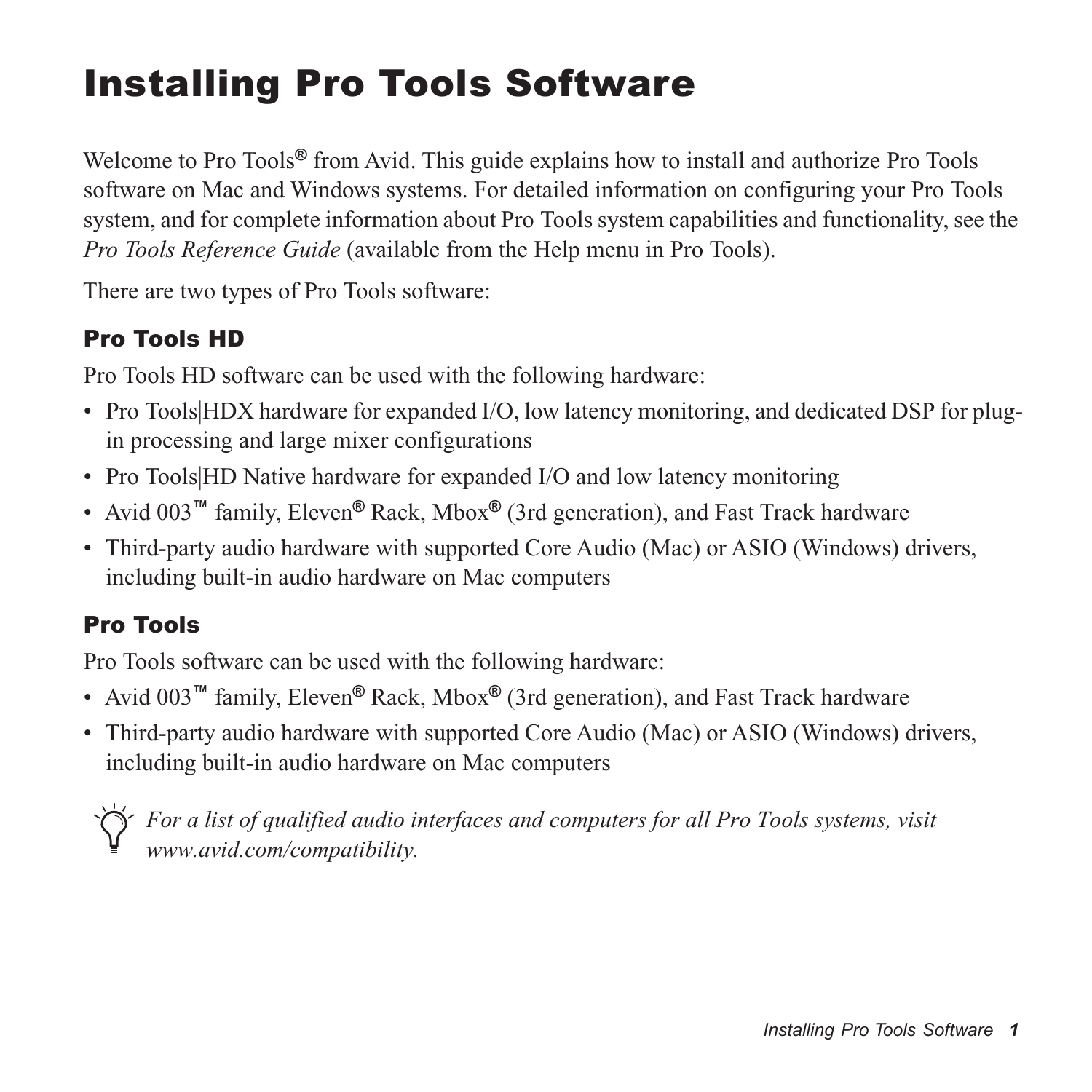# System Requirements and Compatibility

The following are required to install and authorize Pro Tools software:

- A DVD drive (if you purchased a boxed version of Pro Tools with an installer disc)
- An Internet connection (to download the Pro Tools installer and Pro Tools authorization)

The following are required to run Pro Tools software:

- A qualified Windows or Mac computer
- A qualified audio interface (or built-in audio capability)
- An iLok USB key (2nd generation) to authorize Pro Tools software

Avid can only assure compatibility and provide support for hardware and software it has tested and approved. For complete system requirements and a list of qualified computers, operating systems, hard drives, and third-party devices, visit *www.avid.com/compatibility.*

# About iLok

Pro Tools software is authorized using an iLok USB key (2nd generation) from PACE Anti-Piracy. An iLok can hold hundreds of authorizations for all of your iLok-enabled software. After a software license is placed on an iLok, you can use the iLok to authorize that software on any computer.



*iLok USB key (2nd generation)*

- If you purchased a boxed version of Pro Tools, or Avid hardware bundled with a version of Pro Tools or Pro Tools HD software, it includes an iLok USB key (2nd generation) and an activation card with a printed activation code.
- If you are upgrading from a previous version of Pro Tools or Pro Tools HD software, you will need to use your own iLok USB key (a 2nd generation iLok is required). You will receive an activation code through your online Avid account.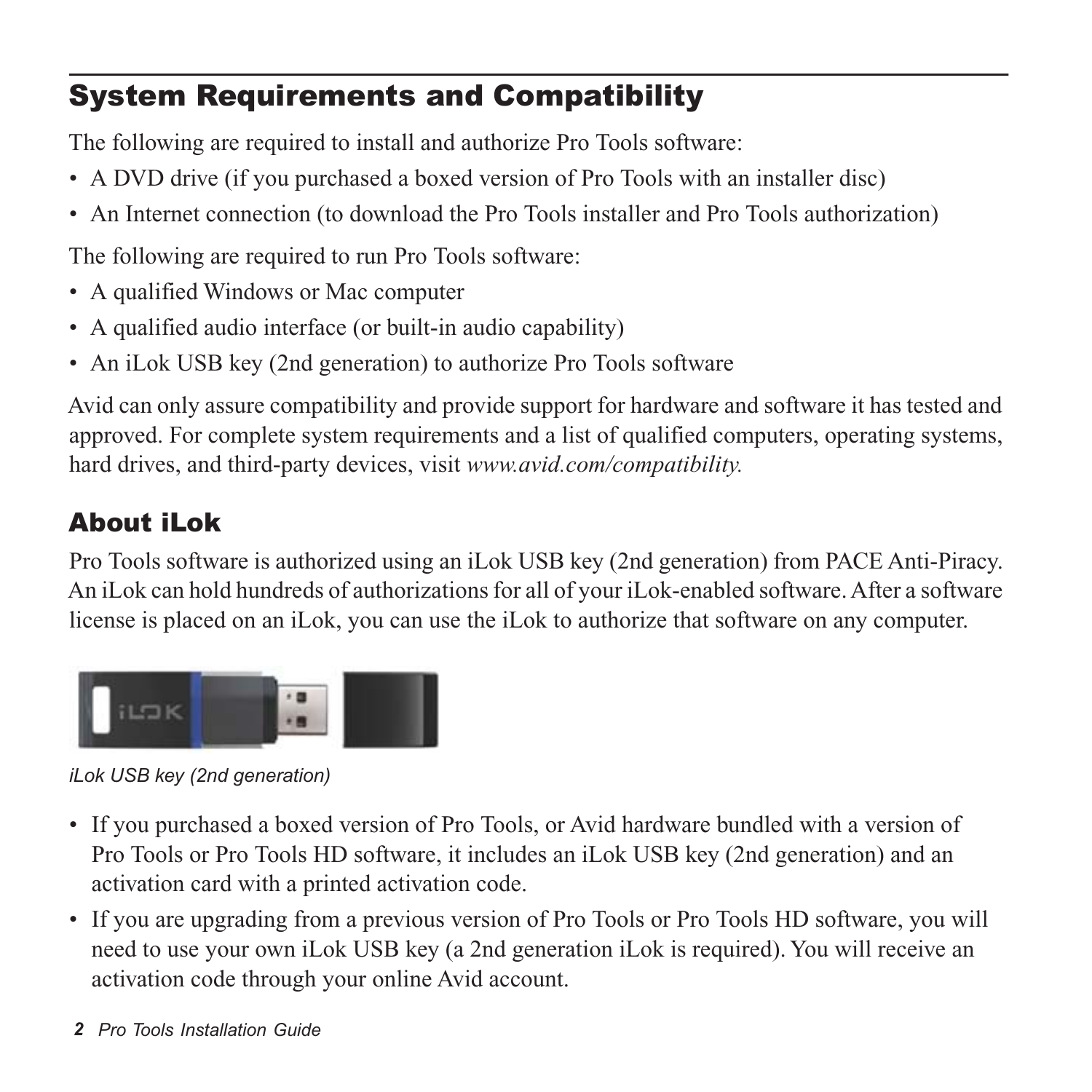### MIDI Requirements

USB, FireWire, and PCI MIDI interfaces work effectively with Pro Tools systems on Mac or Windows.

### Hard Drive Requirements

For optimal audio recording and playback, all Pro Tools systems require one or more qualified hard drives.

### Avoid Recording to the System Drive

Recording to your system drive is allowed, but not recommended. Recording and playback on a system drive may result in lower track counts and fewer plug-ins.

*For optimum performance, you may want to designate your system drive as a Playback or Transfer volume in the Pro Tools Workspace. For more information, see the Pro Tools Reference Guide.*

# Installation Overview

Installation of Pro Tools includes the following steps:

- **1** ["Creating Your Avid Account" on page 4](#page-7-2).
- **2** ["Retrieving Your Pro Tools Software License" on page 4.](#page-7-0)
- **3** ["Removing Previous Versions of Pro Tools" on page 4.](#page-7-1)
- **4** ["Installing Hardware Drivers" on page 5](#page-8-0).
- **5** ["Installing Pro Tools Software" on page 5.](#page-8-1)
- **6** ["Starting Up or Shutting Down Your System" on page 7.](#page-10-0)
- **7** ["Launching and Authorizing Pro Tools" on page 8.](#page-11-0)
- **8** Configuring your system for improved performance.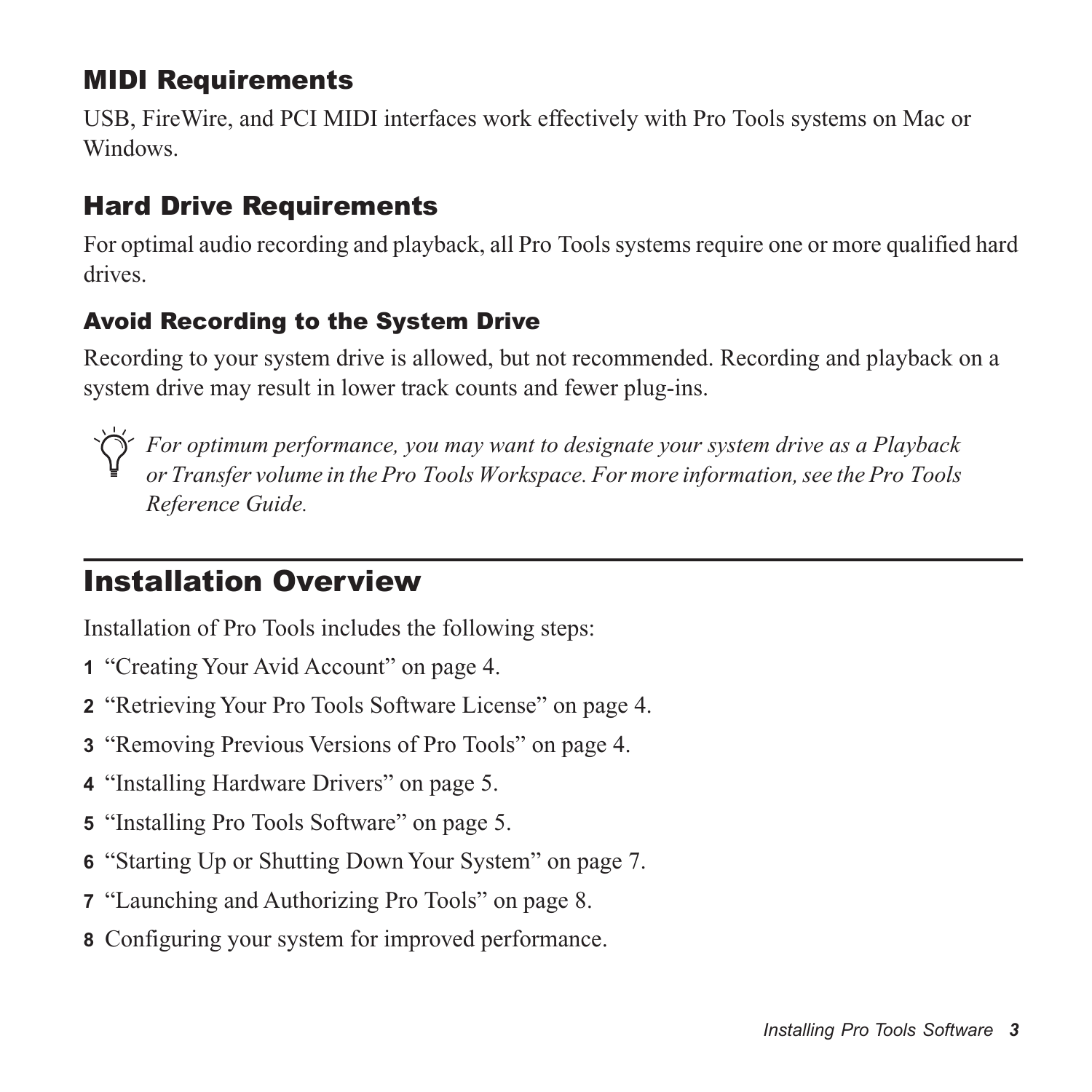# <span id="page-7-2"></span>Creating Your Avid Account

An Avid account is required to activate Pro Tools software, and, if you purchased a download version of Pro Tools, to download your software.

If you don't have an Avid account, visit *www.avid.com/myavid* to create your account.

# <span id="page-7-0"></span>Retrieving Your Pro Tools Software License

When you purchase Pro Tools, you receive an activation code, either on an activation card or through your Avid account.

#### **To retrieve your Pro Tools software license:**

**1** If you don't already have an iLok account, visit www.ilok.com to sign up for an account.

**2** Visit *www.avid.com/activation* and log into your Avid account (if you don't already have an Avid account, click "Create Your Account").

- **3** Enter your activation code and your iLok.com User ID.
- **4** Follow the on-screen instructions to deposit your license into your iLok.com account.

### <span id="page-7-1"></span>Removing Previous Versions of Pro Tools

If you have a previous version of Pro Tools installed, remove it according to the instructions in the Installation Guide for that version.



*It is possible to have Pro Tools 10.3.6 or higher installed at the same time as Pro Tools 11. Visit www.avid.com/compatibility or see the Pro Tools Read Me for details.*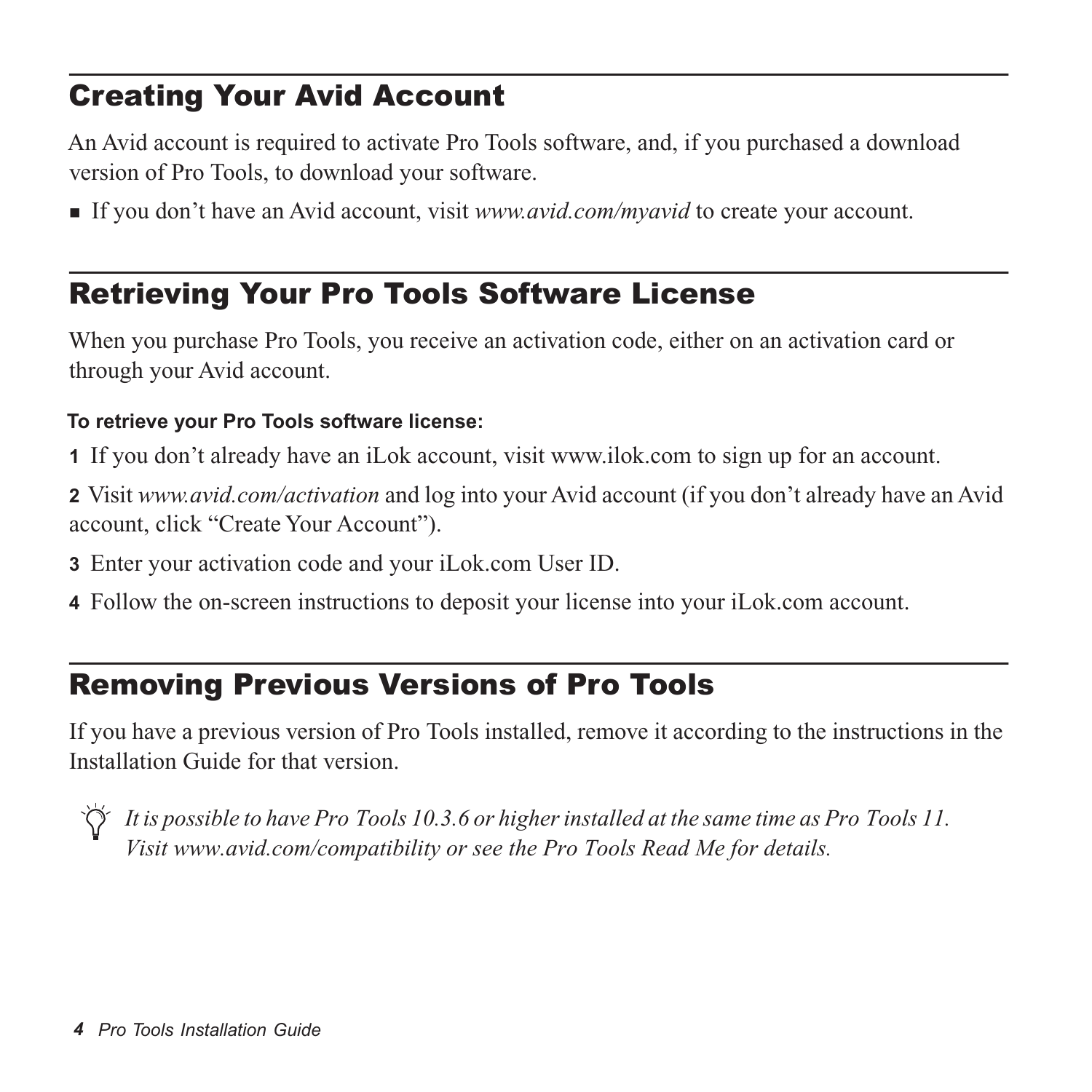# <span id="page-8-0"></span>Installing Hardware Drivers

Before installing Pro Tools software, install the latest drivers for that hardware. Refer to the documentation that came with your audio hardware for more information. For Avid audio interfaces, download and install the drivers for your Avid hardware from *www.avid.com/drivers*.



*Pro Tools will not recognize your audio interface if you do not install the drivers. If you are upgrading Pro Tools, be sure to install the latest drivers for your hardware.*

# <span id="page-8-1"></span>Installing Pro Tools Software

After you have installed the drivers for your audio interface, you are ready to install Pro Tools.

*Before installing Pro Tools, refer to the Pro Tools Read Me included with the installer.*

### Installing Pro Tools on Mac

#### **To install Pro Tools on Mac from DVD:**

- **1** Insert the Pro Tools Installer disc into the DVD drive on your computer.
- **2** Open the Pro Tools disc.

**3** Double-click the Pro Tools application icon. The Pro Tools application is automatically copied to your Applications folder.

**4** After the Pro Tools application has been copied to your Applications folder, launch Pro Tools to complete the installation process.

#### **To install Pro Tools on Mac from your online Avid account:**

- **1** Download the Pro Tools Installer from your online Avid account.
- **2** Open the Pro Tools disk image.
- **3** Drag the Pro Tools application icon onto the Applications folder alias in the disk image.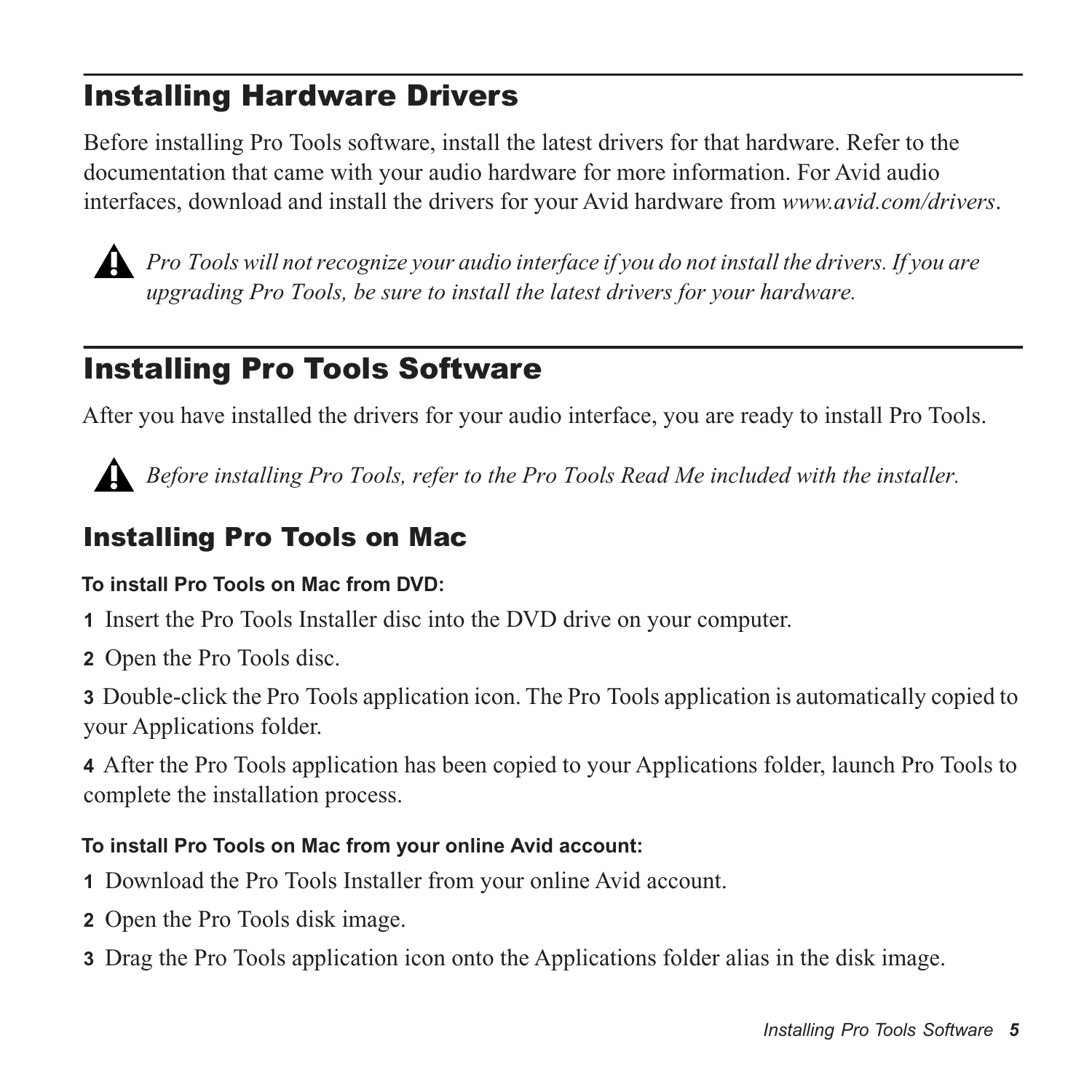**4** After the Pro Tools application has been copied to your Applications folder, launch Pro Tools to continue the installation process.



*See ["Launching and Authorizing Pro Tools" on page 8](#page-11-0).*

### Installing Pro Tools on Windows

#### **To install Pro Tools on Windows:**

**1** Make sure you are logged in as an Administrator for the account where you want to install Pro Tools.

- **2** Do one of the following:
- Insert the Pro Tools Installer disc in your DVD drive.
- Download the Pro Tools Installer from your online Avid account.
- **3** Do one of the following:
- If Windows AutoRun is enabled, a mini-browser appears. Select Install Pro Tools to begin installation.
- If Windows AutoRun is disabled, locate and double-click Setup.exe, and then select Install Pro Tools to begin installation.



*On Windows, if the User Account Control dialog appears, click Allow. Several messages are displayed during installation that can be ignored, including multiple "Found New Hardware" dialogs and "A Problem Occurred During Hardware Installation." If you get a warning dialog about the driver not passing Windows Logo testing, click Continue Anyway.*

**4** Follow the on-screen instructions to continue installation.

**5** After the Install Wizard is finished, launch Pro Tools to continue the installation process. See ["Launching and Authorizing Pro Tools" on page 8](#page-11-0).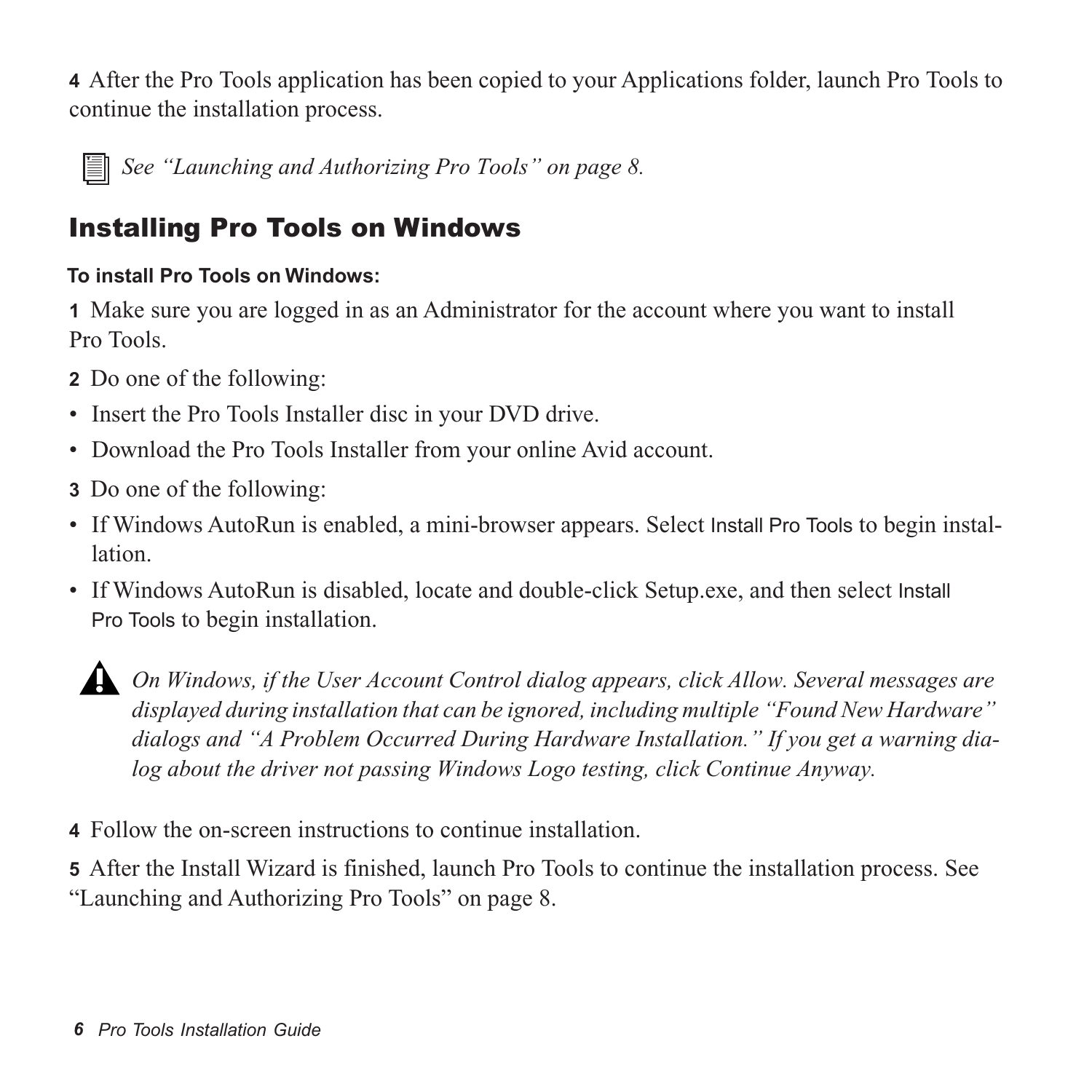# <span id="page-10-0"></span>Starting Up or Shutting Down Your System

To ensure that the components of your Pro Tools system communicate properly with each other, start them in a particular order.

#### **Start up your Pro Tools system in this order:**

- Make sure all your equipment (including your computer) is off.
- Lower the volume of all output devices in your system.
- For systems with an expansion chassis, turn on the chassis.
- Turn on any external hard drives. Wait ten seconds for them to spin up to speed.
- Turn on any control surfaces.
- Turn on any MIDI interfaces and devices, or synchronization peripherals.

 For systems requiring external power, turn on the hardware (such as HD I/O or 003). Wait at least fifteen seconds for the audio interface to initialize and the status LEDs to stop flashing.

- Turn on your computer.
- Launch Pro Tools (see ["Launching and Authorizing Pro Tools" on page 8](#page-11-0)).

#### **Shut down your Pro Tools system in this order:**

- Quit Pro Tools (on Mac: Pro Tools > Quit, or on Windows: File > Exit).
- Turn off or lower the volume of all output devices in your system.
- Turn off your computer.
- For systems that use hardware requiring external power, turn off the hardware.
- Turn off your Pro Tools audio interfaces.
- For systems with an expansion chassis, turn off the chassis.
- Turn off any MIDI interfaces, MIDI devices, or synchronization peripherals.
- Turn off any control surfaces or worksurfaces.
- Turn off any external hard drives.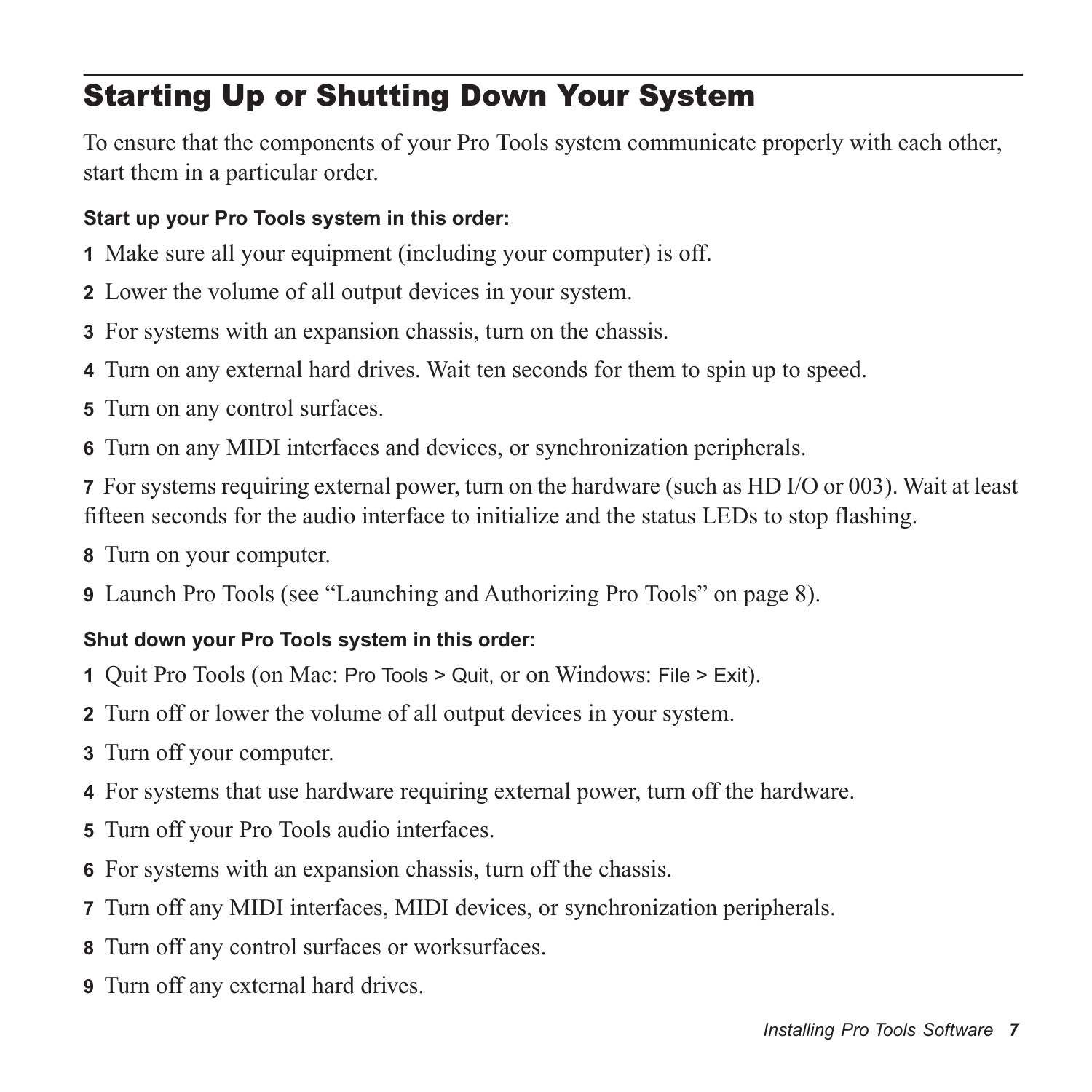# <span id="page-11-0"></span>Launching and Authorizing Pro Tools

#### **To launch and authorize Pro Tools software:**

- **1** Make sure your audio interface is connected to your computer and powered on.
- **2** Make sure your iLok (2nd generation) is connected to an available USB port on your computer.



*Do not remove the iLok while launching or running Pro Tools.*

- **3** Do one of the following:
- On Mac, double-click the application icon in Macintosh HD/Applications/Pro Tools.
- On Windows, double-click the Pro Tools shortcut on the desktop (or double-click the application in Program Files\Avid\Pro Tools).
- **4** When the Pro Tools activation screen appears, click Activate.
- **5** Log into your iLok.com account. (If you don't have an iLok account, click Create New Account.)
- **6** When the list of available licenses appears, select the license for Pro Tools 11 and click Next.
- **7** Select your iLok as the location for the license and click Next.
- **8** After activation is complete, click Continue to launch Pro Tools.

# Configuring Your Pro Tools System

After you have installed, authorized, and launched Pro Tools software, you can configure your Pro Tools system to meet the specific needs of your studio. For detailed information on configuring your Pro Tools software, see the *Pro Tools Reference Guide* (available from the Help menu in Pro Tools).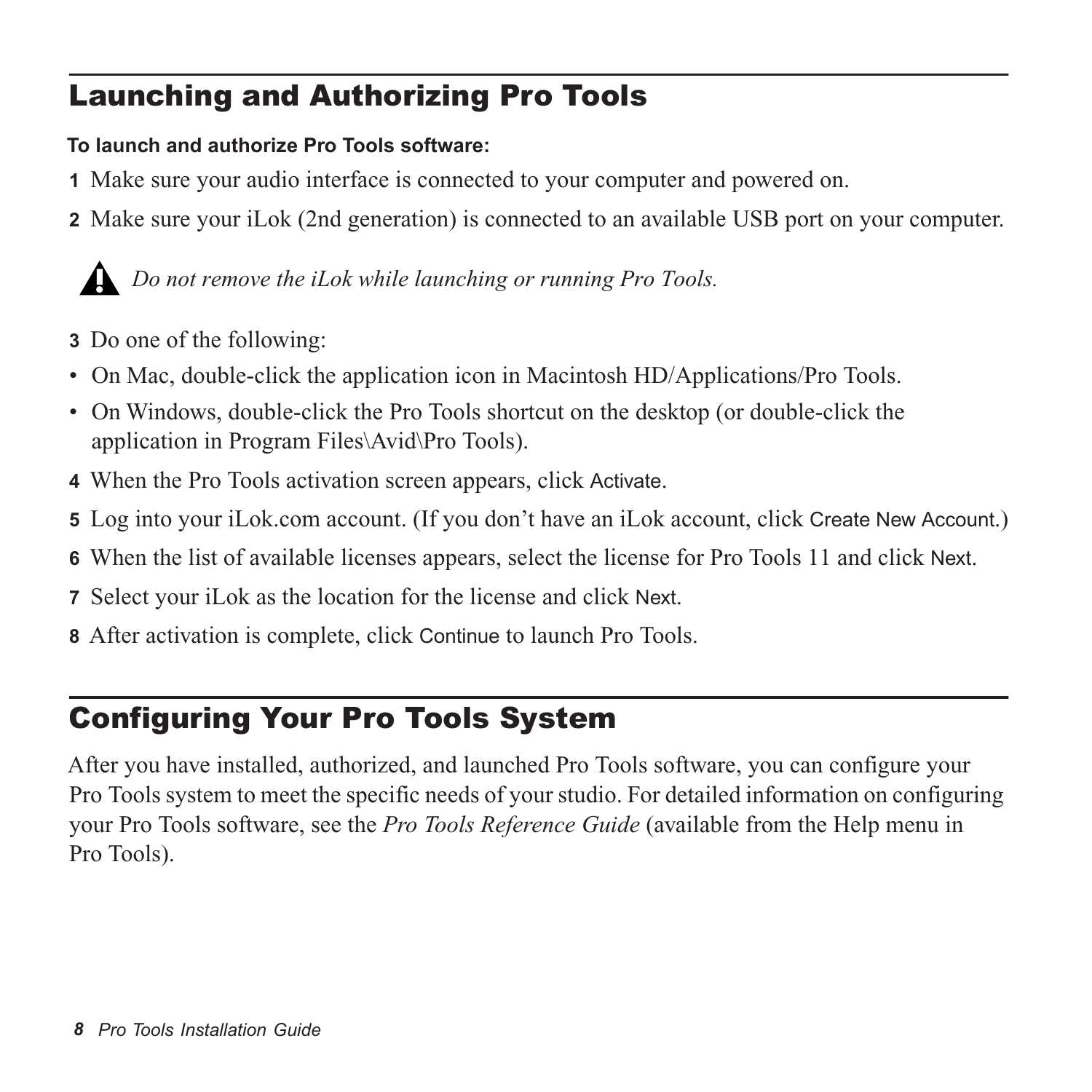# Optimizing a Mac System for Pro Tools

To ensure optimum performance with Pro Tools, configure your computer first.



*For a complete list of recommended optimizations for your operating system, visit www.avid.com/optimize.*

Before configuring your computer, make sure you are logged in as an Administrator for the account where you want to install Pro Tools. For details on Administrator privileges in Mac OS X, see your Apple OS X documentation.



*Do not use the Mac OS X automatic Software Update feature, as it may upgrade your system to a version of Mac OS that has not yet been qualified for Pro Tools. For details on qualified versions of Mac OS, visit www.avid.com/compatibility.*

### Turning Off Energy Saver

#### **To turn off the Energy Saver feature:**

- **1** Choose System Preferences from the Apple menu.
- **2** Click Energy Saver.
- **3** Set the Computer Sleep setting to Never.
- **4** Set the Display Sleep setting to Never.
- **5** Deselect "Put the hard disk(s) to sleep when possible" option.

### Disable or Reassign Mac Keyboard Shortcuts Used by Pro Tools

To have the full complement of Pro Tools keyboard shortcuts, you need to disable or reassign conflicting Mac OS X Keyboard Shortcuts in the Apple System Preferences.



*For a complete list of Pro Tools keyboard shortcuts, see the Pro Tools Shortcuts Guide (Help > Pro Tools Shortcuts).*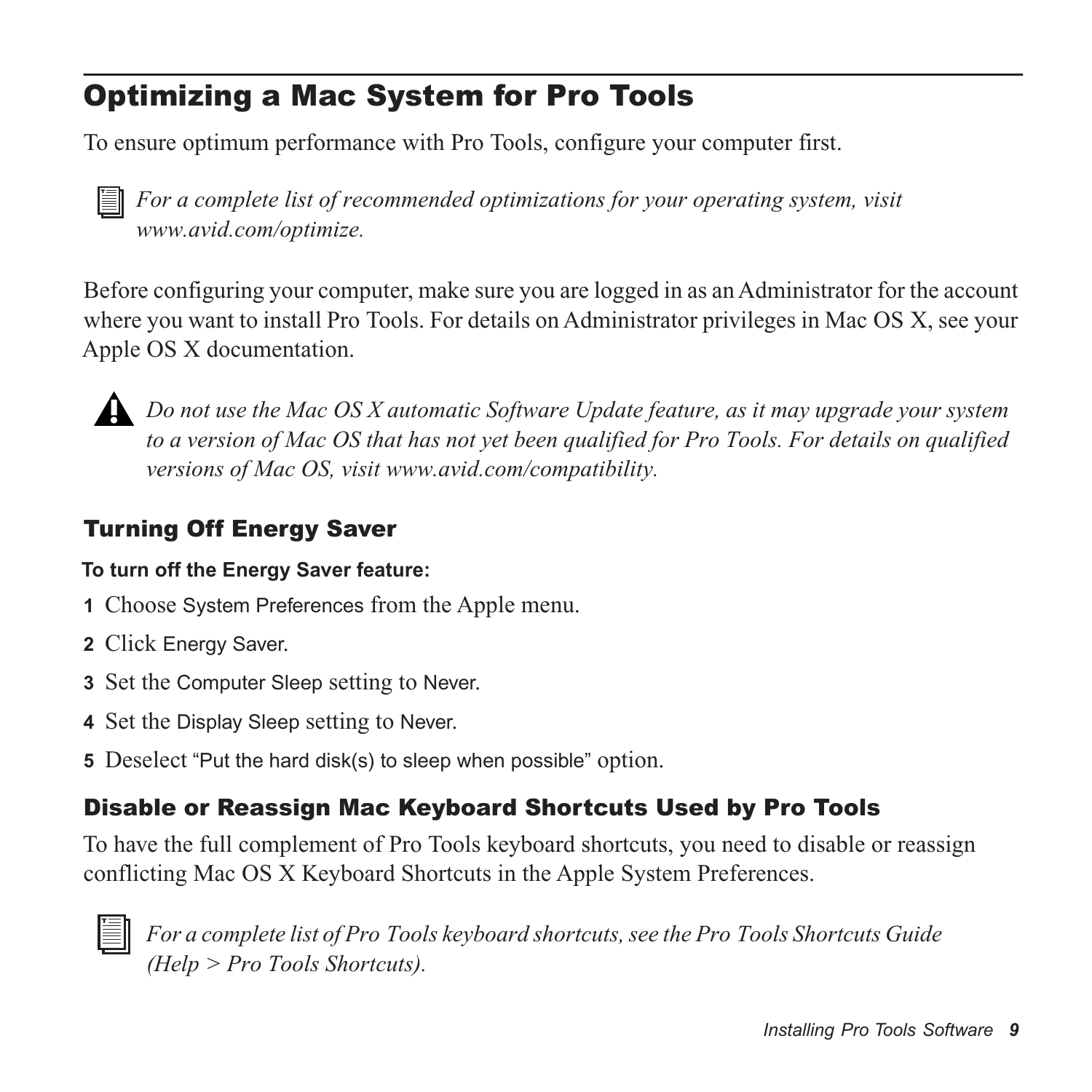#### **To disable or reassign Mac keyboard shortcuts used by Pro Tools:**

- **1** From the Apple menu, choose System Preferences.
- **2** Click Keyboard.
- **3** Click the Keyboard Shortcuts tab.

**4** You can disable or reassign Mac OS keyboard shortcuts that conflict with Pro Tools keyboard shortcuts. The following list includes several common Mac keyboard shortcuts that, depending on the make and model of your Mac, may also be used by Pro Tools:

- Under "Launchpad & Dock"
	- "Turn Dock Hiding On/Off"
- Under "Mission Control"
	- "Mission Control"
	- "Application windows"
	- "Show Desktop"
	- "Show Dashboard"
	- "Mission Control > Move left a space"
	- "Mission Control > Move right a space"
	- "Mission Control > Switch to Desktop *n*"
- Under "Keyboard & Text Input"
	- "Turn keyboard access on or off"
	- "Move focus to the window drawer"
	- "Move focus to the Dock"
	- "Move Focus to active or next window"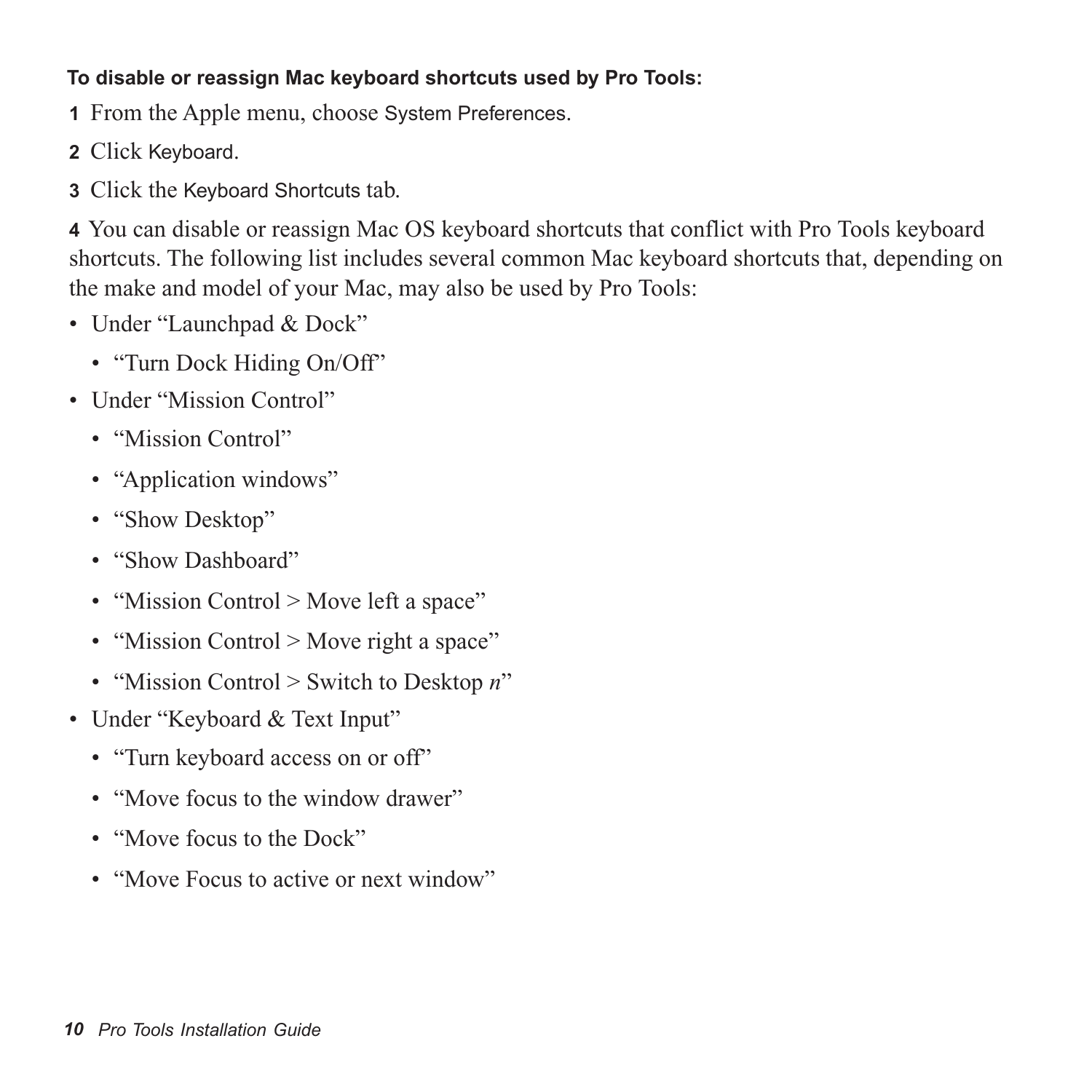- Under "Services"
	- "Send File To Bluetooth Device"
	- "Search With Google"
	- "Spotlight"
- Under "Spotlight"
	- "Show Spotlight search field"
	- "Show Spotlight window"
- Under "Accessibility"
	- "Zoom"
	- "Contrast"
- Under "Application Shortcuts"
	- "Show Help menu"

### Enabling Journaling for Audio Drives

To yield higher performance from audio drives, enable journaling.

#### **To enable journaling:**

- **1** Launch the Disk Utility application, located in Applications/Utilities.
- **2** Select the volume in the left column of the Disk Utility window.
- **3** Select Enable Journaling in the toolbar.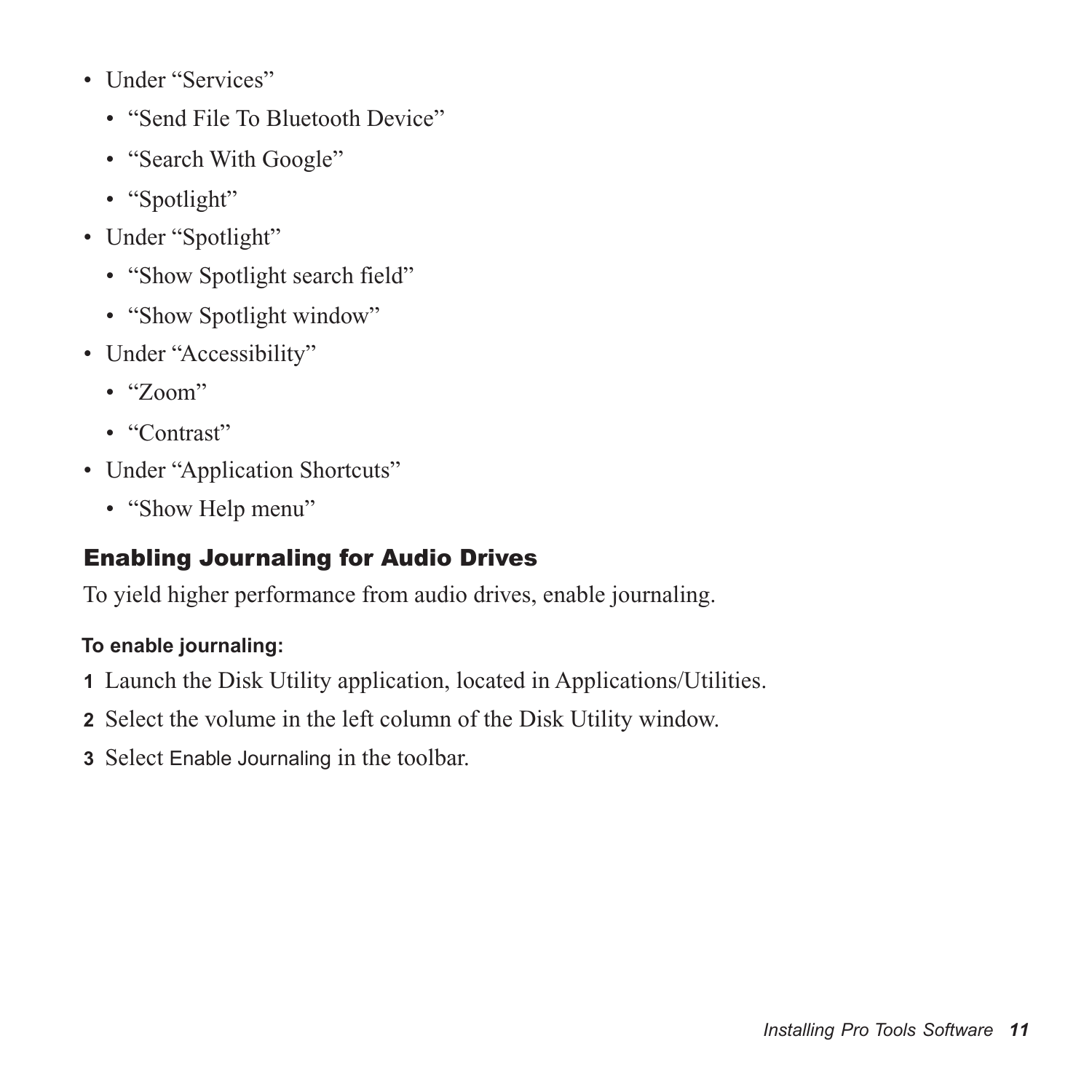# Optimizing a Windows System for Pro Tools

To ensure optimum performance with Pro Tools, configure your computer before using Pro Tools hardware and software.



*For a complete list of recommended optimizations for your operating system, visit www.avid.com/optimize.*

Before configuring your computer, make sure you are logged in as an Administrator for the account where you want to install Pro Tools. For details on Administrator privileges, see your Windows documentation.

### Required Optimizations

To ensure optimum performance with Pro Tools, configure the following settings before using Pro Tools hardware and software.



*When you are finished changing Windows system settings, restart your computer.*

### Disabling User Account Control

#### **To disable User Account Control (UAC):**

- **1** Choose Start > Control Panel.
- **2** Click User Accounts and Family Safety.
- **3** Click User Accounts.
- **4** Click on Change User Account Control settings.
- **5** Set the slider to Never Notify.
- **6** Click OK.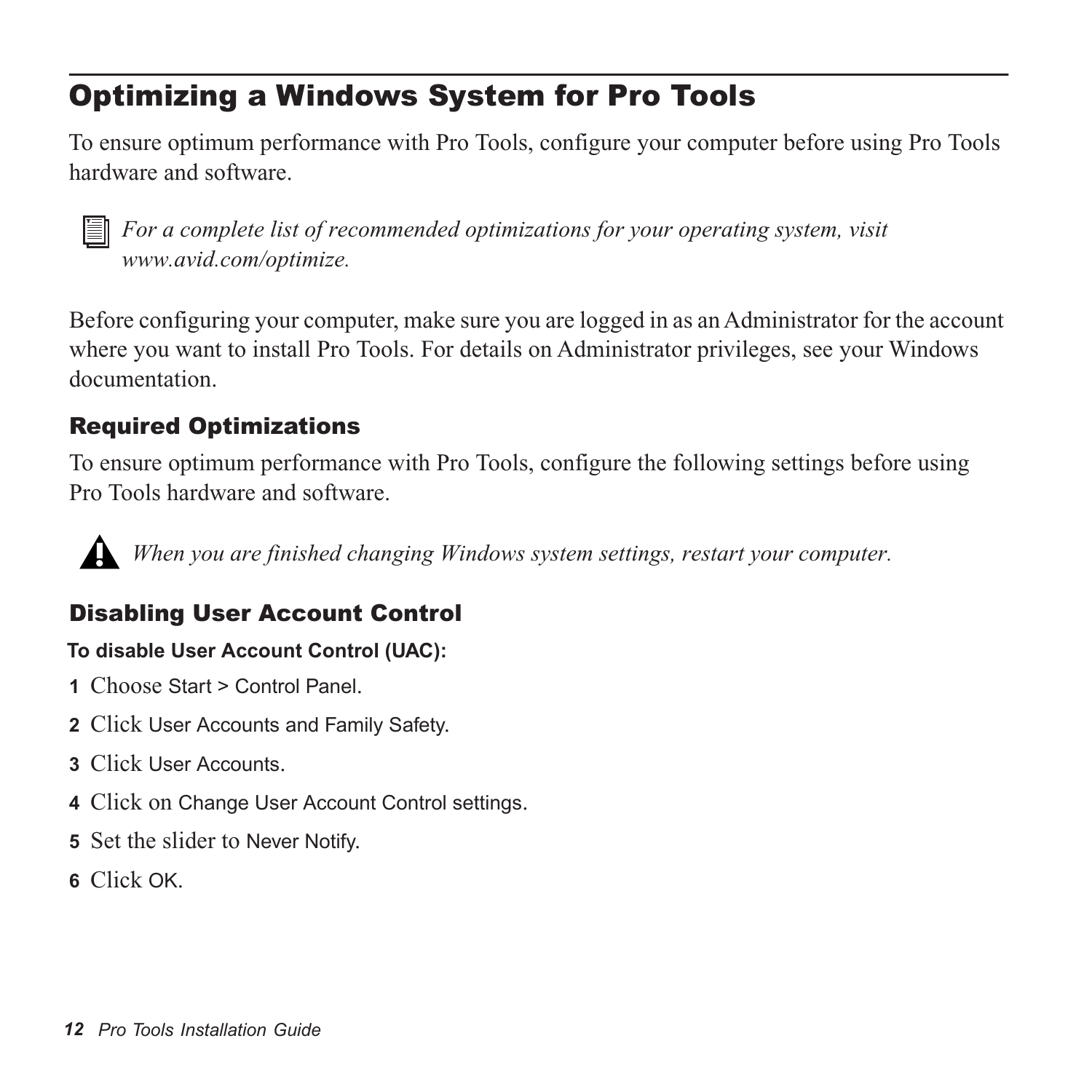#### Configuring System Standby and Power Management

When using Pro Tools, the Windows System Standby power scheme must be set to Always On. This prevents long record or playback passes from stopping due to system resources powering down.

#### **To configure Windows Power Management:**

- **1** Choose Start > Control Panel.
- **2** Click on System and Security.
- **3** Click Power Options.
- **4** Click on the arrow to Show Additional Plans.
- **5** Select High Performance.
- **6** Click Change plan settings.
- **7** Click Change advanced power settings.
- **8** In the Power Options dialog, reveal Hard disk > Turn off hard disk after.
- **9** Click Setting option.

**10** Select the value in the Setting (Minutes) field and press Backspace on your computer keyboard or scroll the value to Never.

- **11** Click OK. The hard disk setting changes to Never and the Power Options dialog closes.
- **12** In the Edit Plan Settings window, click Save changes and close the window.



*Pro Tools automatically switches to the "High Performance" Power Management settings on launch. Windows reverts to the previously selected Power Management settings (if different) when exiting Pro Tools. Consequently, when optimizing the Power Management settings for Pro Tools, you should always only optimize the High Performance configuration.*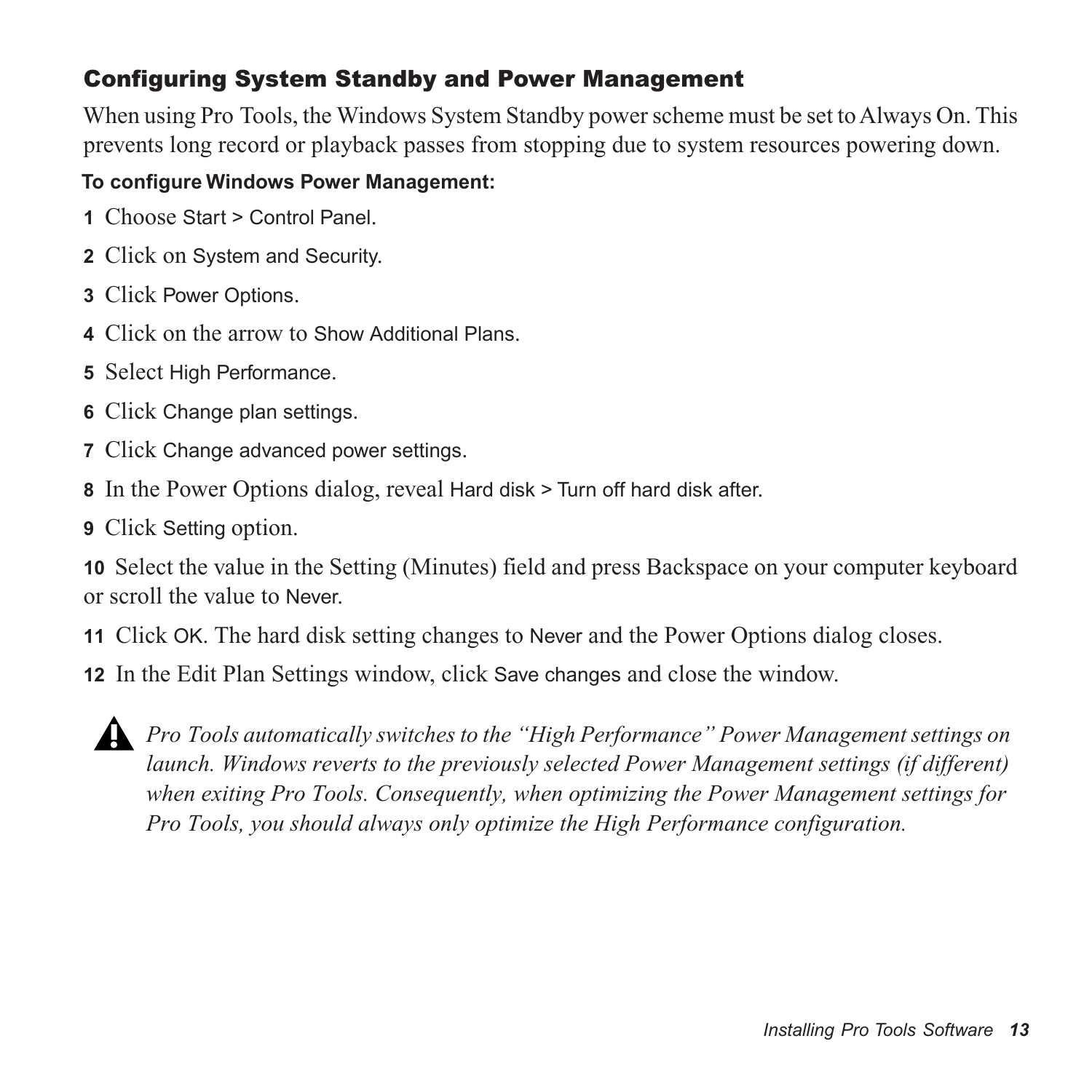### Recommended Optimizations

Pro Tools can also be affected by other software and hardware drivers installed on your computer. For best possible performance, it is recommended (but not required) that you do the following:

- Avoid running any unneeded programs at the same time as Pro Tools.
- Turn off any software utilities that run in the background, such as Windows Messenger, calendars, and disk maintenance programs.
- Turn off any non-essential USB devices while running Pro Tools.

# Optional Optimizations

The following system optimizations may help Pro Tools perform better on some systems. It is recommended that you only try these optimizations if necessary, as they may disable or adversely affect the functionality of other programs on your system.

### Adjusting Processor Scheduling

#### **To adjust Processor Scheduling performance:**

- **1** Right-click Computer and choose Properties.
- **2** Click Advanced system settings.
- **3** Under the Performance section, click the Settings button.
- **4** In the Performance Options window, click the Advanced tab.
- **5** Under the Processor Scheduling section, select the Background Services option.
- **6** Click OK to close the Performance Options window.
- **7** Click OK to close the System Properties window.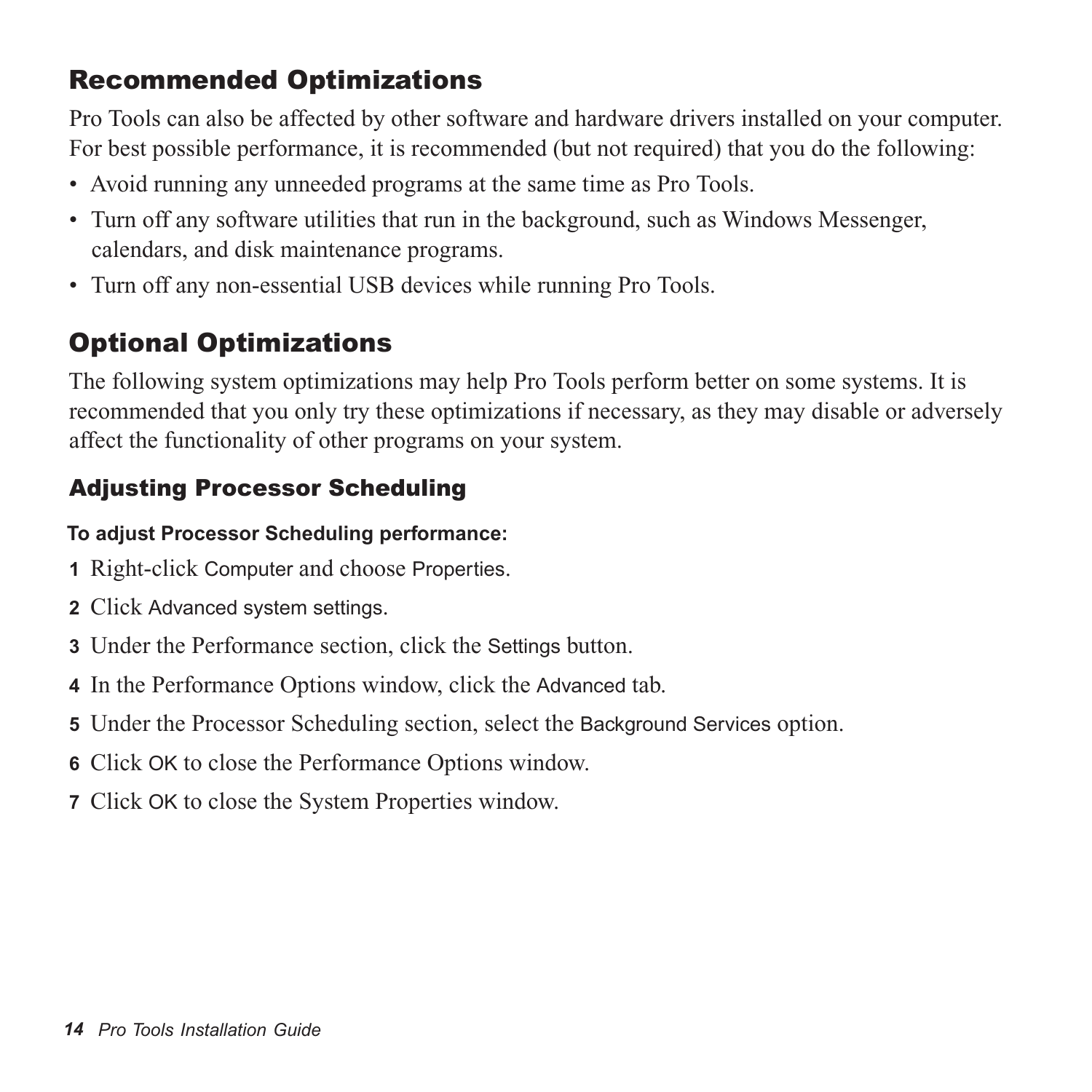#### Disabling System Startup Items

The fewer items in use by your computer, the more resources are available for Pro Tools. Some startup applications may be consuming unnecessary CPU resources, and can be turned off.

If you disable any of the following startup items, do so carefully:

- Portable media serial number (required for some applications that utilize a copy protection key)
- The Plug and Play service
- Event log
- Cryptographic services

#### **To Disable System Startup Items:**

**1** From the Start menu, type "msconfig" in Start Search and press Enter to open the System Configuration Utility.

- **2** Under the General tab, choose Selective Startup.
- **3** Deselect Load Startup Items and click OK.
- **4** Click Restart to restart the computer.

**5** After restarting, the computer displays a System Configuration message. Check to see if Pro Tools performance has increased before you deselect the "Don't show this message again" option. If performance has not changed, run "msconfig" and return your computer Startup Selection back to Normal Startup - load all device drives and services. Alternatively, try disabling Startup items and non-essential processes individually.

# Backing Up Your System

After setting up your system and installing Pro Tools, you should save an image of your system drive using a backup utility. By doing this, you can quickly restore your system configuration and settings if you encounter any problems.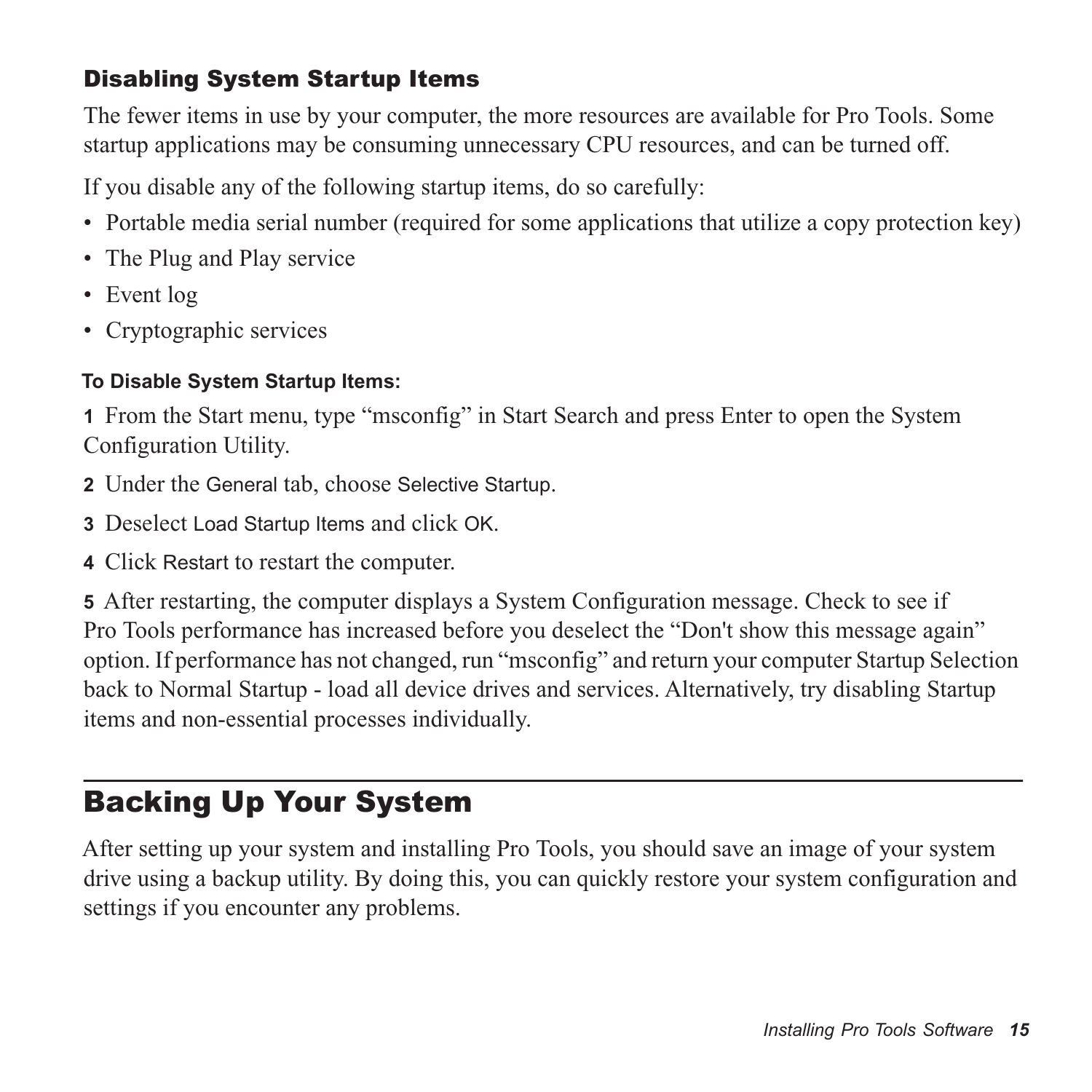*Pro Tools Installation Guide*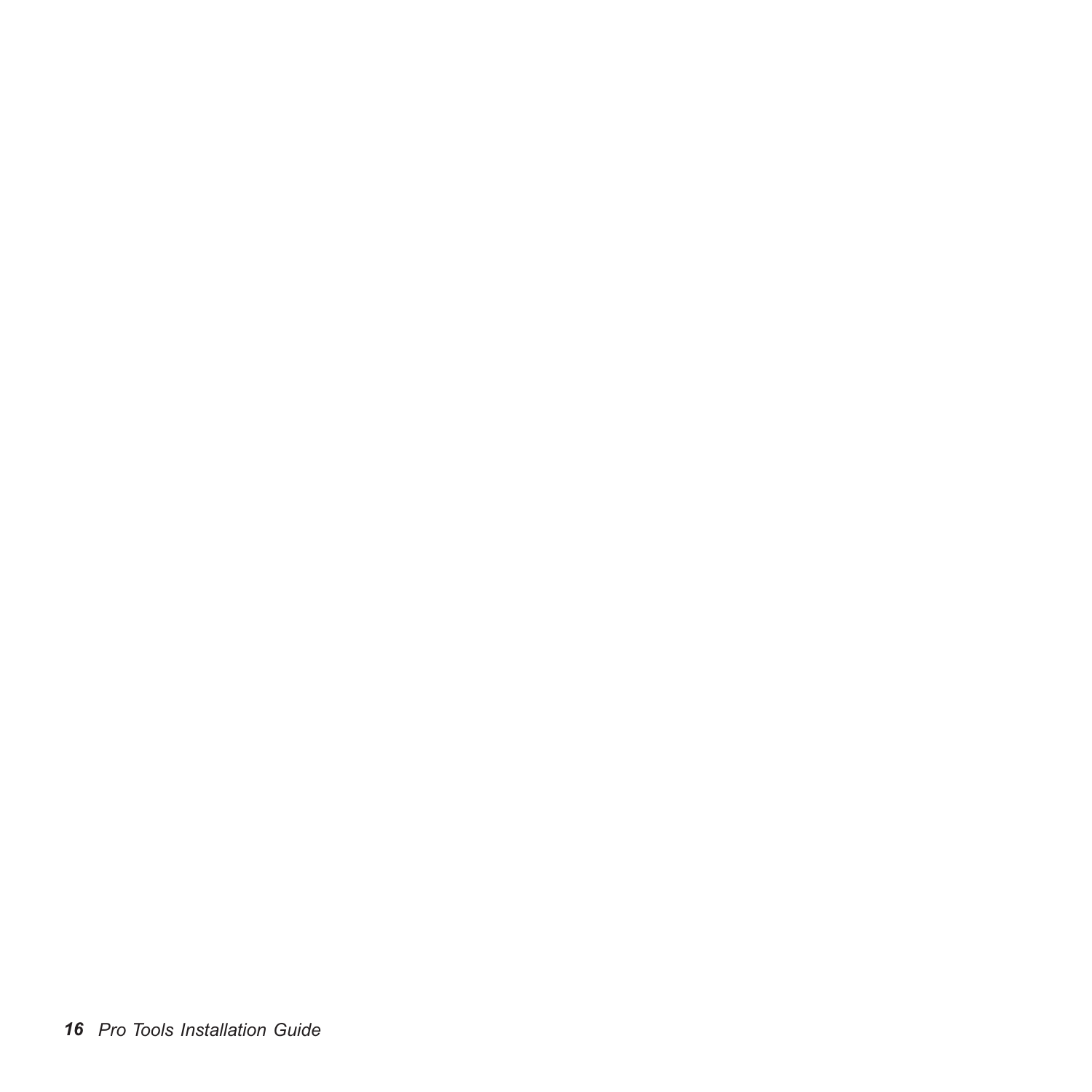# <span id="page-20-0"></span>Installation du logiciel Pro Tools

Bienvenue dans le guide d'installation du logiciel Avid Pro Tools**®**. Ce guide présente la procédure d'installation et d'activation de votre logiciel Pro Tools sur les systèmes Mac et Windows. Pour obtenir des informations détaillées et exhaustives sur la configuration, les fonctionnalités et possibilités de votre système Pro Tools, reportez-vous au *Guide de référence Pro Tools* (accessible à partir du menu Help de Pro Tools).

Il existe deux types de logiciel Pro Tools :

### Pro Tools HD

Le logiciel Pro Tools HD peut être utilisé avec le matériel suivant :

- Matériel Pro Tools|HDX pour des E/S étendues, un monitoring à faible latence et des DSP dédiés pour le traitement de plug-in et les configurations de mixage importantes
- Matériel Pro Tools|HD Native pour des E/S étendues et un monitoring à faible latence
- Interfaces Avid de la famille 003**™**, Eleven**®** Rack, Mbox**®** (3e génération) et Fast Track
- Matériel audio tiers avec pilotes Core Audio (Mac) ou ASIO (Windows) pris en charge, dont matériel audio intégré sur Mac

### Pro Tools

Le logiciel Pro Tools peut être utilisé avec le matériel suivant :

- Interfaces Avid de la famille 003**™**, Eleven**®** Rack, Mbox**®** (3e génération) et Fast Track
- Matériel audio tiers avec pilotes Core Audio (Mac) ou ASIO (Windows) pris en charge, dont matériel audio intégré sur Mac

*Pour consulter la liste des interfaces audio et ordinateurs qualifiés avec l'ensemble des systèmes Pro Tools, rendez-vous sur www.avid.com/compatibility.*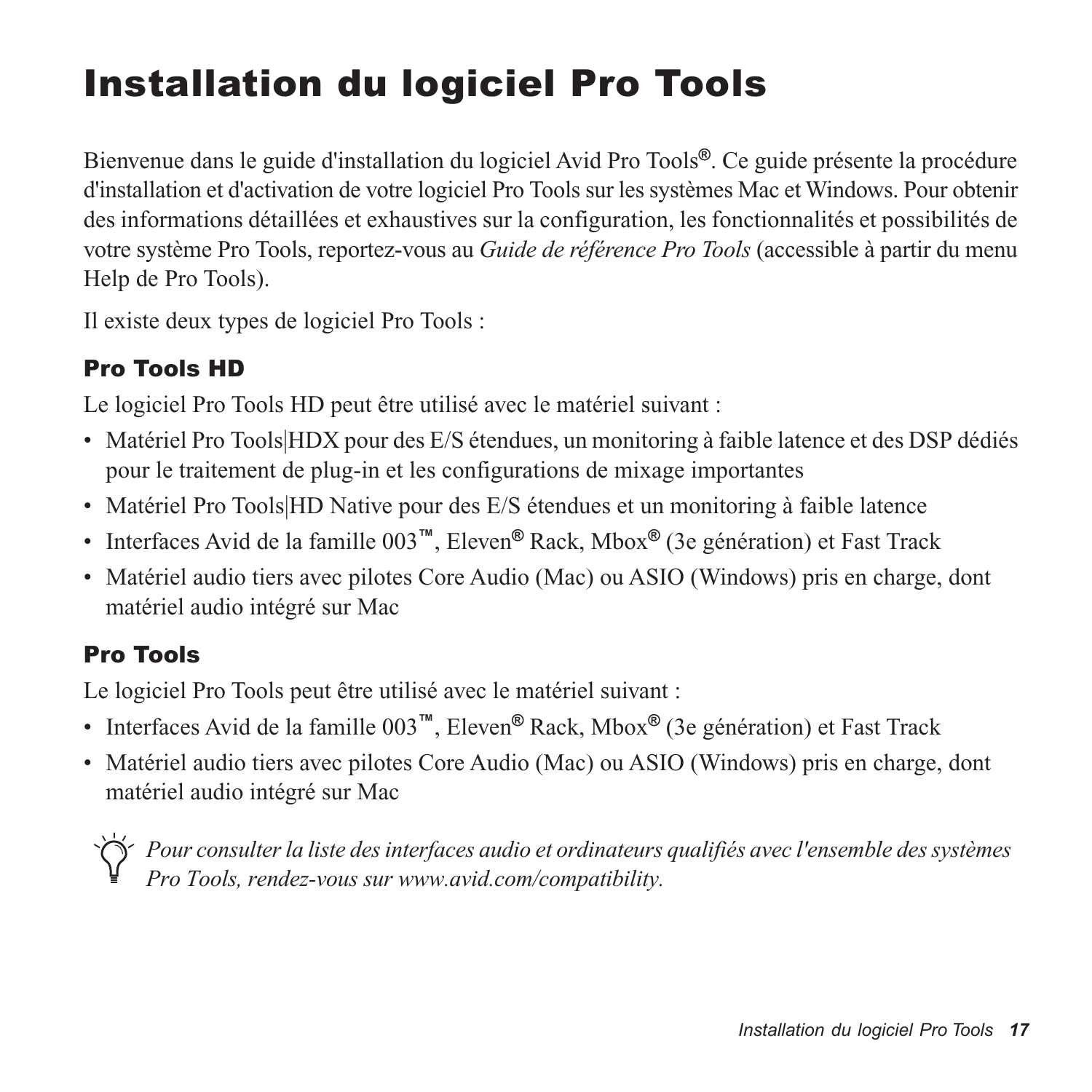# Configuration requise et compatibilité

Les éléments suivants sont requis pour installer et activer le logiciel Pro Tools :

- Un lecteur DVD (pour les versions coffret de Pro Tools contenant un disque d'installation)
- Une connexion Internet (pour le téléchargement du programme d'installation de Pro Tools et l'activation de Pro Tools)

Les éléments suivants sont requis pour exécuter le logiciel Pro Tools :

- Un ordinateur Windows ou Mac qualifié
- Une interface audio qualifiée (ou un périphérique audio intégré)
- Une clé USB iLok (2e génération) pour l'autorisation du logiciel Pro Tools

Avid ne peut assurer une compatibilité des produits et fournir une assistance que pour les matériels et les logiciels testés et approuvés par ses soins. Pour connaître la configuration requise et consulter la liste exhaustive des ordinateurs, systèmes d'exploitation, disques durs et périphériques tiers qualifiés, rendez-vous sur *www.avid.com/compatibility.*

# À propos de la clé iLok

L'autorisation du logiciel Pro Tools est activée à l'aide d'une clé USB iLok (2e génération) de PACE Anti-Piracy. Une clé iLok peut stocker des centaines d'autorisations pour l'ensemble de vos logiciels activés par ce procédé. Lorsqu'une licence a été ajoutée à une clé iLok pour un logiciel spécifique, vous pouvez l'utiliser sur n'importe quel ordinateur.



*Clé USB iLok (2e génération)*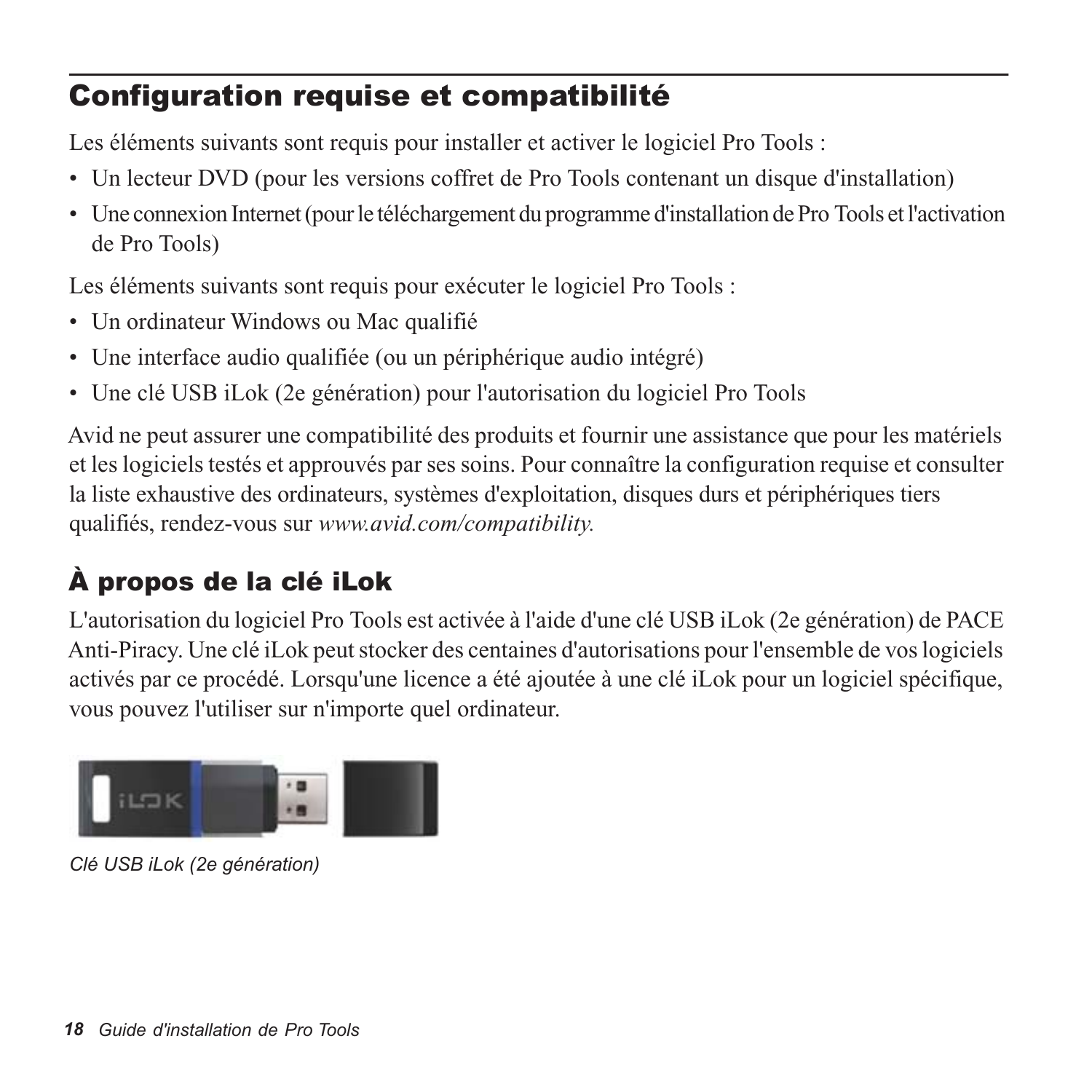- Si vous avez acheté une version coffret de Pro Tools ou un bundle matériel Avid incluant une version du logiciel Pro Tools ou Pro Tools HD, une clé USB iLok (2e génération) ainsi qu'une carte d'activation avec un code d'activation imprimé vous ont été fournies.
- Si vous procédez à une mise à niveau depuis une version antérieure du logiciel Pro Tools ou Pro Tools HD, vous devez utiliser votre propre clé USB iLok (une clé iLok 2e génération est requise). Vous recevrez un code d'activation sur votre compte Avid en ligne.

### Configuration MIDI requise

Les interfaces MIDI USB, FireWire et PCI fonctionnent de manière optimale avec les systèmes Pro Tools sur Mac ou Windows.

### Configuration requise des disques durs

Pour une qualité d'enregistrement et de lecture audio optimale, tous les systèmes Pro Tools requièrent un ou plusieurs disques durs qualifiés.

#### Enregistrement déconseillé sur le disque système

L'enregistrement audio sur votre disque système est possible, mais déconseillé. Les disques durs système affichent parfois des performances inférieures en enregistrement et en lecture, ce qui se traduit par un nombre inférieur de pistes et de plug-ins exploitables.



*Pour garantir des performances optimales, vous pouvez désigner votre disque système en tant que volume de lecture ou de transfert dans l'espace de travail de Pro Tools. Pour plus d'informations, consultez le Guide de référence Pro Tools.*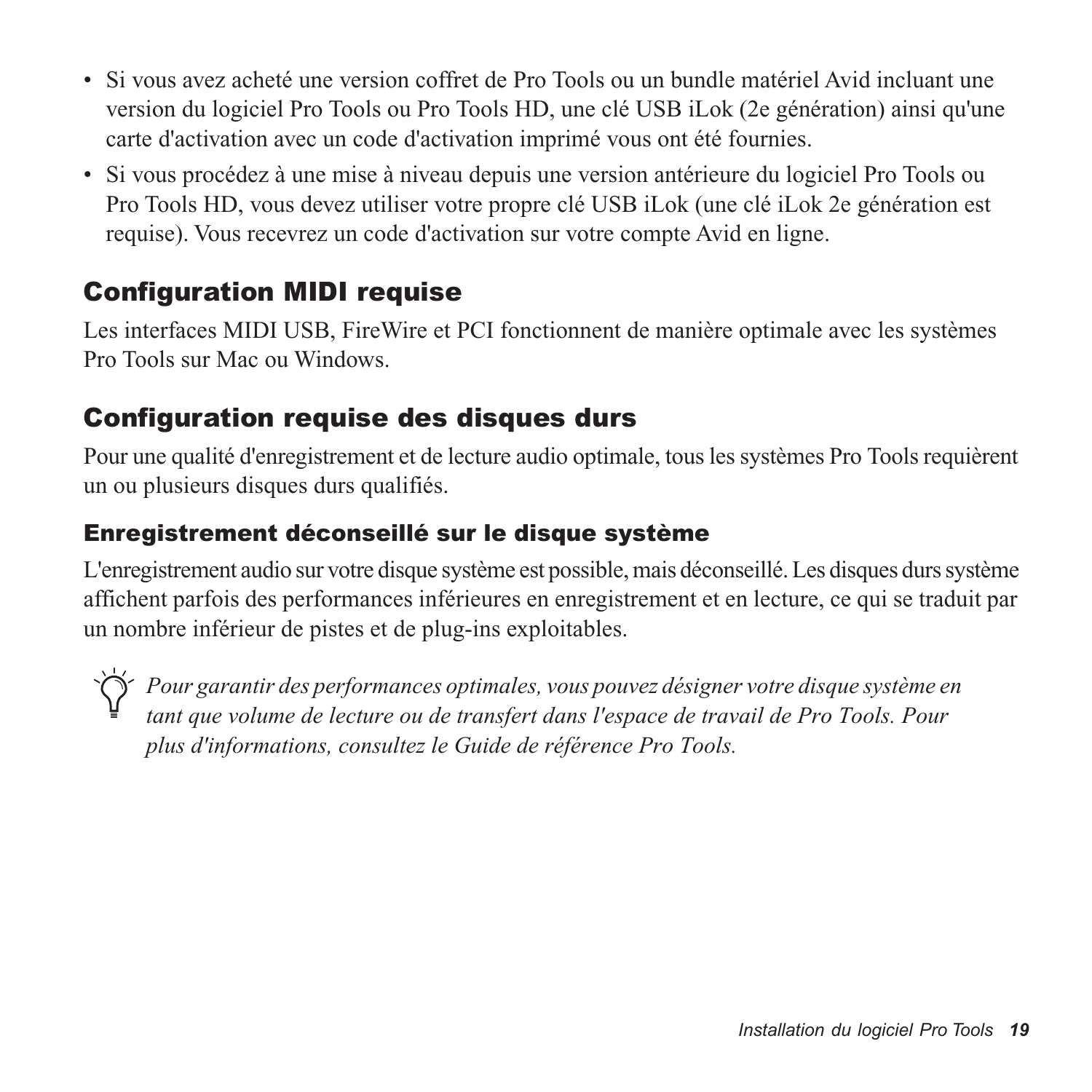# Présentation de l'installation

L'installation de Pro Tools inclut les étapes suivantes :

- **1** [« Création de votre compte Avid » à la page 20.](#page-23-0)
- **2** [« Récupération de la licence de votre logiciel Pro Tools » à la](#page-23-1) page 20.
- **3** [« Suppression de versions antérieures de Pro Tools » à la](#page-24-0) page 21.
- **4** [« Installation des pilotes matériels » à la page 21.](#page-24-1)
- **5** [« Installation du logiciel Pro Tools » à la](#page-24-2) page 21.
- **6** [« Démarrage et arrêt de votre système » à la page 23.](#page-26-0)
- **7** [« Lancement et activation de Pro Tools » à la page 24.](#page-27-0)
- **8** Configuration de votre système pour optimiser les performances.

# <span id="page-23-0"></span>Création de votre compte Avid

Un compte Avid est nécessaire pour activer le logiciel Pro Tools et télécharger votre logiciel si vous avez acheté une version téléchargeable de Pro Tools.

Si vous ne possédez pas de compte Avid, rendez-vous sur *www.avid.com/myavid* pour en créer un.

# <span id="page-23-1"></span>Récupération de la licence de votre logiciel Pro Tools

Lorsque vous achetez Pro Tools, vous recevez un code d'activation sur une carte d'activation ou votre compte Avid.

#### **Pour récupérer la licence de votre logiciel Pro Tools :**

**1** Si vous ne possédez pas encore de compte iLok, rendez-vous sur www.ilok.com pour en créer un.

**2** Rendez-vous sur *www.avid.com/activation* et connectez-vous à votre compte Avid (si vous ne possédez pas encore de compte Avid, cliquez sur Créer votre compte).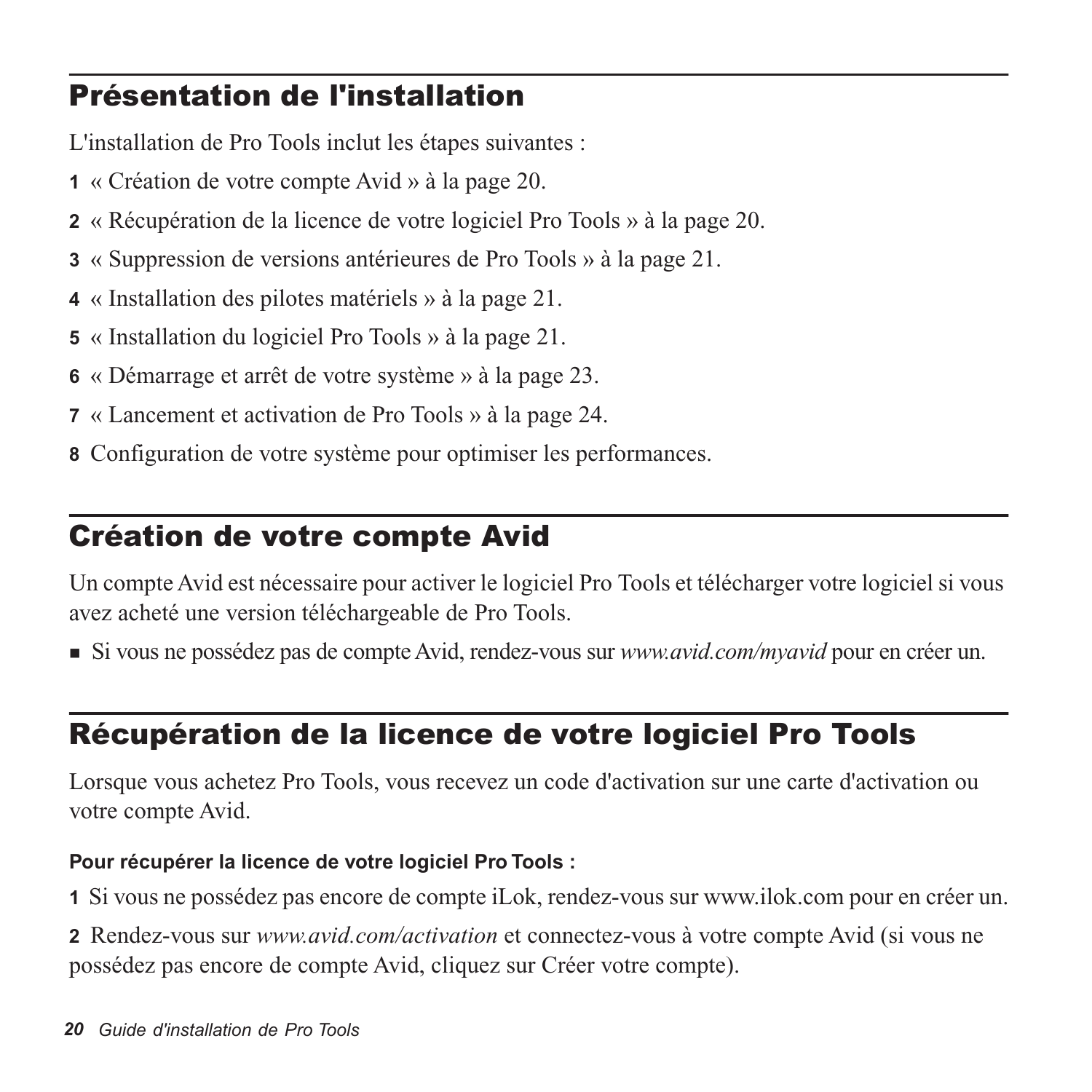- **3** Saisissez votre code d'activation et votre ID utilisateur iLok.com.
- **4** Suivez les instructions à l'écran pour transférer votre licence sur votre compte iLok.com.

### <span id="page-24-0"></span>Suppression de versions antérieures de Pro Tools

Si une version antérieure de Pro Tools est installée sur votre ordinateur, désinstallez-la en suivant les instructions du Guide d'installation de cette version.

*Pro Tools version 10.3.6 ou supérieure peut être installé simultanément avec Pro Tools 11. Rendez-vous sur www.avid.com/compatibility ou consultez le fichier Lisez-moi Pro Tools pour plus de détails.*

# <span id="page-24-1"></span>Installation des pilotes matériels

Avant d'installer le logiciel Pro Tools, installez les pilotes les plus récents pour votre matériel. Reportez-vous à la documentation fournie avec votre matériel audio pour de plus amples informations. Pour les interfaces audio Avid, téléchargez et installez les pilotes de votre matériel Avid depuis le site *www.avid.com/drivers*.



*Pro Tools ne reconnaîtra pas votre interface audio si ses pilotes ne sont pas installés. Si vous effectuez une mise à niveau de Pro Tools, assurez-vous d'avoir au préalable installé les pilotes matériels les plus récents.*

# <span id="page-24-2"></span>Installation du logiciel Pro Tools

Après avoir installé les pilotes de votre interface audio, vous pouvez installer Pro Tools.



*Avant d'installer Pro Tools, consultez le fichier Lisez-moi Pro Tools inclus avec le programme d'installation.*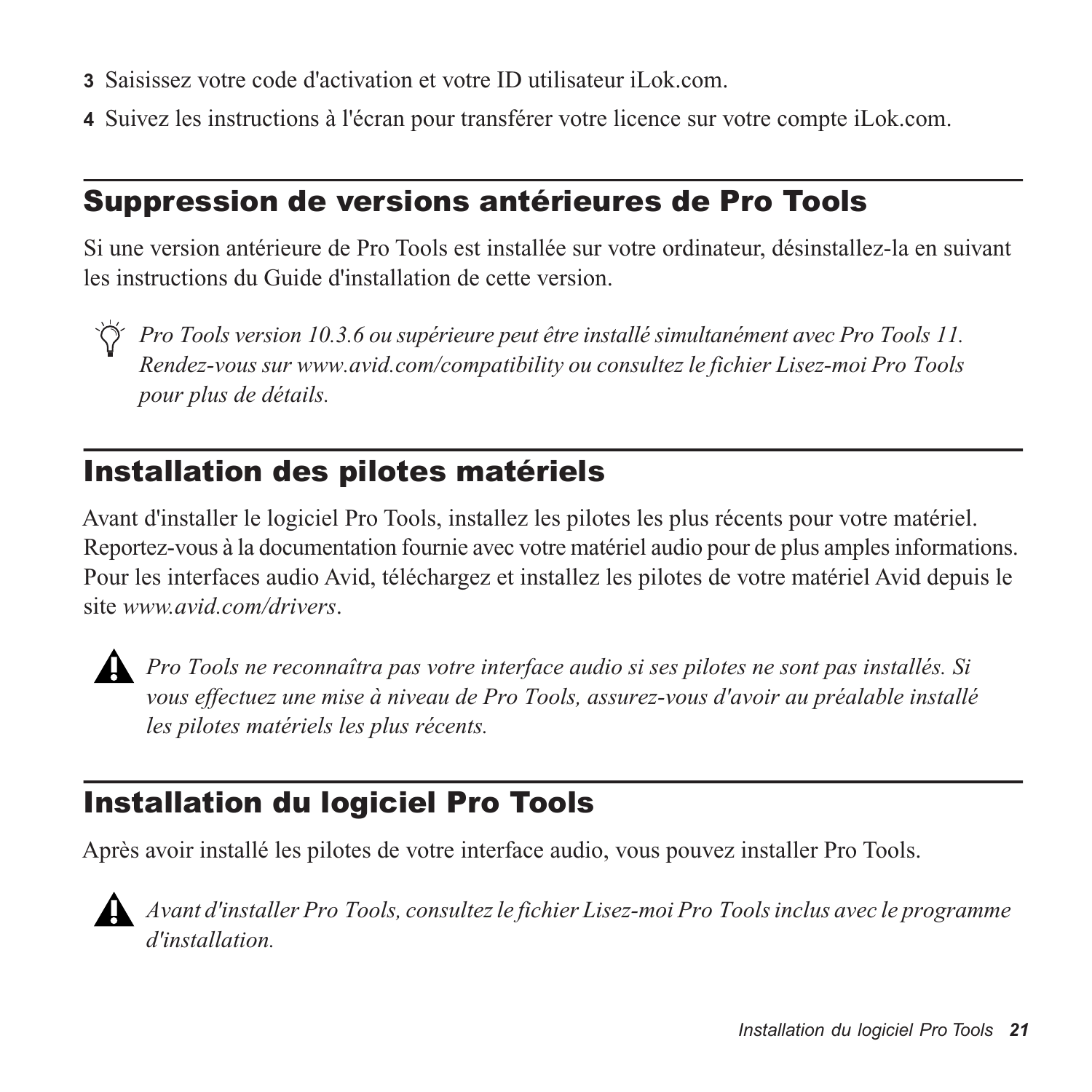### Installation de Pro Tools sur Mac

#### **Pour installer Pro Tools sur Mac depuis un DVD:**

**1** Insérer le disque d'installation de Pro Tools dans le lecteur DVD de votre ordinateur.

**2** Ouvrir le disque Pro Tools.

**3** Double-cliquer sur l'icône d'application Pro Tools. L'application Pro Tools est automatiquement copiée dans le dossier Applications.

**4** Une fois l'application Pro Tools copiée dans votre dossier Applications, lancer Pro Tools pour terminer le processus d'installation. Reportez-vous à la section [« Lancement et activation de](#page-27-0) [Pro Tools » à la](#page-27-0) page 24.

#### **Pour installer Pro Tools sur Mac :**

**1** Téléchargez le programme d'installation de Pro Tools depuis votre compte Avid en ligne.

**2** Ouvrez le disque ou l'image de disque de Pro Tools.

**3** Faites glisser l'icône de l'application Pro Tools de l'image de disque sur l'alias du dossier Applications.

**4** Une fois l'application Pro Tools copiée dans votre dossier Applications, lancez Pro Tools pour poursuivre la procédure d'installation. Reportez-vous à la section [« Lancement et activation de](#page-27-0) [Pro Tools » à la](#page-27-0) page 24.

### Installation de Pro Tools sous Windows

#### **Pour installer Pro Tools sous Windows :**

**1** Assurez-vous que vous êtes connecté en tant qu'administrateur au compte sur lequel vous souhaitez installer Pro Tools.

- **2** Effectuez l'une des opérations suivantes :
- Insérez le disque d'installation de Pro Tools dans votre lecteur DVD.
- Téléchargez le programme d'installation de Pro Tools depuis votre compte Avid en ligne.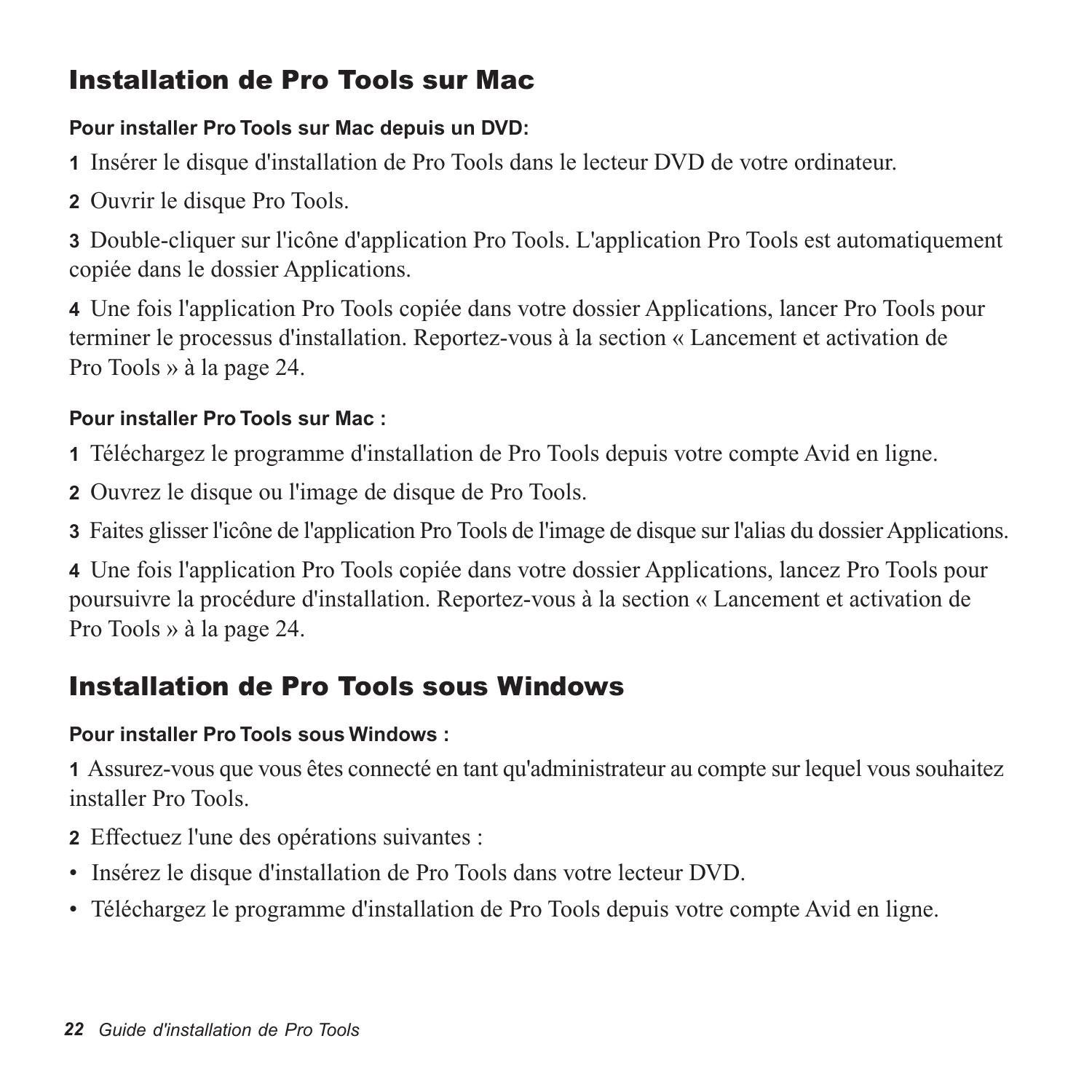- **3** Effectuez l'une des opérations suivantes :
- Si l'exécution automatique est activée, une fenêtre apparaît. Sélectionnez Install Pro Tools pour commencer l'installation.
- Si l'exécution automatique est désactivée, naviguez jusqu'au fichier Setup.exe, puis double-cliquez dessus et sélectionnez l'option Install Pro Tools pour lancer l'installation.
	- *Si la boîte de dialogue Contrôle de compte utilisateur de Windows s'affiche, cliquez sur Autoriser. Plusieurs messages s'affichent pendant l'installation, comme les boîtes de dialogue « Nouveau matériel détecté » et « Un problème est survenu pendant l'installation du matériel ». Vous pouvez les ignorer. De plus, si un message d'avertissement indique que le pilote n'a pas été validé lors du test permettant d'obtenir le logo Windows, cliquez sur Continuer.*
- **4** Suivez les instructions à l'écran pour continuer la procédure d'installation.

**5** Après la fermeture de l'Assistant d'installation, lancez Pro Tools pour poursuivre la procédure d'installation. Reportez-vous à la section [« Lancement et activation de Pro Tools » à la page 24.](#page-27-0)

### <span id="page-26-0"></span>Démarrage et arrêt de votre système

Pour que les différents composants de votre système Pro Tools puissent communiquer correctement entre eux, vous devez les mettre sous tension dans un ordre particulier.

#### **Démarrez votre système Pro Tools dans l'ordre suivant :**

- **1** Assurez-vous que tous vos appareils (y compris votre ordinateur) sont éteints.
- **2** Baissez le volume de tous les périphériques de sortie du système.
- **3** Pour les systèmes avec châssis d'extension, mettez ce dernier sous tension.
- **4** Mettez tous les disques durs externes sous tension. Patientez environ 10 secondes jusqu'à ce qu'ils aient atteint leur vitesse nominale.
- **5** Mettez vos surfaces de contrôle sous tension, le cas échéant.
- **6** Mettez les interfaces et périphériques MIDI, ou les périphériques de synchronisation sous tension.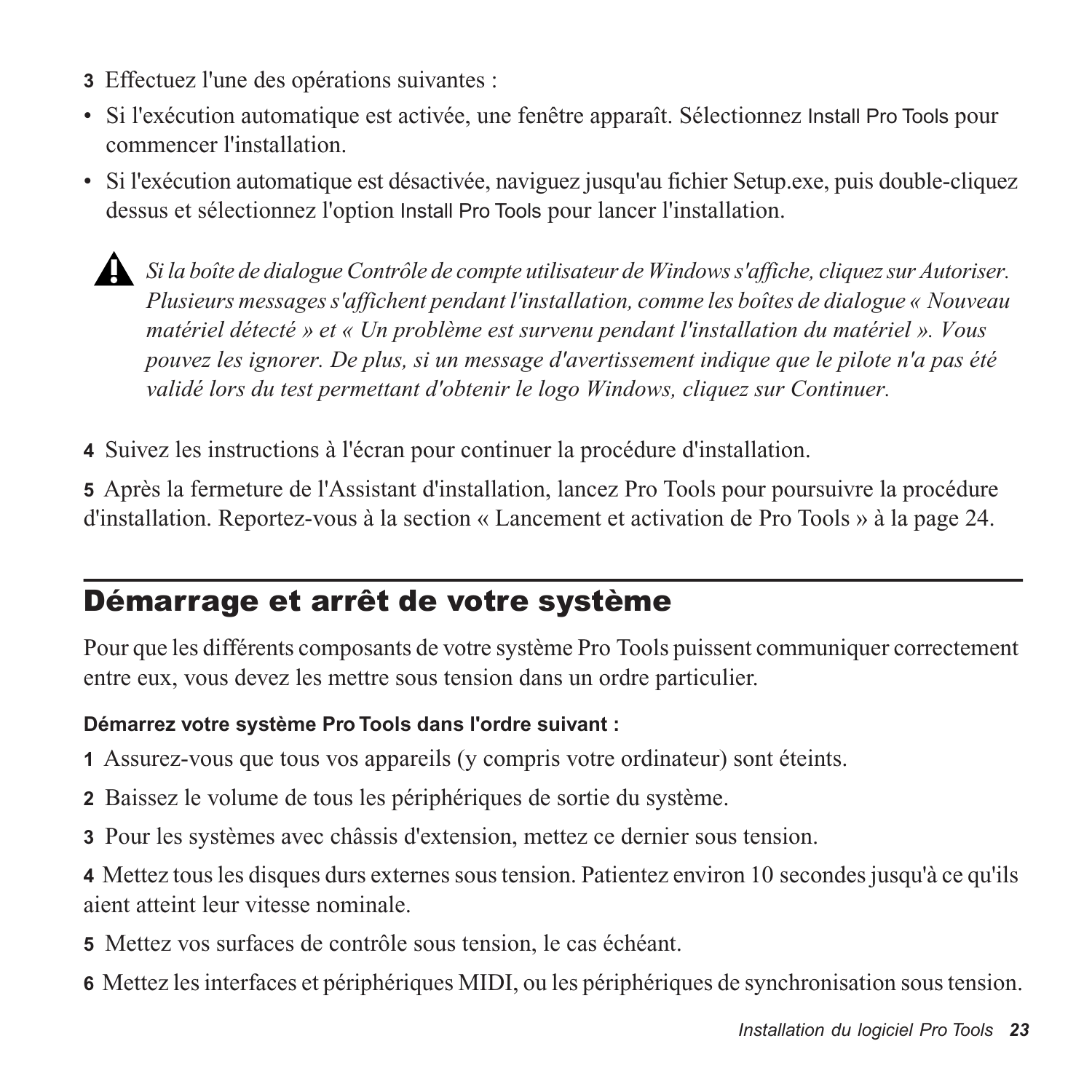Mettez sous tension le matériel fonctionnant sur une source d'alimentation externe (HD I/O ou 003 par exemple). Patientez au minimum quinze secondes (durée d'initialisation de l'interface audio). Les LED d'état cessent de clignoter.

- Mettez l'ordinateur sous tension.
- Lancez Pro Tools (reportez-vous à la section [« Lancement et activation de Pro Tools » à la page 24](#page-27-0)).

#### **Arrêtez votre système Pro Tools dans l'ordre suivant :**

- Quittez Pro Tools (Mac : Pro Tools > Quit, ou Windows : File > Exit).
- Baissez le volume de tous les périphériques de sortie du système.
- Mettez votre ordinateur hors tension.

 Mettez hors tension le matériel fonctionnant sur une source d'alimentation externe, pour les systèmes concernés.

- Éteignez toutes les interfaces audio Pro Tools.
- Pour les systèmes avec châssis d'extension, mettez ce dernier sous tension.
- Mettez hors tension les interfaces et périphériques MIDI ou les périphériques de synchronisation.
- Mettez hors tension les éventuelles surfaces de contrôle ou de travail.
- Mettez hors tension les disques durs externes.

# <span id="page-27-0"></span>Lancement et activation de Pro Tools

#### **Pour lancer et activer le logiciel Pro Tools :**

- Vérifiez que votre interface audio est bien connectée à votre ordinateur et sous tension.
- Assurez-vous que votre clé iLok (2e génération) est connectée à un port USB de votre ordinateur.

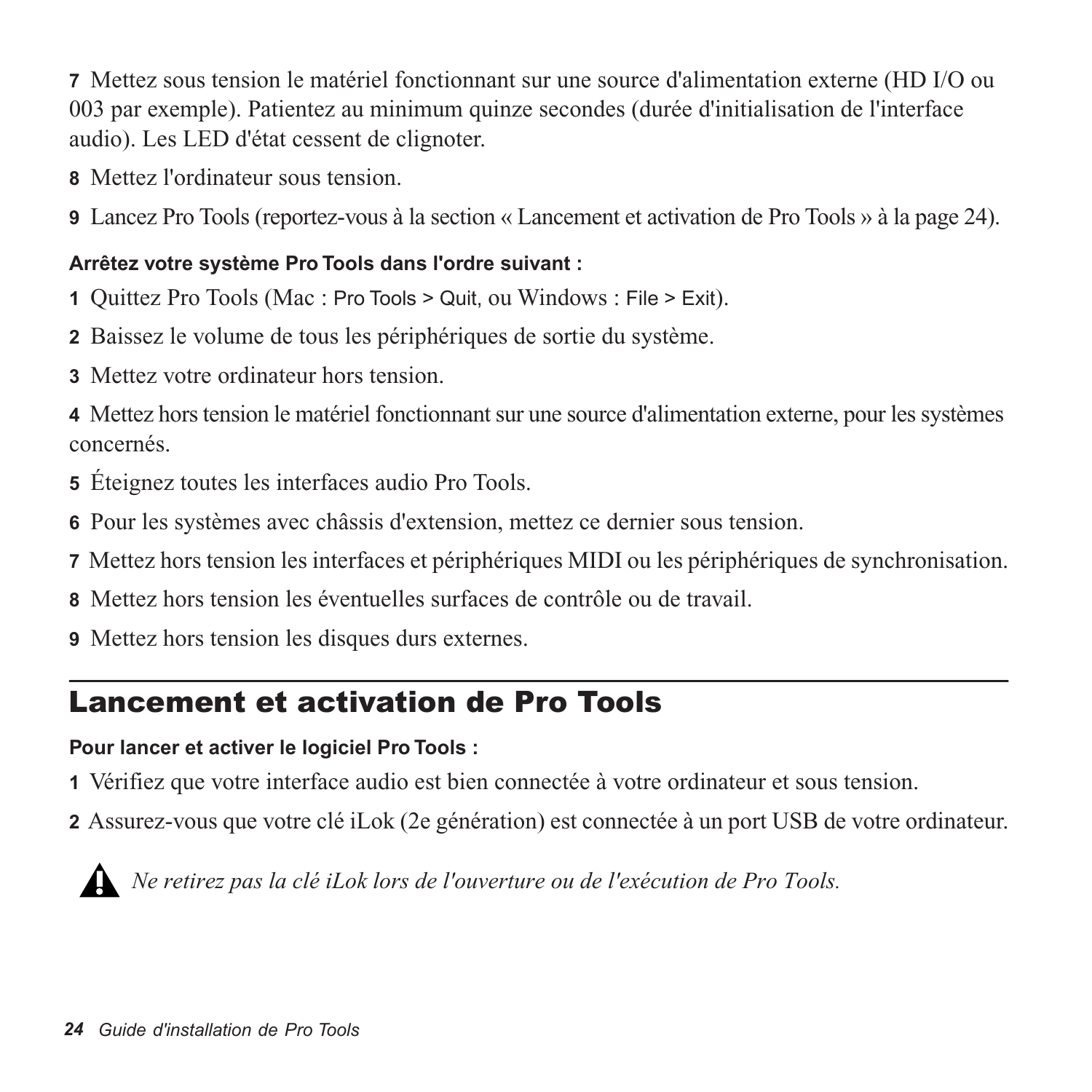- **3** Effectuez l'une des opérations suivantes:
- Sur Mac, double-cliquez sur l'icône de l'application sous Macintosh HD/Applications/Pro Tools.
- Sous Windows, double-cliquez sur le raccourci Pro Tools du bureau ou sur l'application située dans le dossier Programmes\Avid\Pro Tools.
- **4** À l'ouverture de l'écran d'activation de Pro Tools, cliquez sur Activate.
- **5** Connectez-vous à votre compte iLok.com. Si vous n'en possédez pas encore, cliquez sur Create New Account.
- **6** Lorsque la liste des licences disponibles apparaît, sélectionnez la licence pour Pro Tools 11 et cliquez sur Next.
- **7** Sélectionnez votre clé iLok en tant qu'emplacement de destination de la licence et cliquez sur Next.
- **8** À l'issue de la procédure d'activation, cliquez sur Continue pour lancer Pro Tools.

# Configuration de votre système Pro Tools

Une fois le logiciel Pro Tools installé, activé et ouvert, vous pouvez configurer votre système en fonction des caractéristiques de votre studio. Pour obtenir des informations détaillées sur la configuration de votre logiciel Pro Tools, reportez-vous au *Guide de référence Pro Tools* (disponible à partir du menu d'aide de Pro Tools).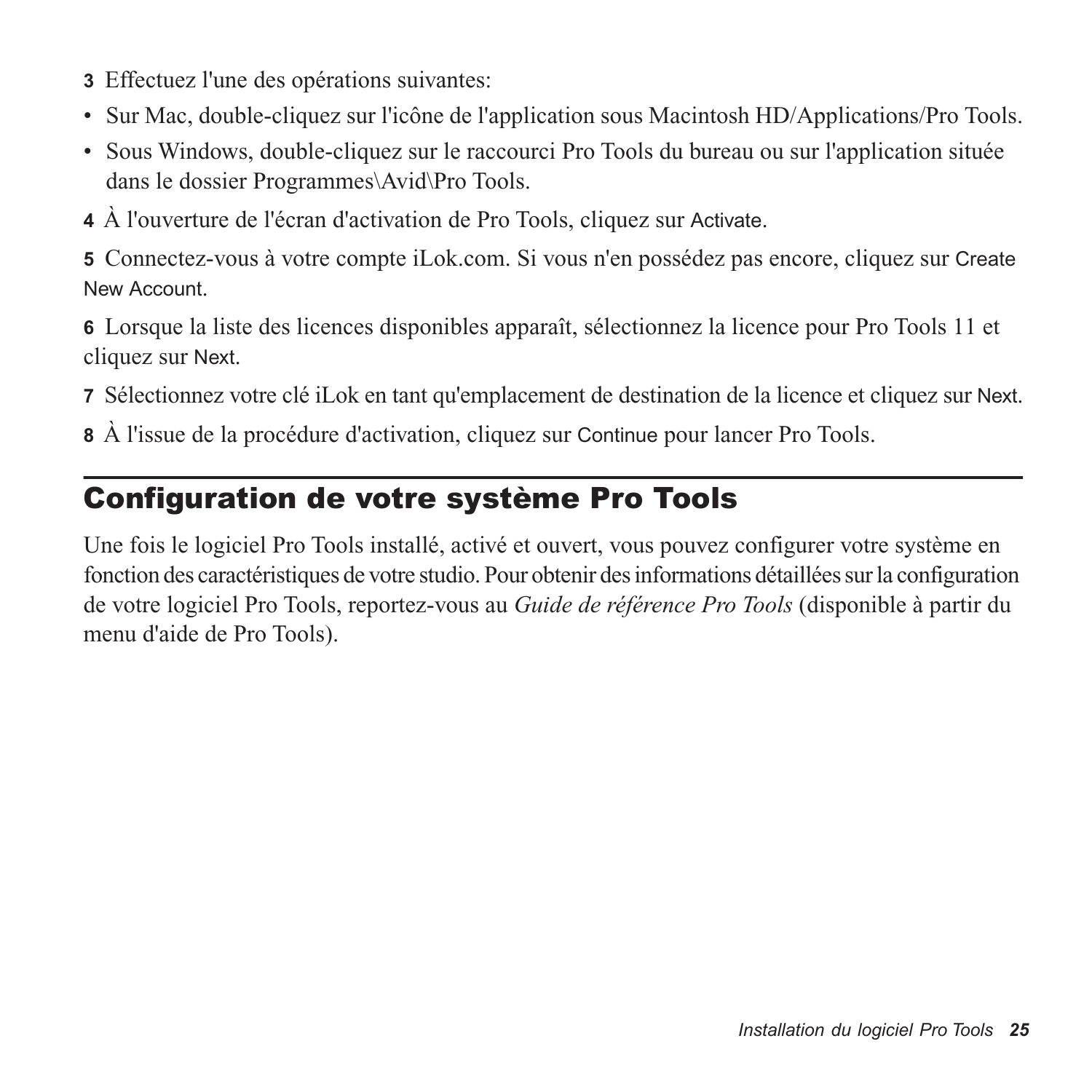# Optimisation d'un système Mac pour Pro Tools

Pour garantir des performances optimales avec Pro Tools, commencez par configurer votre ordinateur.

*Pour obtenir une liste complète des optimisations recommandées pour votre système d'exploitation, rendez-vous sur www.avid.com/optimize.*

Avant de configurer votre ordinateur, assurez-vous que vous êtes connecté en tant qu'administrateur au compte sur lequel vous souhaitez installer Pro Tools. Pour obtenir des détails sur les privilèges d'administrateur sous Mac OS X, reportez-vous à votre documentation Apple OS X.



*N'utilisez pas la fonction de mise à jour logicielle automatique de Mac OS X, car votre système pourrait être mis à niveau vers une version de Mac OS qui n'a pas été qualifiée pour Pro Tools. Pour connaître les versions qualifiées de Mac OS, rendez-vous sur www.avid.com/compatibility.*

### Désactivation de l'économiseur d'énergie

#### **Pour désactiver l'économiseur d'énergie :**

- **1** Dans le menu Pomme, sélectionnez Préférences Système.
- **2** Cliquez sur Économiseur d'énergie.
- **3** Définissez le Mode de veille sur Jamais.
- **4** Définissez le paramètre de Veille d'affichage sur Jamais.
- **5** Désélectionnez Suspendre dès que possible l'activité du ou des disques durs.

#### Désactivation ou réassignation des raccourcis clavier Mac utilisés par Pro Tools

Pour exploiter tous les raccourcis clavier de Pro Tools, vous devez désactiver ou réassigner les éventuels raccourcis clavier Mac OS X en conflit dans les préférences système Apple.



*Pour obtenir une liste complète des raccourcis clavier de Pro Tools, reportez-vous au Guide des raccourcis Pro Tools (Help > Pro Tools Shortcuts).*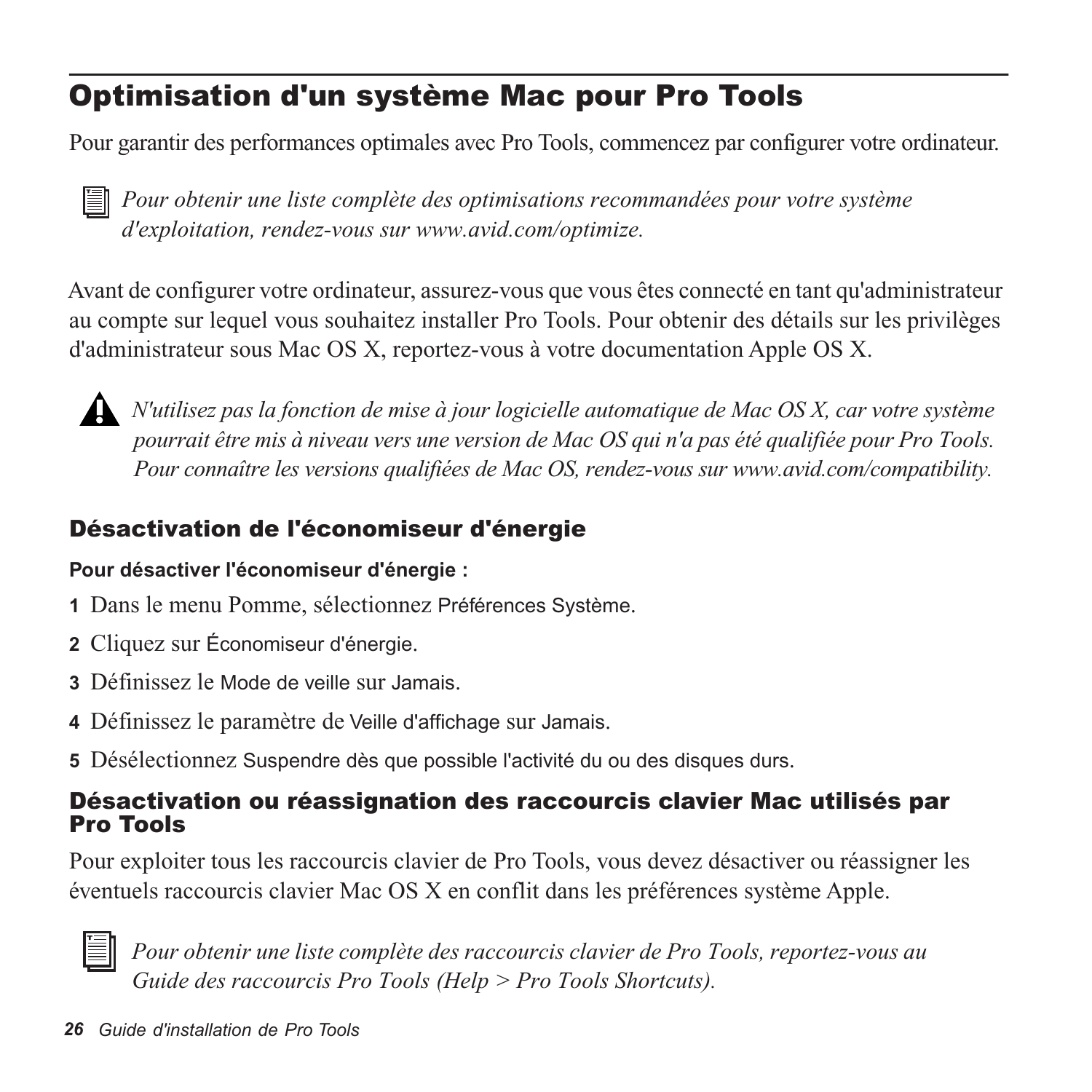#### **Pour désactiver ou réaffecter les raccourcis clavier Mac utilisés par Pro Tools :**

- **1** Dans le menu Pomme, sélectionnez Préférences Système.
- **2** Cliquez sur Clavier.
- **3** Cliquez sur l'onglet Raccourcis clavier.

**4** Vous pouvez désactiver ou réassigner les raccourcis clavier Mac OS en conflit avec ceux de Pro Tools. La liste suivante répertorie plusieurs raccourcis clavier Mac courants qui peuvent également être utilisés par Pro Tools, en fonction du modèle et de la configuration de votre Mac :

- Sous « Launchpad et Dock »
	- « Activer/désactiver le masquage du Dock »
- Sous « Mission Control »
	- « Mission Control »
	- « Fenêtres d'applications »
	- « Afficher le bureau »
	- « Afficher le Dashboard »
	- « Mission Control > Déplacer d'un espace vers la gauche »
	- « Mission Control > Déplacer d'un espace vers la droite »
	- « Mission Control > Passer au Bureau *n* »
- Sous « Clavier et saisie de texte »
	- « Activer/désactiver l'accès au clavier »
	- « Déplacer la cible sur le volet de la fenêtre »
	- « Déplacer la cible sur le Dock »
	- « Déplacer la cible sur la fenêtre active ou suivante »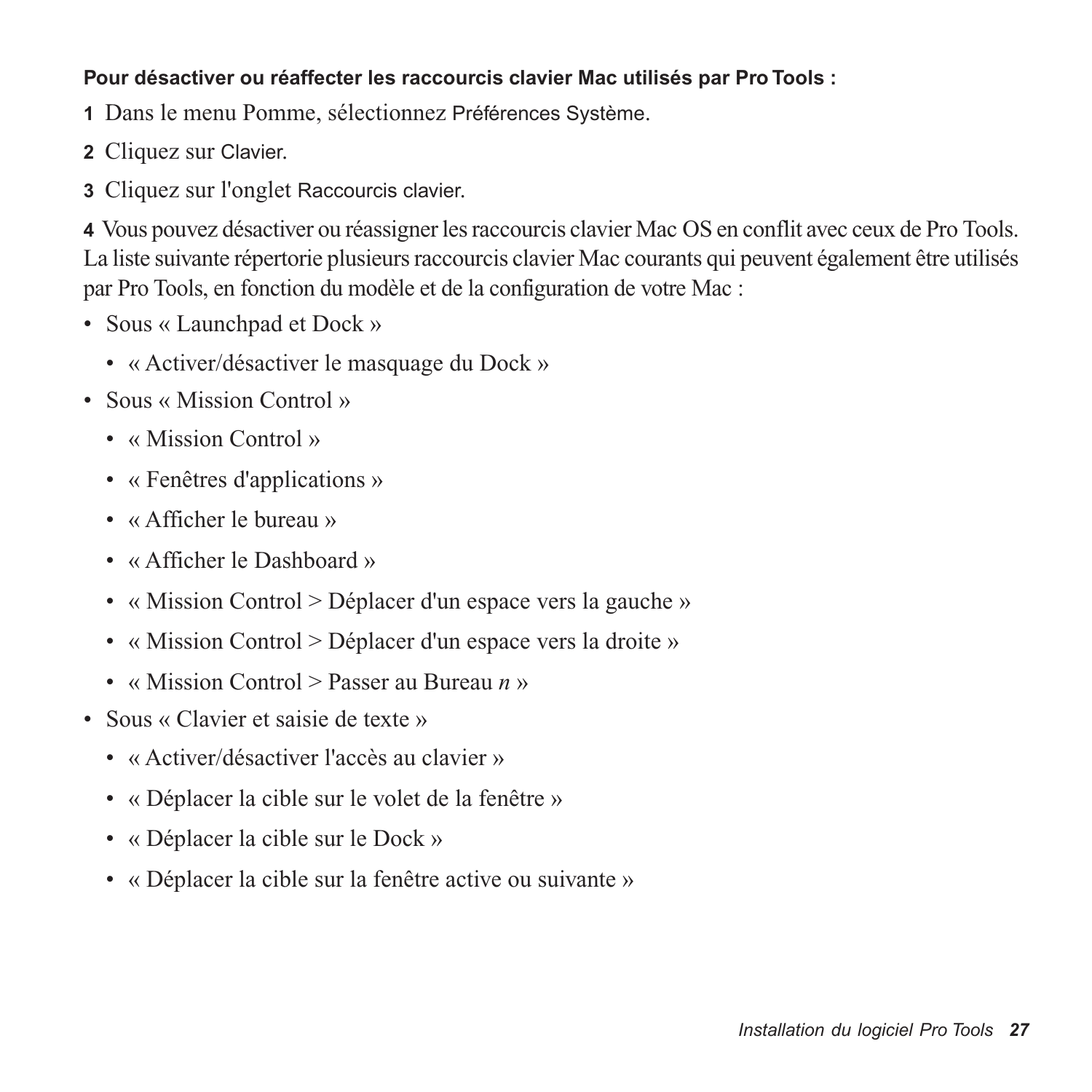- Sous « Services »
	- « Envoyer le fichier vers un appareil Bluetooth »
	- « Rechercher avec Google »
	- « Spotlight »
- Sous « Spotlight »
	- « Afficher le champ de recherche Spotlight »
	- « Afficher la fenêtre Spotlight »
- Sous « Accessibilité »
	- « Zoom »
	- « Contraste »
- Sous « Raccourcis d'applications »
	- « Afficher le menu Aide »

### Activation de la journalisation des lecteurs audio

Les performances des lecteurs audio peuvent être améliorées en activant la journalisation.

#### **Pour activer la journalisation :**

- **1** Dans le dossier Applications/Utilitaires, démarrez l'application Utilitaire de disque.
- **2** Sélectionnez le volume dans la colonne de gauche de la fenêtre Utilitaire de disque.
- **3** Sélectionnez Activer la journalisation dans la barre d'outils.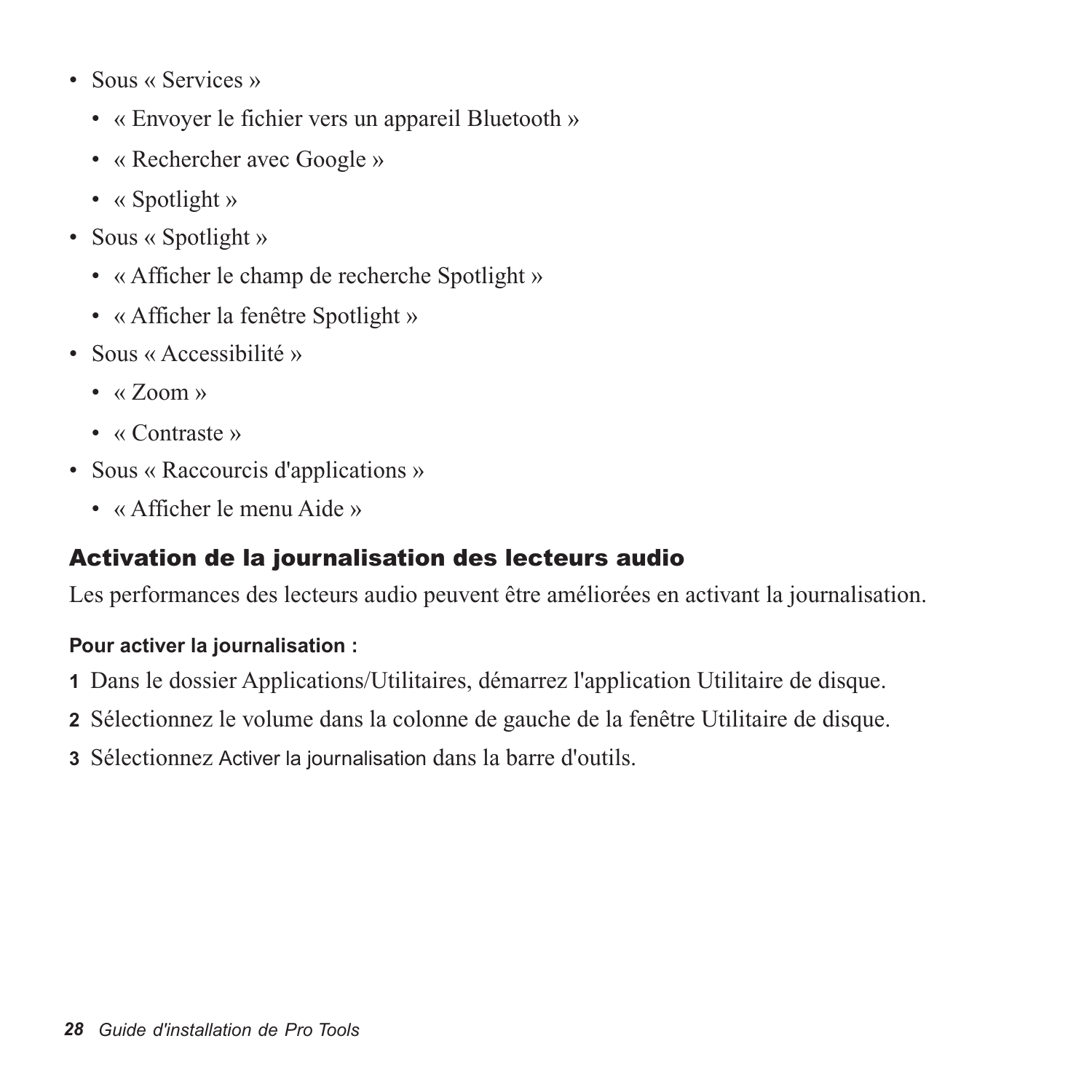# Optimisation d'un système Windows pour Pro Tools

Pour des performances optimales avec Pro Tools, configurez votre ordinateur avant d'utiliser le matériel et le logiciel Pro Tools.



*Pour obtenir uneliste complète des optimisations recommandées pour votre système d'exploitation, rendez-vous sur www.avid.com/optimize.*

Avant de configurer votre ordinateur, assurez-vous que vous êtes connecté en tant qu'administrateur au compte sur lequel vous souhaitez installer Pro Tools. Pour tout renseignement complémentaire sur les privilèges d'administrateur, reportez-vous à votre documentation Windows.

#### Optimisations nécessaires

Pour garantir des performances optimales, configurez les paramètres suivants avant d'utiliser le logiciel Pro Tools.



*Redémarrez votre ordinateur après avoir modifié les paramètres système de Windows.*

### Désactivation du contrôle de compte d'utilisateur

#### **Pour désactiver le contrôle de compte d'utilisateur :**

- **1** Sélectionnez Démarrer > Panneau de configuration.
- **2** Cliquez sur Comptes et protection des utilisateurs.
- **3** Cliquez sur Comptes d'utilisateur.
- **4** Cliquez sur Modifier les paramètres de contrôle de compte d'utilisateur.
- **5** Déplacez le curseur sur Ne jamais m'avertir.
- **6** Cliquez sur OK.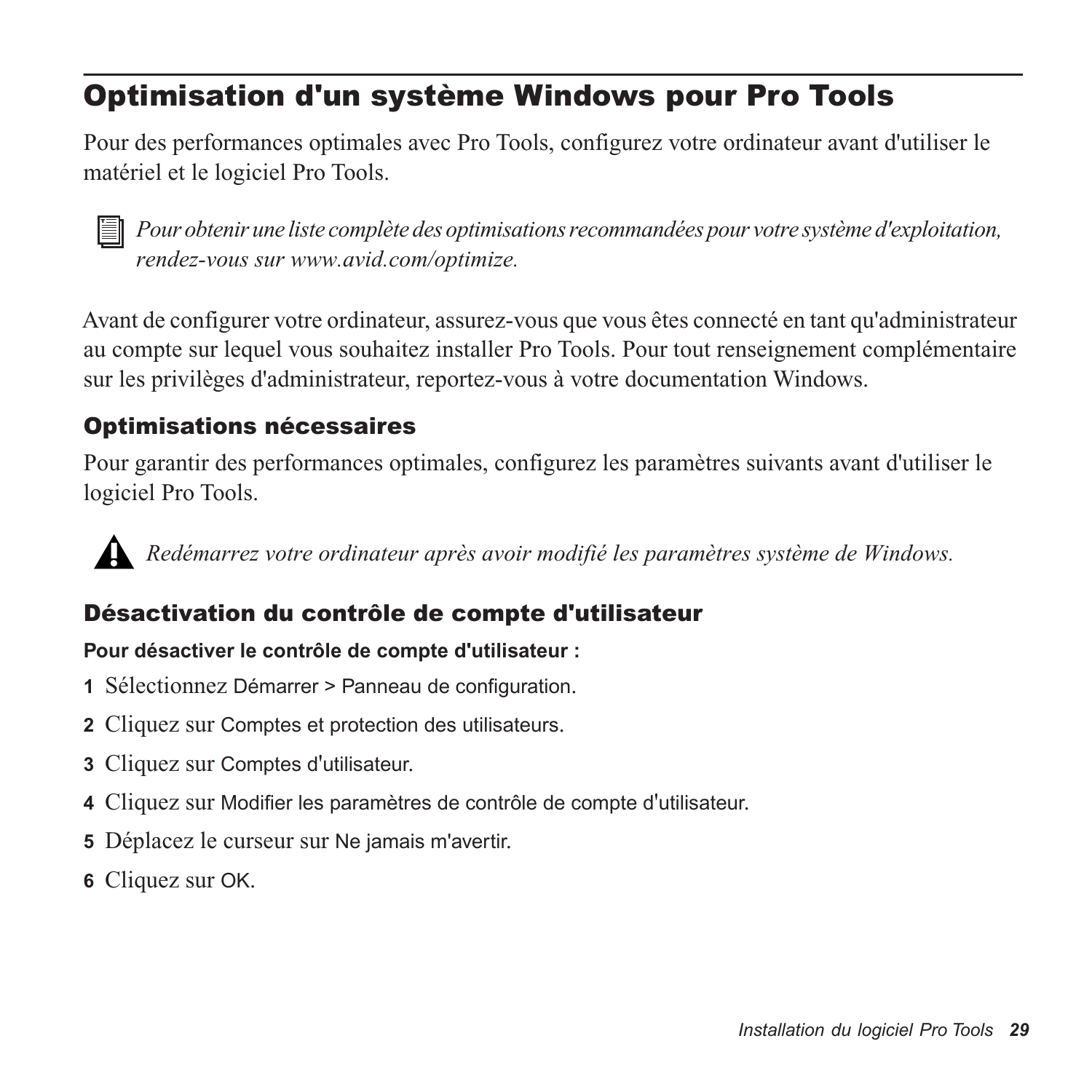### Configuration de la mise en veille et de la gestion de l'alimentation

Si vous utilisez Pro Tools, le mode de mise en veille du systèmeWindows doit être défini sur Toujours actif. Cela permet d'éviter qu'une longue session d'enregistrement ou de lecture soit interrompue inopinément à cause de l'arrêt de ressources système.

#### **Pour configurer la gestion de l'alimentation Windows :**

- **1** Sélectionnez Démarrer > Panneau de configuration.
- **2** Cliquez sur Système et sécurité.
- **3** Cliquez sur Options d'alimentation.
- **4** Cliquez sur la flèche pour Afficher les modes supplémentaires.
- **5** Sélectionnez Performances élevées.
- **6** Cliquez sur Modifier les paramètres du mode.
- **7** Cliquez sur Modifier les paramètres d'alimentation avancés.

**8** Dans la boîte de dialogue Options d'alimentation, développez l'option Disque dur > Arrêter le disque dur après.

**9** Cliquez sur l'option Paramètre.

**10** Sélectionnez une valeur dans le champ Paramètre (Minutes) et appuyez sur la touche Retour arrière du clavier ou sélectionnez Jamais dans la liste déroulante.

**11** Cliquez sur OK. Le paramètre du disque dur est défini sur Jamais et la boîte de dialogue Options d'alimentation se ferme.

**12** Dans la fenêtre Modifier les paramètres du mode de gestion de l'alimentation, cliquez sur Enregistrer les modifications puis fermez la fenêtre.



*Lors de son ouverture, Pro Tools modifie automatiquement les paramètres d'alimentation en les définissant sur Performances élevées. Si vous les aviez modifiés, les paramètres d'alimentation d'origine de Windows sont rétablis lorsque vous quittez le logiciel Pro Tools. Par conséquent, lorsque vous souhaitez optimiser les paramètres de gestion de l'alimentation pour Pro Tools, vous devez configurer uniquement le mode Performances élevées.*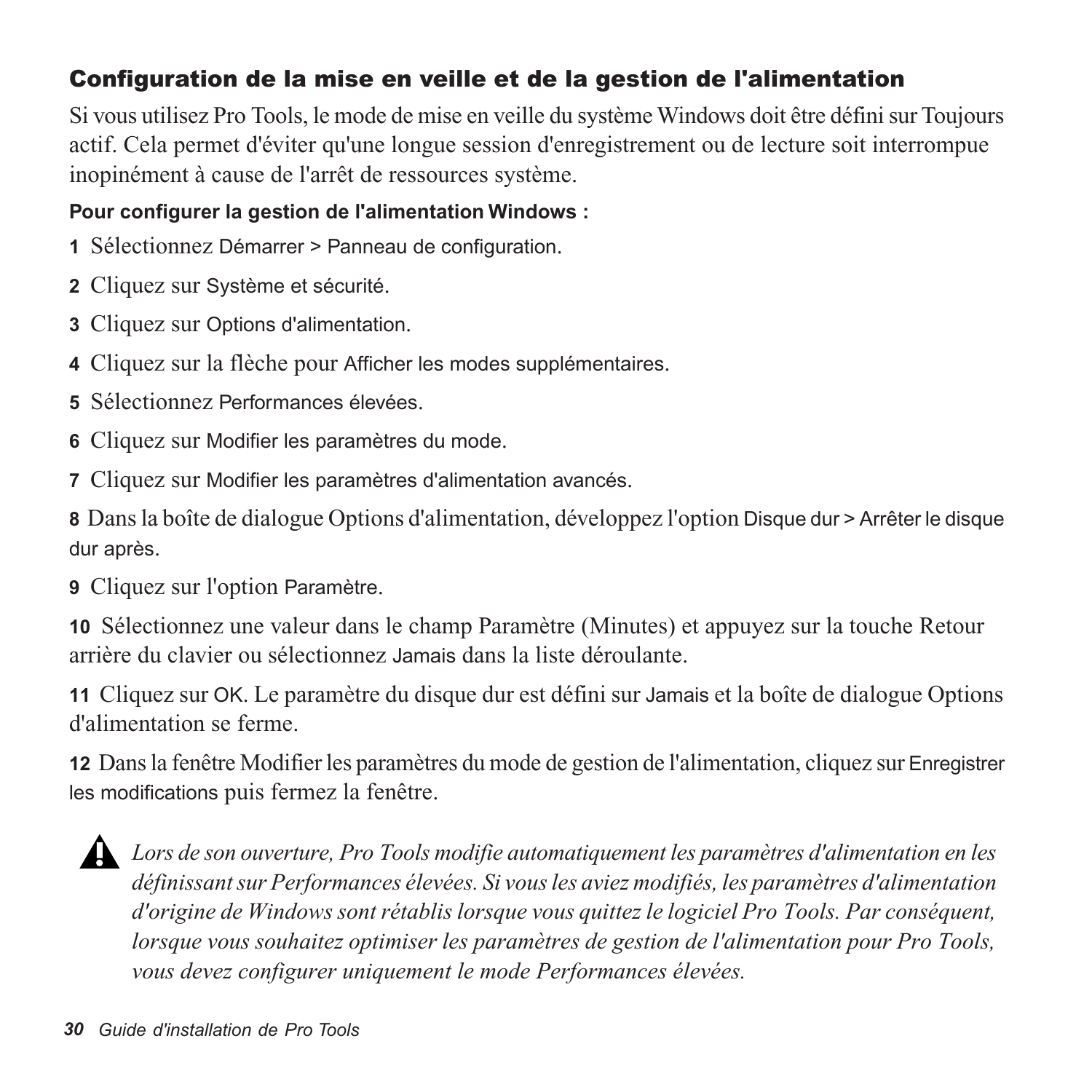### Optimisations recommandées

D'autres pilotes logiciels et matériels installés sur votre ordinateur peuvent également interférer avec Pro Tools. Pour obtenir des performances optimales, nous vous suggérons d'effectuer les opérations suivantes :

- Évitez d'exécuter simultanément Pro Tools et des programmes dont vous n'avez pas absolument besoin.
- Désactivez les logiciels qui fonctionnent en tâche de fond, tels que Windows Messenger, les calendriers et les programmes de maintenance de disque.
- Lorsque vous exécutez Pro Tools, éteignez tous les périphériques USB non indispensables.

### Optimisations facultatives

Les optimisations du système suivantes peuvent améliorer les performances de Pro Tools sur certains systèmes. Il est recommandé de ne recourir à ces optimisations qu'en cas de nécessité, car elles peuvent désactiver ou compromettre certaines fonctionnalités d'autres programmes installés sur votre système.

### Réglage de la planification du processeur

#### **Pour régler les performances de planification du processeur :**

- **1** Cliquez avec le bouton droit de la souris sur Ordinateur, puis sélectionnez Propriétés.
- **2** Cliquez sur Paramètres système avancés.
- **3** Dans la zone Performances, cliquez sur le bouton Paramètres.
- **4** Dans la fenêtre Options de performances, cliquez sur l'onglet Avancé.
- **5** Dans la section Performance des applications, sélectionnez l'option Services d'arrière-plan.
- **6** Cliquez sur OK pour fermer la fenêtre Options de performances.
- **7** Cliquez sur OK pour fermer la fenêtre Propriétés système.

### Désactivation des éléments de démarrage du système

Plus le nombre de processus actifs sur votre ordinateur est faible, plus les ressources disponibles pour Pro Tools sont importantes. Certaines applications de démarrage consomment inutilement les ressources du processeur et peuvent être désactivées.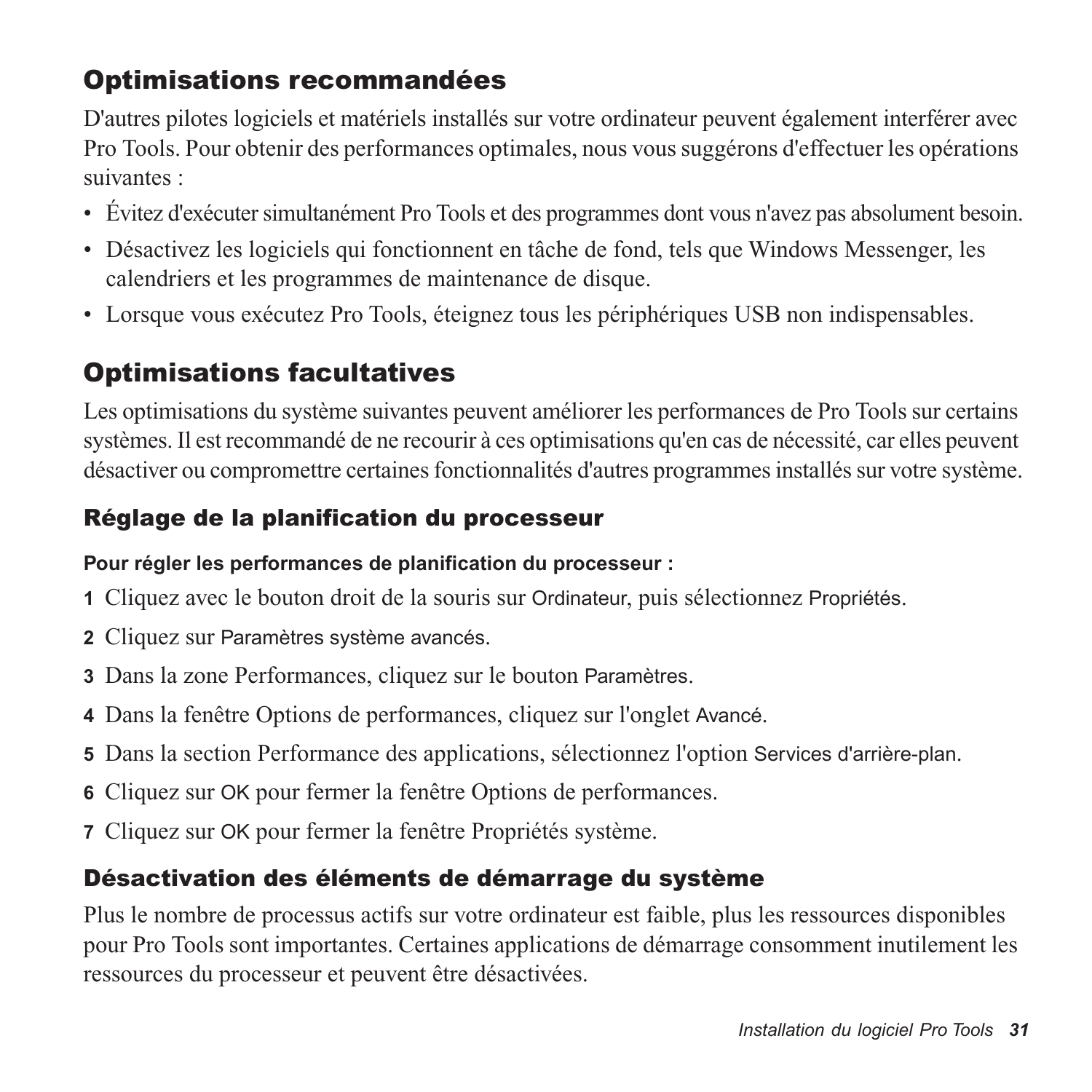Ne désactivez les éléments de démarrage suivants qu'en toute connaissance de cause :

- le numéro de série d'un support mobile (nécessaire aux applications utilisant une clé de protection contre la copie)
- le service Plug and Play
- le journal d'événements
- les services cryptographiques.

#### **Pour désactiver les éléments de démarrage du système :**

**1** Depuis le menu Démarrer, saisissez « msconfig » dans la zone de recherche et appuyez sur Entrée pour ouvrir l'utilitaire de configuration du système.

- **2** Sous l'onglet Général, sélectionnez Démarrage sélectif.
- **3** Désactivez l'option Charger les éléments de démarrage, puis cliquez sur OK.
- **4** Cliquez sur Redémarrer pour redémarrer l'ordinateur.

**5** Après le redémarrage, un message relatif à la configuration système s'affiche à l'écran. Vérifiez que les performances de Pro Tools ont été améliorées avant de désactiver la case « Ne plus afficher ce message ». Si les performances n'ont pas été améliorées, exécutez l'utilitaire msconfig et sélectionnez le mode Démarrage normal (charger tous les pilotes de périphérique et tous les services) au lieu du mode de démarrage sélectif, ou désactivez un par un les éléments lancés au démarrage et les processus non indispensables.

# Sauvegarde de votre système

Une fois la configuration du système et l'installation de Pro Tools terminées, enregistrez une image de votre disque système à l'aide d'un utilitaire de sauvegarde. Cette opération vous permet, en cas de problèmes, de restaurer rapidement la configuration et les paramètres de votre système.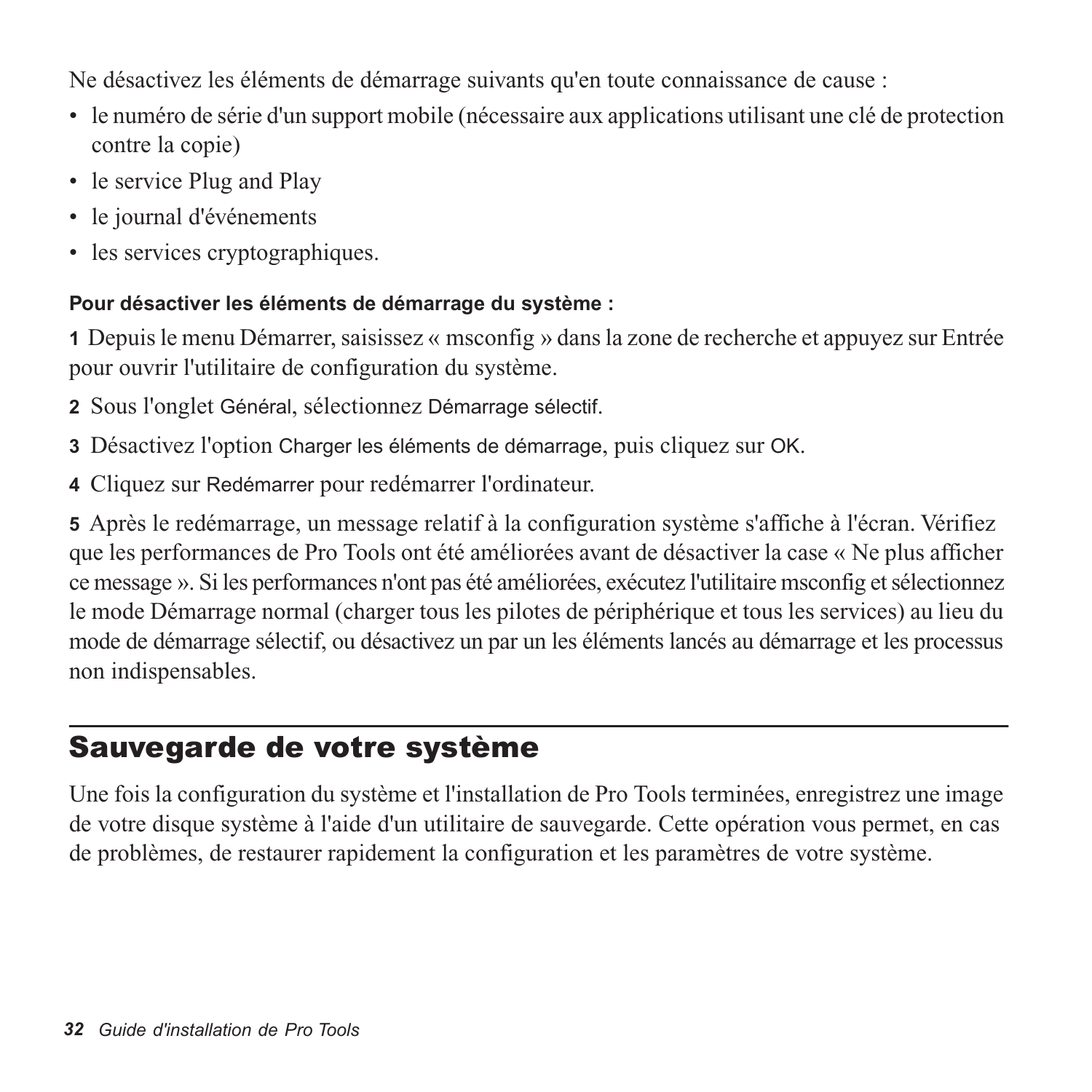# Installieren der Pro Tools-Software

Willkommen bei Pro Tools**®** von Avid. In diesem Handbuch erfahren Sie, wie Sie Pro Tools-Software auf Mac- und Windows-Systemen installieren und autorisieren. Nähere Informationen zur Konfiguration Ihres Pro Tools-Systems sowie über dessen volle Funktionalität erhalten Sie im *Pro Tools-Referenzhandbuch* (Zugriff über das Hilfemenü in Pro Tools).

Es gibt zwei Arten von Pro Tools-Software:

### Pro Tools HD

Pro Tools HD-Software kann mit der folgenden Hardware verwendet werden:

- Pro Tools|HDX-Hardware für erweiterte Anschlussmöglichkeiten, Niedriglatenz-Monitoring sowie dedizierte DSP-Leistung für die Plug-In-Verarbeitung und große Mixer-Konfigurationen
- Pro Tools|HD Native-Hardware für erweiterte Anschlussmöglichkeiten und Niedriglatenz-Monitoring
- Avid 003**™**-Produktfamilie, Eleven**®** Rack, Mbox**®** (3. Generation) und Fast Track-Hardware
- Audio-Hardware anderer Hersteller mit unterstützten Treibern von Core Audio (Mac) oder ASIO (Windows), einschließlich integrierter Audio-Hardware auf Mac-Computern

### Pro Tools

Pro Tools-Software kann mit der folgenden Hardware verwendet werden:

- Avid 003**™**-Produktfamilie, Eleven**®** Rack, Mbox**®** (3. Generation) und Fast Track-Hardware
- Audio-Hardware anderer Hersteller mit unterstützten Treibern von Core Audio (Mac) oder ASIO (Windows), einschließlich integrierter Audio-Hardware auf Mac-Computern

*Eine Liste der qualifizierten Audio-Interfaces und Computer für alle Pro Tools-Systeme finden Sie unter: www.avid.com/compatibility.*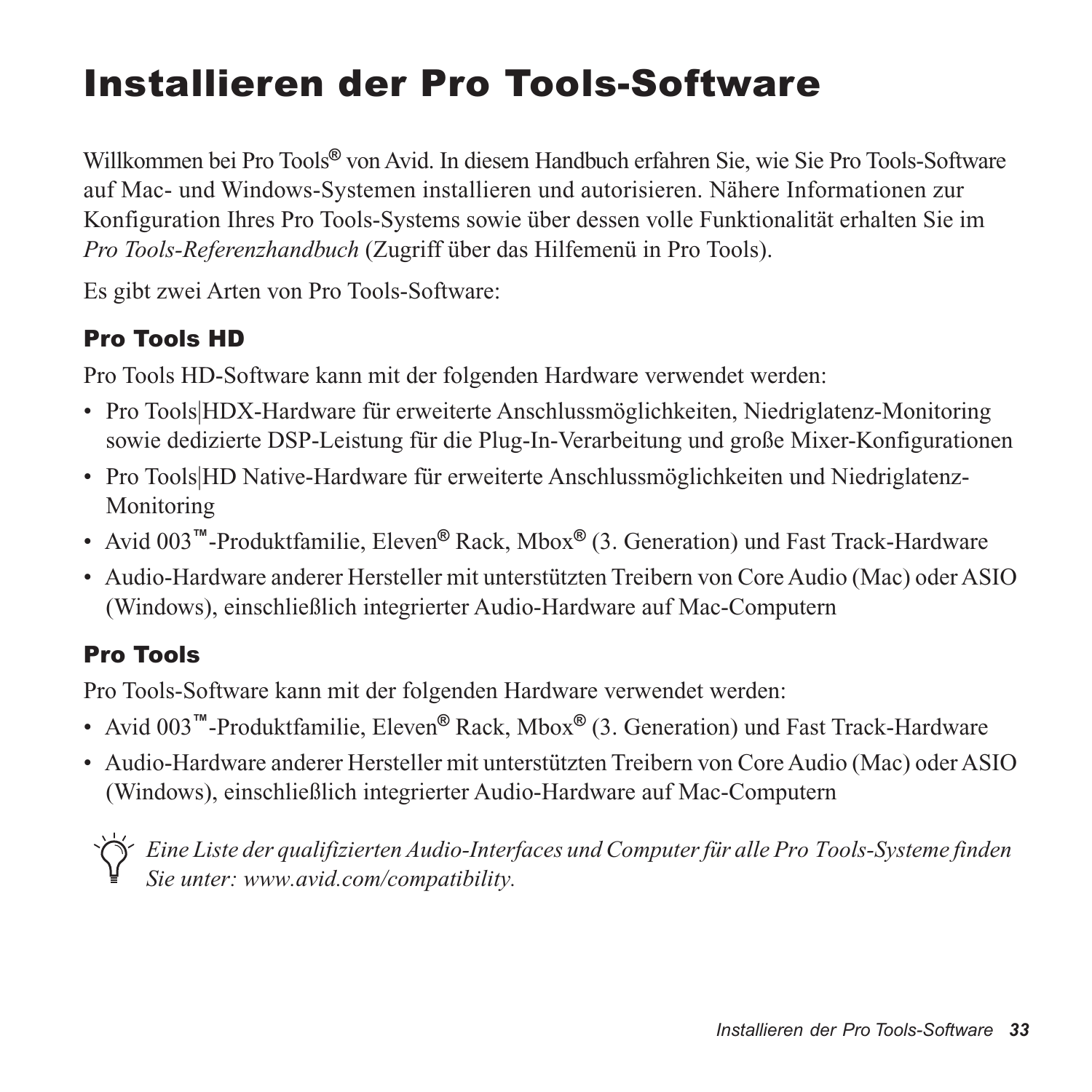## Systemanforderungen und Kompatibilität

Für das Installieren und Autorisieren der Pro Tools-Software benötigen Sie Folgendes:

- Ein DVD-Laufwerk (wenn Sie eine Box-Version von Pro Tools mit Installations-DVD erworben haben)
- Eine Internetverbindung (für den Download des Pro Tools-Installationsprogramms und die Pro Tools-Autorisierung)

Für das Ausführen der Pro Tools-Software benötigen Sie Folgendes:

- Einen qualifizierten Windows- oder Mac-Computer
- Ein qualifiziertes Audio-Interface (oder integrierte Audiofunktion)
- Einen iLok USB Key (2. Generation) für die Autorisierung der Pro Tools-Software

Avid kann die Kompatibilität und technische Unterstützung nur für Hardware- und Softwarekomponenten zusichern, die entsprechend geprüft und genehmigt wurden. Die vollständigen Systemanforderungen und eine Liste der qualifizierten Computer, Betriebssysteme, Festplatten und Geräte von Drittanbietern finden Sie unter *www.avid.com/compatibility.*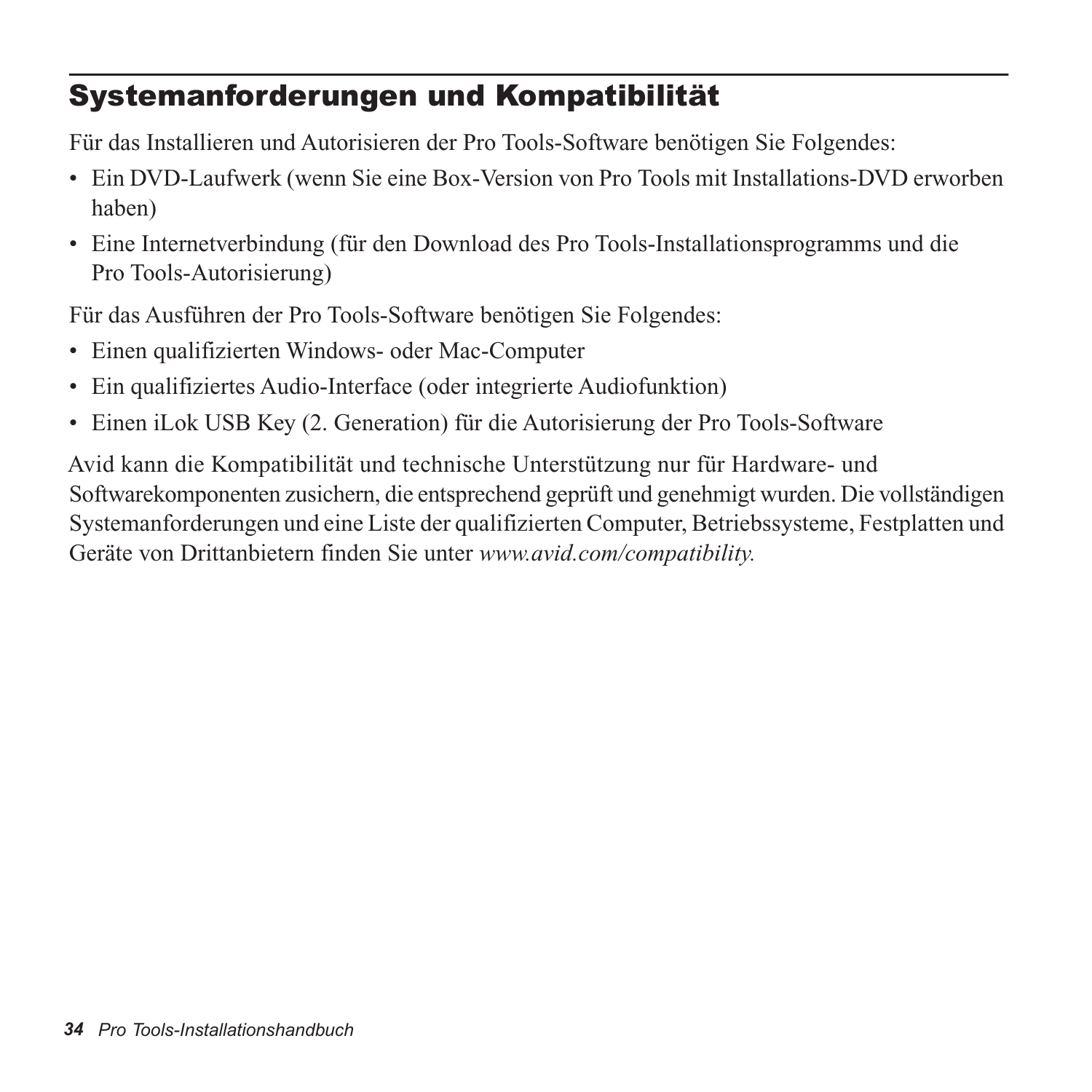## Über iLok

Pro Tools-Software wird mit Hilfe des iLok USB Key (2.Generation) von PACEAnti-Piracy autorisiert. Ein iLok kann über 100 Autorisierungen für alle Ihre iLok-geschützten Anwendungen speichern. Nachdem auf dem iLok eine Softwarelizenz gespeichert wurde, können Sie mit dem iLok diese Software auf beliebigen Computern autorisieren.



*iLok USB Key (2. Generation)*

- In der Box-Version von Pro Tools oder dem Avid-Hardware-Bundle mit einer Version der Pro Toolsoder Pro Tools HD-Software ist ein iLok USB Key (2. Generation) und eine Aktivierungskarte mit einem Aktivierungscode enthalten.
- Wenn Sie ein Upgrade von einer früheren Version von Pro Tools- oder Pro Tools HD-Software durchführen, benötigen Sie Ihren eigenen iLok USB Key (ein iLok der 2. Generation ist erforderlich). Sie erhalten einen Aktivierungscode über Ihr Online-Avid-Konto.

## MIDI-Anforderungen

USB-, FireWire- und PCI MIDI-Interfaces funktionieren mit Pro Tools-Systemen auf Mac oder unter Windows.

## Anforderungen an die Festplatten

Für eine optimale Audioaufnahme und -wiedergabe benötigen alle Pro Tools-Systeme mindestens eine von Avid qualifizierte Festplatte.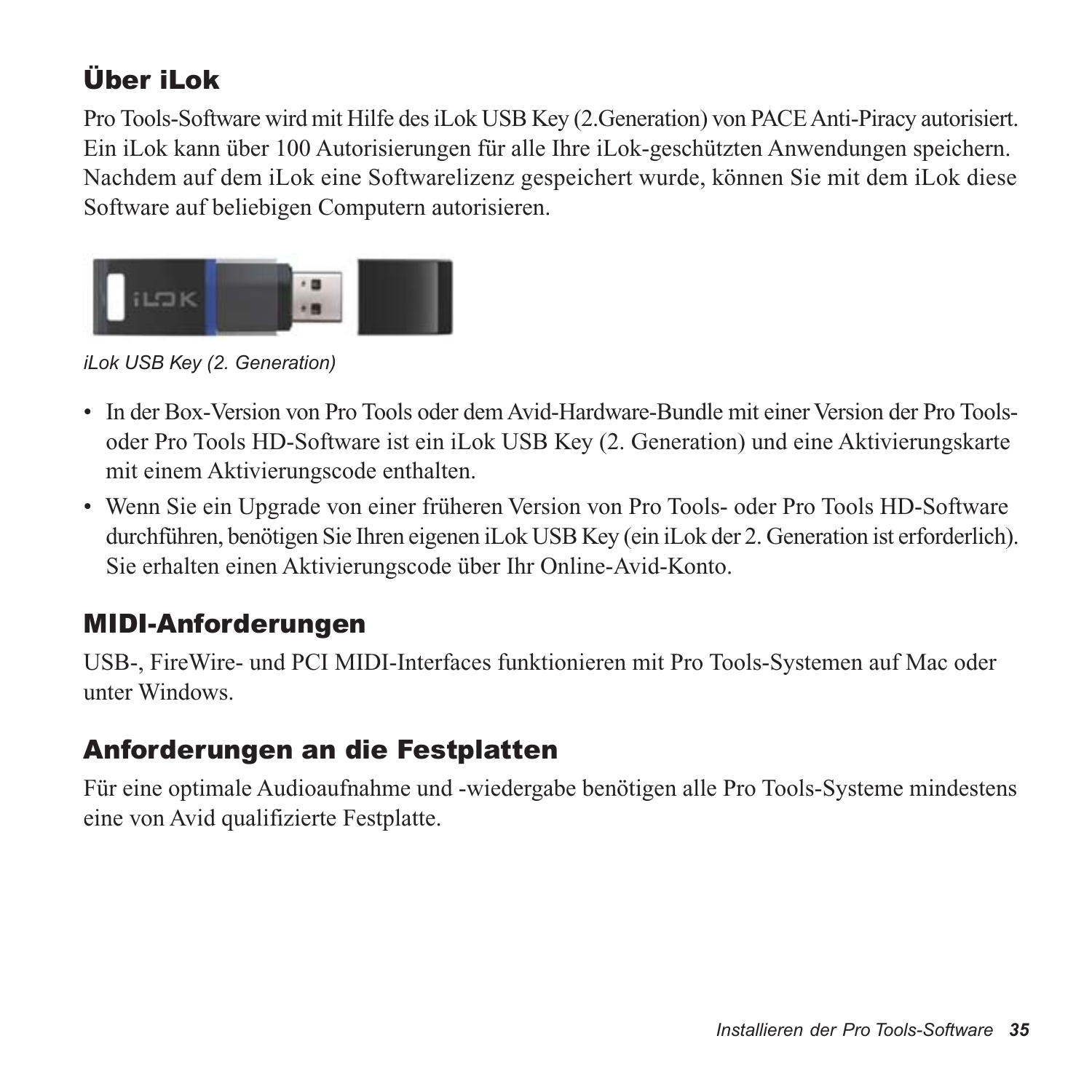### Nicht auf das Systemlaufwerk aufnehmen

Das Aufnehmen auf das Systemlaufwerk ist möglich, aber nicht empfehlenswert. Bei Aufnahme und Wiedergabe auf Systemlaufwerken können weit weniger Spuren und Plug-Ins verwendet werden.

*Für optimale Leistung kann es von Vorteil sein, Ihr Systemlaufwerk als Laufwerk im Pro Tools-Workspace für die Wiedergabe oder nur für die Übertragung einzurichten. Weitere Informationen hierzu finden Sie im Pro Tools-Referenzhandbuch.*

## Überblick zur Installation

Bei der Installation von Pro Tools sind die folgenden Schritte auszuführen:

- **1** [Erstellen Ihres Avid-Kontos auf Seite 36](#page-39-0).
- **2** [Abrufen Ihrer Pro Tools-Softwarelizenz auf Seite 37](#page-40-0).
- **3** [Entfernen früherer Versionen von Pro Tools auf Seite 37.](#page-40-1)
- **4** [Installieren von Hardware-Treibern auf Seite 37.](#page-40-2)
- **5** [Installieren der Pro Tools-Software auf Seite 38.](#page-41-0)
- **6** [Starten bzw. Herunterfahren des Systems auf Seite 39](#page-42-0).
- **7** [Starten und Autorisieren von Pro Tools auf Seite 41.](#page-44-0)
- **8** Konfigurieren Ihres Systems zur Leistungsoptimierung.

## <span id="page-39-0"></span>Erstellen Ihres Avid-Kontos

Für die Aktivierung der Pro Tools-Software und dem Software-Download, falls Sie eine Download-Version von Pro Tools erworben haben, ist ein Avid-Konto erforderlich.

Wenn Sie kein Avid-Konto haben, können Sie unter *www.avid.com/myavid* Ihr Konto erstellen.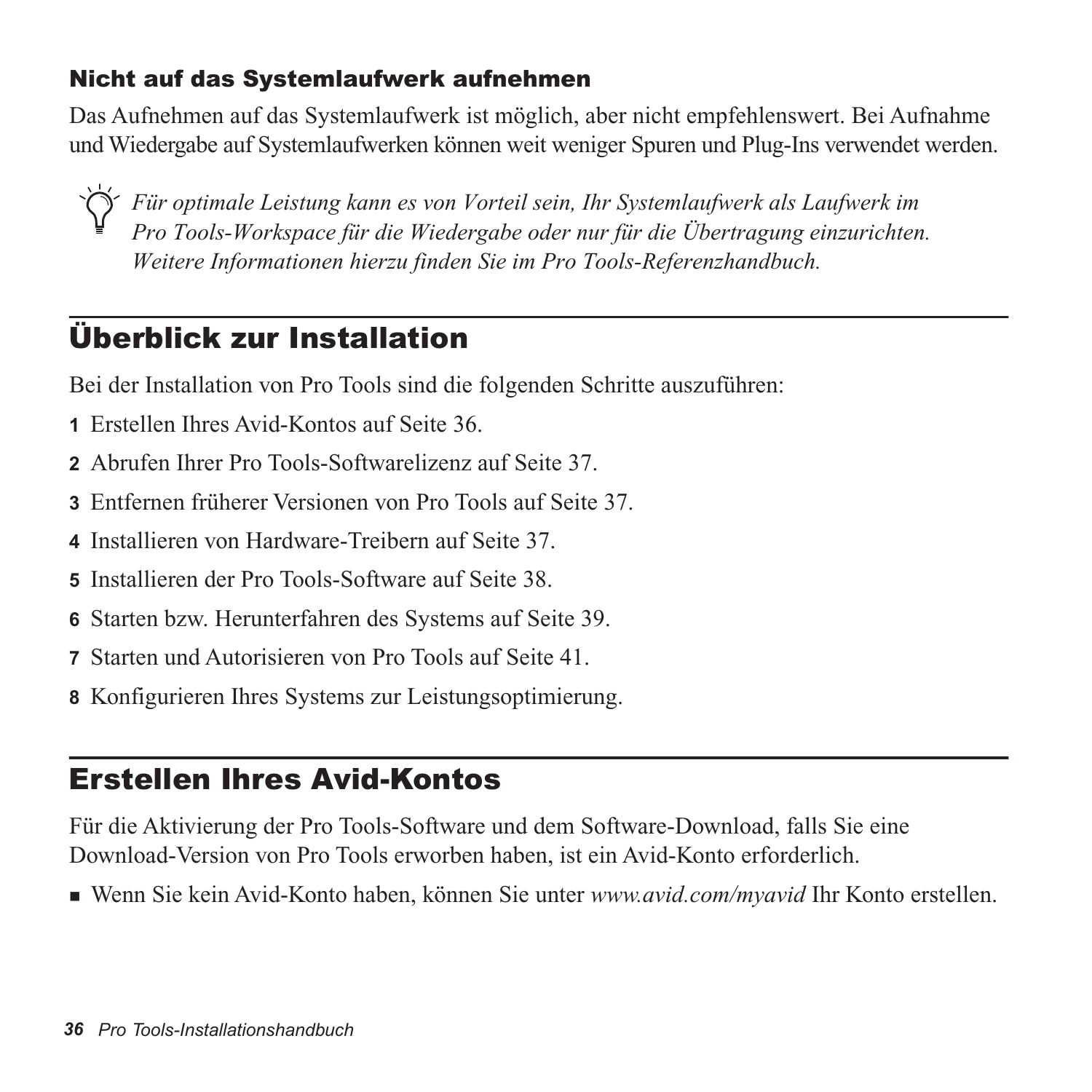## <span id="page-40-0"></span>Abrufen Ihrer Pro Tools-Softwarelizenz

Wenn Sie Pro Tools erwerben, erhalten Sie einen Aktivierungscode, entweder auf einer Aktivierungskarte oder über Ihr Avid-Konto.

#### **So rufen Sie Ihre Pro Tools-Softwarelizenz ab:**

**1** Wenn Sie noch kein iLok.com-Konto haben, erstellen Sie sich eines auf www.iLok.com.

**2** Rufen Sie die Website *www.avid.com/activation* auf und melden Sie sich bei Ihrem Avid-Konto an. (Wenn Sie noch kein Konto haben, klicken Sie auf "Erstellen Sie Ihr Konto".)

**3** Geben Sie Ihren Aktivierungscode und Ihre iLok.com-Benutzer-ID ein.

**4** Befolgen Sie die Anweisungen auf dem Bildschirm, um die Lizenz in Ihrem iLok.com-Konto abzulegen.

## <span id="page-40-1"></span>Entfernen früherer Versionen von Pro Tools

Wenn noch eine frühere Version von Pro Tools installiert ist, entfernen Sie diese entsprechend den Anweisungen im Installationshandbuch für diese Version.



*Es ist möglich, gleichzeitig Pro Tools 10.3.6 oder höher und Pro Tools 11 installiert zu haben. Details dazu finden Sie unter www.avid.com/compatibility oder in der Pro Tools-Readme-Datei.*

## <span id="page-40-2"></span>Installieren von Hardware-Treibern

Installieren Sie vor der Installation der Pro Tools-Software die neuesten Treiber für diese Hardware. Weitere Hinweise hierzu finden Sie in der Dokumentation zu Ihrer Audio-Hardware. Laden Sie für Avid-Audio-Interfaces die Treiber für Ihre Avid-Hardware von *www.avid.com/drivers* herunter und installieren Sie sie.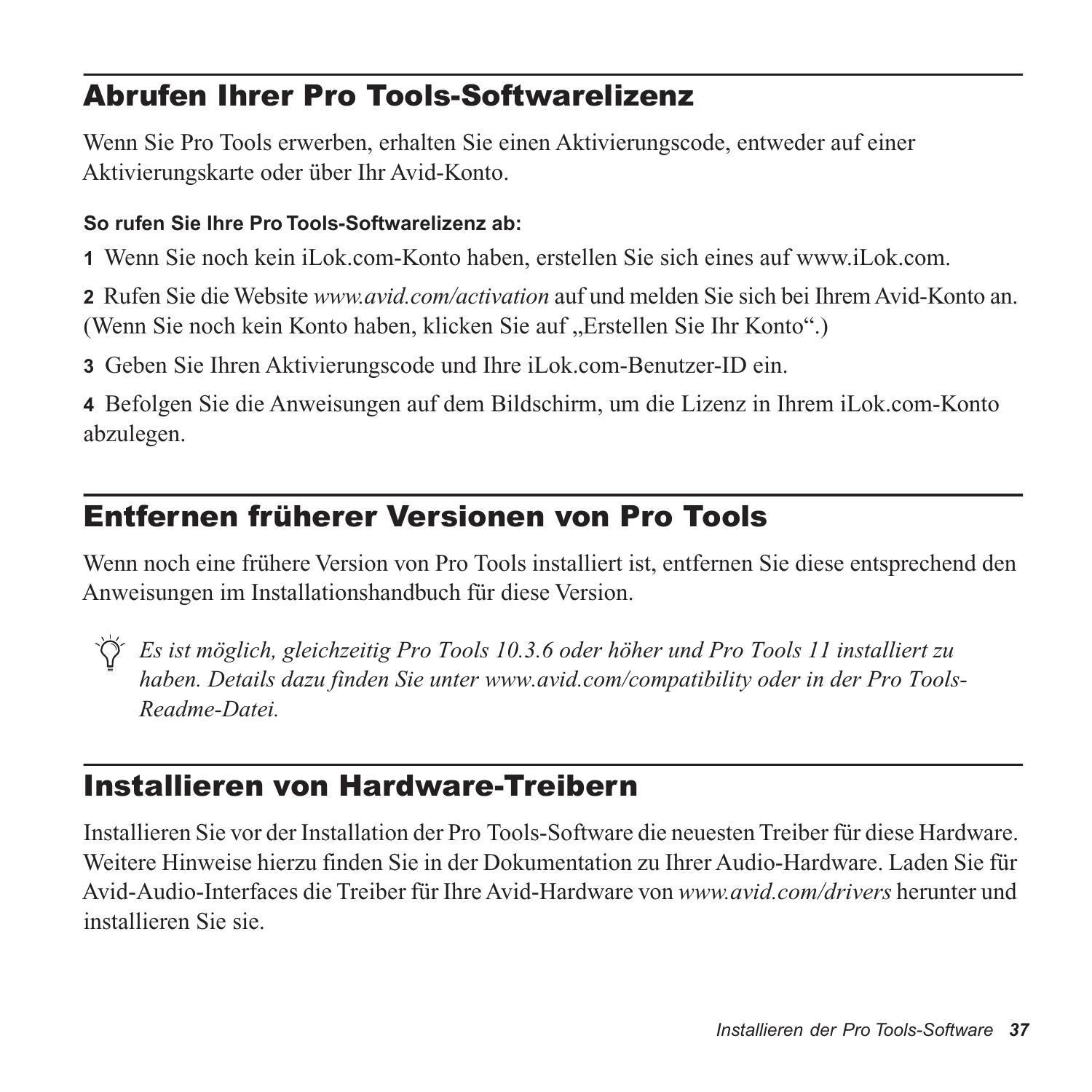*Pro Tools erkennt Ihre Audio-Interfaces nicht, wenn Sie die Treiber nicht installieren. Wenn Sie ein Upgrade von Pro Tools vornehmen, achten Sie darauf, die neuesten Treiber für Ihre Hardware zu installieren.*

## <span id="page-41-0"></span>Installieren der Pro Tools-Software

Nachdem Sie die Treiber für Ihr Audio-Interface installiert haben, können Sie Pro Tools installieren.



*Lesen Sie vor dem Installieren von Pro Tools die Pro Tools-Readme-Datei, die im Installationsprogramm enthalten ist.*

### Installieren von Pro Tools auf Mac

#### **Um Pro Tools von DVD zu installieren:**

**1** Legen Sie die Pro Tools Installations DVD in Ihr DVD Laufwerk ein.

**2** Öffnen Sie die Pro Tools DVD.

**3** Doppelklicken Sie das Pro Tools Programmicon. Das Pro Tools Programm wird automatisch in Ihren Applications Ordner kopiert.

**4** Nachdem der Kopiervorgang abgeschlossen ist, starten Sie Pro Tools um den Installationsvorgang zu komplettieren. Siehe [Starten und Autorisieren von Pro Tools auf Seite 41](#page-44-0).

#### **So installieren a Pro Tools auf dem Mac:**

**1** Laden Sie das Pro Tools-Installationsprogramm von Ihrem Online-Avid-Konto herunter.

- **2** Öffnen Sie das Pro Tools-Image.
- **3** Ziehen Sie das Pro Tools-Anwendungssymbol auf das Anwendungsordner-Symbol im Image.

**4** Starten Sie Pro Tools nach dem Kopieren der Pro Tools-Anwendung in Ihren Anwendungsordner, um den Installationsvorgang fortzusetzen. Siehe [Starten und Autorisieren von Pro Tools auf](#page-44-0) [Seite 41](#page-44-0).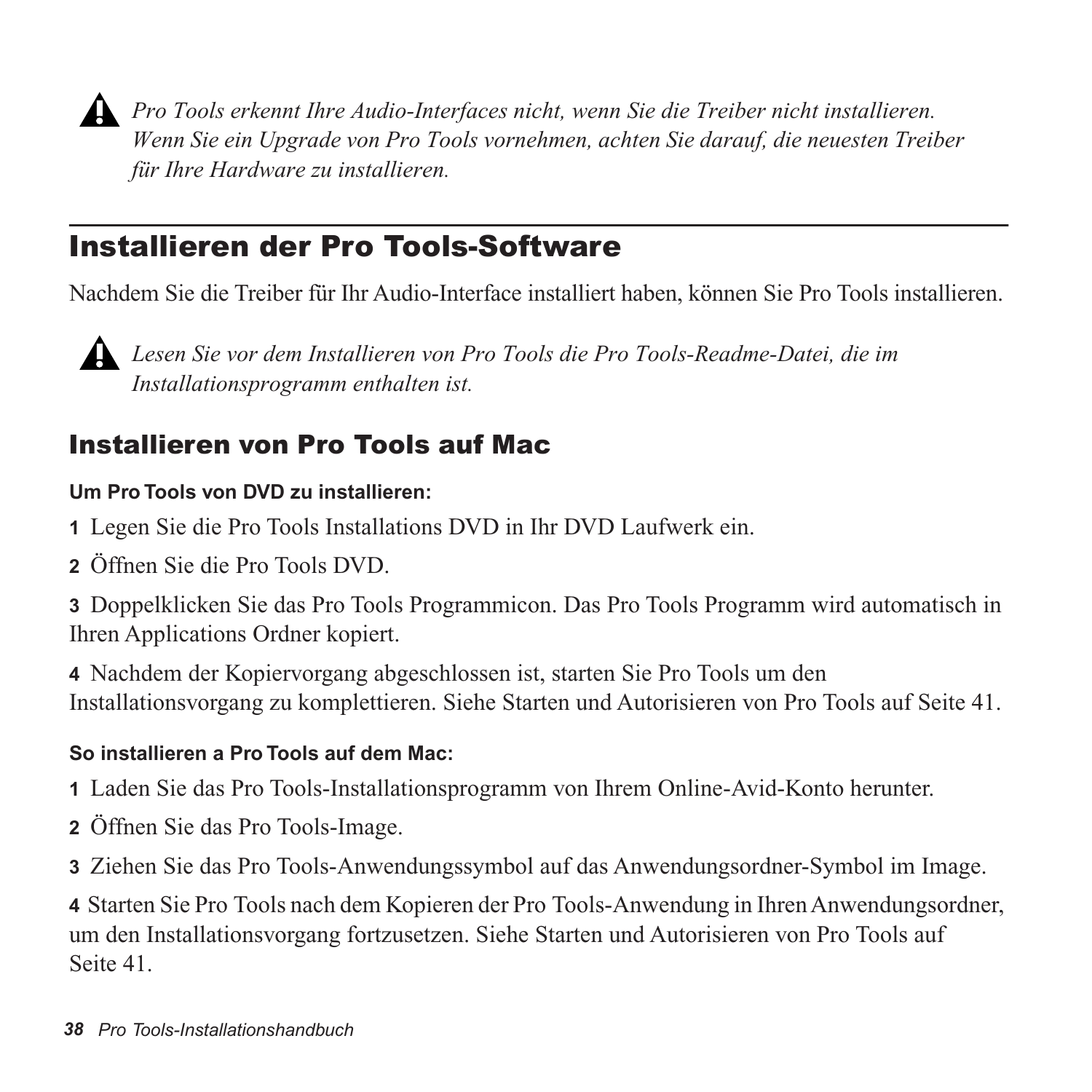### Installieren von Pro Tools unter Windows

#### **So installieren Sie Pro Tools unter Windows:a**

**1** Sie müssen als Administrator für das Konto angemeldet sein, für das Sie Pro Tools installieren möchten.

- **2** Sie haben folgende Möglichkeiten:
- Legen Sie den Pro Tools-Installationsdatenträger in das DVD-Laufwerk ein.
- Laden Sie das Pro Tools-Installationsprogramm von Ihrem Online-Avid-Konto herunter.
- **3** Sie haben folgende Möglichkeiten:
- Wenn Windows Autorun aktiviert ist, wird ein Mini-Browser geöffnet. Wählen Sie Install Pro Tools, um mit der Installation zu beginnen.
- Wenn Sie von der DVD installieren und Windows Autorun deaktiviert ist, doppelklicken Sie auf die Datei Setup.exe und wählen Sie dann Install Pro Tools, um mit der Installation zu beginnen.

*Unter Windows klicken Sie im Dialogfeld der Benutzerkontensteuerung auf "Erlauben". Während der Installation werden mehrere Meldungen angezeigt, die ignoriert werden können, darunter mehrfache "Neue Hardware gefunden"-Dialogfelder und "Während der Hardwareinstallation ist ein Problem aufgetreten"-Meldungen. Sollte an dieser Stelle eine Warnmeldung bezüglich des nicht bestandenen Windows-Logo-Tests eines Treibers angezeigt* werden, ignorieren Sie diese und klicken auf "Weiter".

**4** Folgen Sie den Installationsanweisungen auf dem Bildschirm, um mit der Installation fortzufahren.

**5** Nachdem das Installationsprogramm beendet ist, starten Sie Pro Tools, um den Installationsvorgang fortzuführen. Siehe [Starten und Autorisieren von Pro Tools auf Seite 41.](#page-44-0)

## <span id="page-42-0"></span>Starten bzw. Herunterfahren des Systems

Damit die einzelnen Komponenten Ihres Pro Tools-Systems ordnungsgemäß miteinander kommunizieren können, müssen sie in einer bestimmten Reihenfolge gestartet werden.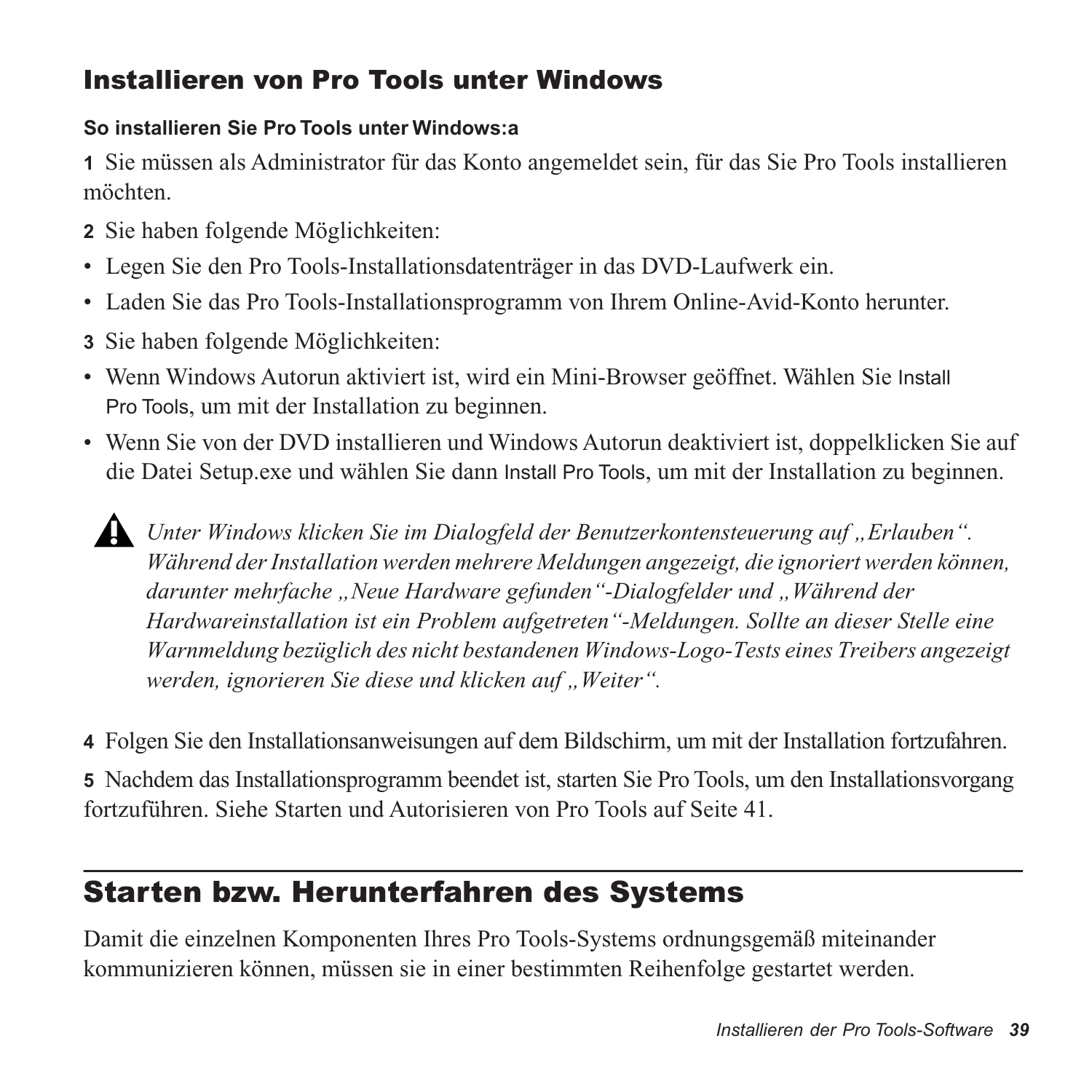#### **Starten Sie das Pro Tools-System in dieser Reihenfolge:**

Vergewissern Sie sich, dass sämtliche Geräte (einschließlich des Computers) ausgeschaltet sind.

Reduzieren Sie die Lautstärke aller Ausgabegeräte des Systems.

Schalten Sie bei Systemen mit Erweiterungschassis zuerst dieses Chassis ein.

 Schalten Sie alle externen Festplatten ein. Warten Sie 10 Sekunden, bis diese ihre Betriebsgeschwindigkeit erreicht haben.

Schalten Sie alle Bedienoberflächen ein.

Schalten Sie MIDI-Interfaces, MIDI-Geräte und/oder Synchronisationseinheiten ein.

 Bei Systemen, die eine externe Stromversorgung benötigen, schalten Sie die Hardware ein (wie etwa HD I/O oder 003). Warten Sie mindestens 15 Sekunden, bis das Audio-Interface initialisiert ist. Die Status-LEDs hören dann auf zu blinken.

Schalten Sie Ihren Computer ein.

Starten Sie Pro Tools (siehe [Starten und Autorisieren von Pro Tools auf Seite 41\)](#page-44-0).

### **Fahren Sie das Pro Tools-System in der folgenden Reihenfolge herunter:**

Beenden Sie Pro Tools (auf dem Mac: Pro Tools > Quit oder unter Windows: File > Exit).

 Schalten Sie die Ausgabegeräte des Systems aus oder reduzieren Sie die Lautstärke auf das Minimum.

Schalten Sie Ihren Computer aus.

 Bei Systemen mit Hardware, die eine externe Stromversorgung benötigt, schalten Sie die Hardware aus.

- Schalten Sie die Pro Tools-Audio-Interfaces ein.
- Schalten Sie bei Systemen mit Erweiterungschassis zuerst dieses Chassis aus.
- Schalten Sie MIDI-Interfaces, MIDI-Geräte und Synchronisationsgeräte aus.
- Schalten Sie alle Bedienoberflächen aus.
- Schalten Sie die externen Festplatten aus.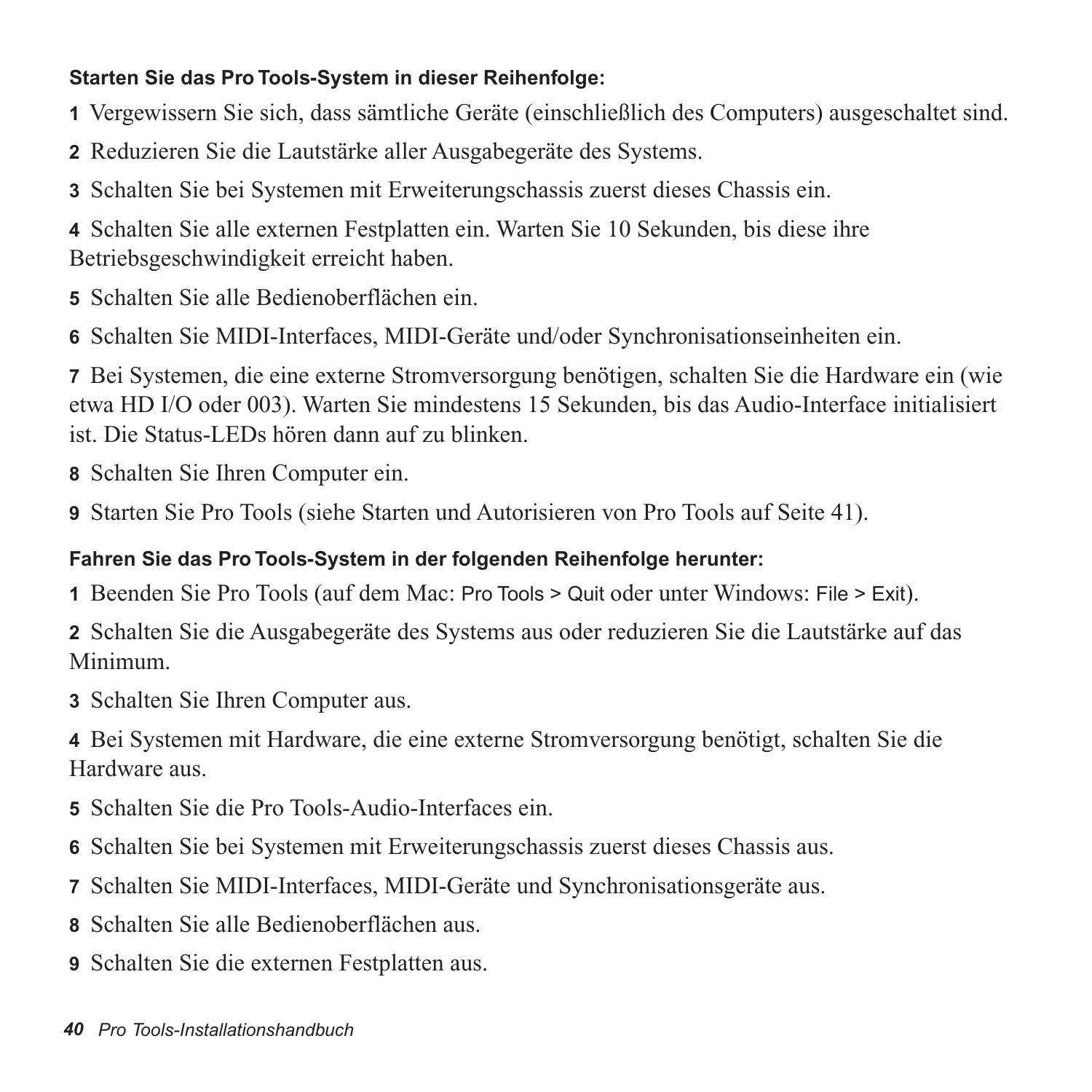## <span id="page-44-0"></span>Starten und Autorisieren von Pro Tools

#### **So starten und autorisieren Sie die Pro Tools-Software:**

- **1** Vergewissern Sie sich, dass das Audio-Interface mit dem Computer verbunden und eingeschaltet ist.
- **2** Stellen Sie sicher, dass Ihr iLok (2. Generation) mit einem USB-Anschluss an Ihrem Computer verbunden ist.



*Der iLok darf während des Starts und der Verwendung von Pro Tools nicht entfernt werden.*

- **3** Sie haben folgende Möglichkeiten:
- Auf dem Mac doppelklicken Sie auf das Programmsymbol in Macintosh HD/Programme/Avid/Pro Tools.
- Unter Windows doppelklicken Sie auf die Pro Tools-Verknüpfung auf dem Desktop (oder doppelklicken Sie auf die Anwendungsdatei in Programme\Avid\Pro Tools).
- **4** Wenn der Pro Tools-Aktivierungsbildschirm angezeigt wird, klicken Sie auf Activate.

**5** Melden Sie sich bei Ihrem iLok.com-Konto an. (Wenn Sie kein iLok-Konto haben, klicken Sie auf Neues Konto erstellen.)

**6** Wenn die Liste der verfügbaren Lizenzen angezeigt wird, wählen Sie die Lizenz für Pro Tools 11 aus und klicken Sie auf Next.

**7** Wählen Sie Ihren iLok als Speicherort für die Lizenz aus und klicken Sie auf Next.

**8** Nachdem die Aktivierung abgeschlossen ist, klicken Sie auf Continue, um Pro Tools zu starten.

## Konfigurieren des Pro Tools-Systems

Nachdem Sie die Pro Tools-Software installiert, autorisiert und gestartet haben, können Sie Ihr Pro Tools-System konfigurieren, um es an die besonderen Anforderungen Ihres Studios anzupassen. Detaillierte Hinweise zur Konfiguration Ihrer Pro Tools-Software finden Sie im *Pro Tools-Referenzhandbuch* (Zugriff über das Hilfemenü von Pro Tools).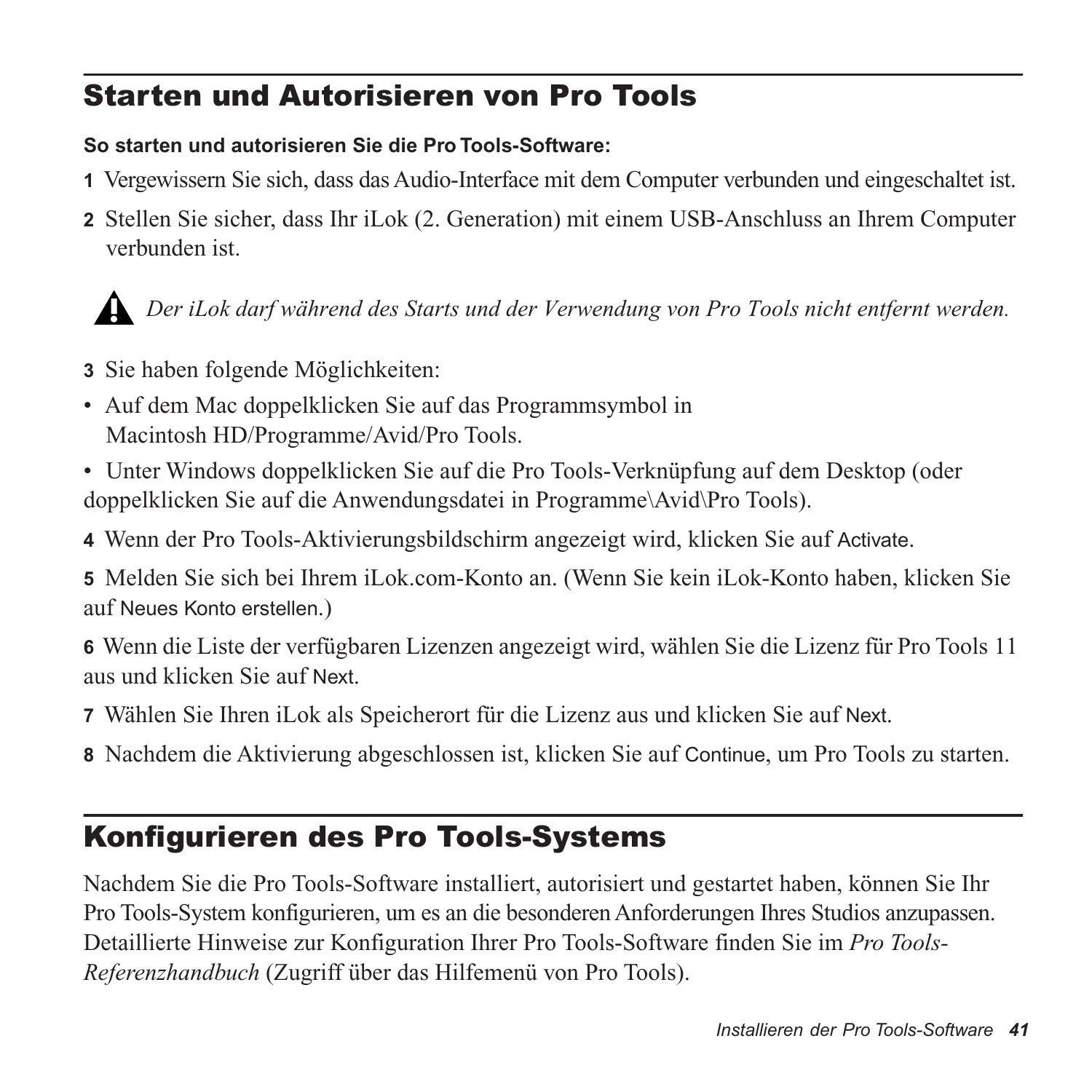## Optimieren eines Mac-Systems für Pro Tools

Damit Pro Tools optimal funktioniert, müssen Sie den Computer vor der Verwendung der Pro Tools-Software konfigurieren.



*Eine vollständige Liste empfohlener Optimierungen für Ihr Betriebssystem finden Sie unter www.avid.com/optimize.*

Vor dem Konfigurieren Ihres Computers müssen Sie als Administrator für das Konto angemeldet sein, für das Sie Pro Tools installieren möchten. Weitere Informationen zur Anmeldung als Administrator auf Mac OS X finden Sie in der Dokumentation zu Apple OS X.



*Verwenden Sie keinesfalls die Funktion zur automatischen Software-Aktualisierung von Mac OS X, da sonst möglicherweise eine Version von Mac OS installiert wird, die noch nicht für die Verwendung mit Pro Tools qualifiziert wurde. Details zu qualifizierten Versionen von Mac OS finden Sie unter www.avid.com/compatibility.*

### Deaktivieren der Energiesparfunktion

#### So deaktivieren Sie die Funktion ..Energie sparen":

- **1** Wählen Sie aus dem Apple-Menü Systemeinstellungen.
- **2** Klicken Sie auf Energie sparen.
- **3** Setzen Sie die Einstellung für den Ruhezustand des Computers auf Nie.
- **4** Setzen Sie die Einstellung für den Ruhezustand des Monitors auf Nie.
- **5** Heben Sie die Auswahl der Option Wenn möglich Ruhezustand der Festplatte(n) aktivieren auf.

### Deaktivieren oder Neuzuordnen der Mac-Tastenkombinationen für Pro Tools

Um alle Pro Tools-Tastenkombinationen verwenden zu können, müssen Sie zuerst dazu im Widerspruch stehende Mac OS X-Tastenkombinationen in den Apple-Systemeinstellungen deaktivieren oder neu zuordnen.



*Eine vollständige Liste der Pro Tools-Tastenkombinationen finden Sie in der Dokumentation zu den Pro Tools-Tastenkombinationen (Help > Pro Tools Shortcuts).*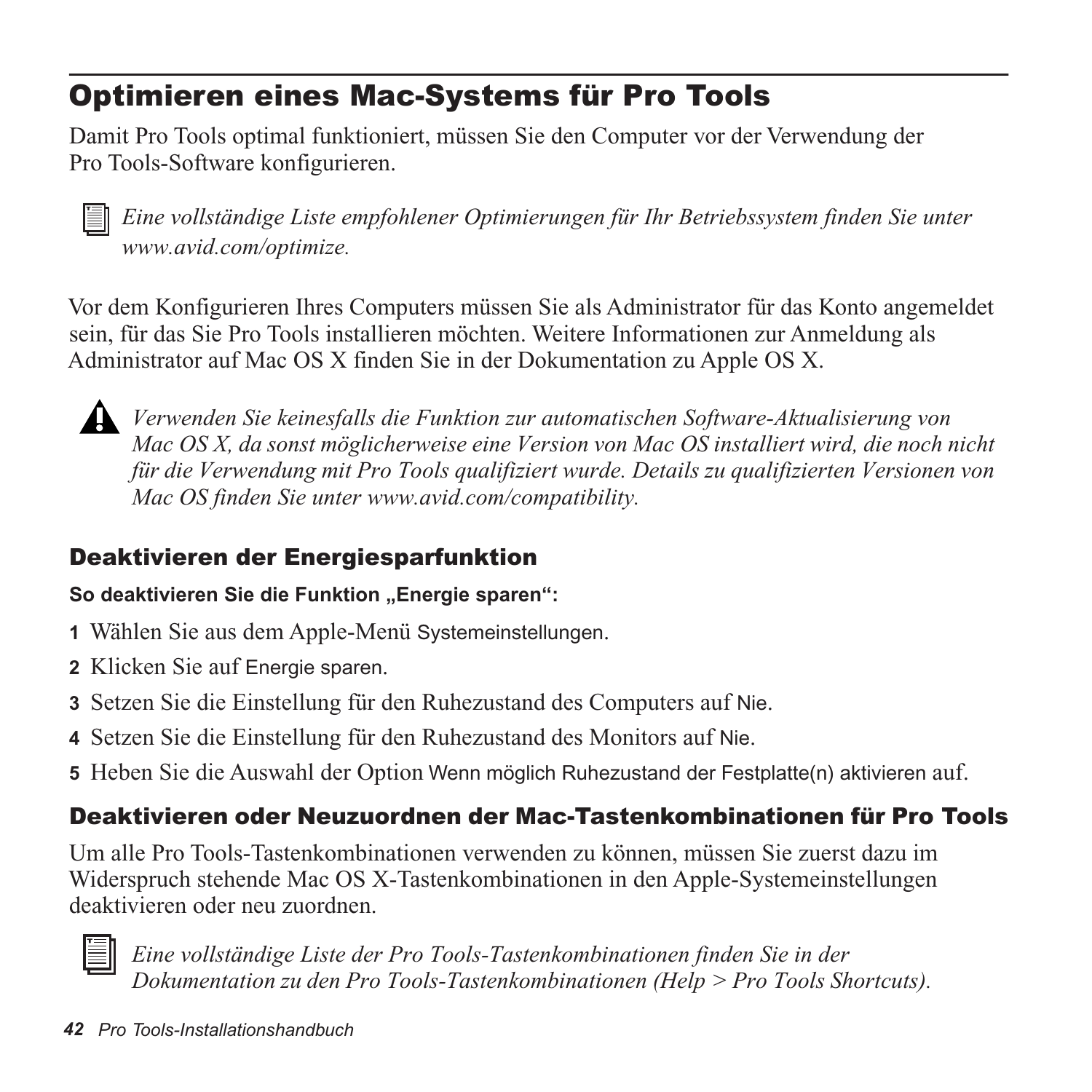#### **So deaktivieren Sie Mac-Tastenkombinationen für Pro Tools oder ordnen sie neu zu:**

- **1** Wählen Sie aus dem Apple-Menü die Option Systemeinstellungen.
- **2** Klicken Sie auf Tastatur & Maus.
- **3** Klicken Sie auf die Registerkarte Tastatur-Kurzbefehle.

**4** Sie können die Mac OS-Tastenkombinationen, die mit den Pro Tools-Tastenkombinationen in Konflikt stehen, deaktivieren oder neu programmieren. Die folgende Liste enthält einige häufige Mac-Tastenkombinationen, die je nach Mac-Modell möglicherweise auch von Pro Tools benutzt werden:

- Unter "Launchpad & Dock"
	- Dock ein- oder ausblenden
- Unter "Mission Control"
	- Mission Control
	- Programmfenster
	- Schreibtisch einblenden
	- Dashboard einblenden
	- Mission Control > Einen Space nach links bewegen
	- Mission Control > Einen Space nach rechts bewegen
	- Mission Control > Zu Schreibtisch *n* wechseln
- Unter "Tastatur & Texteingabe"
	- Tastatursteuerung ein- oder ausschalten
	- Fokus zum aktiven oder nächsten Fenster bewegen
	- Fokus zum Dock bewegen
	- Fokus zum aktiven oder nächsten Fenster bewegen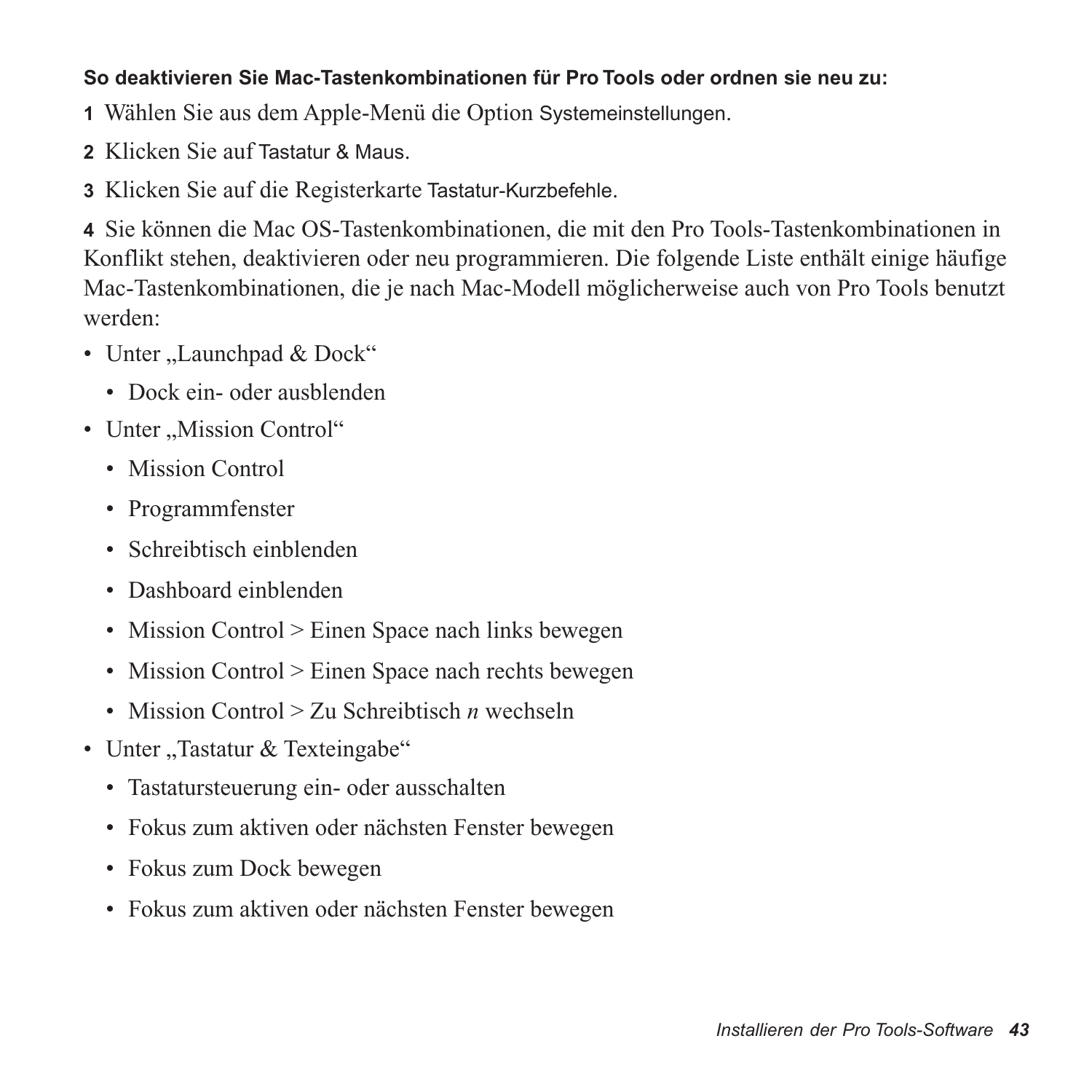- Unter "Dienste"
	- Datei an Bluetooth-Gerät senden
	- Mit Google suchen
	- Spotlight
- Unter "Spotlight"
	- Spotlight-Suchfeld einblenden
	- Spotlight-Fenster einblenden
- Unter ..Zugriff"
	- Zoom
	- Kontrast
- Unter dem Menü für Programm-Kurzbefehle
	- Hilfemenü einblenden

### Aktivieren von Journaling für Audiolaufwerke

Um die Leistung der Audiolaufwerke zu verbessern, können Sie Journaling aktivieren.

#### **So aktivieren Sie Journaling:**

- **1** Starten Sie das Festplattendienstprogramm (im Ordner "Programme/Dienstprogramme").
- **2** Wählen Sie in der linken Spalte des Festplatten-Dienstprogramm-Fensters das Volume aus.
- **3** Wählen Sie in der Symbolleiste Journaling aktivieren.

## Optimieren eines Windows-Systems für Pro Tools

Damit Pro Tools optimal funktioniert, müssen Sie den Computer vor der Verwendung der Pro Tools-Hardware und -Software konfigurieren.



*Eine vollständige Liste von empfohlenen Optimierungen für Ihr Betriebssystem finden Sie unter www.avid.com/optimize.*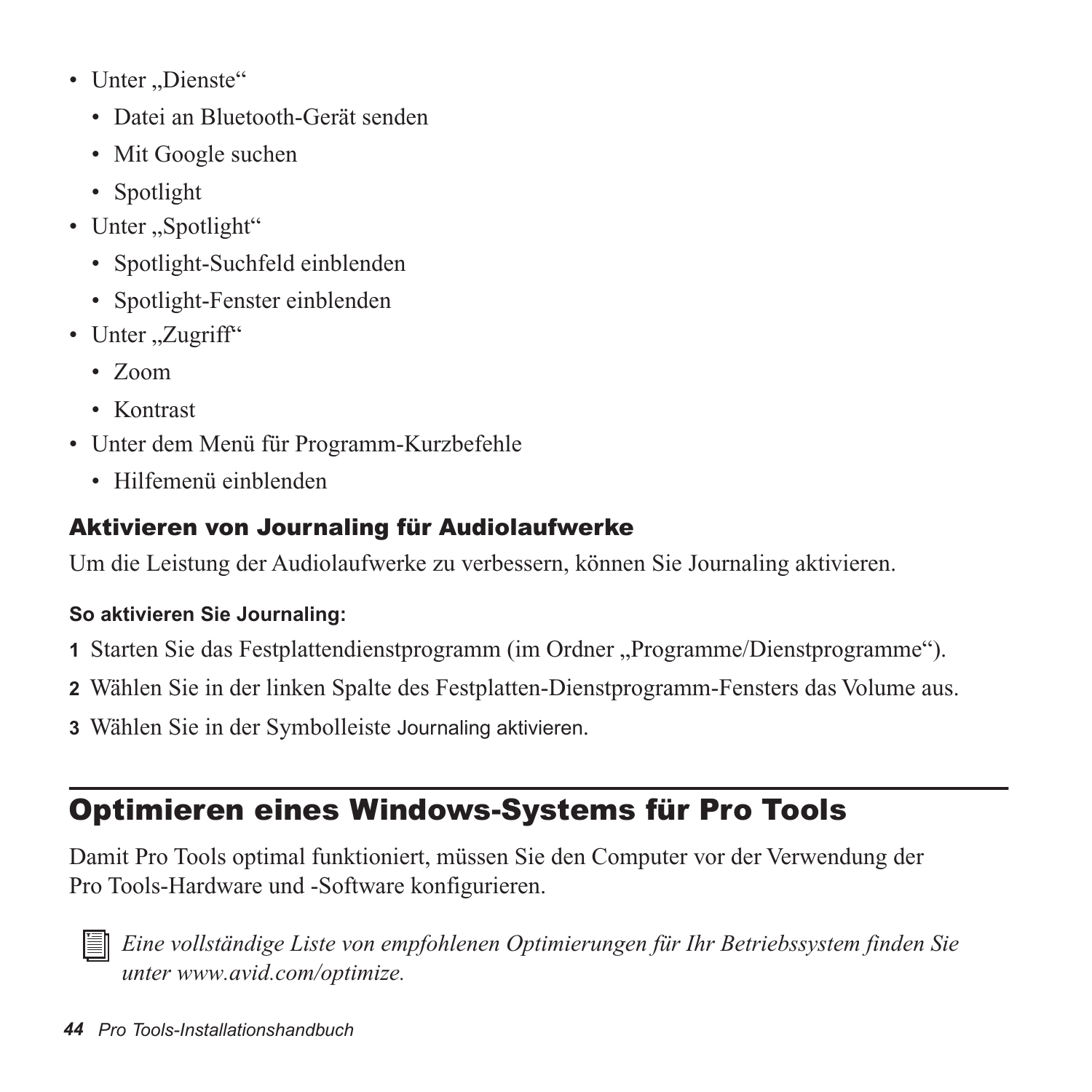Vor dem Konfigurieren Ihres Computers müssen Sie als Administrator für das Konto angemeldet sein, für das Sie Pro Tools installieren möchten. Weitere Informationen hierzu finden Sie in der Windows-Dokumentation.

### Erforderliche Optimierungsmaßnahmen

Für eine optimale Leistung von Pro Tools sollten Sie vor dem Verwenden der Pro Tools-Hardware und -Software die im Folgenden beschriebenen Einstellungen vornehmen.



*Nachdem Sie die erforderlichen Windows-Systemeinstellungen geändert haben, starten Sie den Computer neu.*

### Benutzerkontensteuerung deaktivieren

#### **So deaktivieren Sie die Benutzerkontensteuerung:**

- **1** Wählen Sie Start > Systemsteuerung.
- **2** Klicken Sie auf Benutzerkonten und Jugendschutz.
- **3** Klicken Sie auf Benutzerkonten.
- **4** Klicken Sie auf Einstellungen der Benutzerkontensteuerung ändern.
- **5** Setzen Sie den Schieberegler auf Nie benachrichtigen.
- **6** Klicken Sie auf OK.

### Konfigurieren von System-Standby und Energieverwaltung

Bei der Arbeit mit Pro Tools muss das Energieschema für Windows-System-Standby immer auf Dauerbetrieb gesetzt sein. Dadurch wird vermieden, dass lange Aufnahme- oderWiedergabedurchläufe aufgrund eines plötzlichen Ausfalls der Systemressourcen unterbrochen werden.

#### **So konfigurieren Sie die Windows-Energieverwaltung:**

- **1** Wählen Sie Start > Systemsteuerung.
- **2** Klicken Sie auf System und Sicherheit.
- **3** Klicken Sie auf Energieoptionen.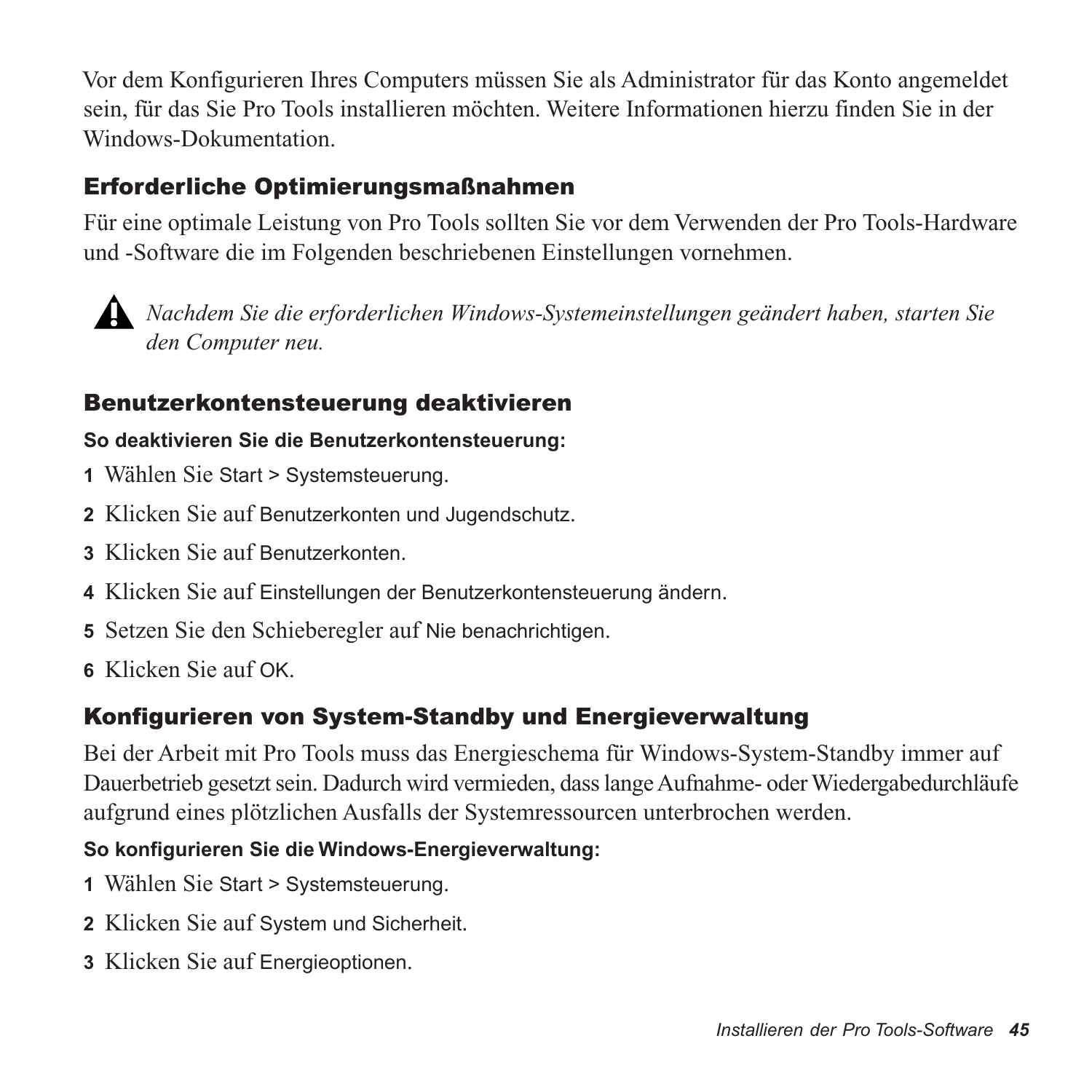- **4** Klicken Sie auf den Pfeil für die Option Weitere Energiesparpläne einblenden.
- **5** Wählen Sie Hohe Leistung.
- **6** Klicken Sie auf Energiesparplaneinstellungen ändern.
- **7** Klicken Sie auf Erweiterte Energieeinstellungen ändern.
- **8** Im Dialogfeld der Energieoptionen suchen Sie Festplatte > Festplatte ausschalten nach.
- **9** Klicken Sie auf die Option Einstellungen.

**10** Wählen Sie im Feld für die Einstellung der Minuten den gewünschten Wert und drücken Sie die Rücktaste auf der Computertastatur oder setzen Sie den Wert auf Nie.

**11** Klicken Sie auf OK. Die Festplatteneinstellung ändert sich auf Nie und das Dialogfeld für die Energieoptionen wird geschlossen.

12 Klicken Sie im Fenster "Energiesparplaneinstellungen bearbeiten" auf Änderungen speichern und schließen Sie das Fenster.



*Pro Tools aktiviert beim Start automatisch die Energiespareinstellung "Hohe Leistung". Windows kehrt in die vorher ausgewählte Energiespareinstellung zurück, wenn Pro Tools beendet wird. Wenn Sie also die Energiespareinstellung für Pro Tools ändern möchten, brauchen Sie nur die Energiespareinstellung "Hohe Leistung" einzustellen.*

## Empfohlene Optimierungsmaßnahmen

Andere auf dem Computer installierte Software- und Hardwaretreiber können sich auf die Leistung von Pro Tools auswirken. Beachten Sie die folgenden Empfehlungen, um eine optimale Leistung mit Pro Tools zu erzielen:

- Nicht erforderliche andere Programme sollten nicht gleichzeitig mit Pro Tools ausgeführt werden.
- Deaktivieren Sie im Hintergrund ausgeführte Dienstprogramme (wie Windows Messenger, Kalender und Datenträger-Wartungsprogramme).
- Schalten Sie während der Arbeit mit Pro Tools alle nicht unbedingt erforderlichen USB-Geräte aus.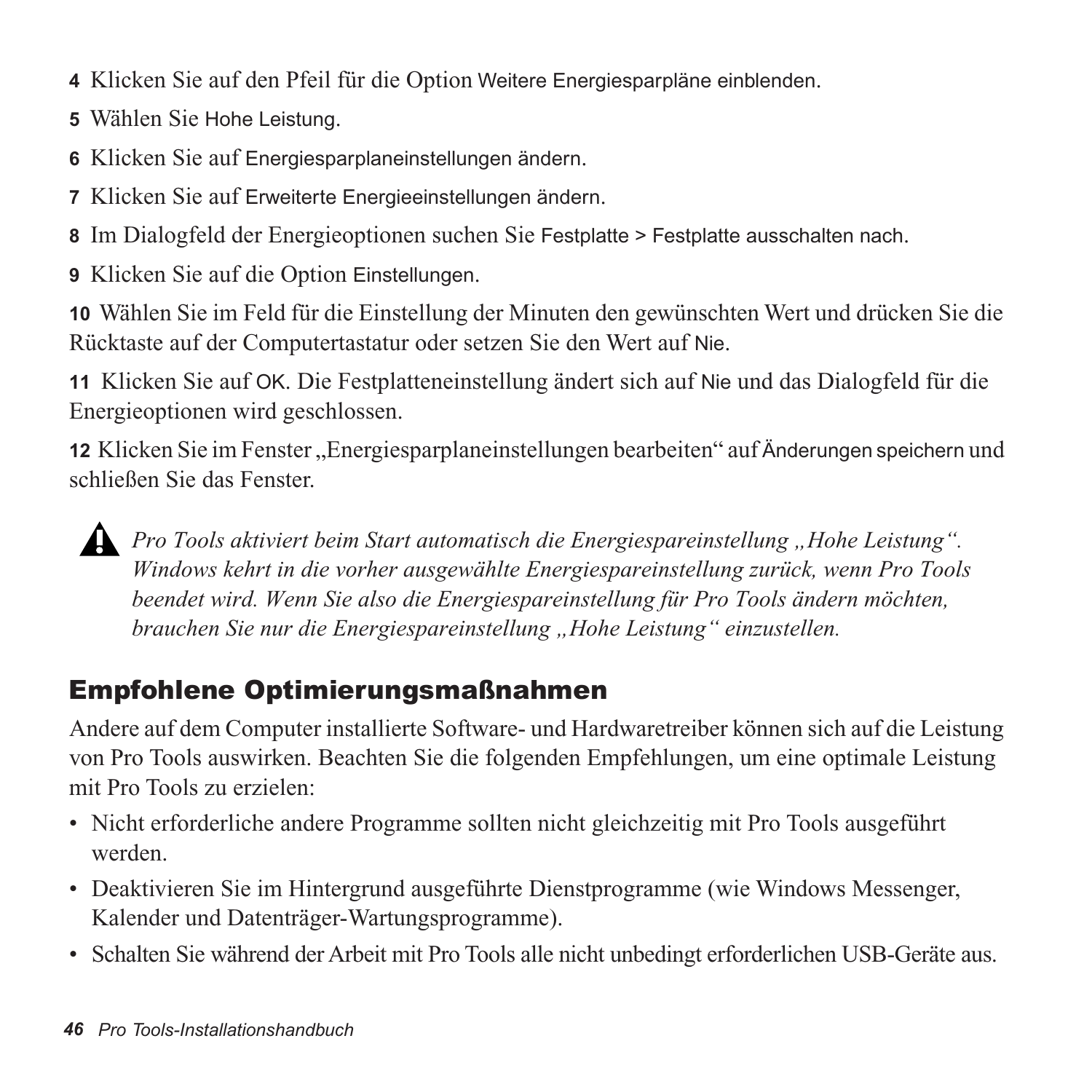### Optionale Optimierungsmaßnahmen

Die folgenden Maßnahmen zur Systemoptimierung steigern die Leistung von Pro Tools auf manchen Systemen. Sie sollten diese Optimierungseinstellungen nur vornehmen, wenn dies unbedingt nötig ist, da sie sich auf die Funktion anderer Programme Ihres Systems auswirken können.

### Einstellen der Prozessorzeitplanung

#### **So stellen Sie die Prozessorzeitplanung ein:**

- **1** Klicken Sie mit der rechten Maustaste auf das Symbol Arbeitsplatz und wählen Sie Eigenschaften.
- **2** Klicken Sie auf Erweiterte Systemeinstellungen.
- **3** Klicken Sie unter "Leistung" auf die Schaltfläche Einstellungen.
- 4 Klicken Sie im Dialogfeld "Leistungsoptionen" auf die Registerkarte Erweitert.
- 5 Wählen Sie im Abschnitt "Prozessorzeitplanung" die Option Hintergrunddienste.
- 6 Klicken Sie auf OK, um das Dialogfeld "Leistungsoptionen" zu schließen.
- **7** Klicken Sie auf OK, um das Dialogfeld "Systemeigenschaften" zu schließen.

### Deaktivieren von Elementen für den Systemstart

Je weniger Elemente von Ihrem Computer benutzt werden, desto mehr Ressourcen sind für Pro Tools verfügbar. Manche Systemstartelemente verbrauchen unnötigerweise Rechnerressourcen und sollten daher deaktiviert werden.

Gehen Sie beim Deaktivieren der folgenden Systemstartelemente sorgfältig vor:

- Seriennummer der tragbaren Medien (für einige Anwendungen mit einem Kopierschutzschlüssel benötigt)
- Plug & Play-Dienst
- Ereignisprotokoll
- Kryptografiedienste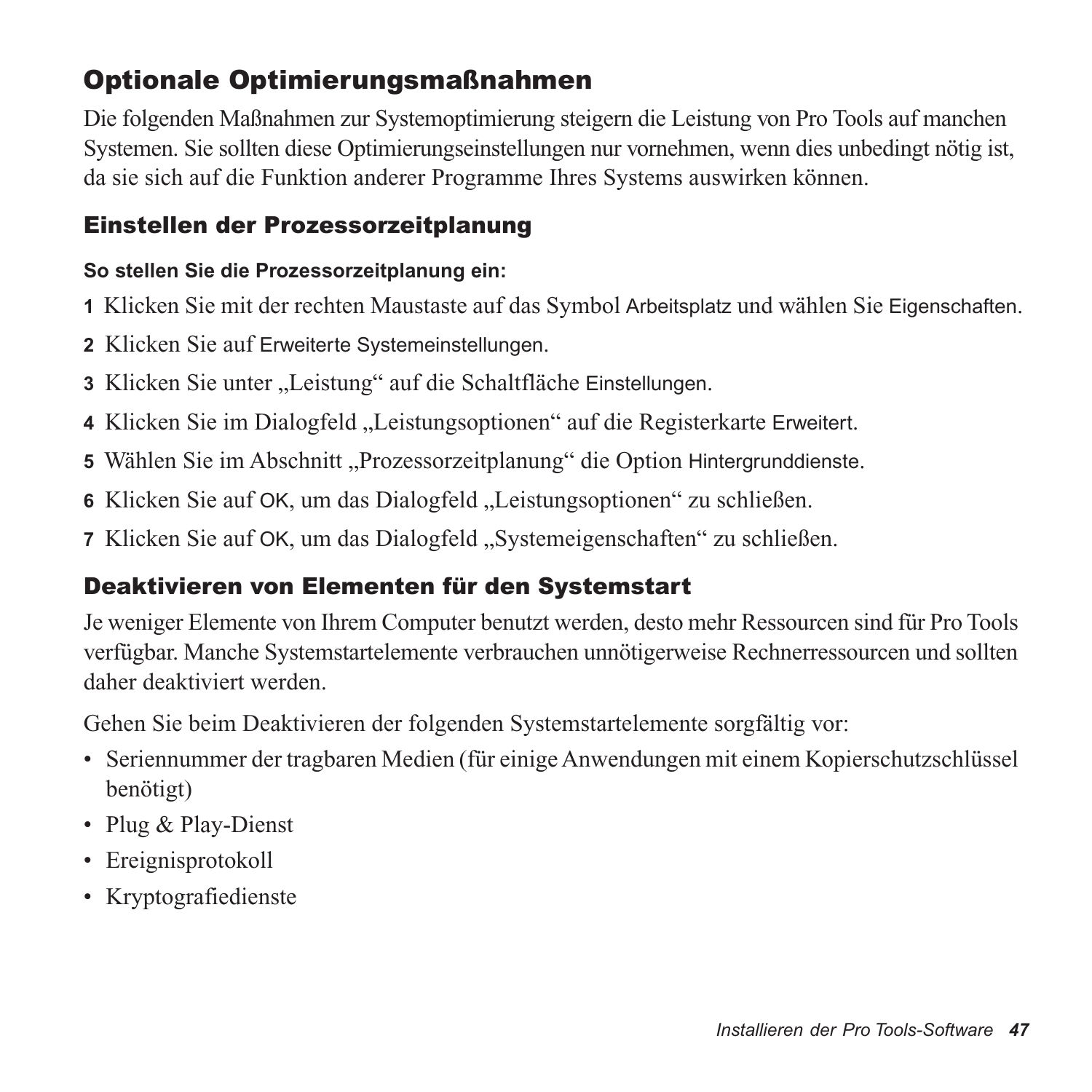#### **So deaktivieren Sie Elemente für den Systemstart:**

1 Wählen Sie im Startmenü die Option "Ausführen", geben Sie "msconfig" ein und drücken Sie die Eingabetaste, um das Dienstprogramm zur Systemkonfiguration aufzurufen.

**2** Wählen Sie auf der Registerkarte Allgemein die Option Benutzerdefinierter Systemstart.

**3** Deaktivieren Sie Systemstartelemente laden und klicken Sie auf OK.

**4** Klicken Sie auf Neu starten, um den Computer neu zu starten.

**5** Nach dem Neustart wird eine Meldung zur Systemkonfiguration angezeigt. Starten Sie Pro Tools und überprüfen Sie, ob die Leistung verbessert wurde, bevor Sie die Option "Diese Meldung nicht mehr anzeigen" aktivieren. Hat sich die Leistung nicht verbessert, führen Sie "msconfig" erneut aus und setzen Sie die Einstellung "Systemstartauswahl" Ihres Computers wieder auf Normaler Systemstart - Alle Gerätetreiber und Dienste laden.

## Anfertigen von Sicherheitskopien

Nach der Konfiguration Ihres Systems und der Installation von Pro Tools sollten Sie mit einem Backup-Programm ein Image des Systems erstellen.Auf dieseWeise können Sie die Systemkonfiguration und -einstellungen bei Problemen schnell wiederherstellen.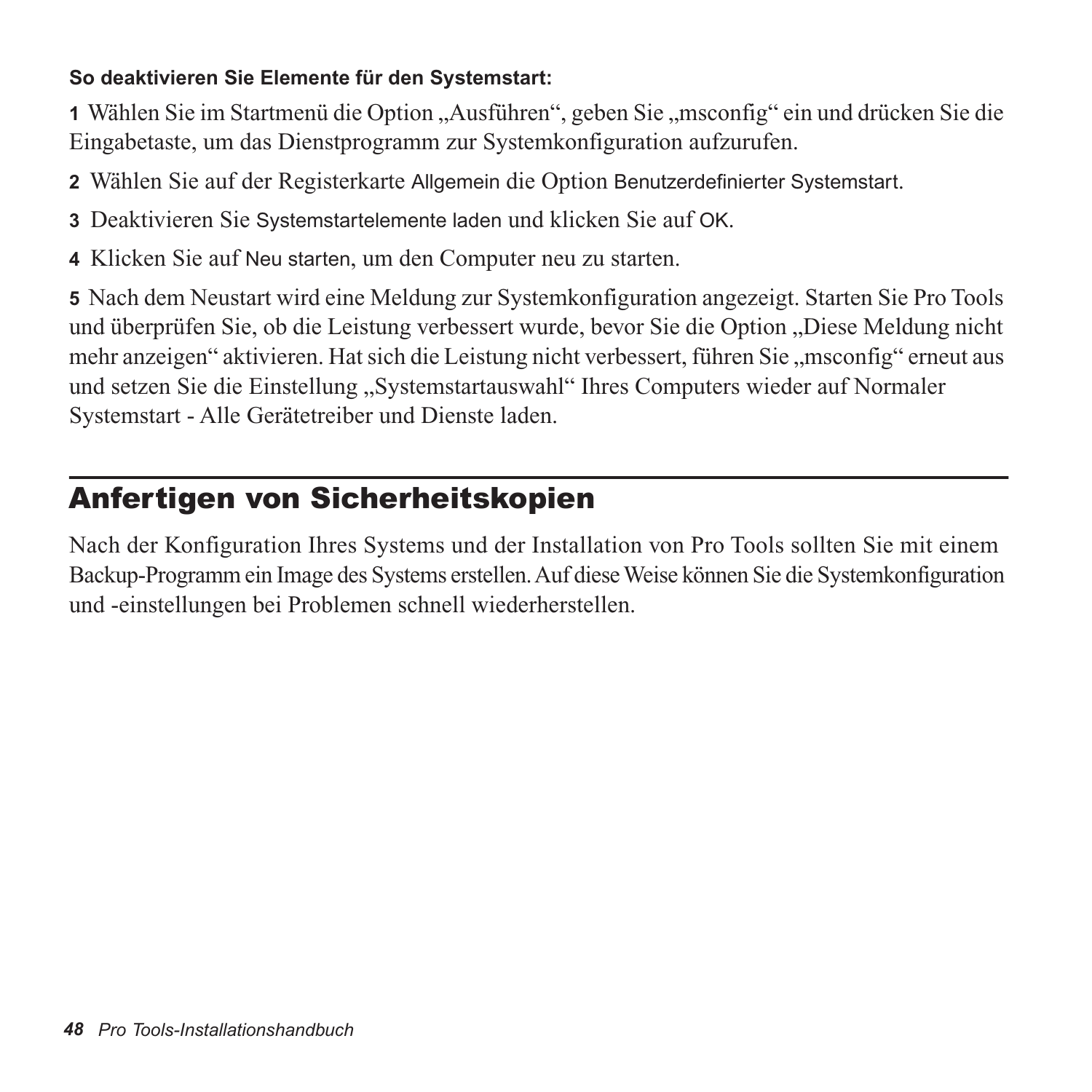# Instalación del software Pro Tools

Te damos la bienvenida a Pro Tools**®** de Avid. En esta guía se explican los procesos de instalación y autorización del software Pro Tools en sistemas Mac y Windows. Para obtener información detallada sobre cómo configurar tu sistema Pro Tools e información completa sobre sus posibilidades, características y funciones, consulta la *Guía de referencia de Pro Tools* (disponible en el menú Ayuda de Pro Tools).

Hay dos tipos de sistemas Pro Tools:

### Pro Tools HD

El software Pro Tools HD se puede utilizar con el siguiente hardware:

- Pro Tools|HDX para más entradas y salidas, monitorización de baja latencia, y procesamiento DSP dedicado para configuraciones con plug-ins y grandes superficies de mezcla.
- Pro Tools|HD Native para más entradas y salidas y monitorización de baja latencia
- Hardware de la familia Avid 003™, Eleven**®** Rack, Mbox**®** (3.<sup>a</sup> generación) y Fast Track
- Equipos de audio de otros fabricantes con drivers compatibles con Core Audio (Mac) o ASIO (Windows), incluido el audio incorporado de los ordenadores Mac

### Pro Tools

El software Pro Tools se puede utilizar con los siguientes equipos:

- Hardware de la familia Avid 003™, Eleven**®** Rack, Mbox**®** (3.<sup>a</sup> generación) y Fast Track
- Equipos de audio de otros fabricantes con drivers compatibles con Core Audio (Mac) o ASIO (Windows), incluido el audio incorporado de los ordenadores Mac

*Para obtener una lista de ordenadores e interfaces de audio homologados para todos los sistemas Pro Tools, visita www.avid.com/compatibility.*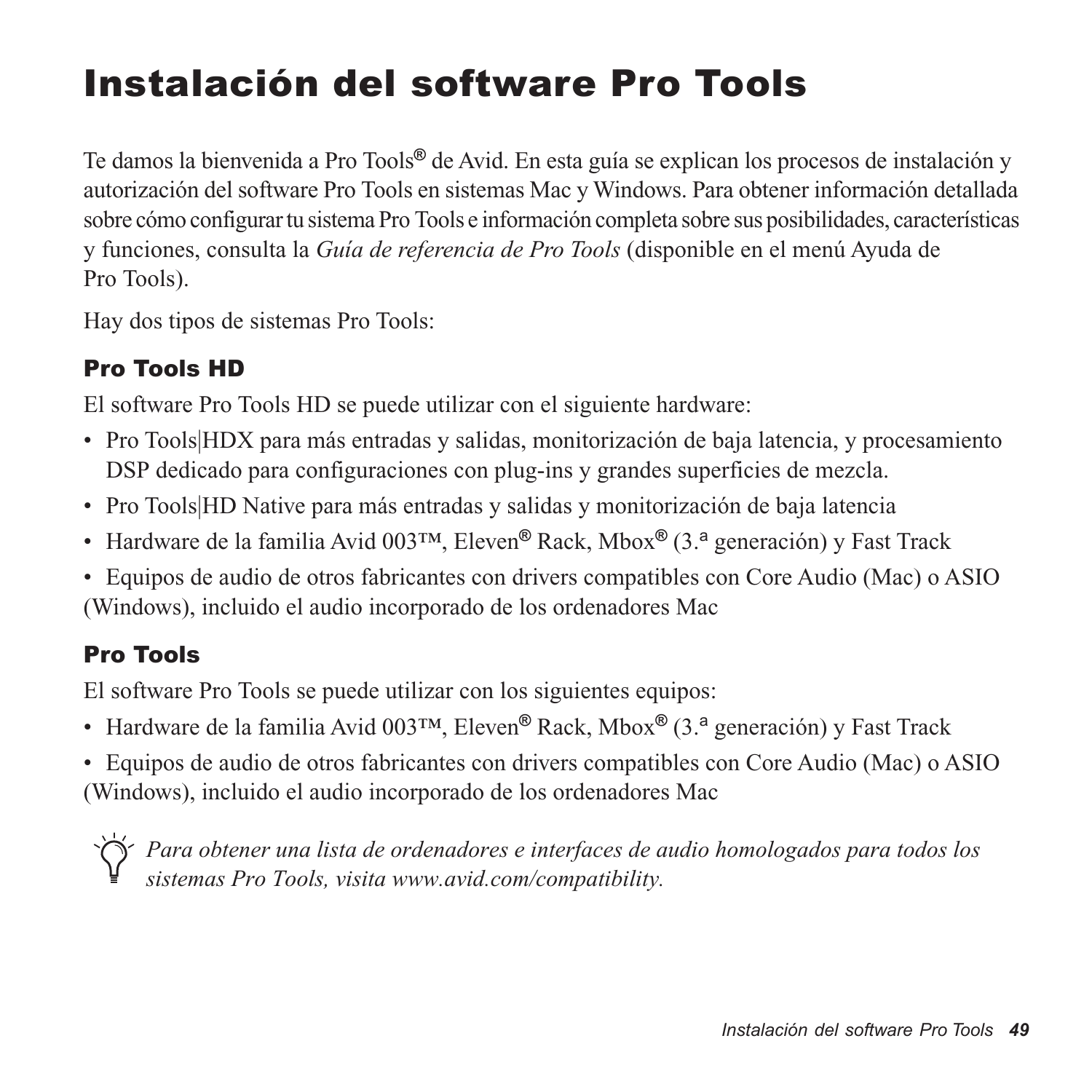## Requisitos y compatibilidad del sistema

Se necesita lo siguiente para instalar y autorizar el software Pro Tools:

- Una unidad de DVD (si has adquirido una versión en caja de Pro Tools con un disco de instalación)
- Una conexión de Internet (para descargar el instalador de Pro Tools y la autorización de uso)

Se necesita lo siguiente para ejecutar el software Pro Tools:

- Ordenador Macintosh o Windows homologado
- Una interfaz de audio homologada (o audio incorporado)
- Una llave USB iLok (de 2.ª generación) para autorizar el programa Pro Tools

Avid solo puede asegurar la compatibilidad y proporcionar asistencia relativa al hardware y al software probado y homologado por Avid. Para ver listas completas de requisitos de sistema, ordenadores homologados, sistemas operativos, discos duros y dispositivos de otras marcas, visita *www.avid.com/compatibility*.

## Acerca de iLok

El software Pro Tools se autoriza con una llave USB iLok de 2.ª generación, provista por PACE Anti-Piracy. Una de estas llaves puede contener cientos de autorizaciones para todo el software que utiliza iLok. En cuanto hayas almacenado la licencia de un determinado software en la llave iLok, podrás utilizarla para autorizar dicho programa en cualquier ordenador.



*Llave USB iLok (2.ª generación)*

- Si has adquirido una versión en caja de Pro Tools, o hardware Avid con una versión de Pro Tools o Pro Tools HD, incluye una llave USB iLok (2.ª generación) y una tarjeta de activación con un código de activación impreso.
- Si estás actualizando una versión previa del software Pro Tools o Pro Tools HD, deberás usar tu propia llave USB iLok USB (que debe ser de 2.ª generación). Recibirás un código de activación en tu cuenta Avid online.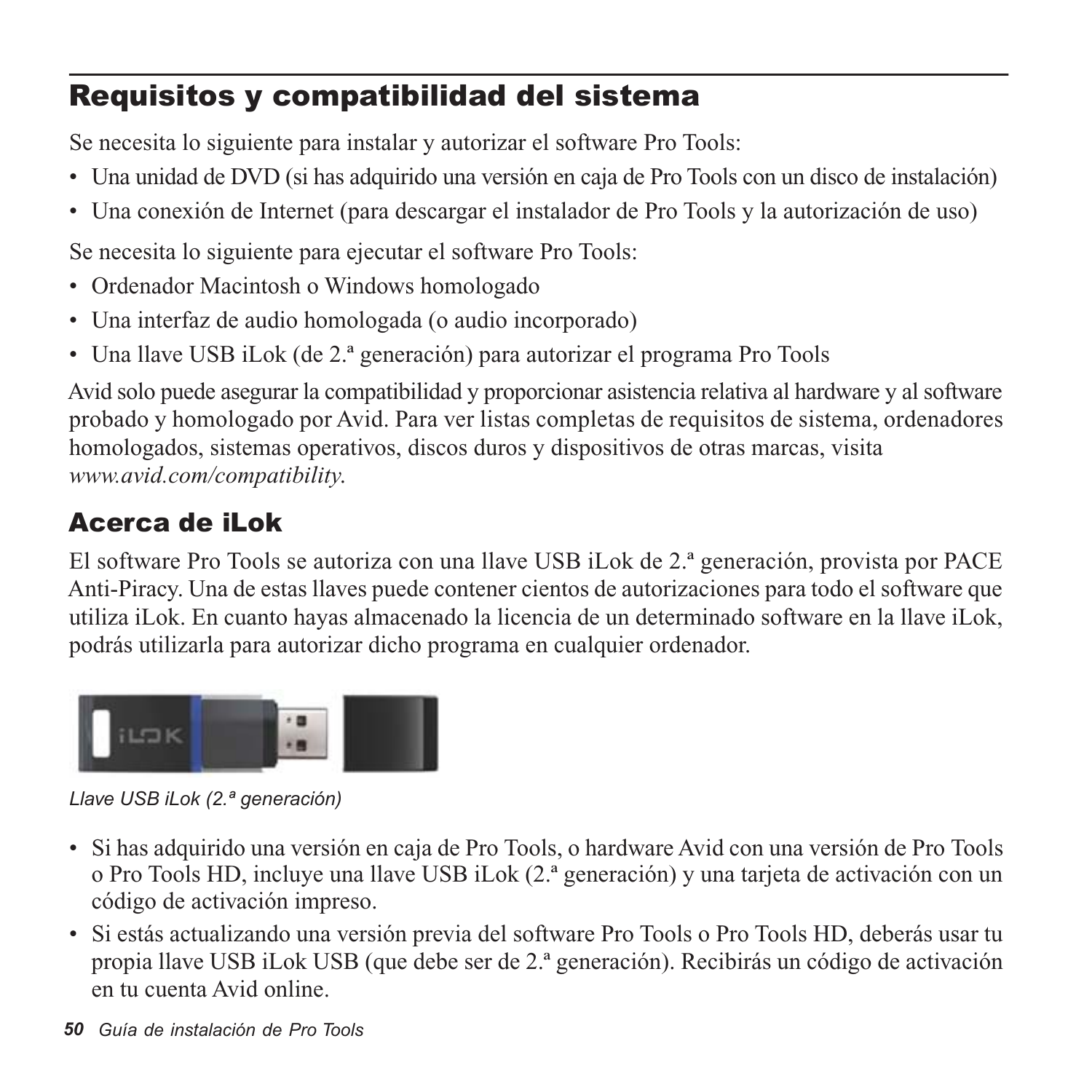### Requisitos de MIDI

Los interfaces MIDI USB, FireWire y PCI funcionan correctamente con sistemas Pro Tools en equipos Mac o Windows.

### Requisitos de disco duro

Para grabar y reproducir audio de forma óptima, los sistemas Pro Tools requieren uno o varios discos duros homologados.

### Procura no grabar en la unidad del sistema

Es posible grabar en la unidad del sistema, aunque no se recomienda. Grabar y reproducir en la unidad del sistema puede disminuir el número de pistas y de plug-ins que pueden utilizarse.

*Para un rendimiento óptimo, es posible que desees designar la unidad del sistema como volumen de solo reproducción o solo transferencia en el espacio de trabajo de Pro Tools. Para obtener más información, consulta la Guía de referencia de Pro Tools.*

## Descripción general de la instalación

La instalación de Pro Tools implica los pasos siguientes:

- **1** ["Crear tu cuenta Avid" en la página 52.](#page-55-0)
- **2** ["Descargar la licencia para Pro Tools" en la página 52](#page-55-1).
- **3** ["Eliminar versiones anteriores de Pro Tools" en la página 52.](#page-55-2)
- **4** ["Instalación de drivers de hardware" en la página 53.](#page-56-0)
- **5** ["Instalar el programa Pro Tools" en la página 53.](#page-56-1)
- **6** ["Encendido y apagado del sistema" en la página 55.](#page-58-0)
- **7** ["Ejecución y autorización de Pro Tools" en la página 56](#page-59-0).
- **8** Configuración del sistema para obtener un rendimiento mejorado.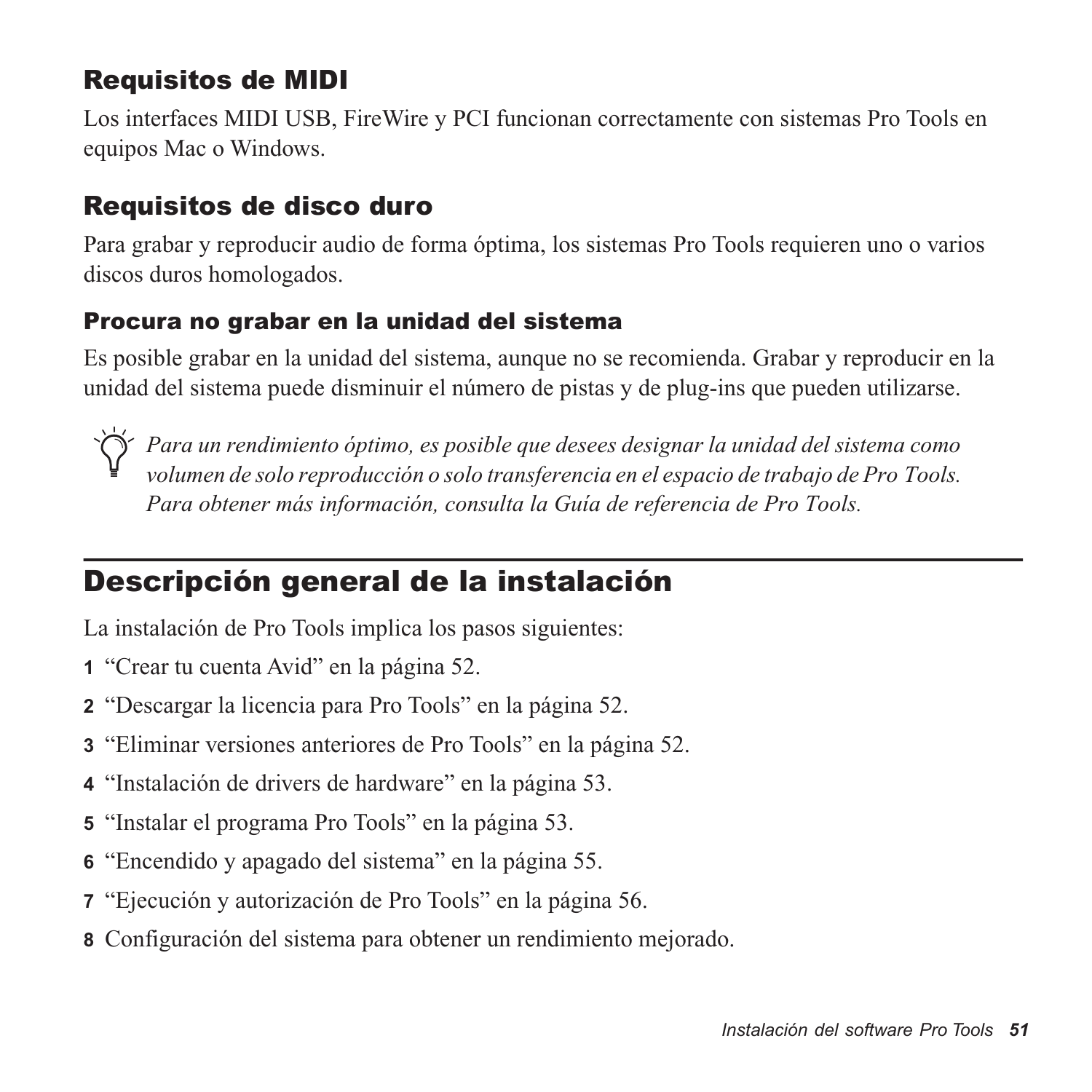## <span id="page-55-0"></span>Crear tu cuenta Avid

Se requiere una cuenta Avid para activar el programa Pro Tools y, si has adquirido una versión descargable, para descargarla.

Si no tienes una cuenta Avid, visita *www.avid.com/myavid* para crearla.

## <span id="page-55-1"></span>Descargar la licencia para Pro Tools

Al adquirir Pro Tools, recibes un código de activación, ya sea en una tarjeta de activación o en tu cuenta Avid.

#### **Descargar la licencia para Pro Tools**

**1** Si no tienes una cuenta de iLok.com, visita www.iLok.com y créala.

**2** Visita *www.avid.com/activation* e inicia sesión en tu cuenta Avid (si todavía no tienes una cuenta, haz clic en "Crear su cuenta").

- **3** Introduce tu código de activación y tu ID de usuario de iLok.com.
- **4** Sigue las instrucciones en pantalla para depositar tu licencia en tu cuenta de iLok.com.

## <span id="page-55-2"></span>Eliminar versiones anteriores de Pro Tools

Si tienes instalada una versión anterior de Pro Tools, elimínala según las instrucciones en la Guía de Instalación de esa versión.



*Es posible tener instalado Pro Tools 10.3.6 o superior conjuntamente con Pro Tools 11. Visit www.avid.com/compatibility o consulta el archivo Read Me de Pro Tools para más datos.*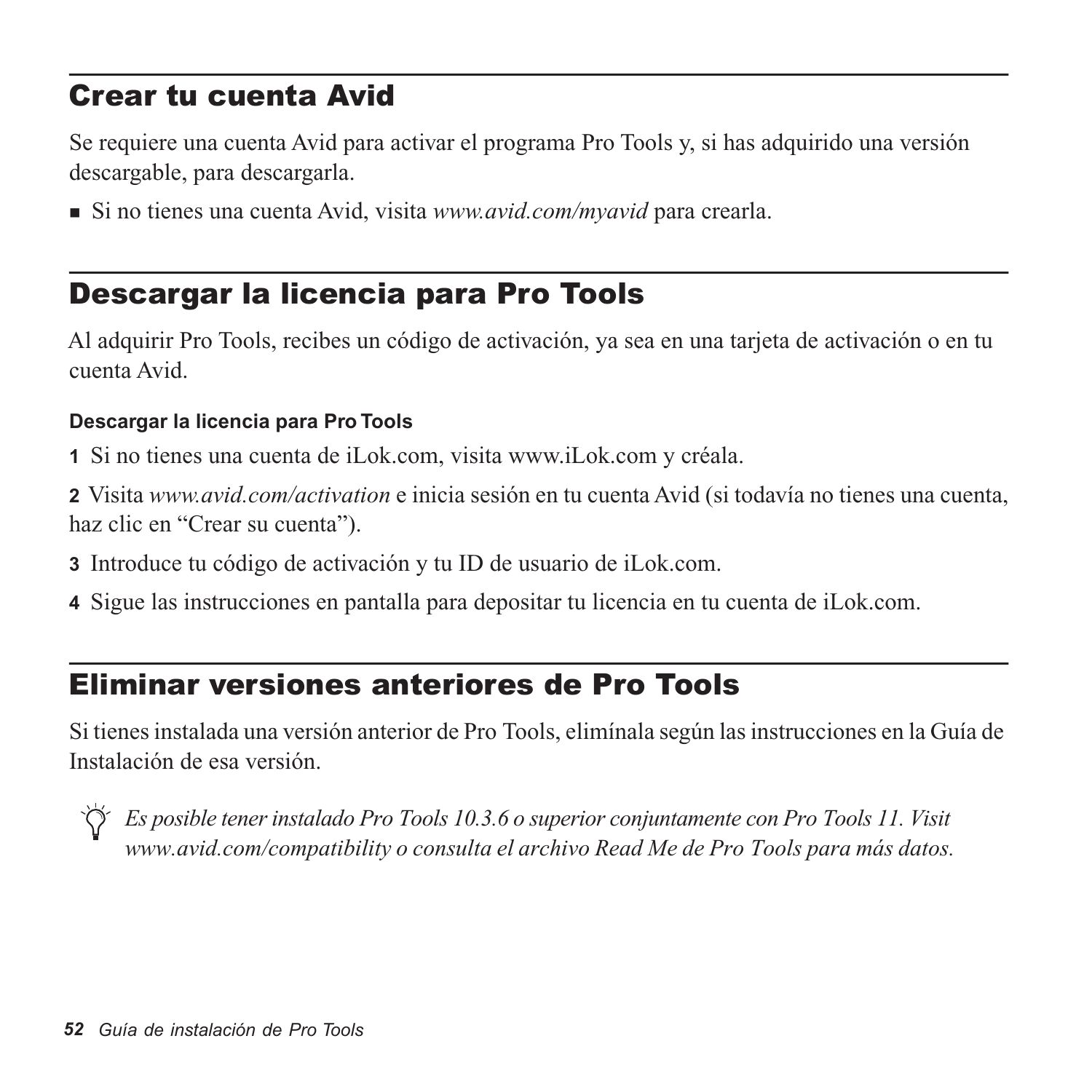## <span id="page-56-0"></span>Instalación de drivers de hardware

Antes de instalar el software Pro Tools, instala los drivers más recientes para tu hardware. Consulta la documentación del equipo para obtener más información. Si se trata de interfaces de audio Avid, descarga e instala los drivers correspondientes de *www.avid.com/drivers*.



*Pro Tools no reconocerá tu interfaz de audio si no instalas los drivers. Si estás actualizando Pro Tools, asegúrate de instalar los drivers más recientes para tu hardware.*

## <span id="page-56-1"></span>Instalar el programa Pro Tools

Cuando hayas instalado los drivers para tu interface de audio, podrás instalar Pro Tools.

*Antes de instalar Pro Tools, consulta el archivo Pro Tools Read Me incluido con el instalador.*

## Instalación de Pro Tools en sistemas Mac

#### **Para instalar Pro Tools en Mac desde el DVD:**

**1** Inserte el disco de instalación de Pro Tools en el lector de DVD de su ordenador.

**2** Abra el disco de Pro Tools.

**3** Haz doble click en el ícono de aplicación de Pro Tools. La aplicación Pro Tools se copiará a la carpeta Aplicaciones automaticamente.

**4** Al finalizar el copiado de la aplicación Pro Tools a la carpeta Aplicaciones, ejecute Pro Tools para completar el proceso de instalación. Consulta ["Ejecución y autorización de Pro Tools" en la](#page-59-0) [página 56.](#page-59-0)

#### **Para instalar Pro Tools en un sistema Mac:**

- **1** Descarga el instalador Pro Tools de tu cuenta Avid online.
- **2** Abre la imagen de disco.
- **3** Arrastra el icono de la aplicación Pro Tools al alias de la carpeta Applications en la imagen de disco.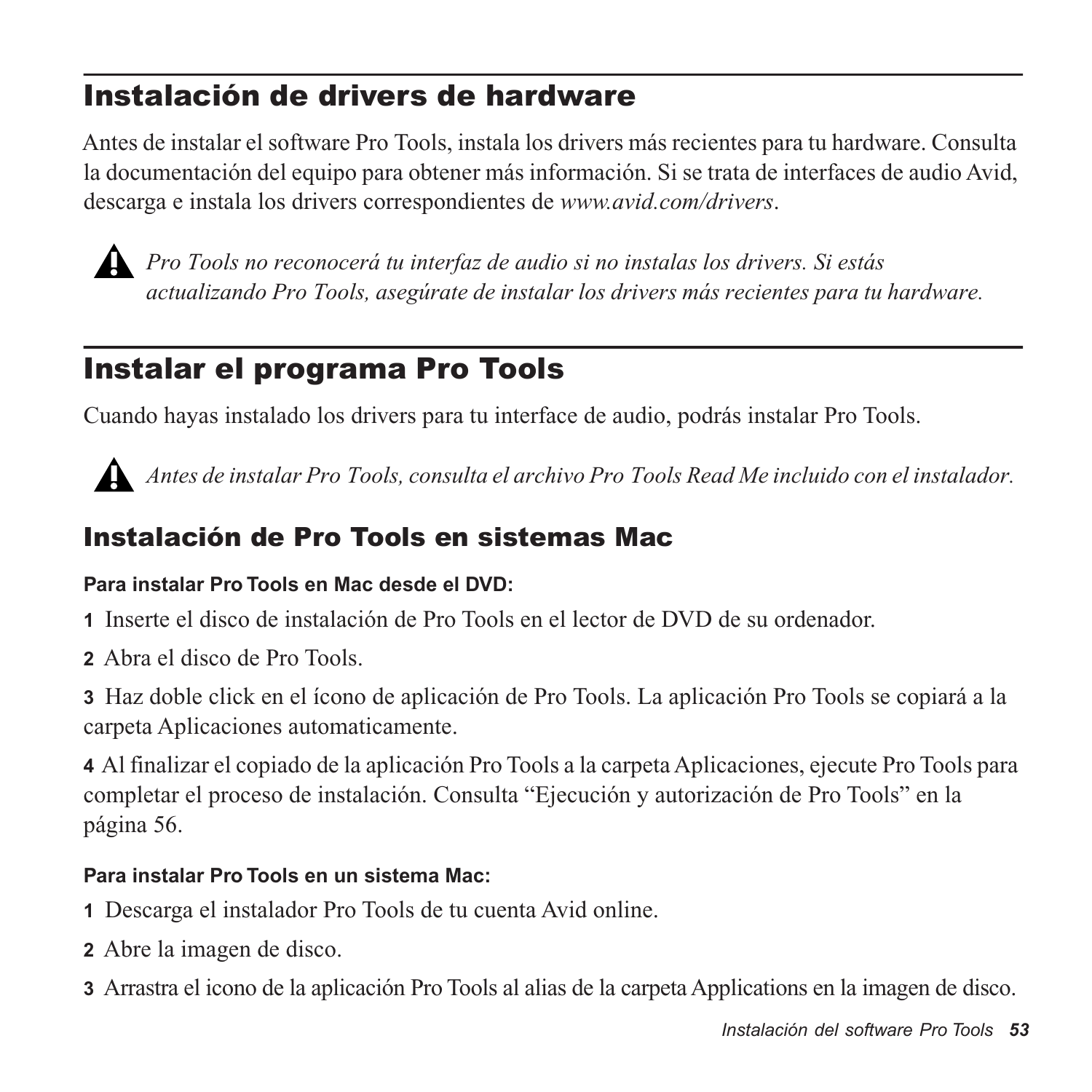**4** Después de que se ha copiado Pro Tools a tu carpeta Applications, inicia el programa para continuar con el proceso de instalación. Consulta ["Ejecución y autorización de Pro Tools" en la página 56.](#page-59-0)

### Instalación de Pro Tools en sistemas Windows

#### **Para instalar Pro Tools en Windows:**

- **1** Inicia sesión como administrador en la cuenta donde desees instalar Pro Tools.
- **2** Lleva a cabo uno de estos procedimientos:
- Inserta el disco de instalación de Pro Tools en la unidad de DVD.
- Descarga el instalador Pro Tools de tu cuenta Avid online.
- **3** Lleva a cabo uno de estos procedimientos:
- Si está activada la opción Ejecución automática de Windows, aparecerá un pequeño explorador. Selecciona Instalar Pro Tools para iniciar la instalación.
- Si está deshabilitada la Ejecución automática de Windows, haz doble clic en Setup.exe y selecciona Instalar Pro Tools para iniciar la instalación.



*En Windows, si se abre el cuadro de diálogo Control de cuentas de usuario, haz clic en Permitir. Durante la instalación aparecerán varios mensajes que se pueden pasar por alto, como varios cuadros de diálogo sobre hardware nuevo encontrado y sobre problemas durante la instalación del hardware. Si aparece una ventana que indica que el driver no supera la prueba del logotipo de Windows, continúa de todos modos.*

**4** Sigue las instrucciones en pantalla para continuar con la instalación.

**5** Después de que finalice el Asistente de Instalación, inicia Pro Tools para continuar el proceso de instalación. Consulta ["Ejecución y autorización de Pro Tools" en la página 56](#page-59-0).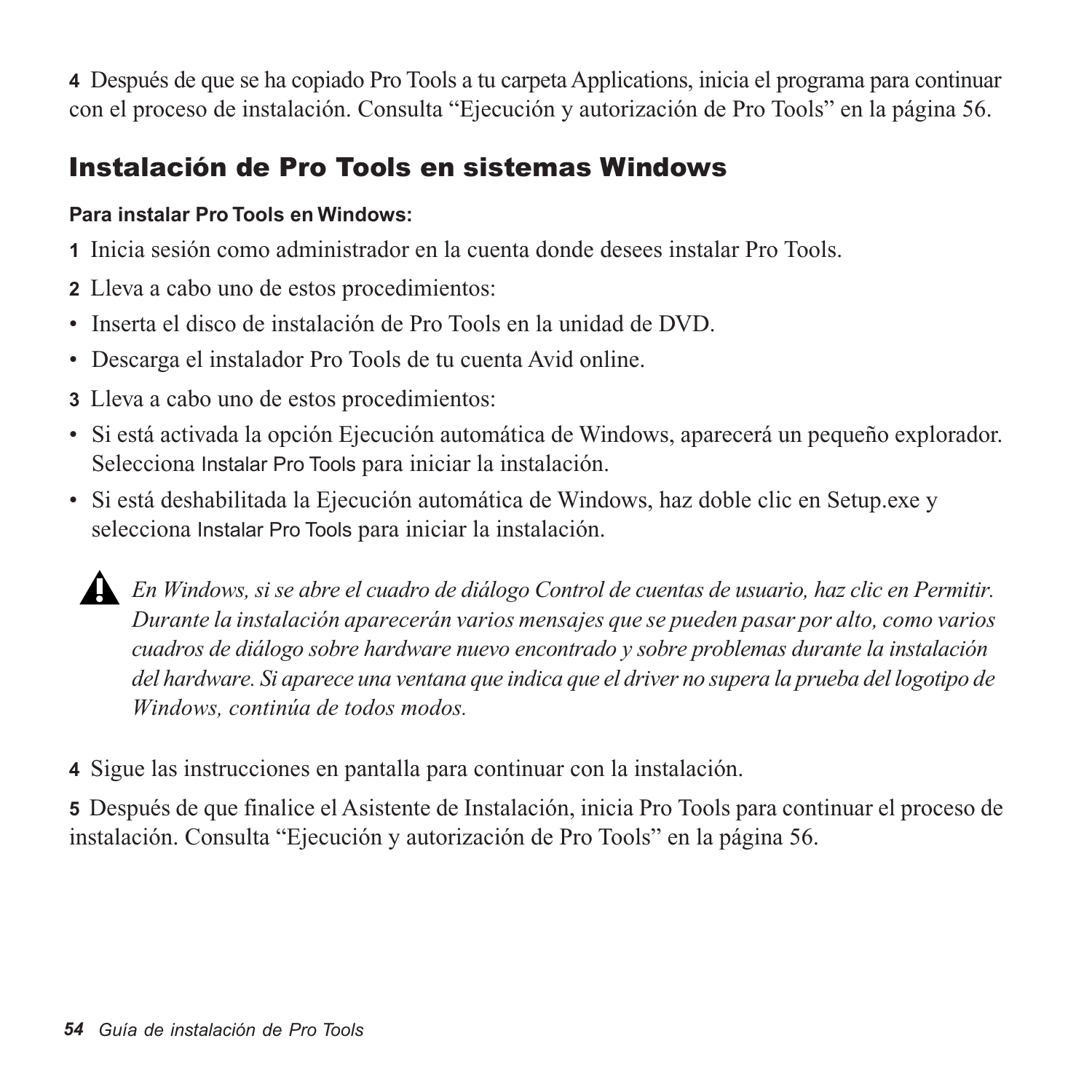## <span id="page-58-0"></span>Encendido y apagado del sistema

Para que haya una correcta comunicación entre los componentes del sistema Pro Tools, es preciso seguir un orden de inicio concreto.

#### **Inicia el sistema Pro Tools en este orden:**

- Asegúrate de que todos los componentes (incluido el ordenador) estén apagados.
- Baja el volumen de todos los dispositivos de salida del sistema.
- En los sistemas con un chasis de expansión, enciende primero el chasis.
- Enciende los discos duros externos. Espera diez segundos para que alcancen la velocidad de funcionamiento.
- Enciende las superficies de control.
- Enciende los interfaces y los dispositivos MIDI, o los periféricos de sincronización.

 En el caso de sistemas que necesitan alimentación externa, enciende el equipo (por ejemplo, HD I/O o 003). Espera al menos quince segundos para que el interface de audio se inicie y los indicadores LED de estado dejen de parpadear.

- Enciende el ordenador.
- Inicia Pro Tools (consulta ["Ejecución y autorización de Pro Tools" en la página 56](#page-59-0)).

#### **Apaga el sistema Pro Tools en este orden:**

- Sal de Pro Tools (en Mac: Pro Tools › Salir, o en Windows: Archivo › Salir).
- Apaga o baja el volumen de todos los dispositivos de salida del sistema.
- Apaga el ordenador.
- En los sistemas con hardware que requiere alimentación externa, apaga el hardware.
- Apaga los interfaces de audio de Pro Tools.
- En los sistemas con un chasis de expansión, apaga el chasis.
- Apaga los interfaces y los dispositivos MIDI, o los periféricos de sincronización.
- Apaga cualquier superficie de control o de trabajo.
- Apaga los discos duros externos.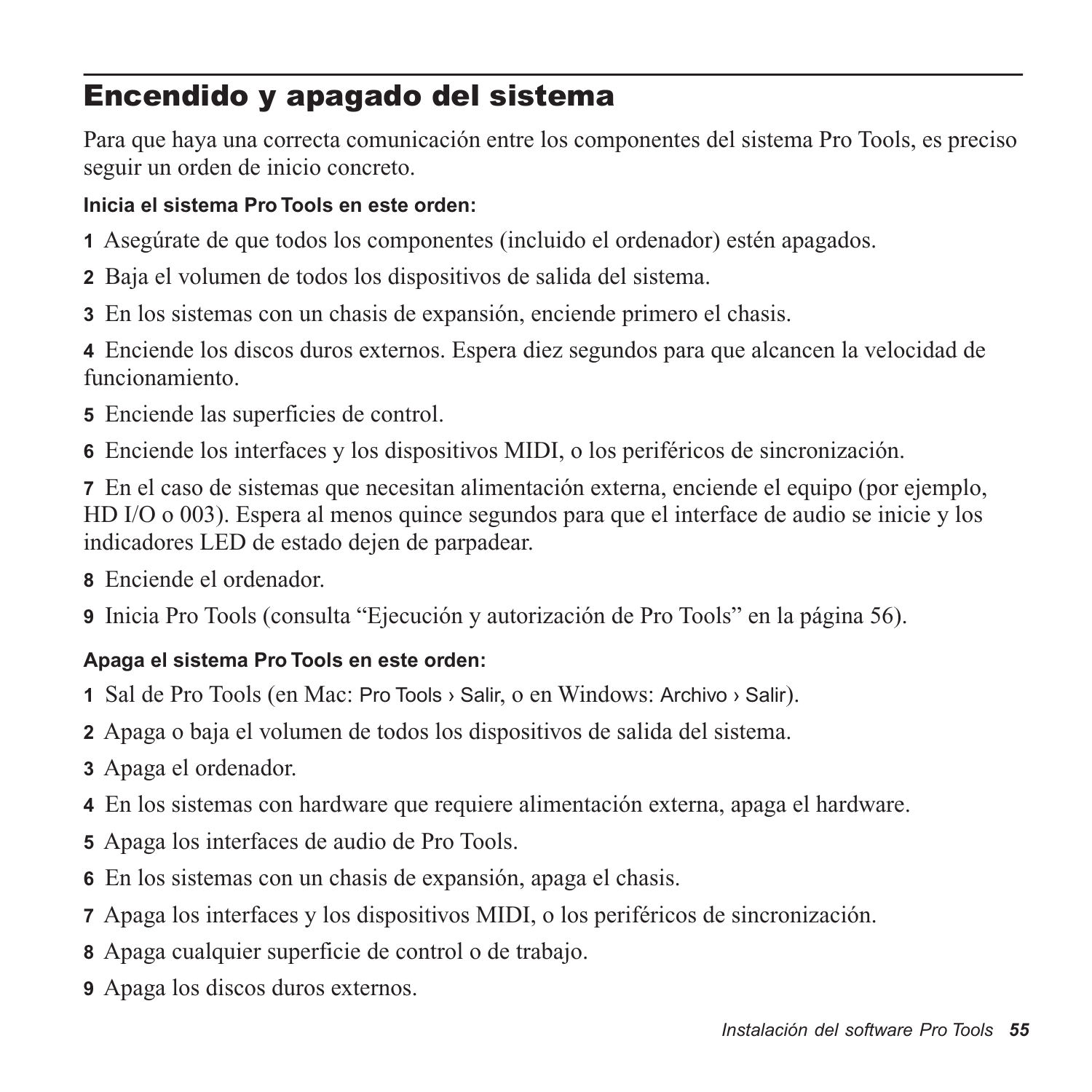## <span id="page-59-0"></span>Ejecución y autorización de Pro Tools

#### **Para ejecutar y autorizar el programa Pro Tools:**

- **1** Comprueba que el interface de audio esté conectado al ordenador y encendido.
- **2** Verifica que tu llave iLok (2.ª generación) esté conectada a un puerto USB disponible en tu PC.



*No extraigas la iLok mientras inicias o ejecutas Pro Tools.*

- **3** Lleva a cabo uno de estos procedimientos:
- En Mac, haz doble clic en el icono de la aplicación en Macintosh HD/Applications/Pro Tools.
- En Windows, haz doble clic en el acceso directo a Pro Tools en el escritorio (o en la aplicación en Archivos de programa\Avid\Pro Tools).
- **4** Cuando aparezca la pantalla de activación de Pro Tools, haz clic en Activate.

**5** Inicia sesión en tu cuenta de iLok.com. (Si no tienes una cuenta de iLok, haz clic en Create New Account.)

**6** Cuando aparezca la lista de licencias disponibles, selecciona la licencia de Pro Tools 11 y haz clic en Next.

**7** Selecciona tu iLok como la ubicación de la licencia y haz clic en Next.

**8** Después de completar la activación, haz clic en Continue para iniciar Pro Tools.

## Configuración del sistema Pro Tools

Cuando hayas instalado, autorizado e iniciado el software Pro Tools, podrás configurar el sistema Pro Tools según las necesidades específicas de tu estudio. Para obtener más información sobre la configuración del sistema Pro Tools, consulta la *Guía de referencia de Pro Tools* (disponible en el menú de ayuda en Pro Tools).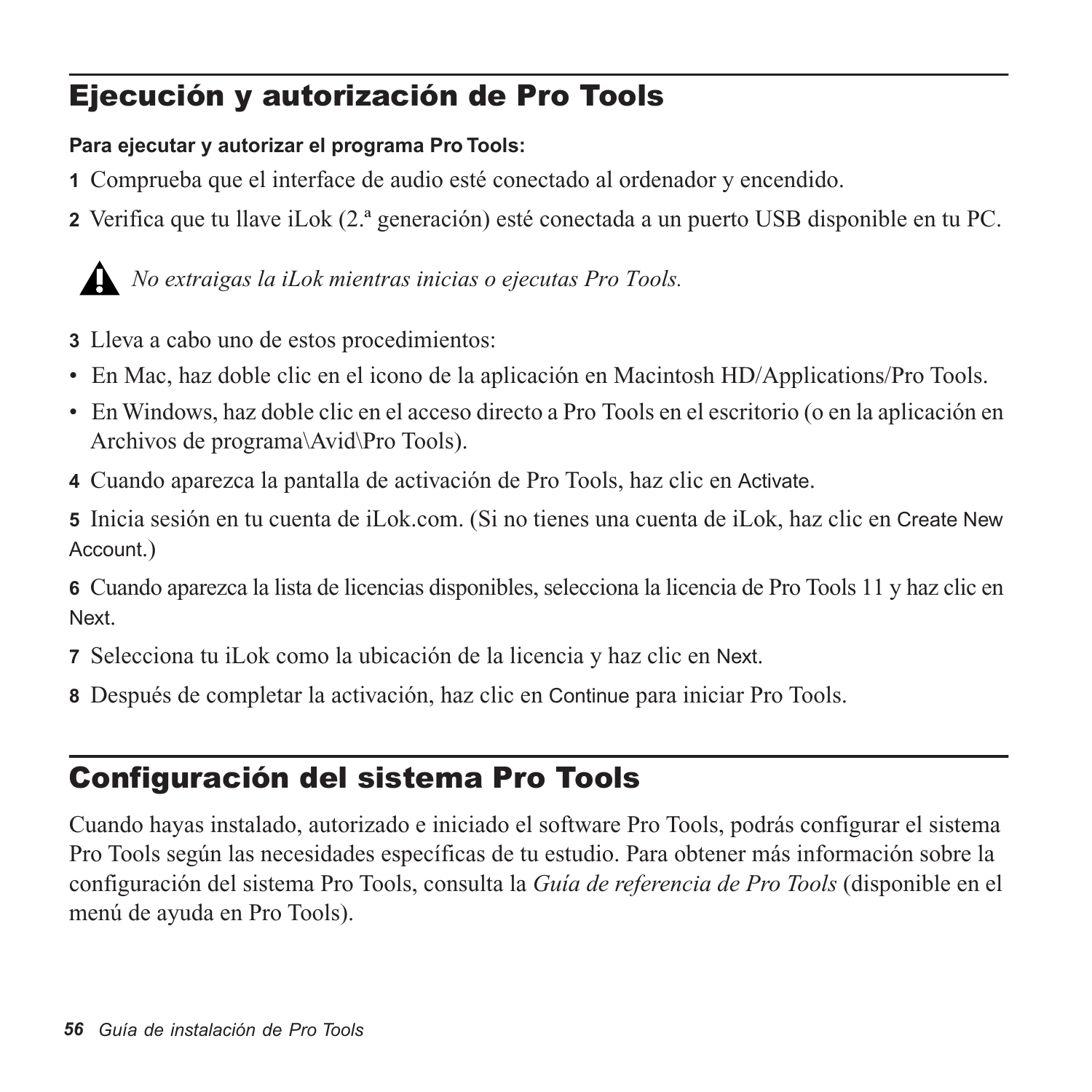## Optimización de un sistema Mac para Pro Tools

Para garantizar el óptimo funcionamiento con Pro Tools, antes de usar el software Pro Tools, configura el ordenador.



*Para una lista completa de optimizaciones recomendadas para tu sistema operativo, visita www.avid.com/optimize.*

Antes de configurar el ordenador, inicia sesión como administrador en la cuenta donde desees instalar Pro Tools. Para obtener información sobre los privilegios de administrador en Mac OS X, consulta la documentación de Apple OS X.



*No utilices la función de actualización automática del software de Mac OS X, ya que podría actualizar el sistema con una versión de Mac OS que aún no se haya homologado para Pro Tools. Para obtener más información sobre las versiones homologadas de Mac OS, visita www.avid.com/compatibility.*

### Desactivación del economizador

#### **Para desactivar la función de economizador:**

- **1** Elige Preferencias del Sistema en el menú Apple.
- **2** Haz clic en Economizador.
- **3** Configura la opción Reposo del ordenador en Nunca.
- **4** Configura la opción Reposo del ordenador en Nunca.
- **5** Anula la selección de la opción Poner el disco en reposo cuando sea posible.

### Desactivación o reasignación de los atajos de teclado de Mac que se utilizan en Pro Tools

Para poder utilizar todos los métodos abreviados de teclado de Pro Tools, debes desactivar o reasignar en las preferencias del sistema de Apple los métodos abreviados de teclado de Mac OS X que entren en conflicto con el software.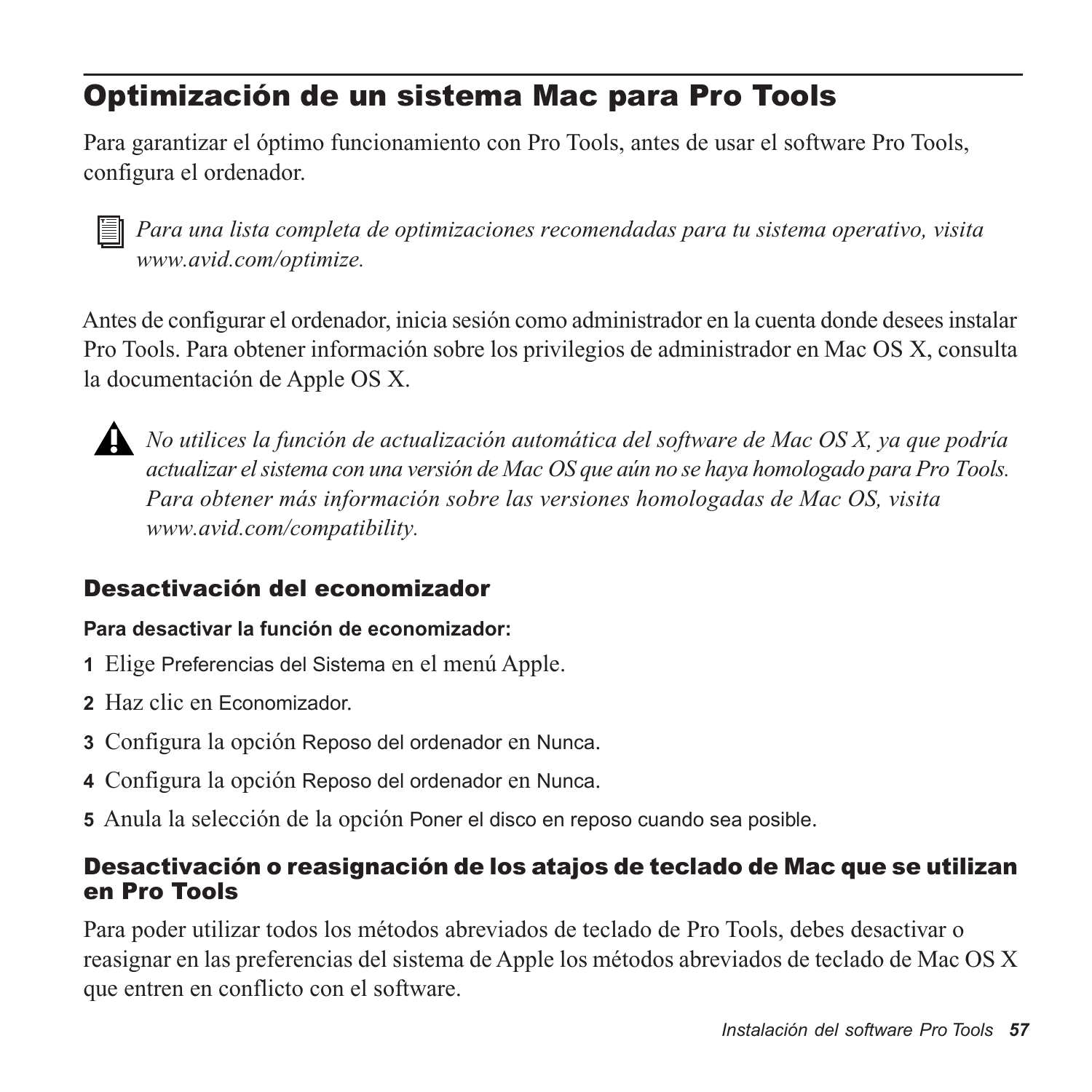*Para ver una lista completa de los métodos abreviados de teclado de Pro Tools, consulta la Guía de métodos abreviados de teclado (Help › Pro Tools Shortcuts).*

#### **Desactivación o reasignación de los atajos de teclado de Mac que se utilizan en Pro Tools:**

- **1** En el menú Apple, selecciona Preferencias del Sistema.
- **2** Haz clic en Teclado y ratón.
- **3** Haz clic en la pestaña Funciones rápidas de teclado.

**4** Puedes deshabilitar o reasignar los atajos de teclado que entren en conflicto con los de Pro Tools. La siguiente lista incorpora varios atajos de teclados comunes que, según cual sea el modelo de tu Mac, también Guía de instalación de Pro Toolsse pueden usar en Pro Tools:

- En "Launchpad y Dock"
	- "Ocultar y mostrar el Dock automáticamente"
- En "Mission Control"
	- "Mission Control"
	- "Ventanas de aplicación"
	- "Mostrar escritorio"
	- "Mostrar Dashboard"
	- "Mission Control › Mover a la izquierda un espacio"
	- "Mission Control › Mover a la derecha un espacio"
	- "Mission Control › Pasar al Escritorio *n*"
- En "Teclado y entrada de texto"
	- "Activar/Desactivar acceso por teclado"
	- "Mover el enfoque al cajón de la ventana"
	- "Mover el foco al Dock"
	- "Mover el foco a la ventana activa o a la próxima ventana"
- *58 Guía de instalación de Pro Tools*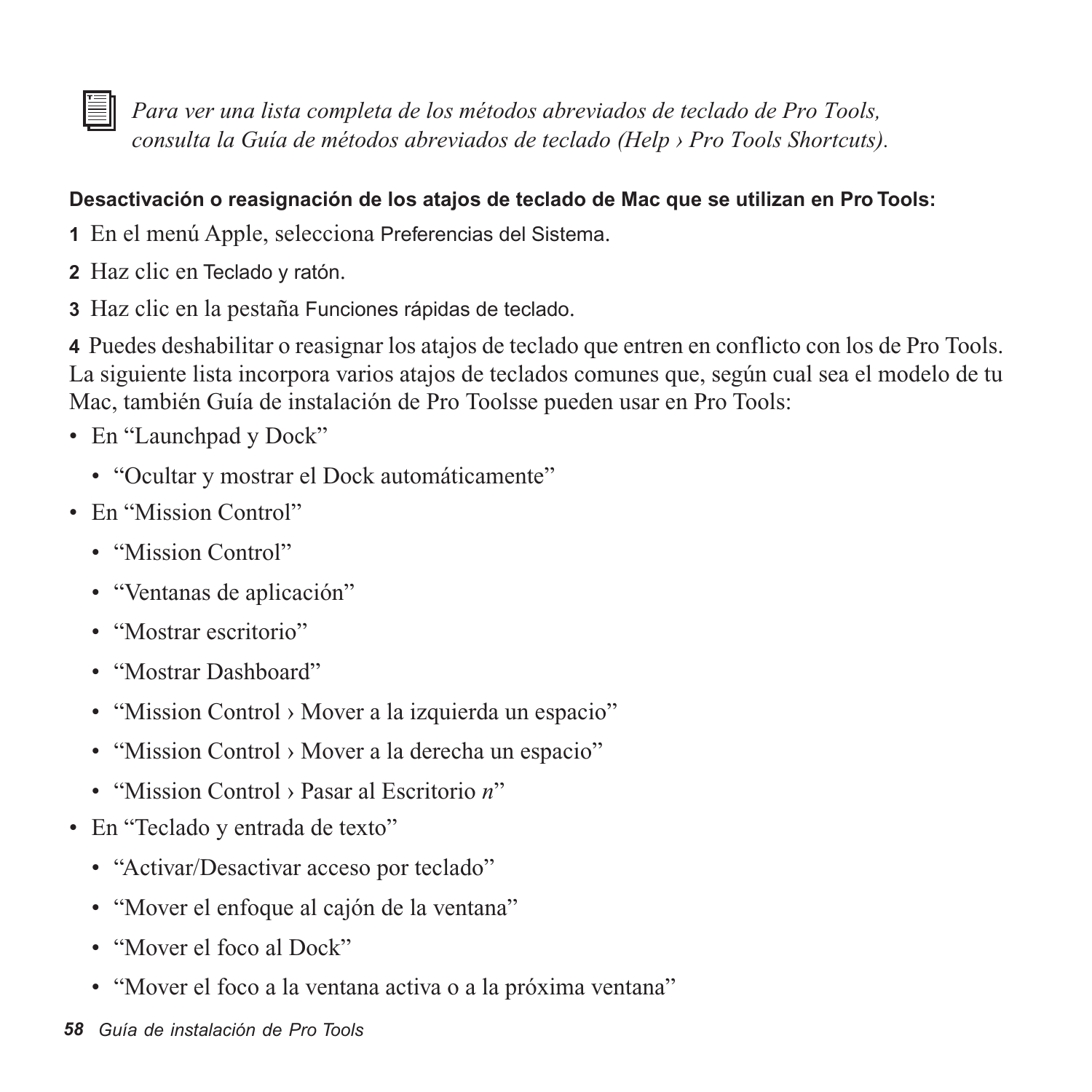- En "Servicios"
	- "Enviar archivo a dispositivo Bluetooth"
	- "Buscar con Google"
	- "Spotlight"
- En "Spotlight"
	- "Mostrar el campo de búsqueda de Spotlight"
	- "Mostrar la ventana de Spotlight"
- En "Accesibilidad"
	- "Zoom"
	- "Contraste"
- En "Atajos de aplicaciones"
	- "Mostrar el menú Ayuda"

### Activación del registro para las unidades de audio

Para conseguir un mejor rendimiento con unidades de audio, activa la función de registro.

#### **Para activar la función de registro:**

- **1** Inicia la aplicación Utilidad de disco, ubicada en Aplicaciones/Utilidades.
- **2** En la columna izquierda de la ventana Utilidad de disco, selecciona el volumen.
- **3** En la barra de herramientas, selecciona Activar registro.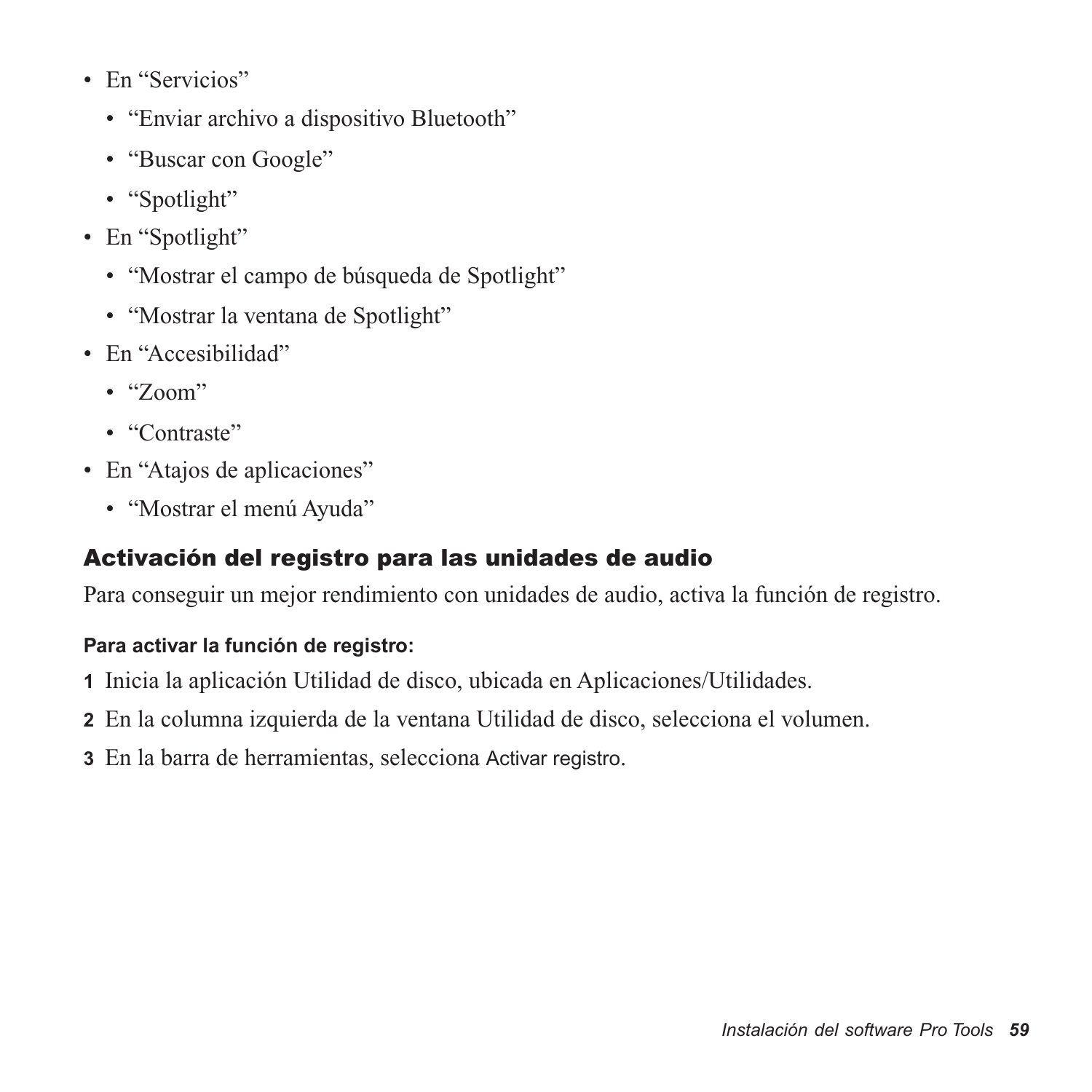## Optimización de un sistema Windows para Pro Tools

Para asegurar un rendimiento óptimo con Pro Tools, configura el ordenador antes de utilizar el hardware y el software Pro Tools.



*Para una lista completa de optimizaciones recomendadas para tu sistema operativo, visita www.avid.com/optimize.*

Antes de configurar el ordenador, inicia sesión como administrador en la cuenta donde desees instalar Pro Tools. Para obtener más información al respecto, consulta la documentación de Windows.

### Optimizaciones obligatorias

Para asegurar un rendimiento óptimo con Pro Tools, configura los parámetros siguientes antes de utilizar el hardware y el software Pro Tools.



*Cuando hayas terminado de cambiar la configuración del sistema Windows, reinicia el ordenador.*

### Desactivación del Control de cuentas de usuario

#### **Para desactivar el Control de cuentas de usuario:**

- **1** Elige Inicio › Panel de control.
- **2** Haz clic en Cuentas de usuario y protección infantil.
- **3** Haz clic en Cuentas de usuario.
- **4** Haz clic en Cambiar configuración de Control de cuentas de usuario.
- **5** Coloca el control deslizante en No notificar nunca.
- **6** Haz clic en Aceptar.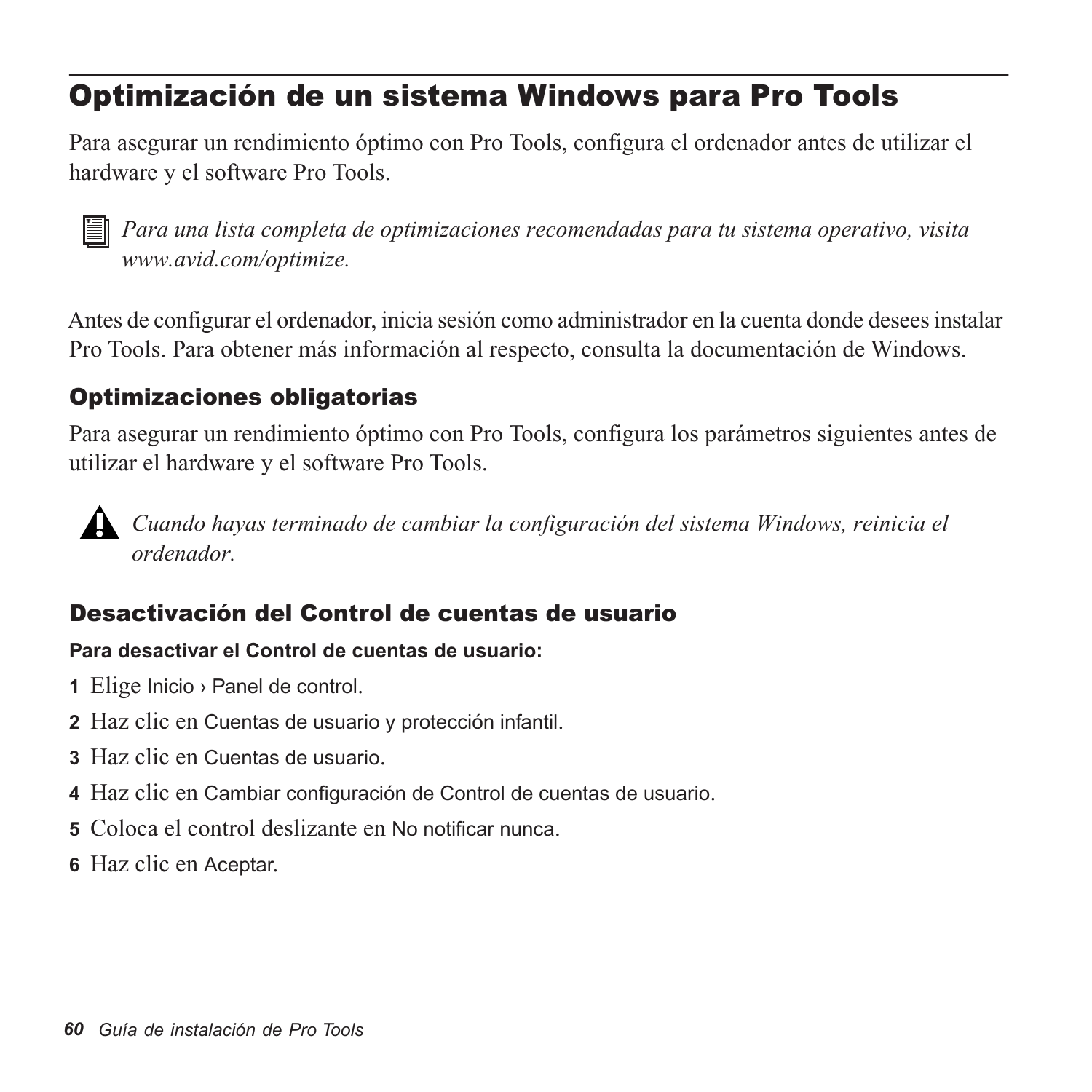### Configuración de inactividad del sistema y administración de energía

Cuando utilices Pro Tools, establece la opción de energía en modo de espera de Windows en Siempre activo. De este modo, se evita que se detengan los pases de grabación y reproducción prolongados porque el sistema entra en el modo de ahorro de nergía.

#### **Para configurar Administración de energía de Windows:**

- **1** Elige Inicio › Panel de control.
- **2** Haz clic en Sistema y seguridad.
- **3** Haz clic en Opciones de energía.
- **4** Haz clic en la flecha para Mostrar planes adicionales.
- **5** Selecciona Alto rendimiento.
- **6** Haz clic en Cambiar la configuración del plan.
- **7** Haz clic en Cambiar la configuración avanzada de energía.
- **8** En el cuadro de diálogo Opciones de energía, abre Disco duro › Apagar disco duro tras.
- **9** Haz clic en la opción Configuración.

**10** Selecciona el valor en el campo Configuración (minutos) y pulsa la tecla Retroceso en el tecladoo lleva el valor a Nunca.

**11** Haz clic en Aceptar. La configuración del disco duro cambia a Nunca y se cierra el cuadro de diálogo Opciones de energía.

**12** En la ventana Editar la configuración del plan, haz clic en Guardar cambios y cierra la ventana.



*Pro Tools cambia automáticamente a la opción de administración de energía "Alto rendimiento" al iniciarse. Windows regresa a la opción de administración de energía seleccionada anteriormente (si la hubiere) al salir de Pro Tools. Por consiguiente, al optimizar la opción de administración de energía para Pro Tools, siempre se debería optimizar únicamente la configuración de Alto rendimiento.*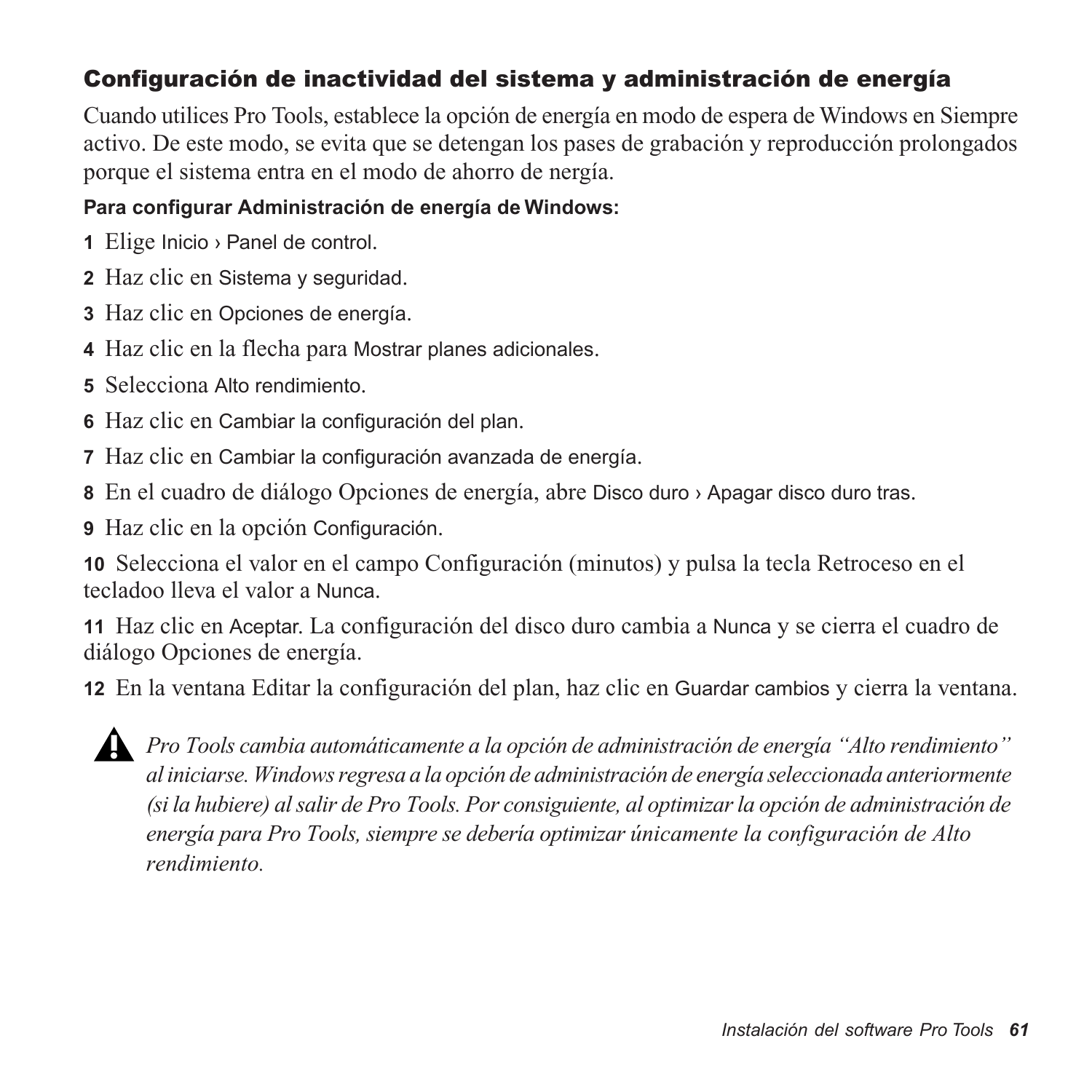### Optimizaciones recomendadas

Otros drivers de hardware y software que estén instalados en el ordenador también pueden afectar a Pro Tools. Para obtener un rendimiento óptimo, se recomienda (aunque no es imprescindible) que hagas lo siguiente:

- Evita la ejecución simultánea de otros programas innecesarios al mismo tiempo que Pro Tools.
- Cierra las utilidades de software que se ejecuten en segundo plano, por ejemplo, Windows Messenger, calendarios y programas de mantenimiento de discos.
- Mientras utilizas Pro Tools, apaga todos los dispositivos USB que no sean imprescindibles.

## Optimizaciones opcionales

Las siguientes optimizaciones pueden contribuir a un mejor funcionamiento de Pro Tools en algunos sistemas. Se recomienda usar estas optimizaciones solamente cuando sea necesario, ya que pueden desactivar otros programas del sistema o repercutir negativamente en su funcionamiento.

### Ajuste de la programación del procesador

#### **Para ajustar el rendimiento de la programación del procesador:**

- **1** Haz clic con el botón derecho del ratón en Mi PC y selecciona Propiedades.
- **2** Haz clic en Configuración avanzada del sistema.
- **3** En el área Rendimiento, haz clic en el botón Configuración.
- **4** En la ventana Opciones de rendimiento, haz clic en la pestaña Opciones avanzadas.
- **5** En Programación del procesador, selecciona Servicios en segundo plano.
- **6** Haz clic en Aceptar para cerrar la ventana Opciones de rendimiento.
- **7** Haz clic en Aceptar para cerrar la ventana Propiedades del sistema.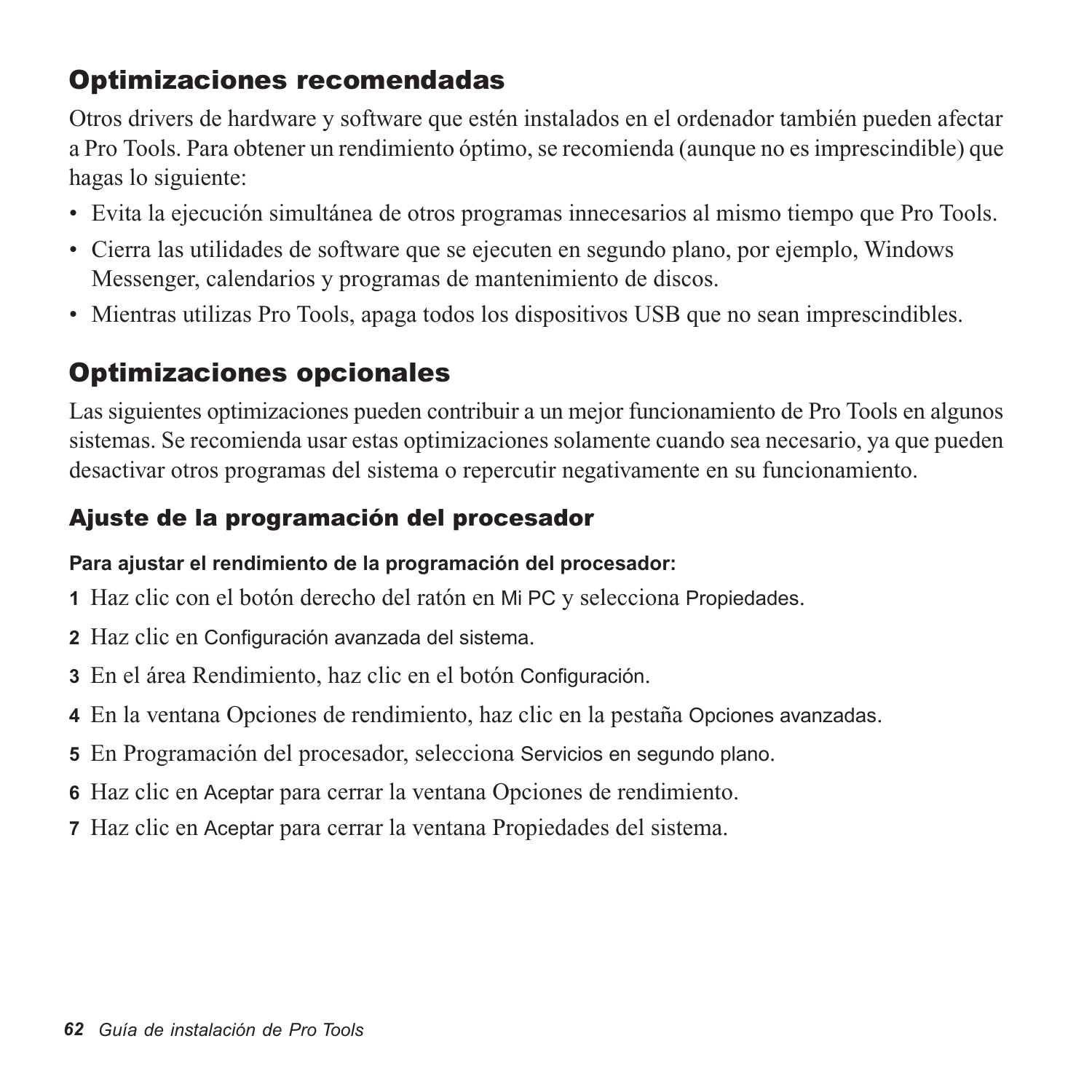### Desactivación de los elementos de inicio del sistema

Cuantos menos elementos utilice el ordenador, más recursos habrá disponibles para Pro Tools. Algunas aplicaciones que se inician automáticamente al arrancar el sistema pueden estar consumiendo recursos de la CPU innecesariamente y pueden desactivarse.

Ten cuidado si desactivas alguno de los elementos de inicio siguientes:

- Número de serie de medio portátil (necesario para algunas aplicaciones que utilizan una clave de protección anticopia)
- Servicio Plug and Play
- Registro de eventos
- Servicios de cifrado

#### **Para desactivar los elementos de inicio del sistema:**

**1** En el menú Inicio, escribe "msconfig" en Ejecutar y haz clic en Aceptar para abrir la Utilidad de configuración del sistema.

- **2** En la pestaña General, elige Inicio selectivo.
- **3** Anula la selección de Cargar elementos de inicio y haz clic en Aceptar.
- **4** Haz clic en Reiniciar para volver a iniciar el ordenador.

**5** Tras reiniciar, el ordenador mostrará un mensaje de configuración del sistema. Comprueba si ha mejorado el rendimiento de Pro Tools antes de anular la selección de la casilla "No volver a mostrar este mensaje". Si no se observa mejora alguna en el rendimiento, ejecuta "msconfig" y vuelve a establecer Selección de inicio en Inicio normal: cargar todos los drivers de dispositivo y servicios. También puedes desactivar los elementos de inicio y los procesos que no sean imprescindibles de uno en uno.

## Copias de seguridad del sistema

Tras configurar el sistema e instalar Pro Tools, debes guardar una imagen de la unidad del sistema con una utilidad de copia de seguridad. De este modo, podrás restaurar rápidamente la configuración del sistema en caso de producirse algún problema.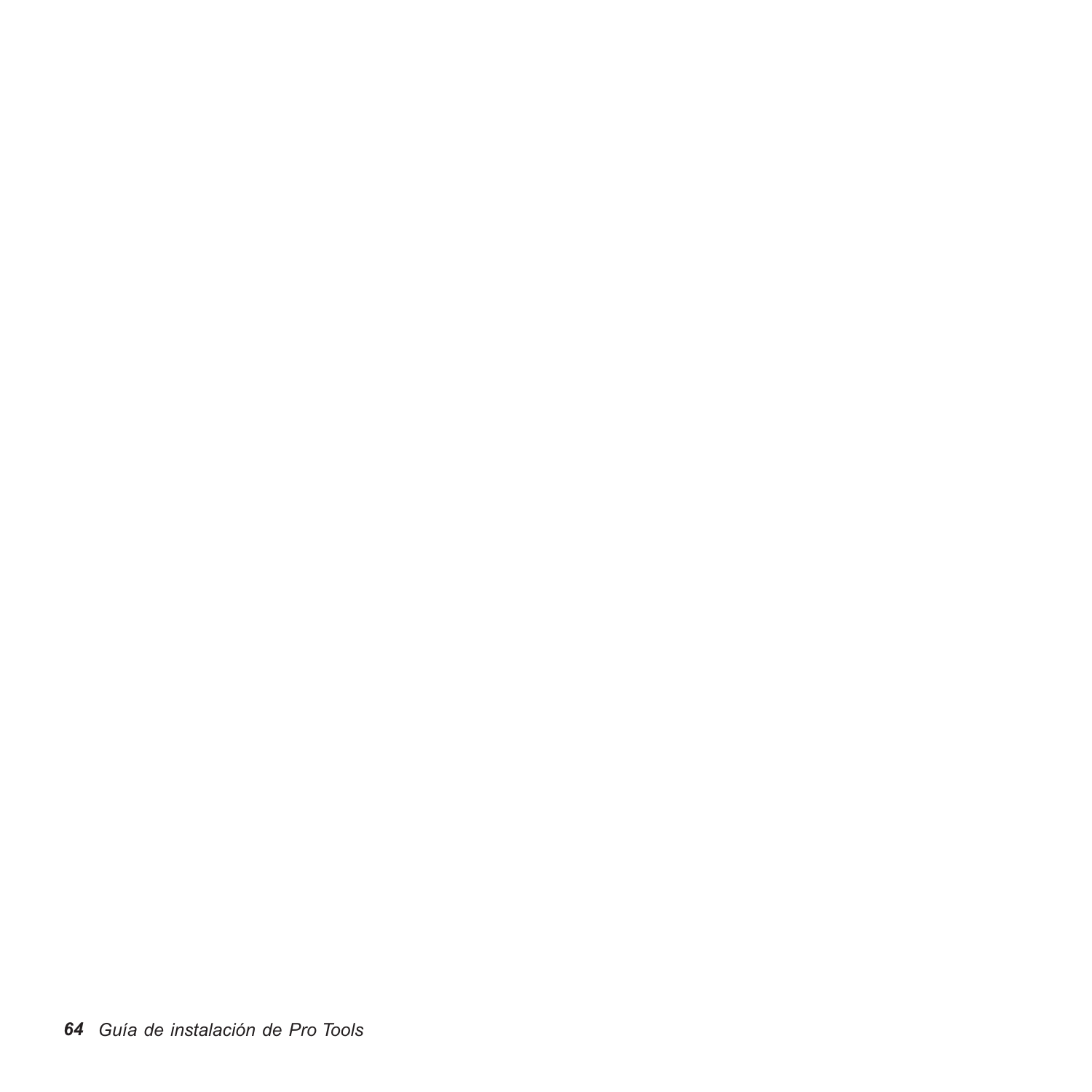# Pro Tools ソフトウェアをインストールする

Avid の Pro Tools® へようこそ。本ガイドでは、Pro Tools ソフトウェアをMac および Windows システムにインストールし、オーソライズする方法について説明します。 Pro Tools システムの設定方法と Pro Tools システムの性能と機能について詳しくは、 『Pro Tools リファレンス・ガイド』 (Pro Toolsの「ヘルプ] メニュー) をご参照ください。 Pro Tools ソフトウェアには、2種類あります。

### Pro Tools HD

Pro Tools HD ソフトウェアは、以下のハードウェアとお使いいただくことができます。

- 拡張I/O、低レイテンシー・モニタリング、およびプラグイン・プロセッシングと大型 のミキサー構成用専用DSPのためのPro Tools|HDXハードウェア
- 拡張I/O、低レイテンシー・モニタリングのための Pro Tools HD Native ハードウェア
- Avid 003™ファミリー、Eleven® Rack、Mbox®(第3世代)、および Fast Track ハー ドウェア
- 対応 Core Audio (Mac) または ASIO (Windows) ドライバー搭載のサードパー ティ製オーディオ·ハードウェア (Mac コンピューターの内蔵オーディオ·ハードウェ アを含む

### Pro Tools

Pro Tools ソフトウェアは、以下のハードウェアとお使いいただくことができます。

- Avid 003™ファミリー、Eleven® Rack、Mbox®(第3世代)、および Fast Track ハー ドウェア
- 対応 Core Audio (Mac) または ASIO (Windows) ドライバー搭載のサードパー ティ製オーディオ·ハードウェア (Mac コンピューターの内蔵オーディオ·ハードウェ アを含む

としたオーディオ・インターフェイスとコンピューターの一覧については、Avidウェブサ イト (www.avid.com/compatibility) をご覧ください。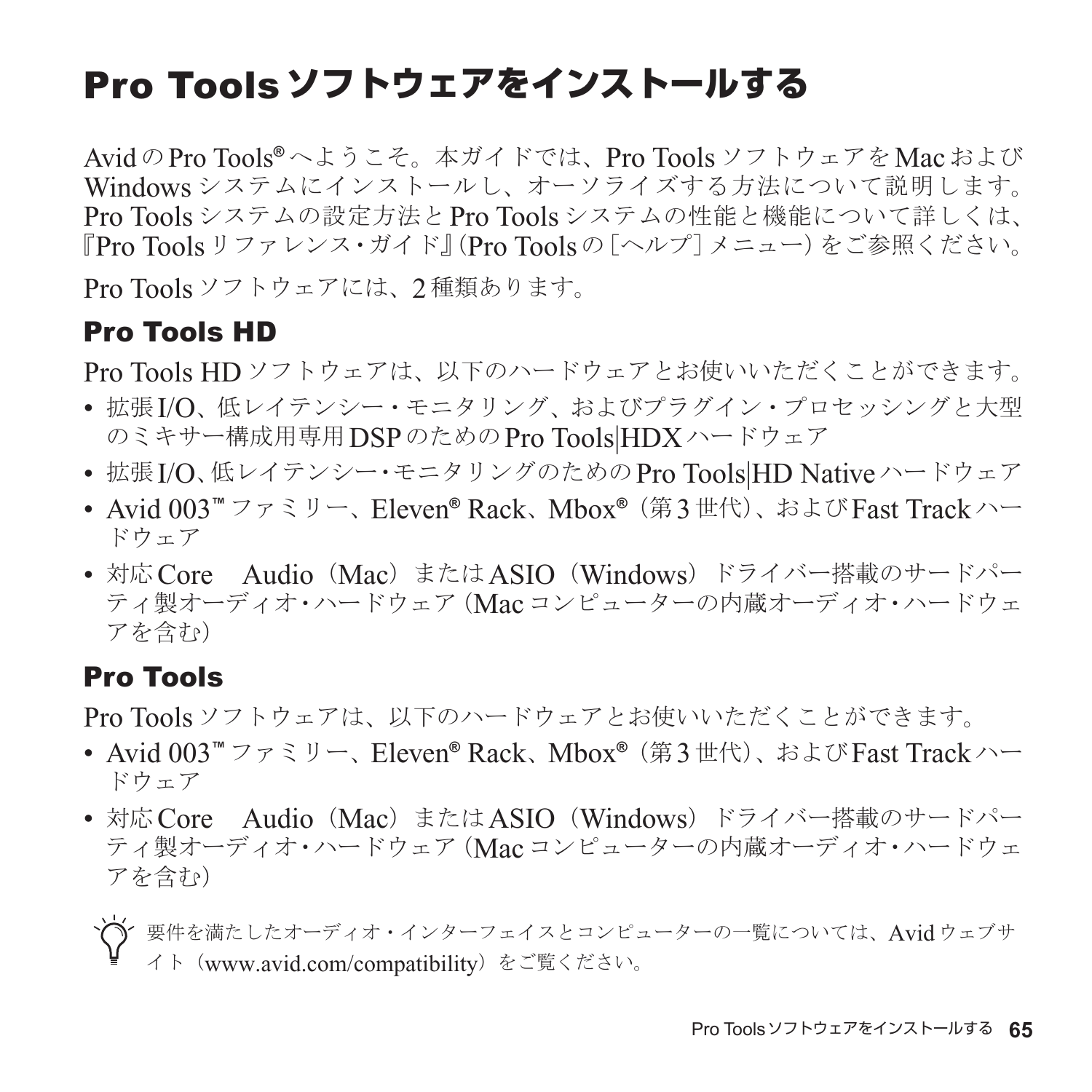## システム要件と互換性

Pro Tools ソフトウェアのインストールとオーソライズには、以下のものが必要です。

- DVDドライブ (インストーラー・ディスク付のパッケージ版 Pro Tools をご購入の場合)
- インターネット接続 (Pro Toolsインストーラーおよび Pro Tools オーソリゼーション のダウンロードのため)

Pro Tools ソフトウェアをご使用いただくには、以下のものが必要です。

- 要件を満たしているMacまたはWindows コンピュータ
- 要件を満たしているオーディオ・インターフェース (または内蔵のオーディオ機能)
- Pro Tools ソフトウェアをオーソライズするためのiLok USBキー(第2世代)

Avidは、動作確認が行われたハードウェアとソフトウェアに対してのみ互換性を保証し、 サポートを提供します。システム必要条件および、Avidが認定したコンピューター、オペ レーティング・システム、ハード・ドライブ、サードパーティ製デバイスについては www.avid.com/compatibility をご覧ください。

### iLokについて

Pro Tools ソフトウェアは、PACE Anti-Piracy のiLok USB キー (第2世代) を使用 してオーソライズします。このキー1つに、何百ものiLok対応ソフトウェアのオーソラ イズ情報を入れておくことができます。目的のソフトウェアのライセンスがiLokに転送 されると、そのiLokを使ってそのソフトウェアを任意のコンピューター上でオーソライ ズできろようになります.



iLok USBキー(第2世代)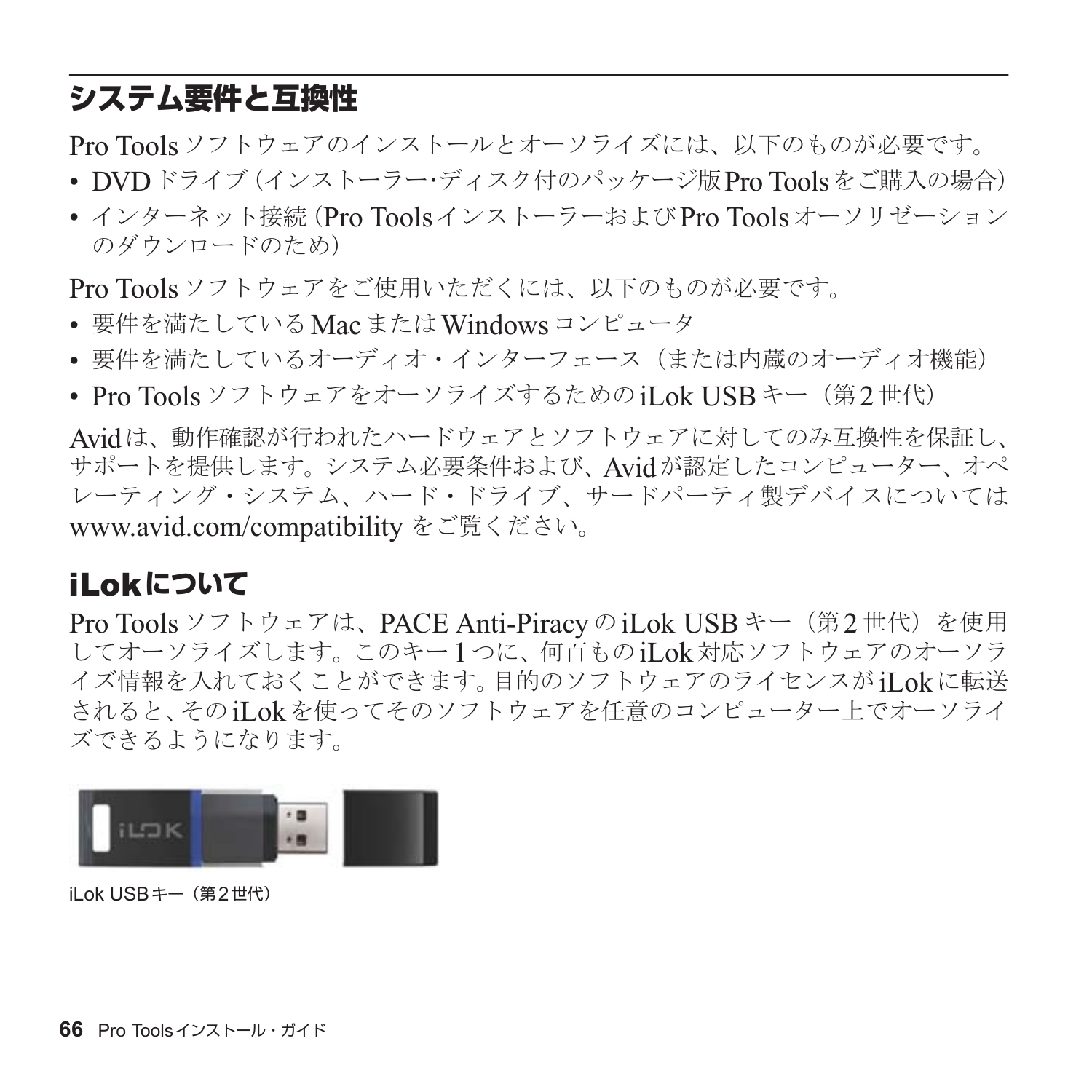- パッケージ版の Pro Tools、もしくは Pro Tools または Pro Tools HD ソフトウェアの バージョンとバンドルされた Avidハードウェアをご購入の場合、iLok USBキー(第 2世代)とが記載されたアクティベーション·カードが同梱されています。
- 旧バージョンのPro Tools またはPro Tools HD ソフトウェアからアップグレードする 場合、お持ちのiLok USBキー(第2世代iLokが必要)をお使いいただく必要があり ます。オンラインのAvidアカウントからアクティベーション・コードを取得してくだ さい。

### MIDIの要件

USB、FireWire、PCIのMIDIインターフェイスは、Mac または Windows コンピュー ター上のPro Tools システムと共に効率的に動作します。

### ハードディスクの要件

オーディオのレコーディングとプレイバックを最適に行うには、すべてのPro Tools シス テムに、要件を満たす1つまたは複数のハードディスクが必要です。

#### システム・ドライブへはレコーディングしない

システム・ドライブへのレコーディングは可能ですが、推奨されません。システム・ドラ イブ上でレコーディングやプレイバックを行うと、使用できるトラックやプラグインの 数が少なくなる場合があります。

処理能力を最大にするために、Pro Tools ワークスペースで、システム・ドライブを再生また は転送用のボリュームとして指定するとよいでしょう。詳しくは、「Pro Tools リファレンス· ガイド」をご参照ください。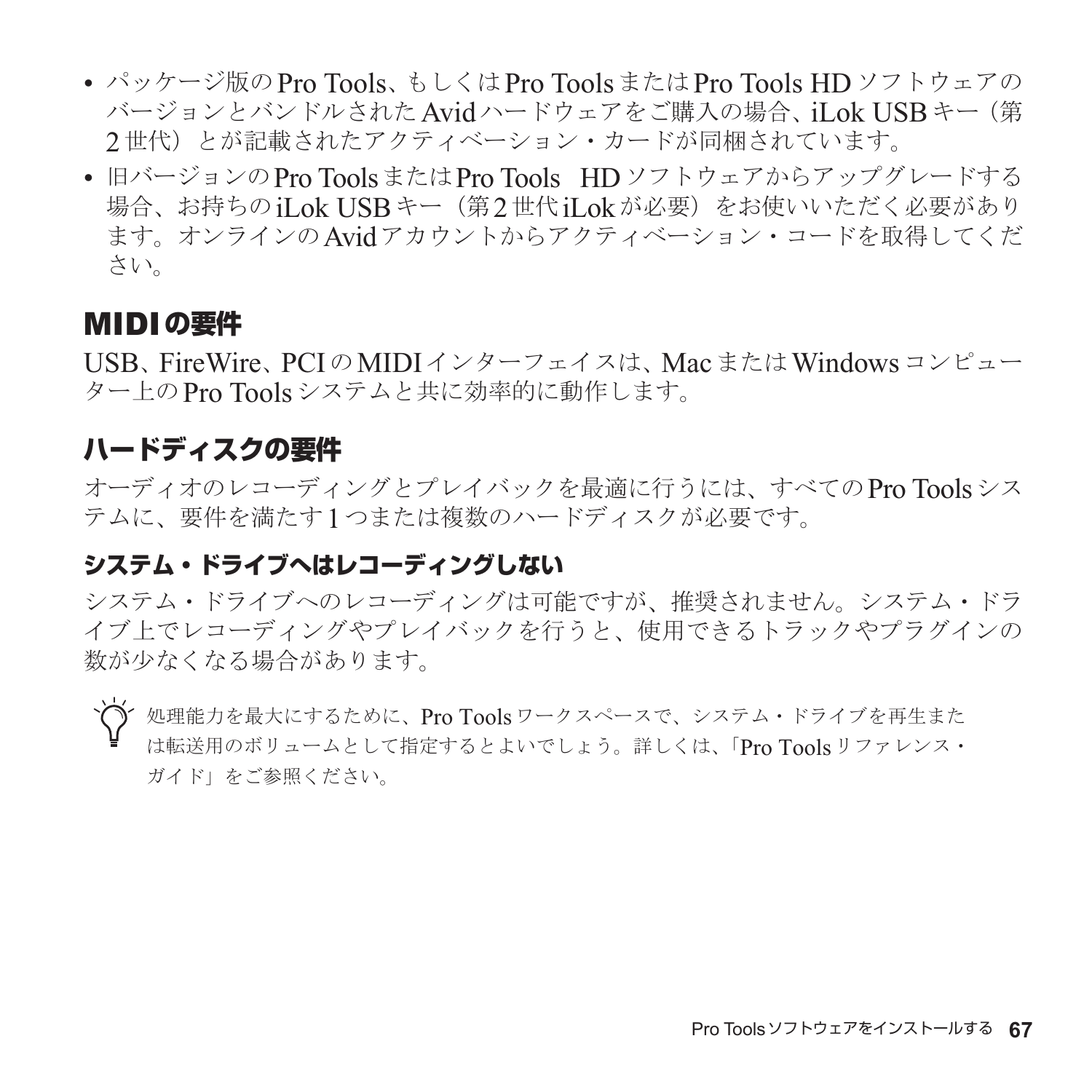## インストールの概要

Pro Toolsのインストール手順は以下のとおりです。

- 168ページの「Avidアカウントの作成」
- $268$ ページの「Pro Tools ソフトウェア・ライセンスを取得する」
- 369ページの「旧バージョンのPro Tools を削除する」
- **4 69 ページの「ハードウェアのドライバーをインストールする」**
- 570ページの「Pro Tools ソフトウェアをインストールする」
- 672ページの「システムを起動/終了する」
- **773ページの「Pro Tools を起動し、オーソライズする」**

8 性能向上のためのシステム設定を行う

### <span id="page-71-0"></span>Avidアカウントの作成

Pro Tools ソフトウェアのアクティベーションを行うには、Avidアカウントが必須とな ります。ダウンロード·バージョンのProToolsをご購入の場合には、ソフトウェアのダ ウンロードにもアカウントが必要となります。

■ Avidアカウントをお持ちでない場合は、www.avid.com/myavid にアクセスし、アカ ウントを作成してください。

## <span id="page-71-1"></span>Pro Toolsソフトウェア・ライセンスを取得する

Pro Tools をご購入いただくと、アクティベーション・カード上に、または Avid アカウ ントを通してアクティベーション・コードが支給されます。

#### **Pro Toolsソフトウェア・ライセンスを取得するには:**

1 iLokのアカウントをすでにお持ちでない場合は、www.iLok.comにアクセスし、アカ ウントを作成してください。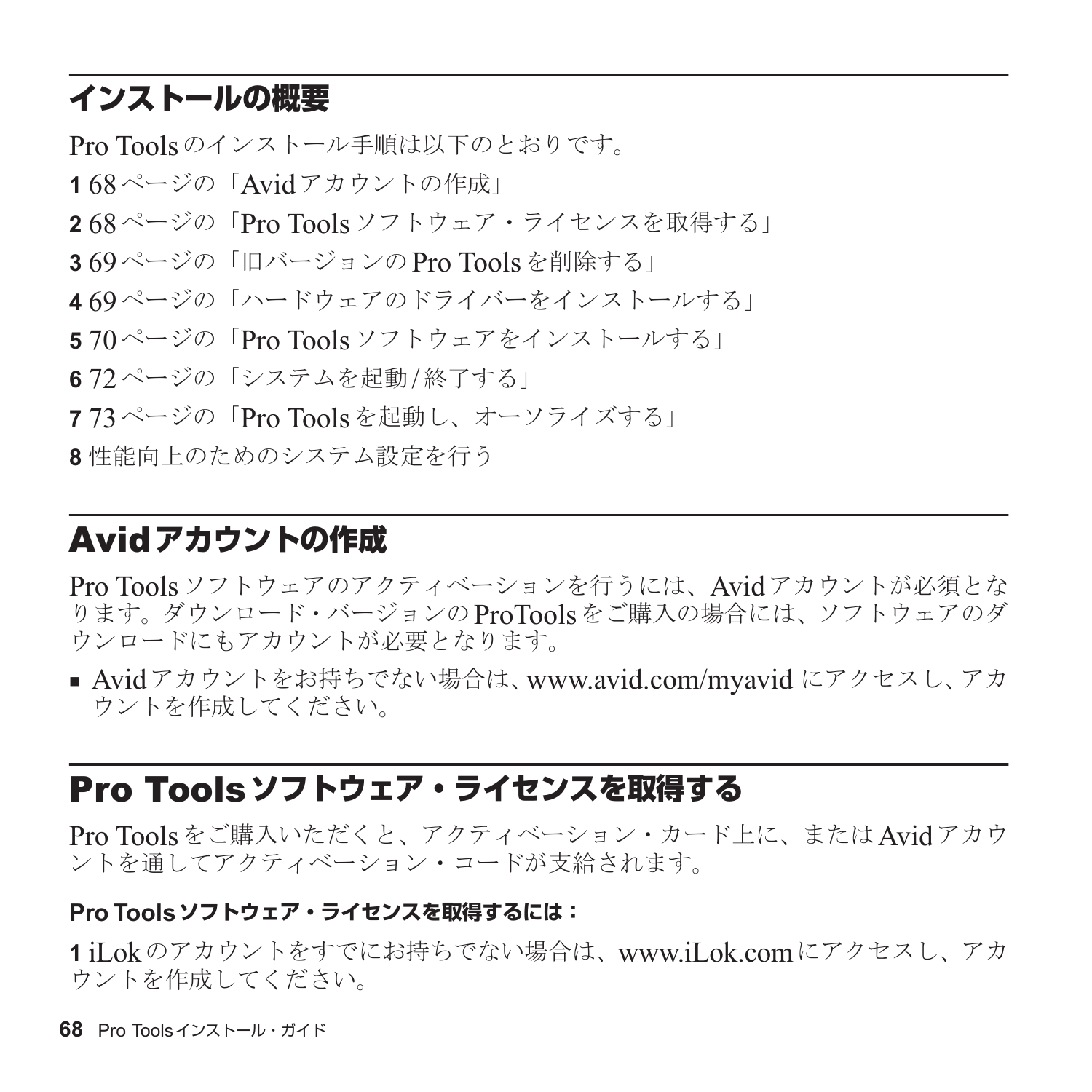2 www.avid.com/activationにアクセスし、登録したEメール·アドレスを使用してAvid アカウントにログインします。(アカウントをお持ちでない場合、「アカウントを作成] をクリックします。)

3 アクティベーション·コードおよびiLok.comのユーザー ID を入力します。

4 画面上の指示に従い、iLok.comアカウントにライセンスをデポジットします。

# 旧バージョンのPro Toolsを削除する

旧バージョンのPro Toolsをインストールしている場合、そのバージョンのインストール· ガイドにある指示に従って削除してください。

 $\gamma$ 

Pro Tools 10.3.6以降なら、Pro Tools 11と同時にインストールしておくことも可能です。詳し くはwww.avid.com/compatibilityにアクセスするか、もしくはPro Toolsの『お読みください』 をご参照ください。

# ハードウェアのドライバーをインストールする

Pro Tools ソフトウェアをインストールする前に、そのハードウェアの最新ドライバー をインストールしてください。詳しくは、ご使用のオーディオ・ハードウェアに付属の 説明書をご参照ください。Avid オーディオ・インターフェースには、お使いの Avid ハー ドウェアのドライバーをwww.avid.com/drivers からダウンロードし、インストールし てください。



▲ ドライバーがインストールされていないと、ご使用のオーディオ・インターフェースが Pro Tools で認識されません。Pro Toolsをアップグレードする場合は、必ずご使用のハードウェア用の最 新のドライバーをインストールしてください。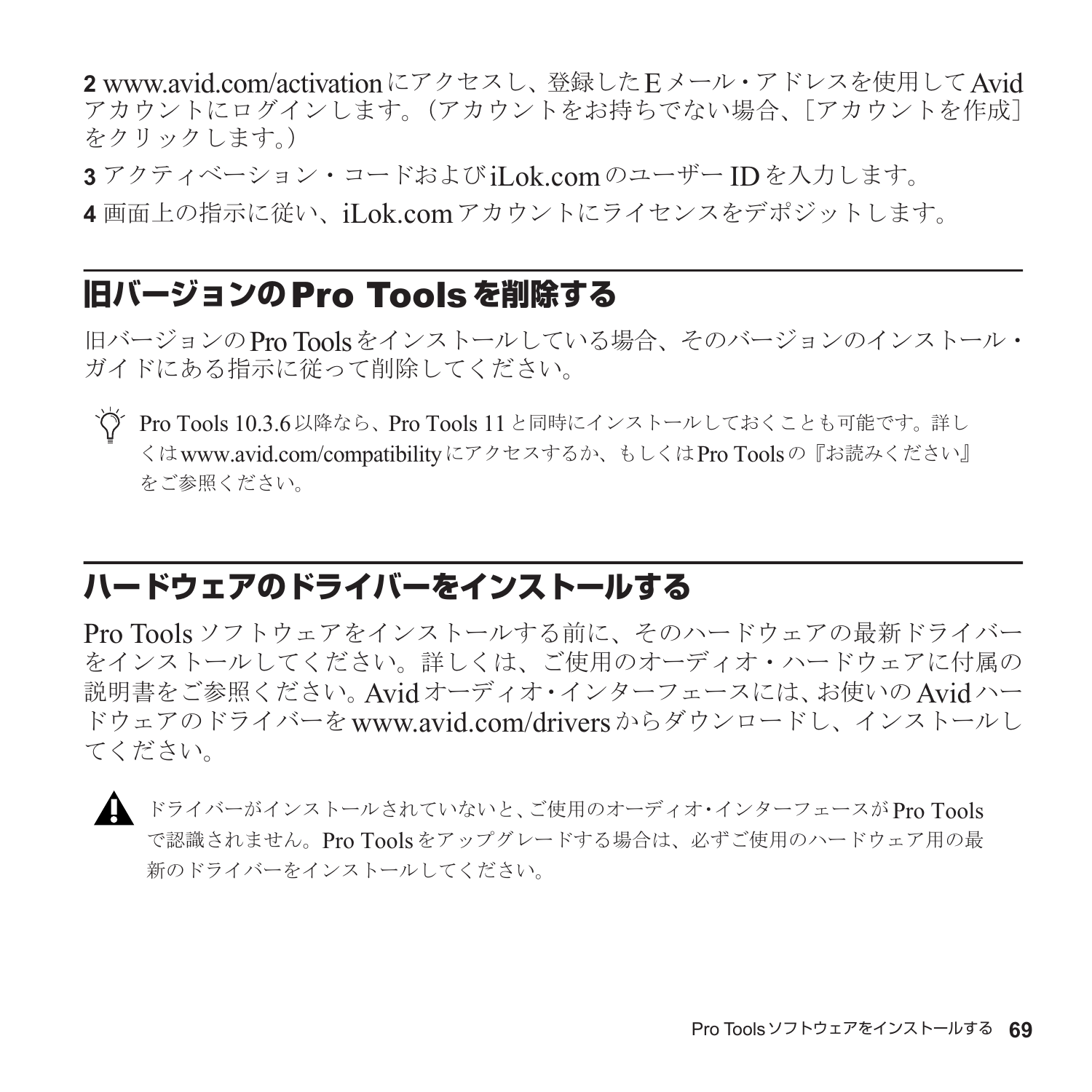# Pro Toolsソフトウェアをインストールする

オーディオ・インターフェイスのドライバーのインストールが完了したら、Pro Tools **をインストールできます。** 



**▲ Pro Tools をインストールする前に、インストーラーに付属のPro Tools の『お読みください』をご** 参照ください。

# MacにPro Toolsをインストールする

**DVD**を使ってMacにPro Toolsをインストールするには:

1 コンピューターのDVDドライブに Pro Tools インストーラー ディスクを入れます。

2 Pro Toolsディスクを開きます。

3 Pro Tools アプリケーション アイコンをダブルクリックします。Pro Tools アプリケーショ ンは自動的にアプリケーション フォルダーにコピーされます。

 $\blacktriangle$  Pro Tools $\blacktriangleright$   $\blacktriangleright$   $\blacktriangleright$   $\blacktriangleright$   $\blacktriangleright$   $\blacktriangleright$   $\blacktriangleright$   $\blacktriangleright$   $\blacktriangleright$   $\blacktriangleright$   $\blacktriangleright$   $\blacktriangleright$   $\blacktriangleright$   $\blacktriangleright$   $\triangle$   $\blacktriangleright$   $\triangle$   $\blacktriangleright$   $\triangle$   $\blacktriangleright$   $\triangle$   $\triangleright$   $\triangle$   $\triangleright$   $\triangle$   $\triangleright$   $\triangle$   $\triangleright$   $\triangle$   $\$  $\hat{\pi}$ 起動してください。Pro Tools を起動することによりインストール処理が完了します。 73ページの「Pro Tools を起動し、オーソライズする」をご参照ください。

### **MacにPro Toolsをインストールするには:**

1 Avid アカウントから Pro Tools インストーラーをダウンロードします。

2 Pro Tools ディスクまたはディスクイメージを開きます。

3 ディスクイメージ内のアプリケーション・フォルダーのエイリアスに、Pro Tools アプ リケーションのアイコンをドラッグします。

**4** Pro Tools アプリケーションをアプリケーション・フォルダーにコピーしたら Pro Tools を起動してインストールを続行します。73ページの「Pro Tools を起動し、 オーソライズする」をご参照ください。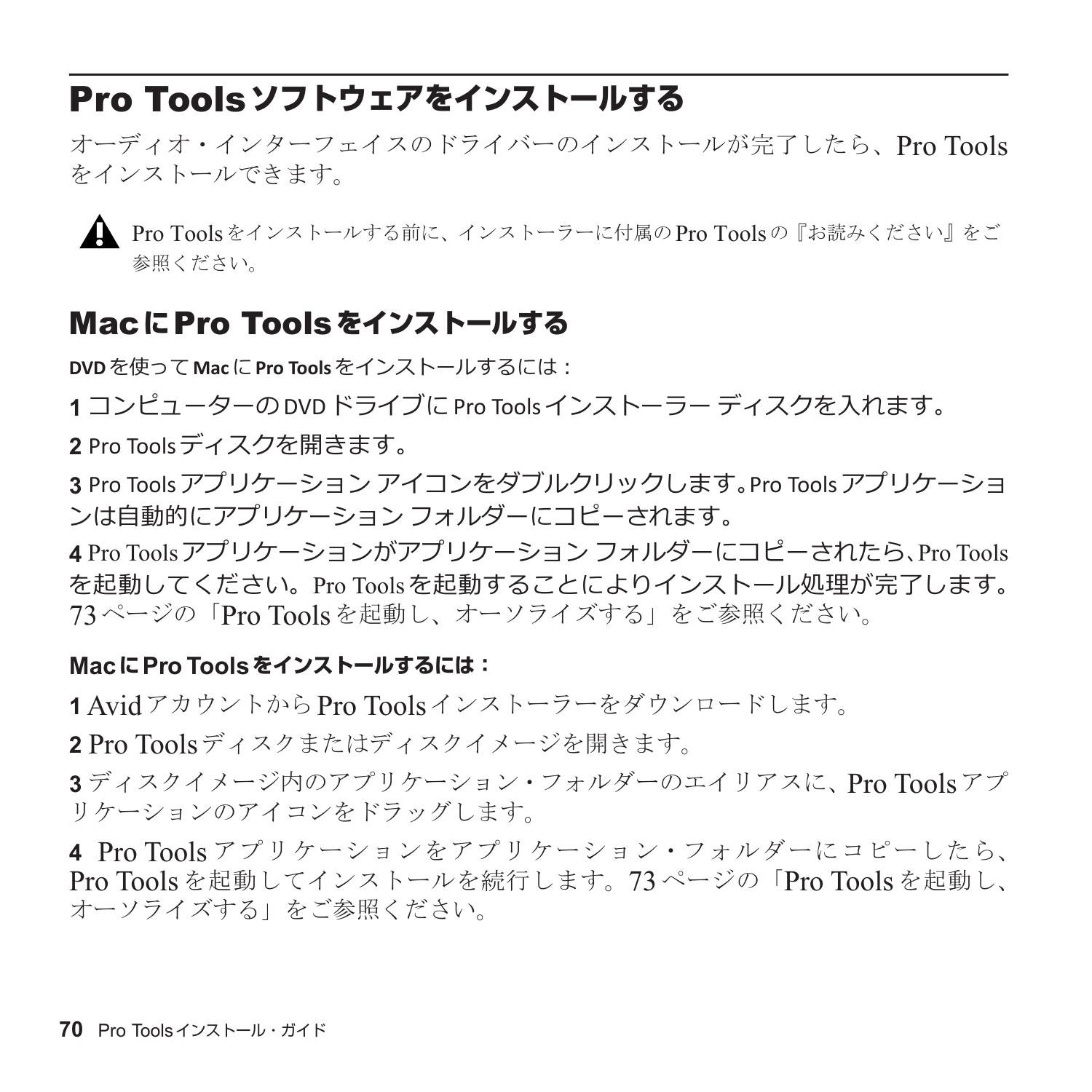# WindowsにPro Toolsをインストールする

### **WindowsにPro Toolsをインストールするには:**

1 Pro Tools をインストールするアカウントに管理者としてログインしていることを確 認します。

- 2 以下のいずれかを行います。
- Pro Tools インストーラー・ディスクをDVDドライブに挿入します。
- AvidアカウントからPro Toolsインストーラーをダウンロードします。
- 3 以下のいずれかを行います。
- Windows AutoRunが有効の場合、ミニブラウザーが表示されます。「Pro Toolsをイ ンストールする】を選択し、インストールを開始します。
- Windows AutoRun が無効になっている場合は、[Setup.exe] をダブルクリックして から「Pro Toolsをインストールする〕を選択してインストールを開始します。

**▲** Windows で [ユーザー アカウント制御] ダイアログが表示された場合は、[許可] をクリックします。 インストール中にWindowsに表示される「新しいハードウェアの検出」ダイアログや「ハードウェ アのインストール中に問題が発生しました」などのメッセージは無視してかまいません。また、「ドラ イバーが Windows Logo テストをパスしない」といったようなメッセージが表示されても、「続行 をクリックしてください。

4 画面上の指示に従ってインストールを続けます。

5インストールウィザードが完了したら、Pro Tools を起動してインストールを続行します。 73ページの「Pro Tools を起動し、オーソライズする」をご参照ください。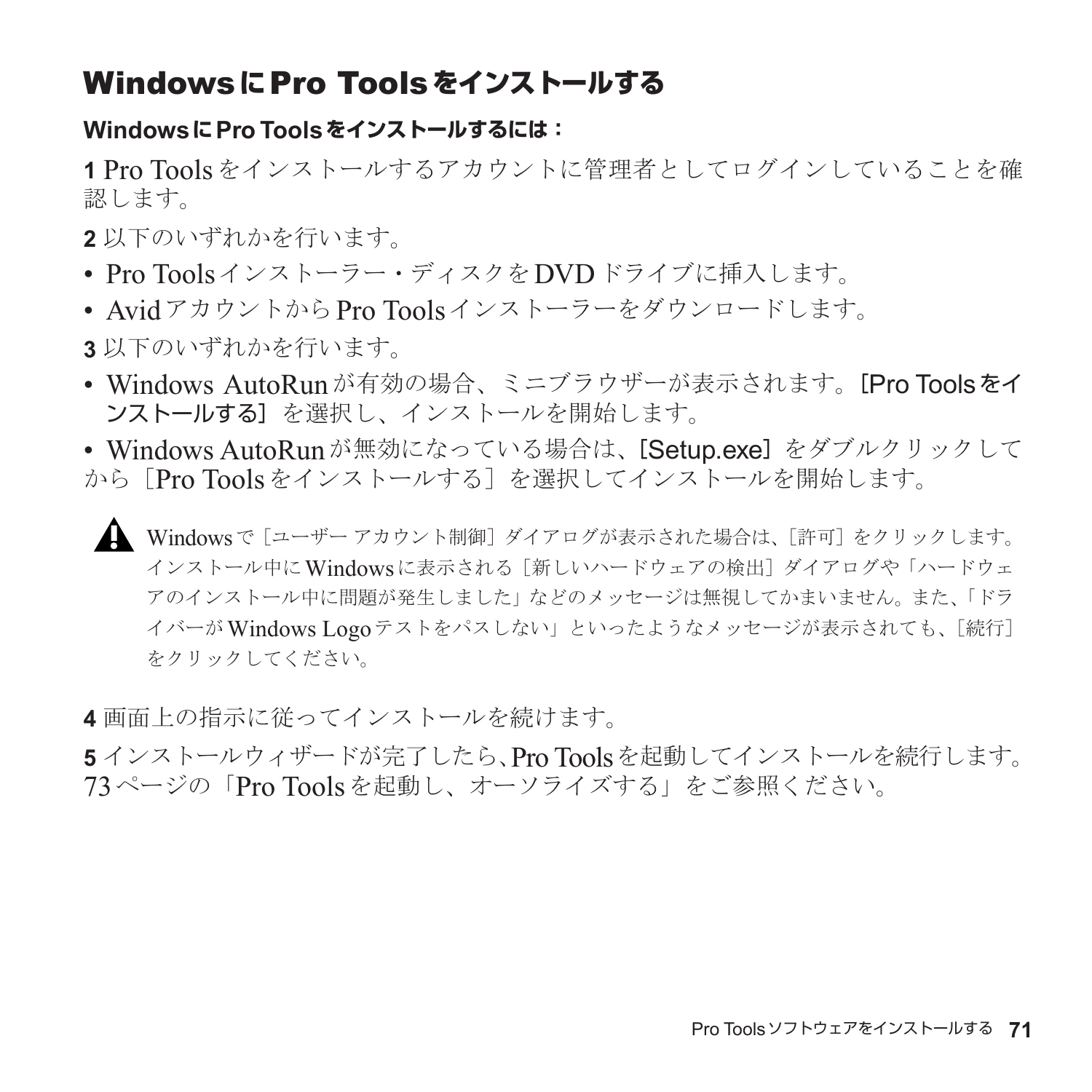# システムを起動/終了する

Pro Tools システムのコンポーネントが互いに正しく通信するためには、決まった順序 で起動する必要があります。

### **Pro Toolsシステムを起動するには:**

1すべての装置(コンピューターを含む)がオフになっていることを確認します。

**2システム内のすべての出力機器のボリュームを下げます。** 

3 拡張シャーシを使用しているシステムの場合は、まず拡張シャーシの雷源を入れます。 4 外付けハードディスクの電源を入れます。ハードディスクが規定の回転速度に到達す るまで約10秒待ちます。

ࠋࡍࡲࢀධࢆ※㟁ࡢࢫ࢙ࣇ࣮ࢧ࣭࣮ࣝࣟࢺࣥࢥ **5**

6 MIDIインターフェイス、MIDIデバイス、または同期機器を使用している場合は、その 電源を入れます。

**7 外部電源を必要とするシステムの場合、ハードウェア (HD I/O や003 など) の電源を** 入れます。オーディオ・インターフェイスが初期化され、ステータスLEDの点滅が停止 するまで、少なくとも15秒間待ちます。

**8** コンピューターの雷源を入れます

9 Pro Tools を起動します。(73ページの「Pro Tools を起動し、オーソライズする」 を参照)

#### **Pro Toolsシステムをシャットダウンするには:**

**1 Ouit Pro Toolsを終了(Macの場合:[Pro Tools] > [終了] (Quit) または Windows** の場合: 「ファイル] (File) > [終了] (Exit)) します。

2 システムの出力機器のボリュームを下げるか、電源を切ります。

3 コンピューターの雷源を切ります

4外部電源を必要とするハードウェアを使用しているシステムの場合、ハードウェアの 電源を切ります。

**72** Pro Toolsインストール・ガイド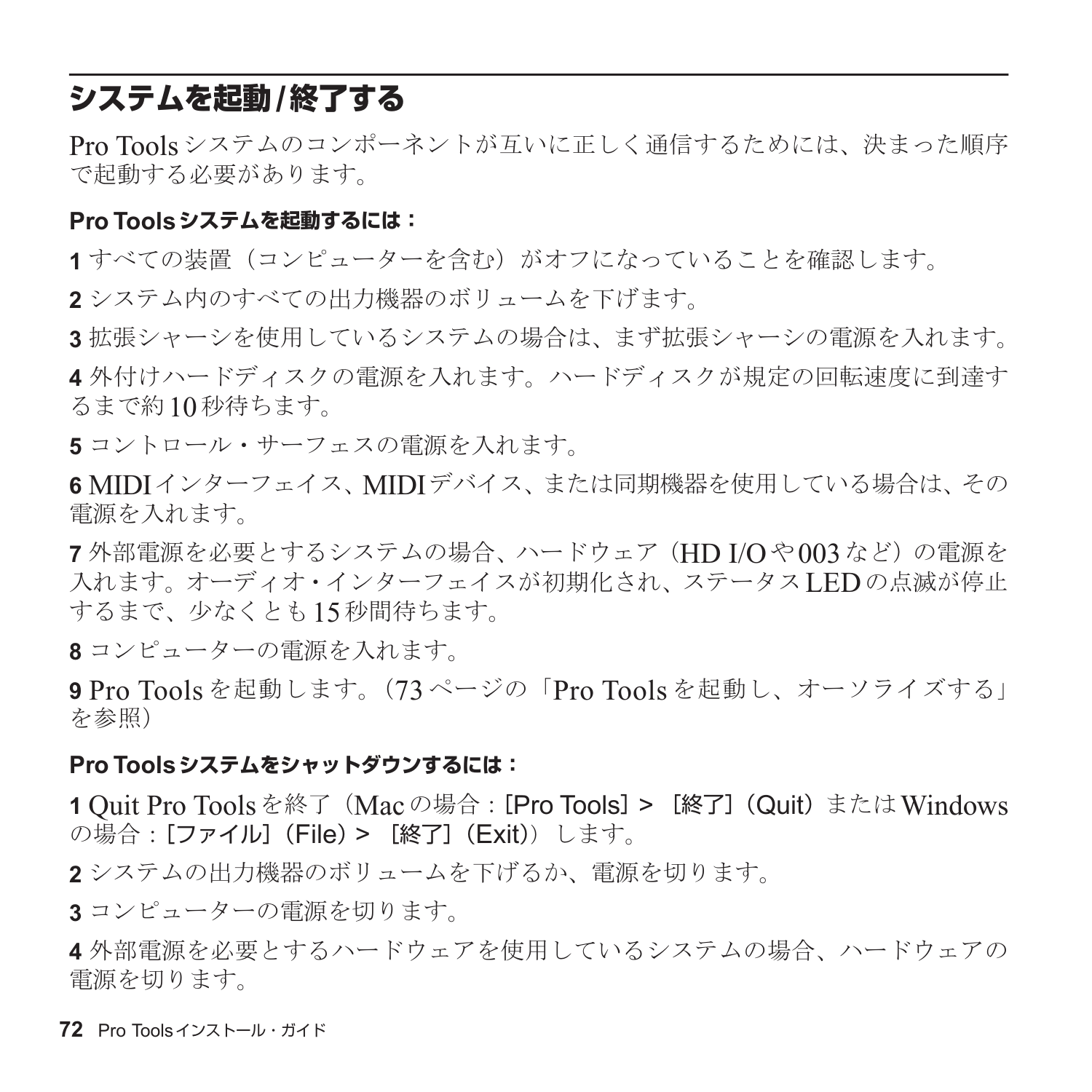- 5 すべての Pro Tools オーディオ・インターフェイスの雷源を切ります.
- 6 拡張シャーシを使用しているシステムの場合は、拡張シャーシの電源を切ります。
- 7 MIDIインターフェース、MIDI機器、同期機器を使用している場合は、その電源を切 ります。
- 8 コントロール・サーフェスまたはワークサーフェスの雷源を切ります。
- **9外付けハードディスクの電源を切ります。**

# <span id="page-76-0"></span>Pro Toolsを起動し、オーソライズする

#### **Pro Toolsソフトウェアを起動し、オーソライズするには:**

1 オーディオ・インターフェイスがコンピューターに接続されており、電源が入ってい ることを確認します。

2 iI.ok (第2世代) がお使いのコンピューターのUSBポートに接続されていることを 確認してください。

▲ Pro Toolsを起動または使用しているときにiLokを取り外さないでください。

- 3 以下のいずれかを行います。
- Mac では、[Macintosh HD/アプリケーション/Pro Tools] にあるアプリケーション のアイコンをダブルクリックします。
- Windowsの場合、デスクトップの「Pro Tools]ショートカット(または、 Program Files\Avid\Pro Toolsにあるアプリケーション)をダブルクリックします。

**4** Pro Tools アクティベーション画面が表示されたら、「アクティブにする] (Activate) をク リックします。

**5iLok.comのアカウントにログインします。(iLokのアカウントをお持ちでない場合は、** 「アカウントを作成] (Create New Account) をクリックします。)

**6** 使用可能なライセンスのリストが表示されたら、Pro Tools 11 のライセンスを選択して [次へ](Next)をクリックします。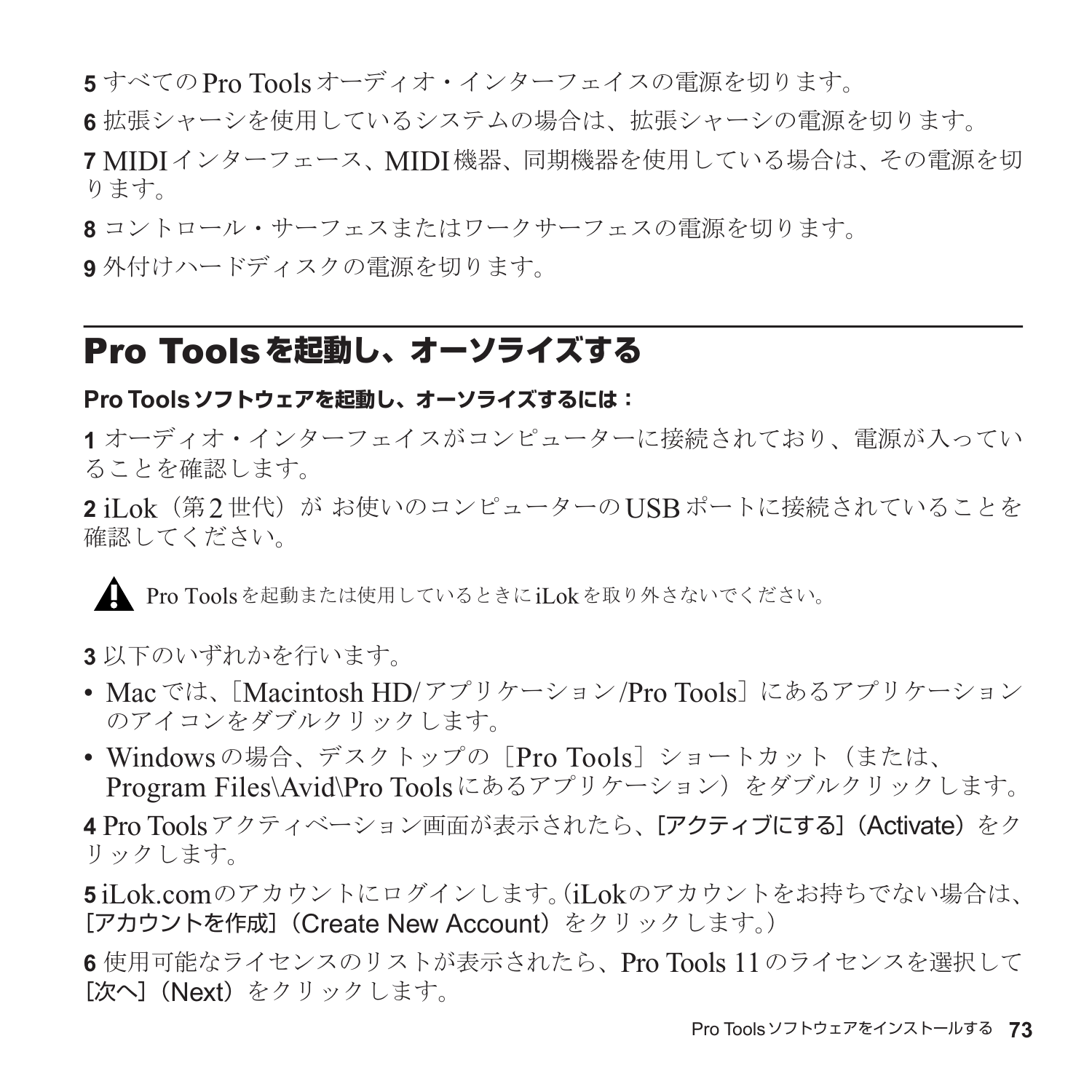7 お使いのiLokをライセンスの保存場所に選択して「次へ] (Next) をクリックします。 8 アクティベーションが完了したら、[続行] (Continue) をクリックしてPro Toolsを起 動します。

# Pro Toolsシステムを設定する

Pro Tools ソフトウェアのインストール、オーソライズ、起動が完了したら、ご使用の Pro Toolsシステムをスタジオのニーズに合わせて設定できます。Pro Tools ソフトウェ アの設定について詳しくは、『Pro Tools リファレンス・ガイド』をご参照ください。 (Pro Toolsの [ヘルプ] (Help) メニューからご利用いただけます。)

# Pro Toolsに対してMacシステムを最適化する

Pro Tools で最適のパフォーマンスを得られるようにするには、まずコンピューターの 設定を行います。

||||||| お使いの OSに推奨される最適化の一覧については、www.avid.com/optimize をご覧ください。

コンピューターを設定する前に、Pro Tools をインストールするアカウントに管理者と してログインしていることを確認してください。Mac OS Xの管理者権限について詳し くは、Apple OS Xの説明書をご参照ください。



**▲ Mac OS X**の自動ソフトウェア・アップデート機能は使用しないでください。アップデートにより、 ご使用のシステムがPro Toolsの要件を満たさないMac OS のバージョンヘとアップグレードされ てしまう場合があります。要件を満たしている Mac OS のバージョンについて詳しくは、 www.avid.com/compatibilityをご覧ください。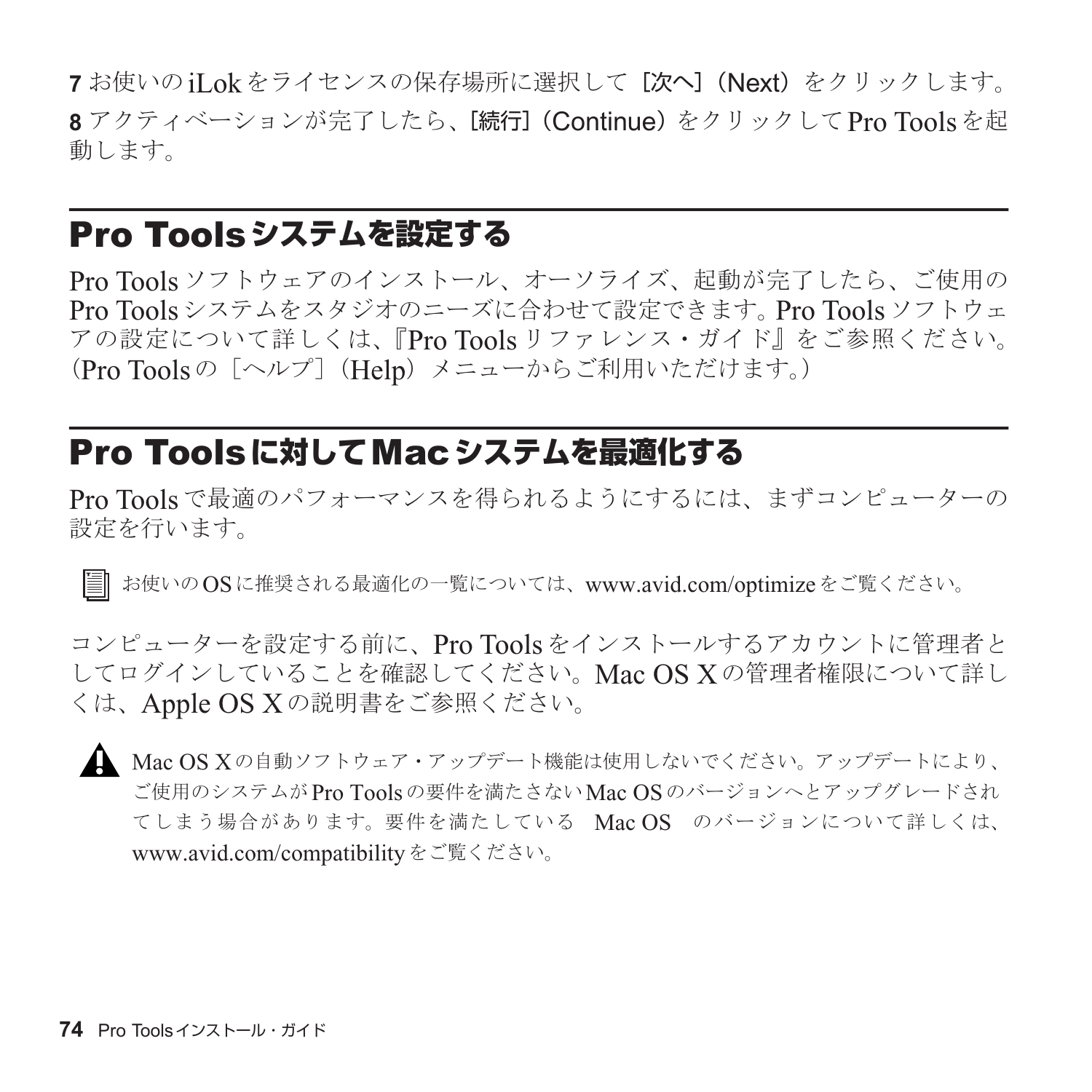### [省エネルギー]をオフにする

#### **[省エネルギー]機能をオフにするには:**

- 1 Apple メニューから [システム環境設定]を選択します。
- 2 [省エネルギー] をクリックします。
- 3 「コンピュータのスリープ]設定を「しない]にします。
- 4 「ディスプレイのスリープ]設定を「しない]にします。
- 5 [可能な場合はハードディスクをスリープさせる]オプションの選択を解除します。

### Pro Toolsが使用するMacのキーボード・ショートカットを無効にするか再割り当てする

Pro Tools のキーボード・ショートカットをすべて使用するには、コンフリクトを起こす Mac OS Xのキーボード・ショートカットを Appleの [システム環境設定] で無効にす **るか再割り当てする必要があります。** 



|່່່∭│ Pro Tools のキーボード・ショートカットの一覧については、『Pro Tools ショートカット・ ガイド』(「ヘルプ] > 「Pro Toolsショートカット]) をご参照ください。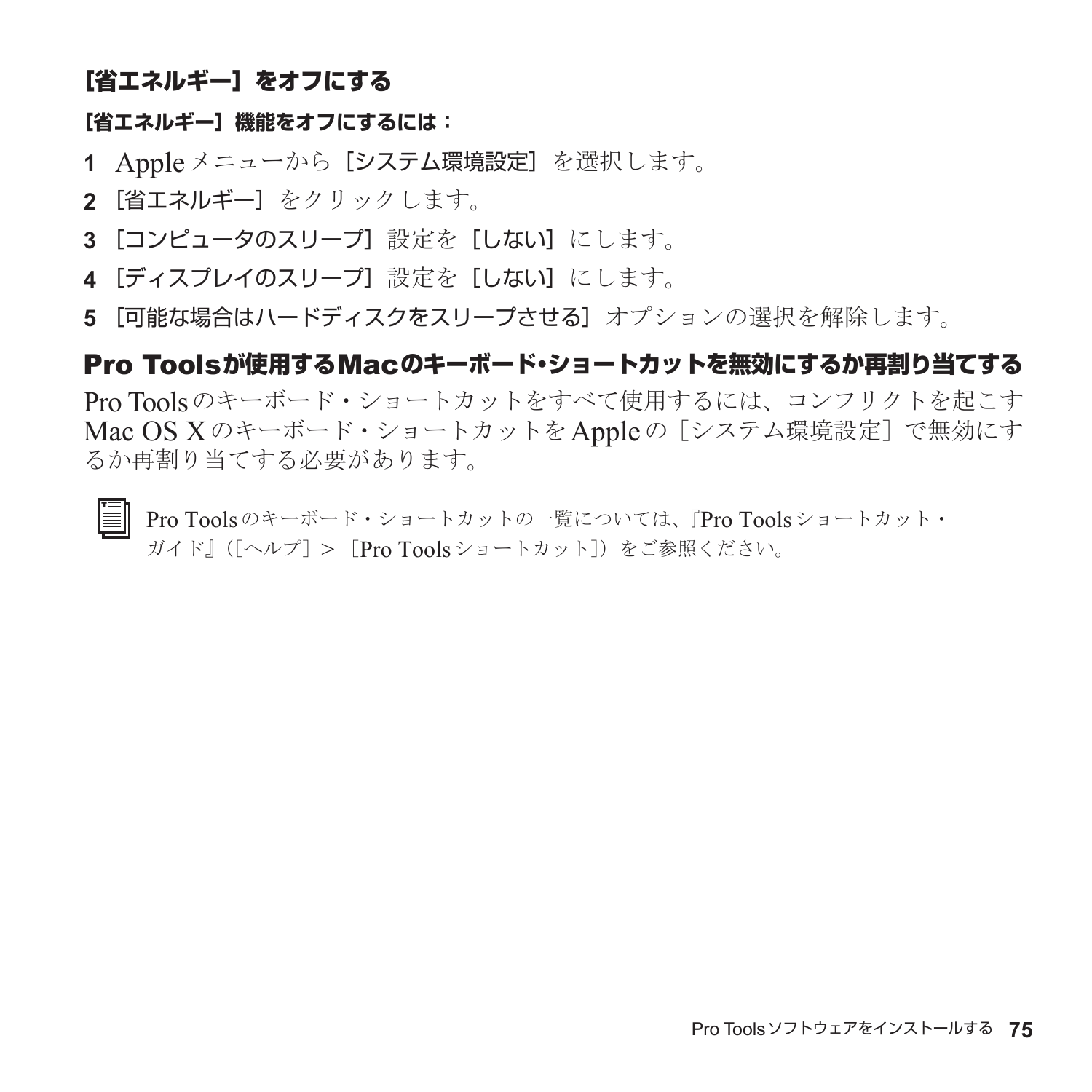#### **Pro Toolsで使用するMacキーボード・ショートカットを無効にする、または再割り当てするには:**

- 1 [Apple] メニューから [システム環境設定] を選択します。
- 2 [キーボード] をクリックします。
- 3 「キーボードショートカット] タブをクリックします。

4 Pro Tools キーボード・ショートカットとコンフリクトを起こすMac OSのキーボード· ショートカットは無効にするか再割り当てできます。以下に、お使いのMacの型とモデ ルによっては、Pro Tools でPro Toolsインストール・ガイド使用されるキーボード・ショー トカットと重複している可能性のあるMacのキーボード・ショートカットを示します。

- [Launchpad  $\geq$  Dock]  $\oslash$   $\triangledown$ 
	- 「Dockを自動的に隠す機能の入/切]
- [Mission Control] の下
	- [Mission Control]
	- [アプリケーションのウィンドウ]
	- •「デスクトップを表示]
	- [Dashboardを表示]
	- [Mission Control] > [左の操作スペースに移動]
	- [Mission Control] > 「右の操作スペースに移動]
	- [Mission Control]> 「デスクトップへ切り替え]
- •「キーボードと文字入力]の下
	- •「キーボードアクヤスのオン/オフを切り替える]
	- •「ウインドウの引き出しパネルを操作対象にする]
	- 「Dockにフォーカスを移動]
	- •「アクティブな(または次の)ウインドウにフォーカスを移動]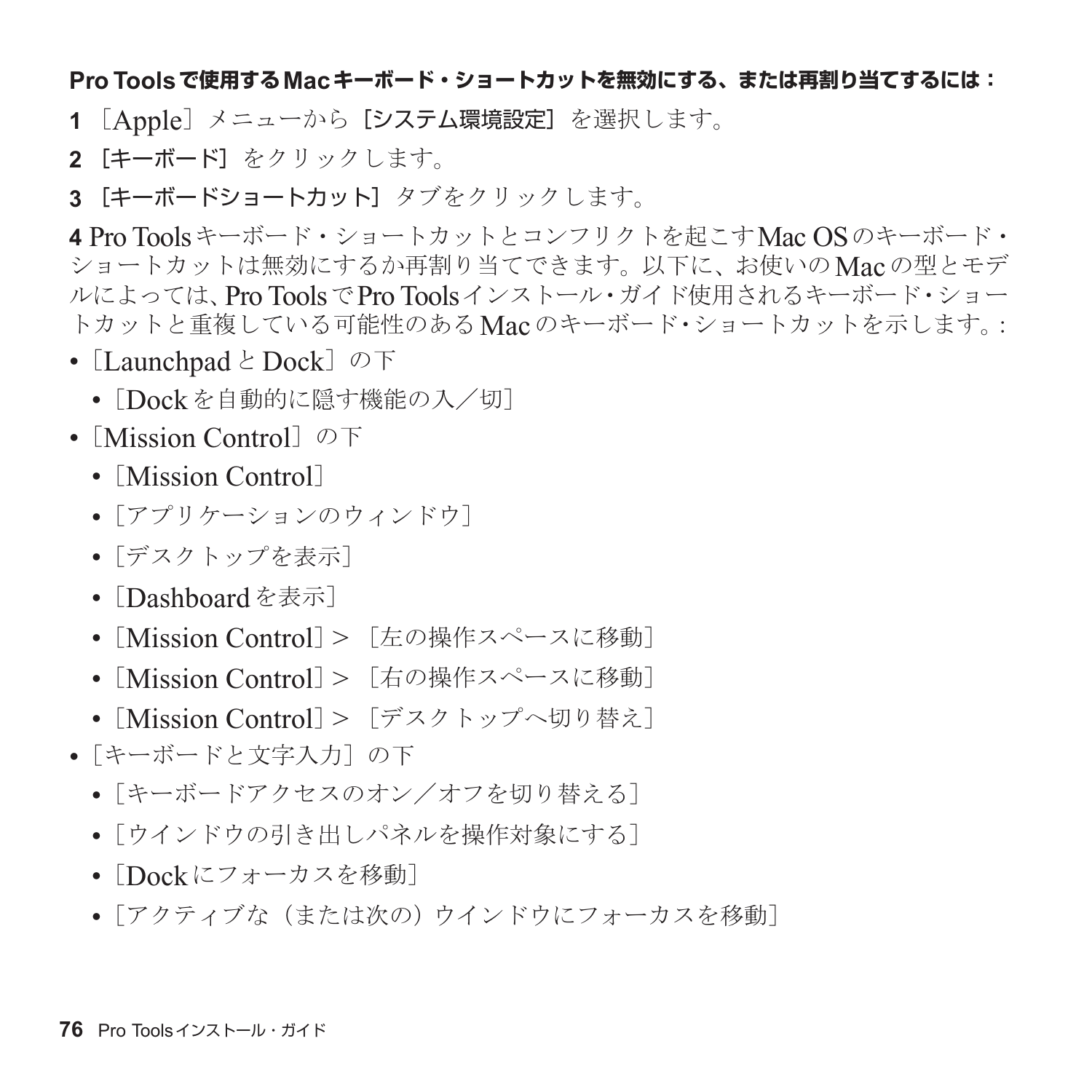- •「サービス]の下
	- [Bluetoothデバイスにファイルを送信]
	- [Google で検索]
	- [Spotlight]
- [Spotlight] の下
	- [Spotlight検索フィールドを表示]
	- [Spotlight ウィンドウを表示]
- [アクセシビリティ]の下
	- [拡大/縮小]
	- •㹙ࢺࢫࣛࢺࣥࢥ㹛
- [アプリケーション]の下
	- 「ヘルプメニューを表示]

### オーディオ・ドライブのジャーナリングをオンにする

オーディオ・ドライブのパフォーマンスを向上させるには、ジャーナリングを有効にします。

#### **ジャーナリングを有効にするには:**

- 1 「アプリケーション] / 「ユーティリティ] フォルダーの中にある「ディスクユーティ リティーアプリケーションを起動します。
- 2 「ディスクユーティリティ]ウィンドウの左の欄にあるボリュームを選択します。
- 3 ツールバーの「ジャーナル記録を開始]を選択します。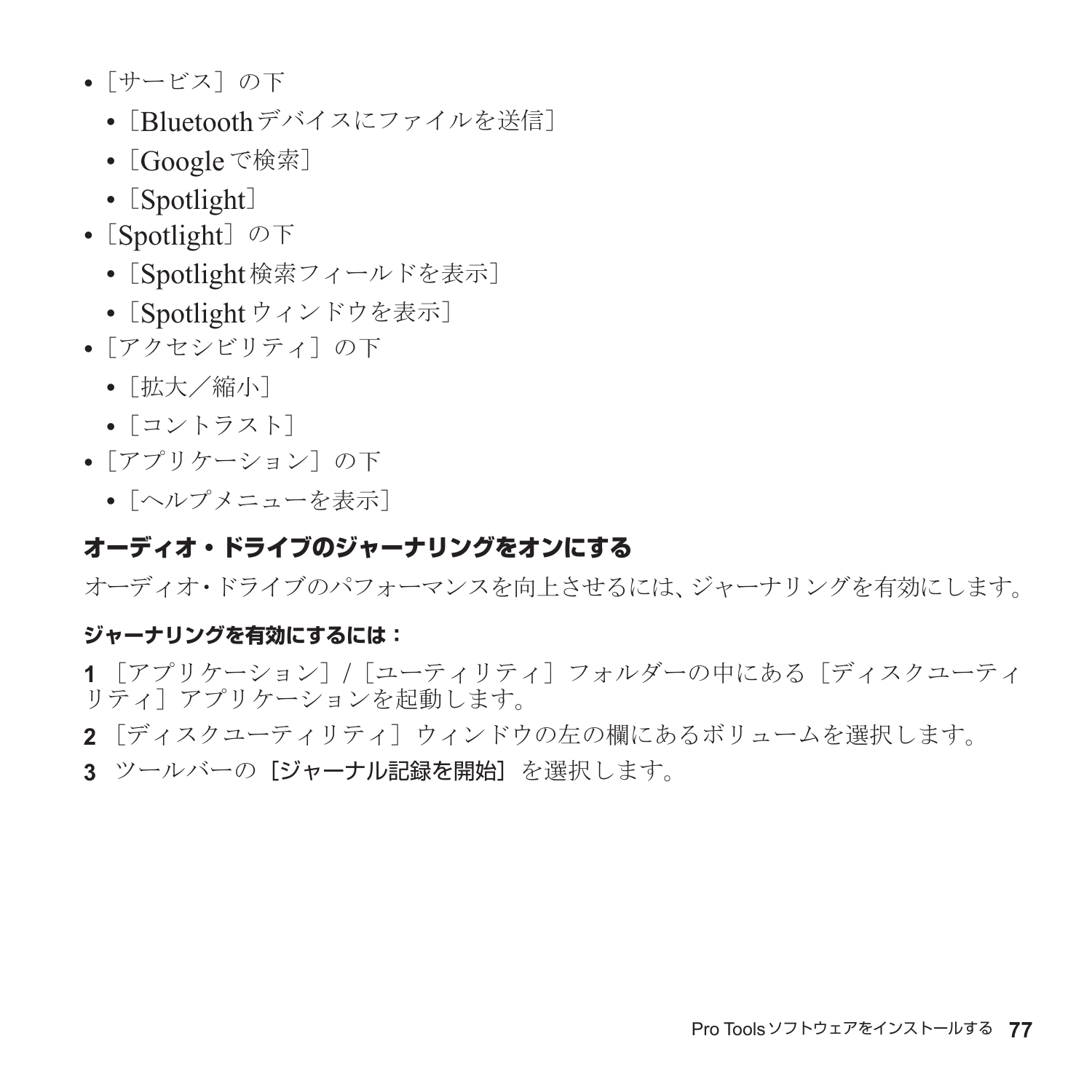# Pro Toolsに対してWindowsシステムを最適化する

Pro Tools で最適のパフォーマンスを得られるようにするには、まずコンピューターの 設定を行います。

| a使いのOSに推奨される最適化の一覧については、www.avid.com/optimizeをご覧ください。

コンピューターを設定する前に、Pro Tools をインストールするアカウントに管理者と してログインしていることを確認してください。管理者権限について詳しくは、 Windowsの説明書をご参照ください。

### 必須の最適化

Pro Tools の処理能力を最大にするために、Pro Toolsハードウェアとソフトウェアを使 用する前に以下の設定を行います。

▲ Windowsのシステム設定が完了したら、コンピューターを再起動します。

### ユーザー・アカウント制御を無効にする

#### **ユーザー・アカウント制御(UAC)を無効にするには:**

- 1 [スタート] > [コントロール パネル] を選択します
- 2 「ユーザー アカウントと家族のための安全設定】 をクリックします。
- **3** [ユーザー アカウント] をクリックします。
- 4 「ユーザー アカウント制御設定の変更】をクリックします。
- 5 スライダーを [通知しない] に設定します。
- 6 「OK<sup>1</sup> をクリックします。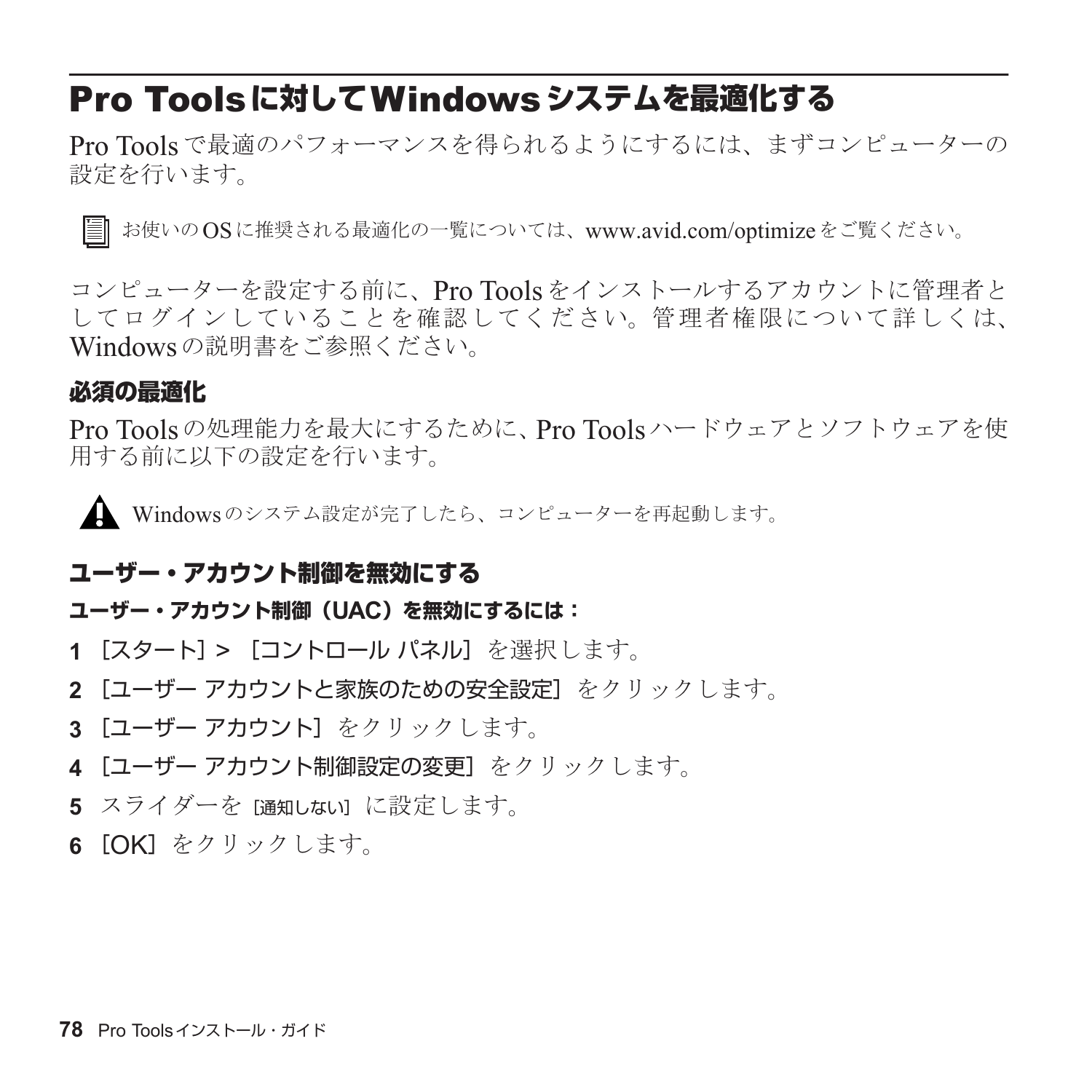### システム・スタンバイと電源管理を設定する

Pro Toolsを使用するときは、Windowsの「電源設定」を「常にオン〕にする必要があ ります。これで、システムの電源がオフになることによる長いレコーディング・パスま たはプレイバック・パスの停止を防ぐことができます。

#### **Windowsの電源設定を変更するには:**

- 1 [スタート] > [コントロール パネル] を選択します。
- 2 『システムとセキュリティ】をクリックします。
- 3 「雷源オプション] をクリックします。
- 4 「追加のプランを表示します]の矢印をクリックします。
- 5 「高パフォーマンス]を選択します。
- 6 「プラン設定の変更] なクリックします。
- 7 「詳細な電源設定の変更] をクリックします。

8 「雷源オプション] ダイアログで、[ハード ディスク] > [次の時間が経過後ハード ディス クの電源を切る】を表示します。

**9 『設定】のオプションをクリックします。** 

10 「設定] (分) フィールドを選択し、コンピューターのキーボードのBackspace を押 すか、値をスクロールして「オフにしない」に設定します。

11 [OK] をクリックします。ハードディスクの設定が [なし] に変わり、「電源オプ ション] ダイアログが閉じます。

12「プラン設定の編集]ウィンドウで、「変更の保存】をクリックしてウィンドウを閉じます。

▲ Pro Toolsを起動すると、自動的に「高パフォーマンス」の電源設定に切り替わります。Pro Tools を終了すると、それまで選択されていた電源設定に戻ります(設定が異なる場合)。従って、Pro Tools に対して電源設定を最適化するときは「高パフォーマンス」にのみ設定してください。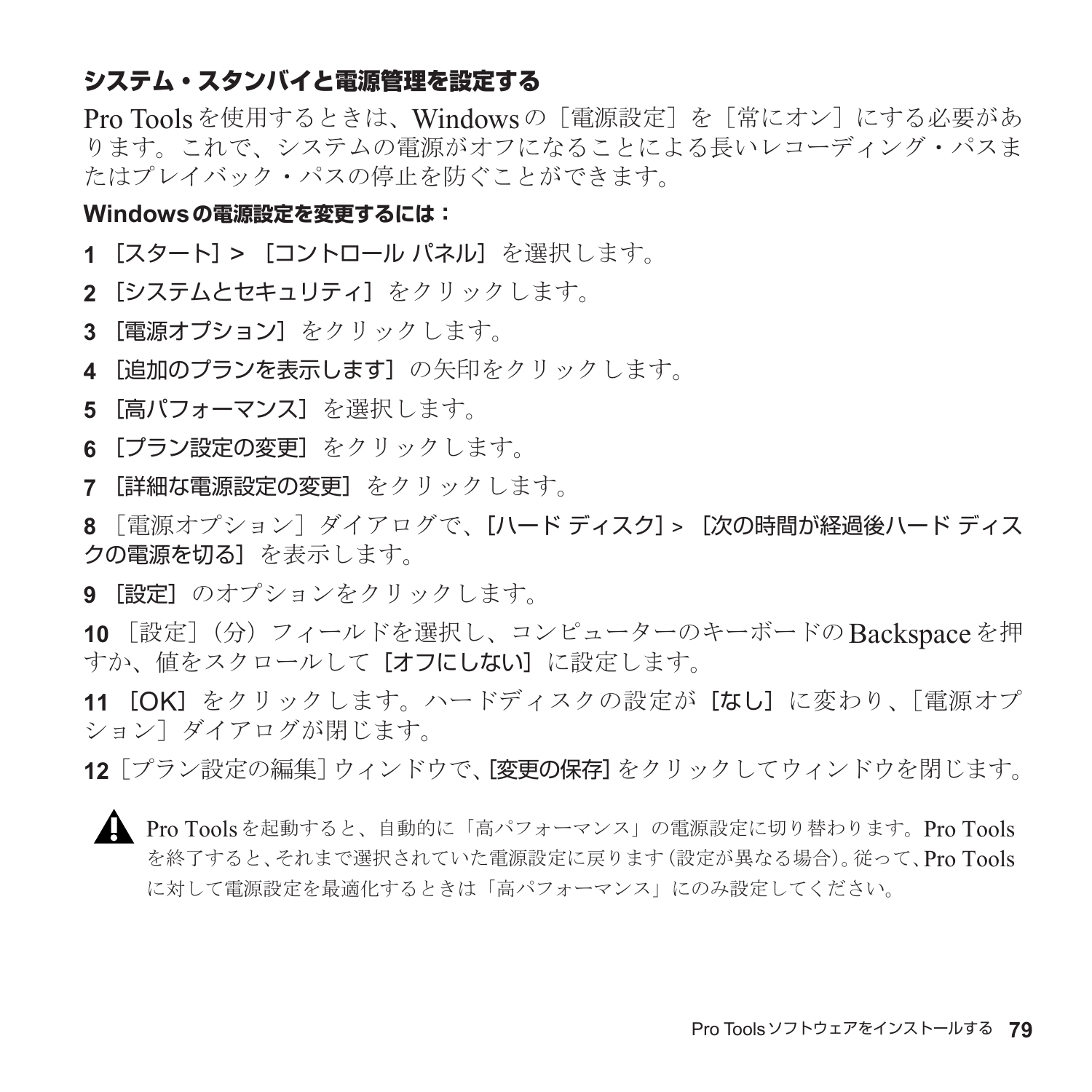# 推奨されている最適化

Pro Toolsは、コンピューターにインストールされた他のソフトウェアやハードウェア· ドライバーの影響を受けることがあります。最適なパフォーマンスを得るためにも、以下 をおすすめします (任意)。

- 不要なプログラムをPro Tools と同時に起動しない。
- Windows Messenger やカレンダーなど、バックグラウンドで動作するソフトウェア· ユーティリティをオフにする。
- Pro Toolsの使用中は不要なUSBデバイスをオフにする。

### 任意の最適化

システムによってPro Tools の処理能力が向上する ことがあります。ご使用のシステム上の他のプログラムの機能が無効になったり低下し たりする場合があるので、これらの最適化は必要な場合にのみ行うことをおすすめします。

### プロセッサー・スケジューリングを調整する

#### **プロセッサー・スケジューリングのパフォーマンスを調整するには:**

- 1 「コンピューター] を右クリックし、「プロパティ] を選択します。
- 2 「システムの詳細設定】 をクリックします。
- 3 「パフォーマンス] セクションの「設定】ボタンをクリックします。
- **4** 「パフォーマンス オプション]ウィンドウの「詳細設定】タブをクリックします。
- 5 「プロセッサのスケジュール] ヤクションの下の「バックグラウンド サービス] オプショ ンを選択します。
- 6 **「OK**】をクリックして「パフォーマンス オプション]ウィンドウを閉じます」
- **7 [OK] なクリックして「システムのプロパティ] ウィンドウを閉じます**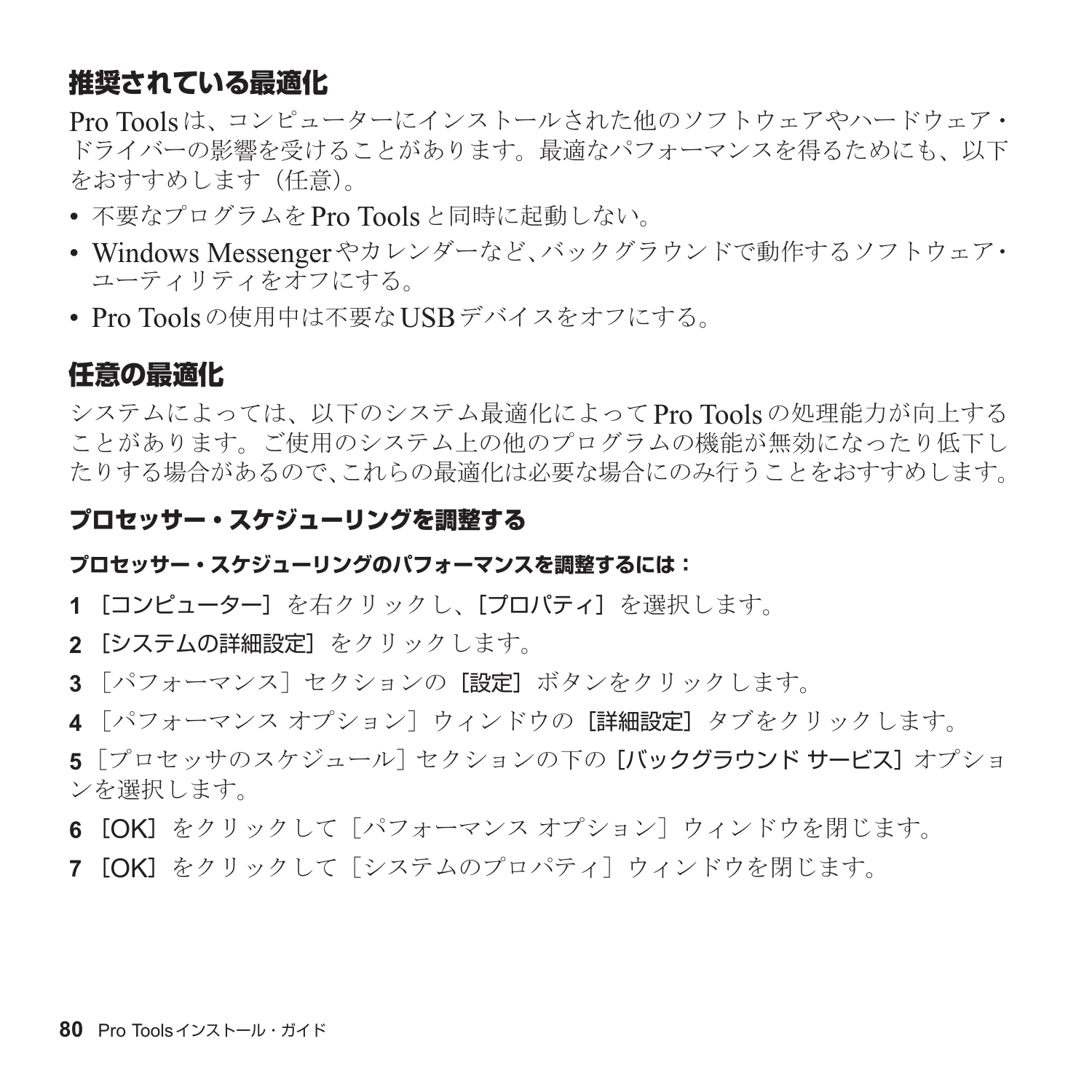### システムのスタートアップ項目を無効化する

コンピューターで使用される項目が少ないほど、Pro Toolsに割り当てられるリソース が多くなります。CPUを消費する不要なスタートアップ項目はオフに切り替えることが できます。

ただし、以下の項目については細心の注意が必要です。

- ポータブル・メディアのシリアル・ナンバー (コピー・プロテクション・キーを採用 している一部のアプリケーションに必要)
- プラグアンドプレイ・サービス
- イベント・ログ
- 暗号サービス

#### **システムのスタートアップ項目を無効にするには:**

1 「スタート] メニューの [プログラムのファイルと検索] に「msconfig」とタイプ入 力し、Enterを押してシステム構成ユーティリティを開きます。

2 「全般】タブの下の「スタートアップのオプションを選択」を選択します。

3 「スタートアップの項目を読み込む】のチェックをはずし、「OKI をクリックします。

4 「再起動] をクリックして、コンピューターを再起動します。

5 再起動後、「システム構成]のメッセージが表示されます。「このメッセージを表示し ない]オプションを選択する前に、Pro Toolsの処理能力が向上しているかどうか確認 してください。処理能力に変化がない場合は、「msconfig」を実行して、[スタートアッ プの選択]を「通常スタートアップ」すべてのデバイスドライバーとサービスを読み込む] に戻します。また、スタートアップ項目と不要なプロセスを個別にオフに切り替えます。

# システムのバックアップを行う

システムの設定と Pro Tools のインストールが完了したら、バックアップ・ユーティリ ティを使用し、システム・ドライブのイメージを保存します。こうしておけば、問題が 発生した場合にも、システム構成とその他の設定を迅速に復元できます。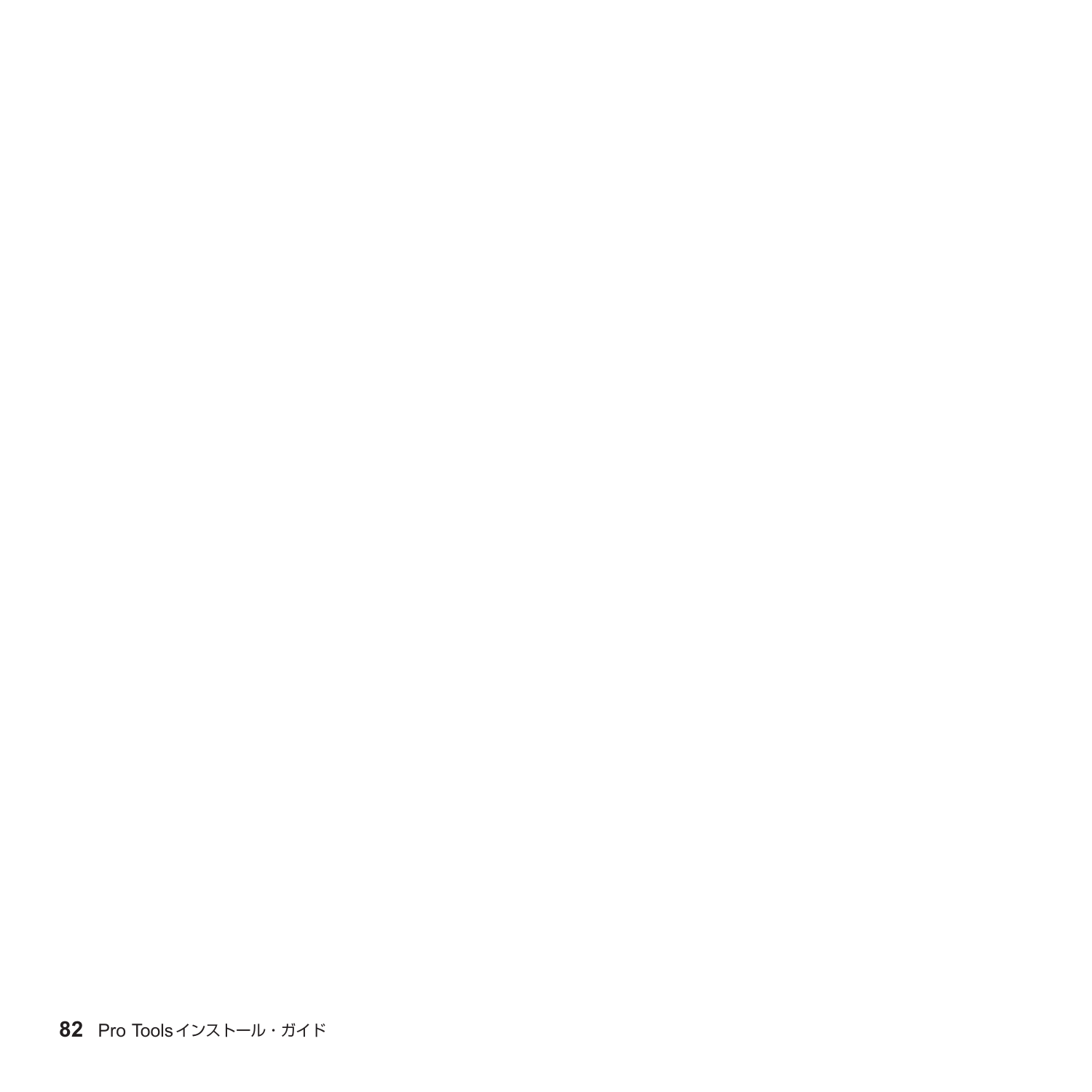# 安装 Pro Tools 软件

欢迎使用 Avid 提供的 Pro Tools®。本指南介绍如何在 Mac 和 Windows 系统中安装和授权 Pro Tools 软件。 有关配置 Pro Tools 系统的详细信息以及 Pro Tools 系统功能的完整信息,请参阅《Pro Tools 参考指南》 (可通过 Pro Tools 的"帮助"菜单获取)。

Pro Tools 软件包含以下两种类型:

### Pro Tools HD

Pro Tools HD 软件可与以下硬件配合使用.

- Pro Tools HDX 硬件, 用于扩展 I/O、低延迟监听及专用 DSP (插件处理和大型混音器配置)
- Pro Tools HD Native 硬件, 用于扩展 I/O 和低延迟监听
- Avid 003<sup>™</sup> 系列、Eleven<sup>®</sup> Rack、Mbox<sup>®</sup> (第三代)及 Fast Track 硬件
- 带有支持的 Core Audio (Mac) 或 ASIO (Windows) 驱动程序的第三方音频硬件, 包括 Mac 计算机上 的内置音频硬件

### Pro Tools

Pro Tools 软件可与以下硬件配合使用,

- Avid 003™ 系列、Eleven<sup>®</sup> Rack、Mbox<sup>®</sup> (第三代)及 Fast Track 硬件
- 带有支持的 Core Audio (Mac) 或 ASIO (Windows) 驱动程序的第三方音频硬件, 包括 Mac 计算机上 的内置音频硬件

若要获取所有 Pro Tools 系统的适用音频接口和计算机列表, 请访问 www.avid.com/compatibility。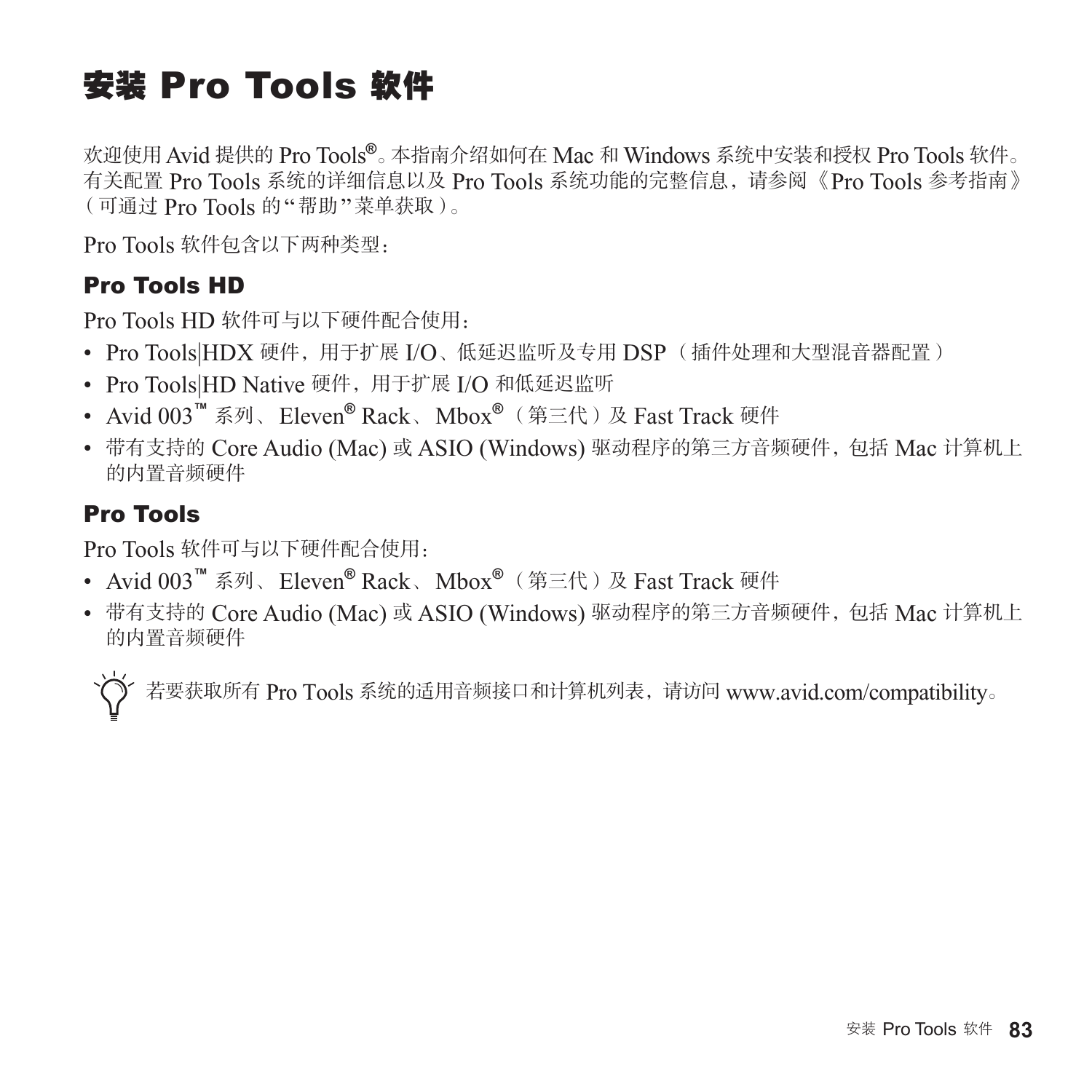# 系统要求及事案性

若要安装和授权 Pro Tools 软件, 必须具备以下条件,

- DVD 驱动器 (如所购为包含安装程序光盘的盒装 Pro Tools)
- Internet 连接 (用于下载 Pro Tools 安装程序并完成相关授权)

若要运行 Pro Tools 软件, 必须具备以下条件:

- 认可的 Windows 戓 Mac 计管机
- 认可的音频接口(或内置音频功能)
- iLok USB 密钥 (第二代), 用于授权 Pro Tools 软件

Avid 只保证已通过测试和批准的软件及硬件的兼容性,并仅提供有关这些软件及硬件的支持。有关完整的系 统要求及认可的计算机、操作系统、硬盘和第三方设备的一览表, 请访问 www.avid.com/compatibility。

# ڠλ iLok

Pro Tools 软件使用 PACE Anti-Piracy 提供的 iLok USB 密钥(第二代)进行授权。此密钥可以容纳所 有启用了 iLok 的软件的几百个授权。若 iLok 上存有某款软件的许可证,您就可以使用 iLok 对任何计算机 上的该软件进行授权。



iLok USB 密钥 (第二代)

- 若购买了盒装 Pro Tools 或包含配套 Pro Tools 或 Pro Tools HD 软件的 Avid 硬件,则会随附 iLok USB 密钥(第二代)和激活卡(含机打激活码)。
- 若从旧版 Pro Tools 或 Pro Tools HD 软件升级, 则必须使用您自己的 iLok USB 密钥 (必须是第二代 iLok)。您将会通过在线 Avid 帐户收到激活码。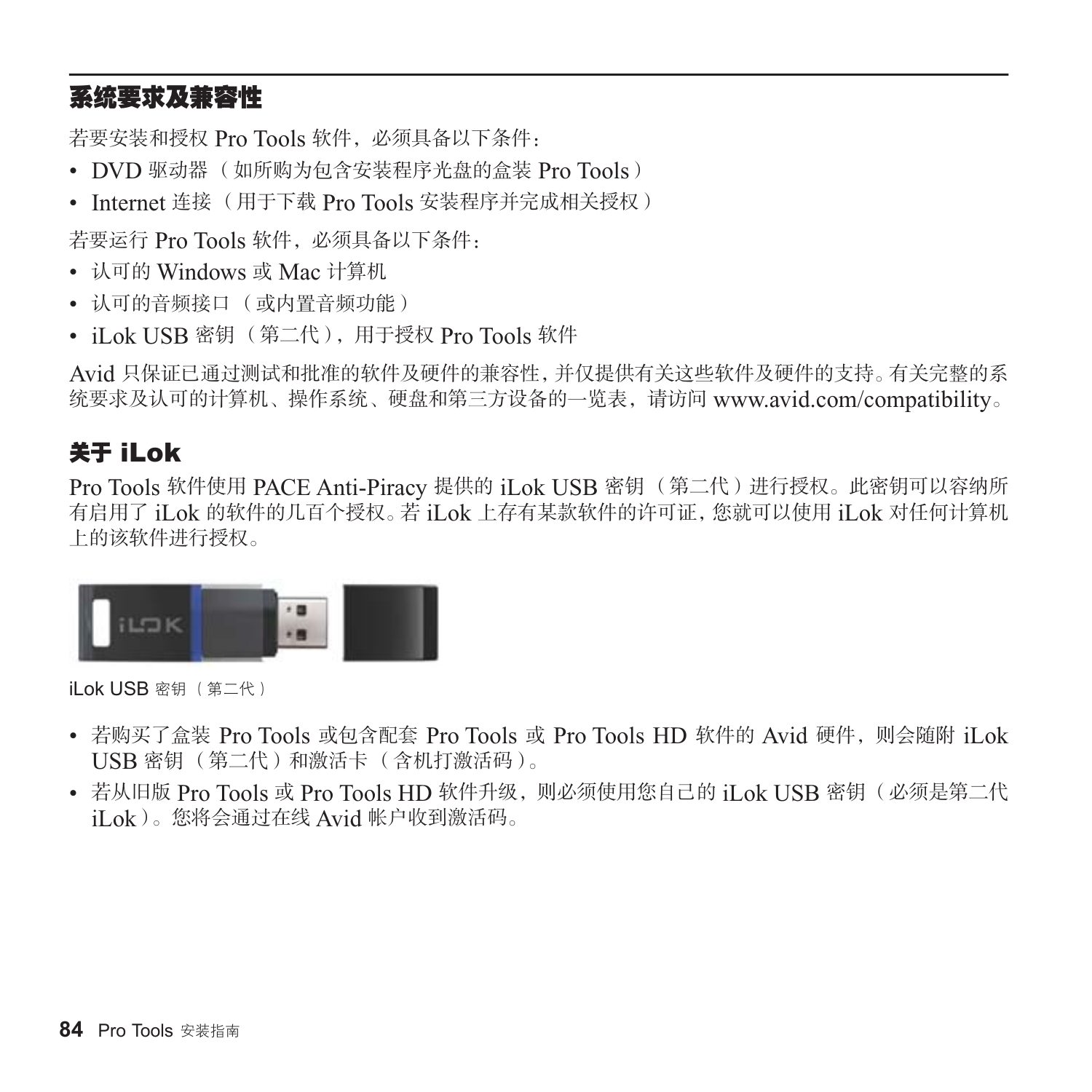### **MIDI 要求**

USB. FireWire 和 PCI MIDI 接口可在 Mac 或 Windows 上与 Pro Tools 系统有效地协作。

#### 硬盘要求

为获得最佳音频录制和播放性能, 所有 Pro Tools 系统都要求具备一个或多个认可的硬盘。

#### 游争向系统驱动器录音

允许向系统驱动器录音,但不推荐执行此操作。在系统驱动器上录音和播放可能会减少轨道数量和插件数量。

为获得最佳性能, 您可能需要将系统驱动器指定为 Pro Tools 工作区中的播放卷或传输卷。有关 详细信息, 请参阅《Pro Tools 参考指南》。

### 安装概述

安装 Pro Tools 包括以下步骤:

1 第 86 页的"创建 [Avid](#page-89-0) 帐户"。

2 第 86 页的"检索 [Pro Tools](#page-89-1) 软件许可证"。

3 第 86 页的"移除旧版 [Pro Tools"](#page-89-2)。

4 第 86 页的"安装硬件驱动程序"。

5 第 87 页的"安装 [Pro Tools](#page-90-0) 软件"。

6 第 89 页的"启动或关闭系统"。

**7** 第 90 页的"启动和授权 [Pro Tools"](#page-93-0)。

8 配置系统以提高性能。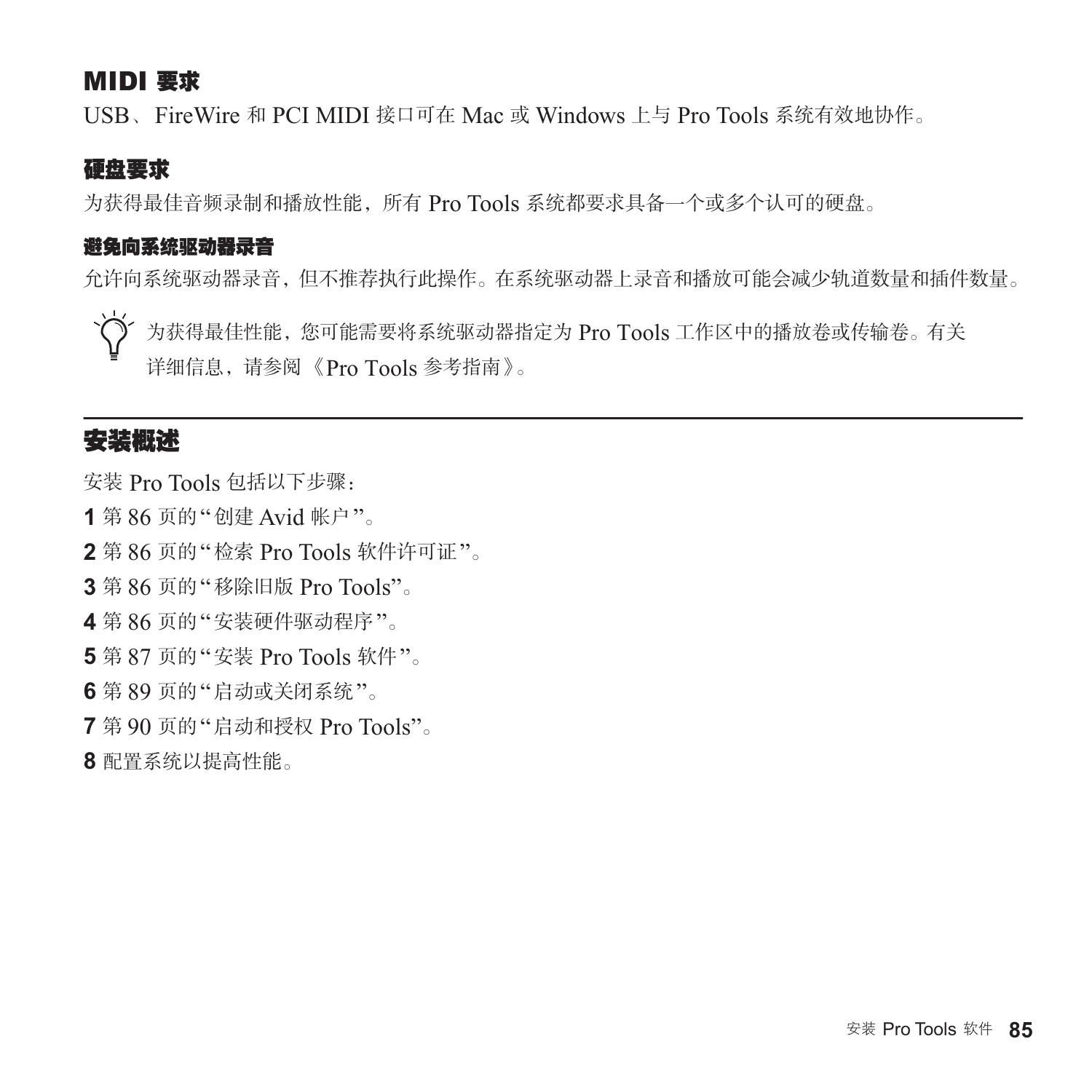# <span id="page-89-0"></span>**创建 Δvid 帐户**

激活 Pro Tools 软件时需要使用 Avid 帐户, 若所购为下载版本的 Pro Tools, 则还需使用该帐户下载软件。 ■ 若无 Avid 帐户, 请访问 www.avid.com/myavid 以创建帐户。

# <span id="page-89-1"></span>检索 Pro Tools 软件许可证

购买 Pro Tools 时, 您可以通过激活卡或 Avid 帐户接收激活码。

### 检索 Pro Tools 软件许可证:

- 1 若尚无 iLok 帐户, 请访问 www.ilok.com 以注册帐户。
- 2 访问 www.avid.com/activation 并登录 Avid 帐户 (若尚无 Avid 帐户, 请单击"创建您的帐户")。
- 3 输入激活码及 iLok.com 用户 ID。
- 4 按照屏幕上的说明将许可证存入 iLok.com 帐户。

# <span id="page-89-2"></span>⼨䮑ᬔ❵ Pro Tools

若安装有旧版 Pro Tools. 请按照该版本的《安装指南》中的说明将其移除。



计算机上可同时安装 Pro Tools 11 及 Pro Tools 10.3.6 或更高版本。有关详细信息, 请访问 www.avid.com/compatibility 或参阅 Pro Tools 自述文件。

# <span id="page-89-3"></span>安装硬件驱动程序

安裝 Pro Tools 软件前,请安装最新的硬件驱动程序。有关详细信息,请参阅随音频硬件提供的文档。对于 Avid 音频接口, 请从 www.avid.com/drivers 下载并安装相应的 Avid 硬件驱动程序。

若未安装驱动程序, 则 Pro Tools 将无法识别音频接口。若打算升级 Pro Tools, 请务必安装最新 的硬件驱动程序。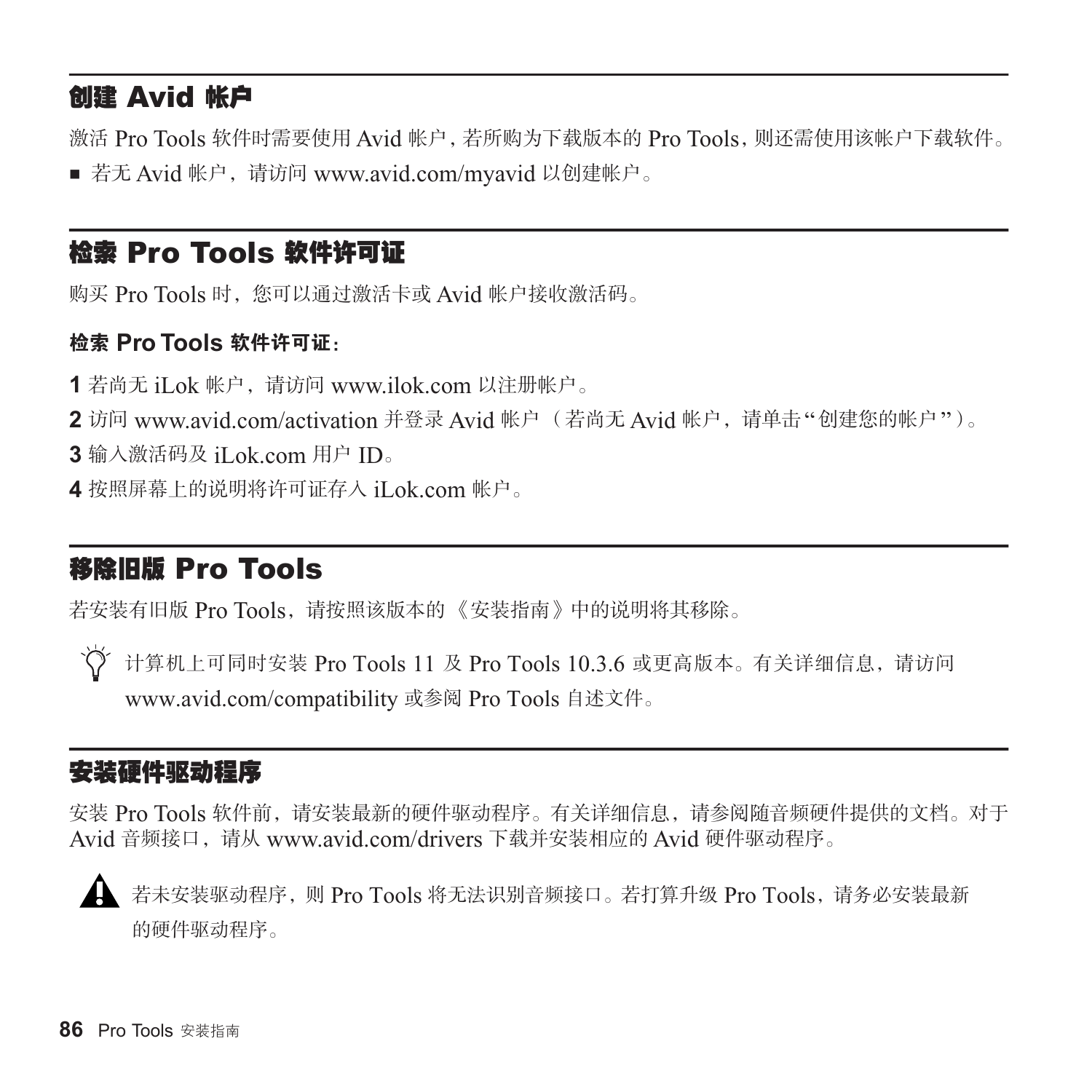# <span id="page-90-0"></span>安装 Pro Tools 敦性

音频接口驱动程序安装完成后便可安装 Pro Tools 了。

**A** 安装 Pro Tools 前,请参阅安装程序随附的 Pro Tools 自述文件。

### 在 Mac 上安装 Pro Tools

要从 Mac 的 DVD 上安装 Pro Tools:

1 将 Pro Tools 安装盘插入您电脑上的 DVD 驱动器。

**2** 打开 Pro Tools 光盘

3 双击 Pro Tools 应用程序图标。 Pro Tools 应用程序将被自动复制到您的应用程序文件夹。

4 在 Pro Tools 应用程序被复制到您的应用程序文件夹后,启动 Pro Tools 来完成安装。请参阅第 90 页的"启 动和授权 [Pro Tools"](#page-93-0)。

### **在 Mac 上安装 Pro Tools:**

1 通过在线 Avid 帐户下载 Pro Tools 安装程序。

2 打开 Pro Tools 光盘或磁盘映像。

3 将 Pro Tools 应用程序图标拖至磁盘映像中 Applications (应用程序) 文件夹别名上方。

4 将 Pro Tools 应用程序复制到 Applications (应用程序)文件夹后, 启动 Pro Tools 以继续安装流程。 请参阅第 90 页的"启动和授权 [Pro Tools"](#page-93-0)。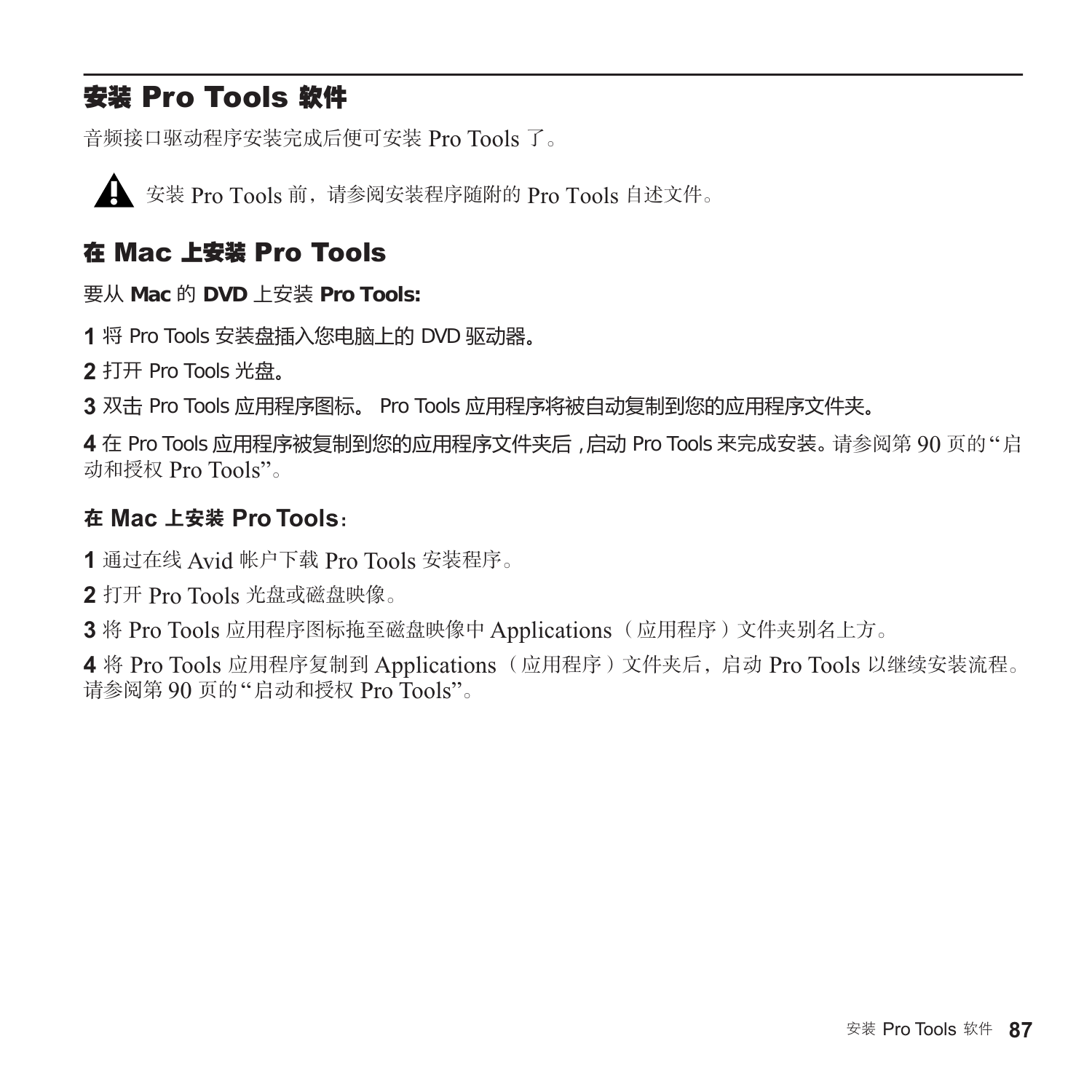# 在 Windows 上安装 Pro Tools

### **在 Windows 上安装 Pro Tools:**

1 确保以管理员身份登录要安装 Pro Tools 的帐户。

2 执行以下操作之一:

- 将 Pro Tools 安装程序光盘插入 DVD 光驱中。
- 通过在线 Avid 帐户下载 Pro Tools 安装程序。

3 执行以下操作之一:

- 若 Windows AutoRun (Windows 自动运行)处于启用状态,则画面上将会出现微型浏览器。选择 Install Pro Tools (安装 Pro Tools)以开始安装。
- 若 Windows AutoRun (Windows 自动运行)处于禁用状态,请找到并双击 Setup.exe, 然后选择 Install Pro Tools (安装 Pro Tools)以开始安装。

**▲** 在 Windows 系统中, 如出现 User Account Control (用户帐户控制)对话框, 请单击 Allow (允许)。 可忽视安装过程中显示的部分消息, 包括多个 Found New Hardware (发现新硬件)对话框和 A Problem Occurred During Hardware Installation (硬件安装期间出现了问题)。若显示驱动程序 没有通过 Windows 徽标测试的警告对话框,请单击 Continue Anyway (仍然继续)。

4 按照屏幕上的说明继续安装。

5 完成 Install Wizard (安装向导)后, 启动 Pro Tools 以继续安装流程。请参阅第 90 页的"启动和授权 [Pro Tools"](#page-93-0)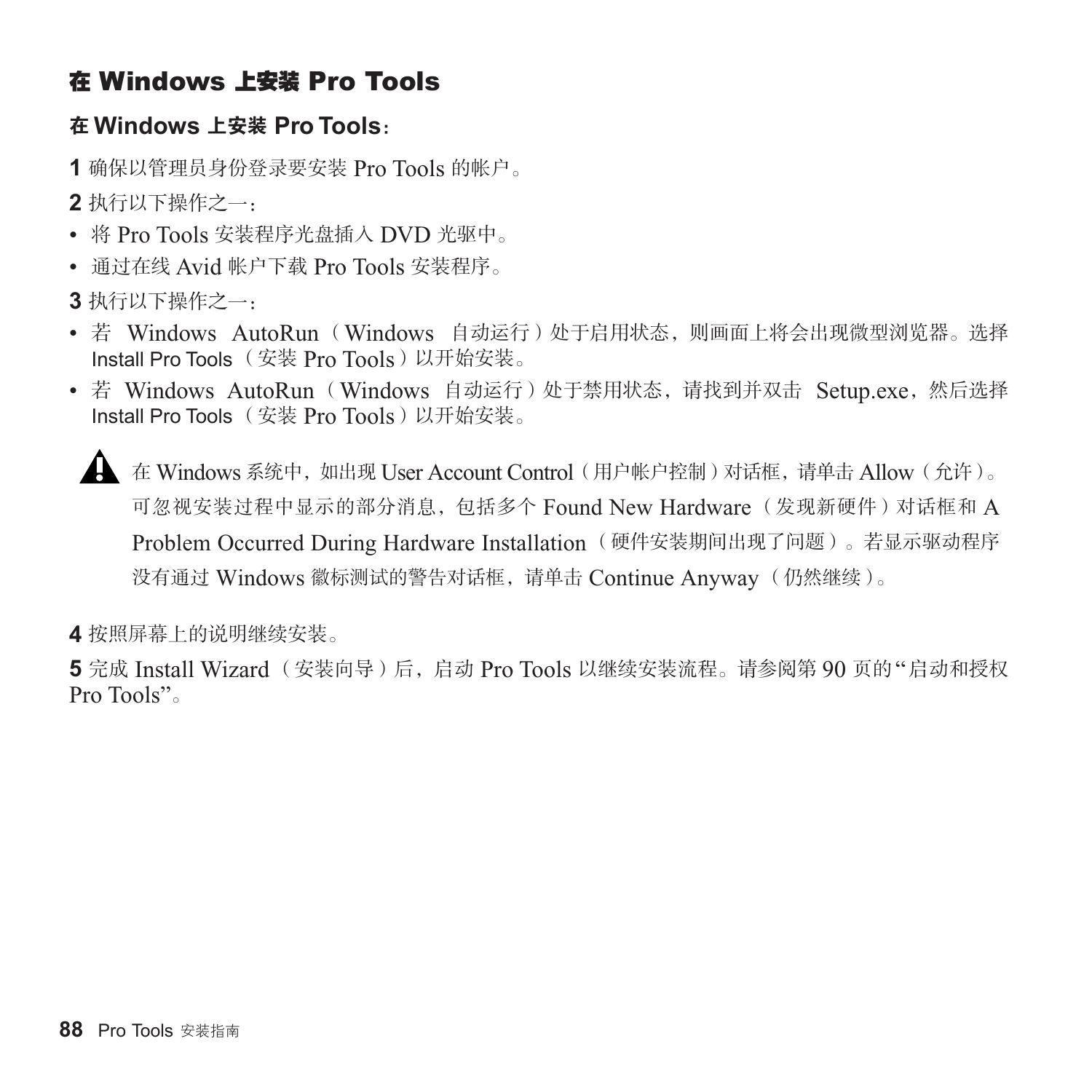### <span id="page-92-0"></span>白动或美闲系统

为确保 Pro Tools 系统各组件之间正常通信,请按照特定顺序——启动它们。

#### 请按以下顺序启动 Pro Tools 系统:

1 确保所有设备(包括您的计算机)均已关闭。

2 调低系统中所有输出设备的音量。

3 对于配有扩展接口箱的系统, 请打开扩展接口箱。

4 打开所有外置硬盘。等待十秒, 让它们达到所需的转速。

5 打开所有控制界面。

6 打开所有 MIDI 接口和设备或同步外设。

7 对于需要外部供电的系统,请开启硬件(如 HD I/O 或 003)。等待至少十五秒, 让音频接口初始化, 以及 状态 LED 指示灯停止闪烁。

8 打开计算机。

**9** 启动 Pro Tools (请参阅第 90 页的"启动和授权 [Pro Tools"](#page-93-0))。

#### 请按以下顺序关闭 Pro Tools 系统:

**1** 退出 Pro Tools (Mac 上: Pro Tools > Quit (Pro Tools > 退出): Windows 上: File > Exit (文件 > 退出))。

2 关闭或者调低系统中所有输出设备的音量。

3 关闭计算机。

4 若系统使用需要外部电源的硬件, 请关闭硬件。

**5** 美闭 Pro Tools 音频接口。

6 对于配有扩展接口箱的系统, 请关闭扩展接口箱。

7 关闭各种 MIDI 接口、MIDI 设备以及同步外设。

**8** 关闭所有控制界面或工作台。

9 关闭各外置硬盘。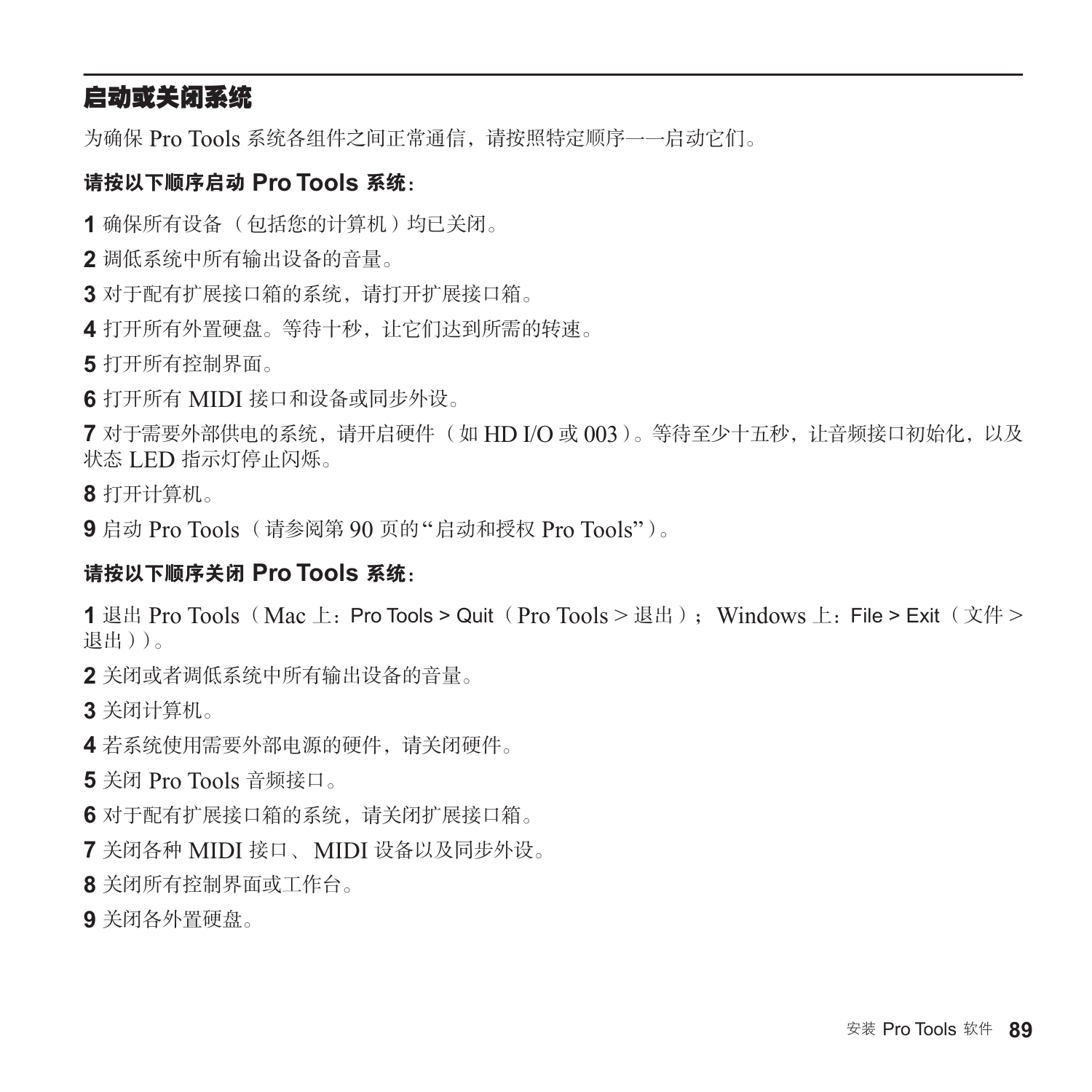# <span id="page-93-0"></span>**白动和拇权 Pro Tools**

### **启动和授权 Pro Tools 软件:**

1 确保您的音频接口已连接到计算机,并且已打开电源。

2 确保将 iLok (第二代) 连接至计算机上的空闲 USB 端口。



. 请不要在启动或运行 Pro Tools 时移除 iLok。

3 执行以下操作之一:

- 在 Mac 上, 双击 Macintosh HD/Applications/Pro Tools 中的应用程序图标。
- 在 Windows 上, 双击桌面上的 Pro Tools 快捷方式 (或双击 Program Files\Avid\Pro Tools 中的应 用程序)。
- 4 显示 Pro Tools 激活屏幕时, 双击 Activate (激活)。
- 5 登录 iLok.com 帐户 (若无 iLok 帐户, 请单击 Create New Account (创建新帐户))。

6 显示可用许可证列表时, 选择 Pro Tools 11 的许可证, 然后单击 Next (下一步)。

7 将 iLok 选为许可证存储位置, 然后单击 Next (下一步)。

8 完成激活后, 单击 Continue (继续) 启动 Pro Tools。

# 配置 Pro Tools 系统

完成 Pro Tools 软件的安装、授权和启动后,您便可配置您的 Pro Tools 系统,以满足您工作室的具体需求。 有关如何配置 Pro Tools 软件的详细信息, 请参阅《Pro Tools 参考指南》(可通过 Pro Tools 的"帮助" 菜单获取)。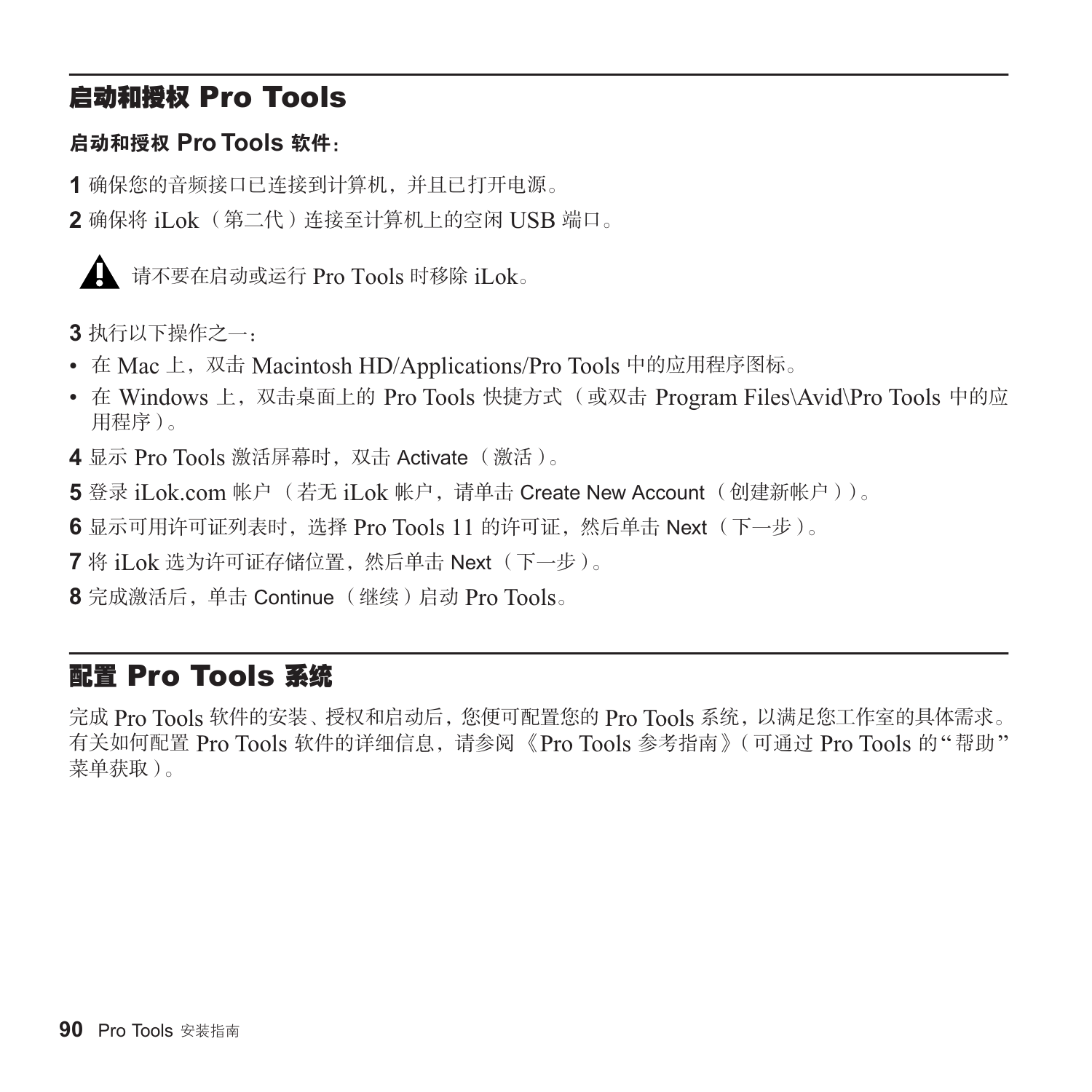# 优化田于 Pro Tools 的 Mac 系统

为确保使用 Pro Tools 时获得最佳性能, 请先对计算机进行配置。



㠒㺮㣤ः᧺҉㈨㐌хࡃ⮱Ⴙ᪡ᣕ㡽݄㶕喑䄤䃬䬛 www.avid.com/optimizeȡ

在配置计算机之前, 确保以管理员身份登录要安装 Pro Tools 的帐户。有关 Mac OS X 中管理员权限的详 细信息,请参阅 Apple OS X 文档。

**▲** 请勿使用 Mac OS X 自动的 Software Update (软件更新) 功能, 因为该功能可能会将系统升级到 尚未获得 Pro Tools 认可的 Mac OS 版本。有关经过认证的 Mac OS 版本的详细信息, 请访问 www.avid.com/compatibility.

#### 羊闭节能器

#### 关闭节能器功能:

1 从 Apple 菜单中选择 System Preferences (系统预置)。

**2** 单击 Energy Saver (节能器)。

3 将 Computer Sleep (计算机睡眠) 设置设成 Never (永不)。

4 将 Display Sleep (显示器睡眠)设置设成 Never (永不)。

5 取消选择 Put the hard disk(s) to sleep when possible (如果可能,使硬盘进入睡眠)选项。

#### 禁用或重新分配供 Pro Tools 使用的 Mac 键盘快捷键

为完善 Pro Tools 键盘快捷键, 您必须在 Apple System Preferences (系统预置)中禁用或重新分配所有 冲突的 Mac OS X 键盘快捷键。



若要查看 Pro Tools 键盘快捷键的完整列表, 请参阅《Pro Tools 快捷键指南》(Help > Pro Tools Shortcuts [帮助 > Pro Tools 快捷键 ])。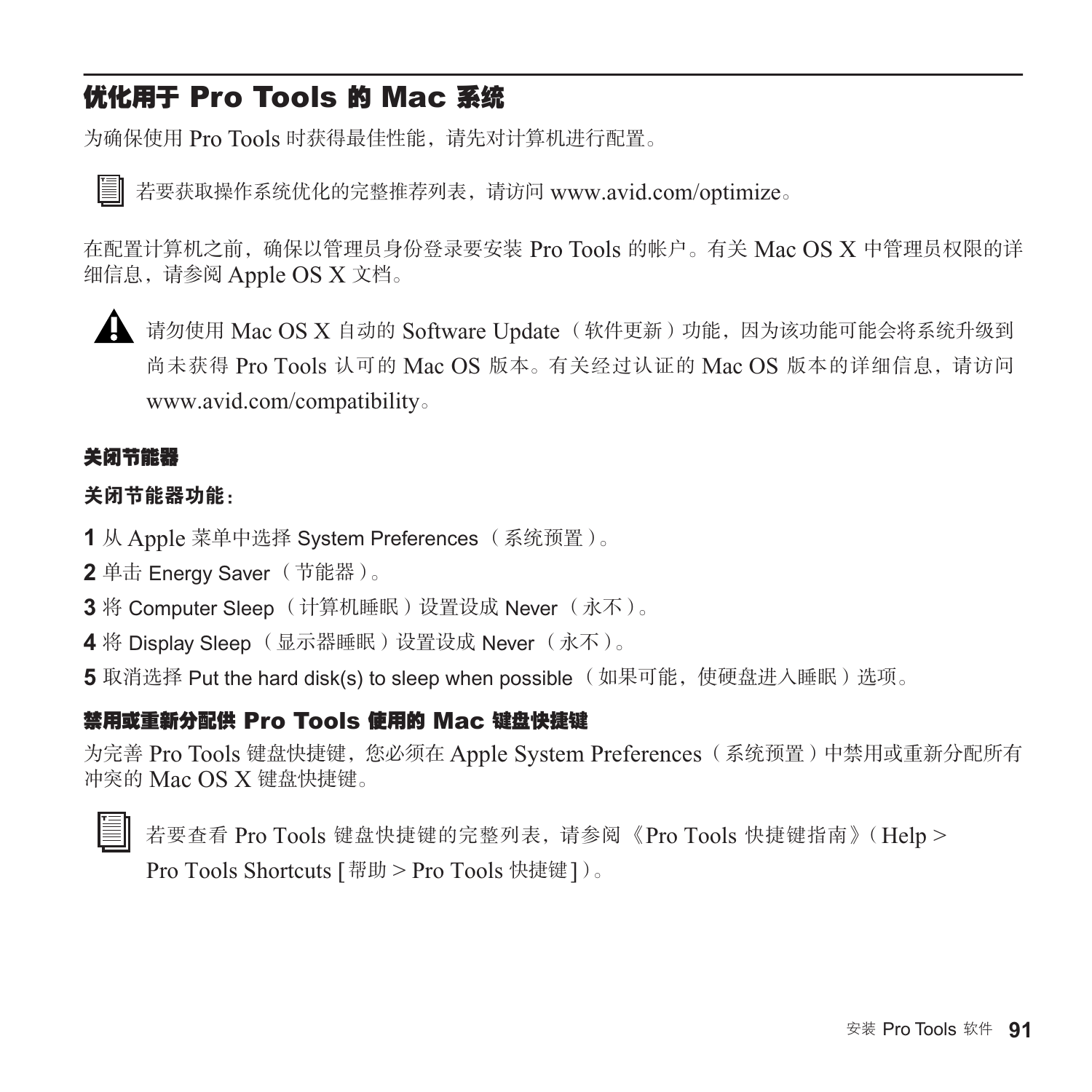### 禁用或重新分配供 Pro Tools 使用的 Mac 键盘快捷键:

1 从 Apple 菜单中选择 System Preferences (系统预置)。

2 单击 Keyboard (键盘)。

3 单击 Keyboard Shortcuts (键盘快捷键)选项卡。

4 您可以禁用或重新分配与 Pro Tools 键盘快捷键冲突的 Mac OS 键盘快捷键。下表句括各种常见的 Mac 键盘快捷键 (视 Mac 厂商和型号而定), 它们也可以用于 Pro Tools 安装指南 Pro Tools·

- $\pm$  Launchpad & Dock (Launchpad  $\frac{\pi}{2}$  Dock)  $\pm$ 
	- Turn Dock Hiding On/Off (打开/关闭 Dock 隐藏)
- 于 Mission Control (任务控制)下
	- Mission Control (任务控制)
	- Application windows (应用程序窗口)
	- Show Desktop (显示桌面)
	- Show Dashboard (显示 Dashboard)
	- Mission Control > Move left a space (Mission Control > 向左移动一个空间)
	- Mission Control > Move right a space (Mission Control > 向右移动一个空间)
	- Mission Control > Switch to Desktop n (Mission Control > 切换至桌面 n)
- 于 Keyboard & Text Input (键盘和文本输入)下
	- Turn keyboard access on or off (打开或关闭键盘访问)
	- Move focus to the window drawer (将焦点移至窗口抽屉)
	- Move focus to the Dock (将焦点移至 Dock)
	- Move Focus to active or next window (将焦点移至活动窗口或下一窗口)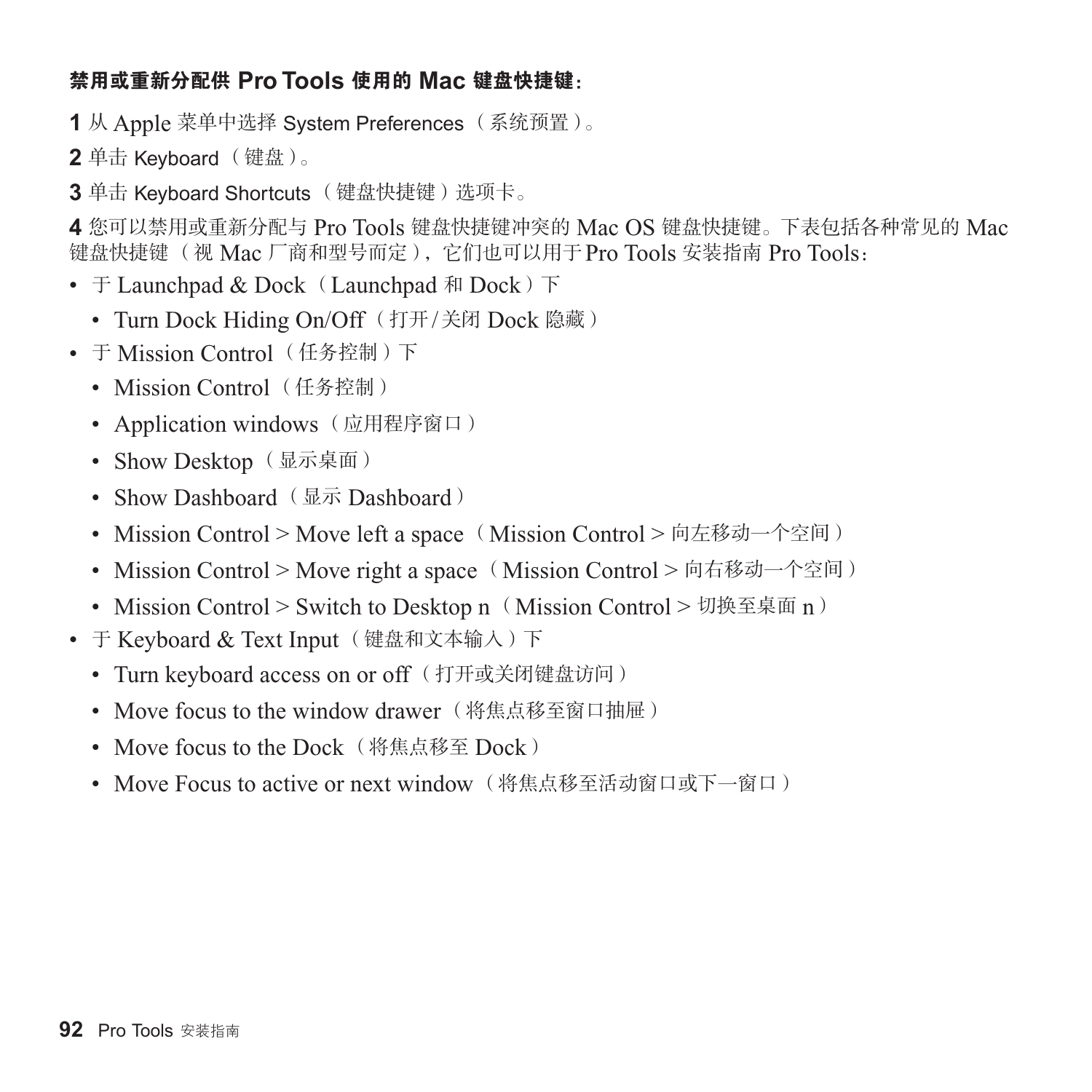- 于 Services (服务)下
	- Send File To Bluetooth Device (将文件发送到蓝牙设备)
	- Search With Google (使用 Google 搜索)
	- Spotlight
- $\pm$  Spotlight  $\pm$ 
	- Show Spotlight search field (显示 Spotlight 搜索字段)
	- Show Spotlight window (显示 Spotlight 窗口)
- 于 Accessibility (可访问性)下
	- Zoom (缩放)
	- Contrast (对比度)
- 于 Application Shortcuts (应用程序快捷键)下
	- Show Help menu (显示"帮助"菜单)

### 启用音频驱动器的日志功能

为提高音频驱动器的性能。请启用日志功能。

### 启用日志功能:

- 1 启动位于 Applications/Utilities 下的 Disk Utility (磁盘工具)应用程序。
- 2 从 Disk Utility (磁盘工具)窗口的左列选择卷。
- 3 在工具栏中选择 Enable Journaling (启用日志)。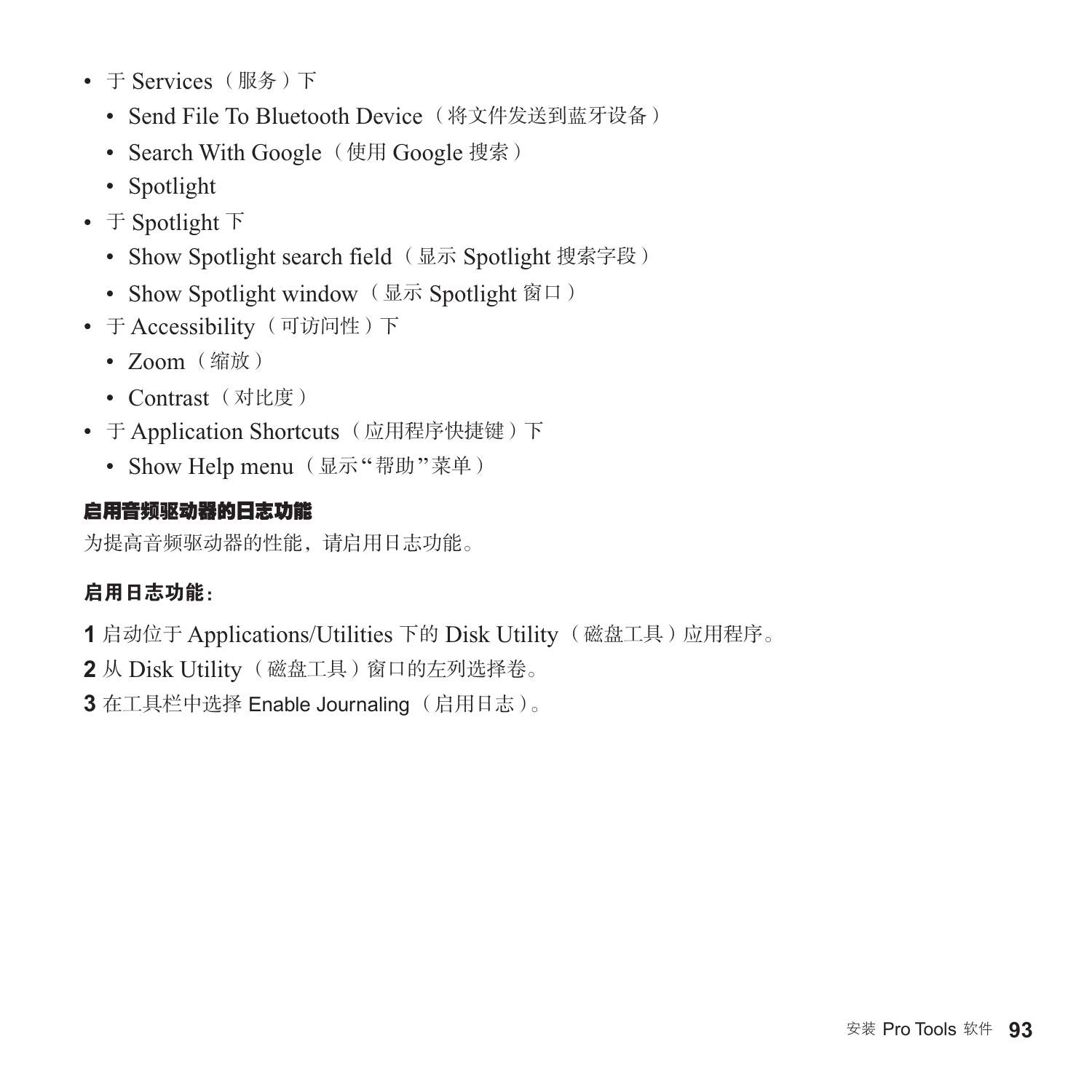# 伏伏田于 Pro Tools 的 Windows 系统

为确保使用 Pro Tools 时获得最佳性能, 请在使用 Pro Tools 硬件和软件前对计算机进行配置。



**| 若要获取操作系统优化的完整推荐列表, 请访问 www.avid.com/optimize。** 

在配置计算机之前, 确保以管理员身份登录要安装 Pro Tools 的帐户。有关管理员权限的详细信息, 请参阅 Windows 文档。

#### 必要的优化

为确保使用 Pro Tools 时获得最佳性能, 请在使用 Pro Tools 硬件和软件前对下列设置进行配置。



 $\bigoplus$  在完成 Windows 系统设置的更改之后, 请重新启动计算机。

#### 禁用用户帐户控制

### 禁用用户帐户控制 (UAC):

1 选择 Start > Control Panel (开始 > 控制面板)。

- 2 单击 User Accounts and Family Safety (用户帐户和家庭安全)。
- 3 单击 User Accounts (用户帐户)。
- 4 单击 Change User Account Control settings (更改用户帐户控制设置)。
- 5 将滑杆设置到 Never Notify (从不通知)。

 $6$  单击 OK (确定)。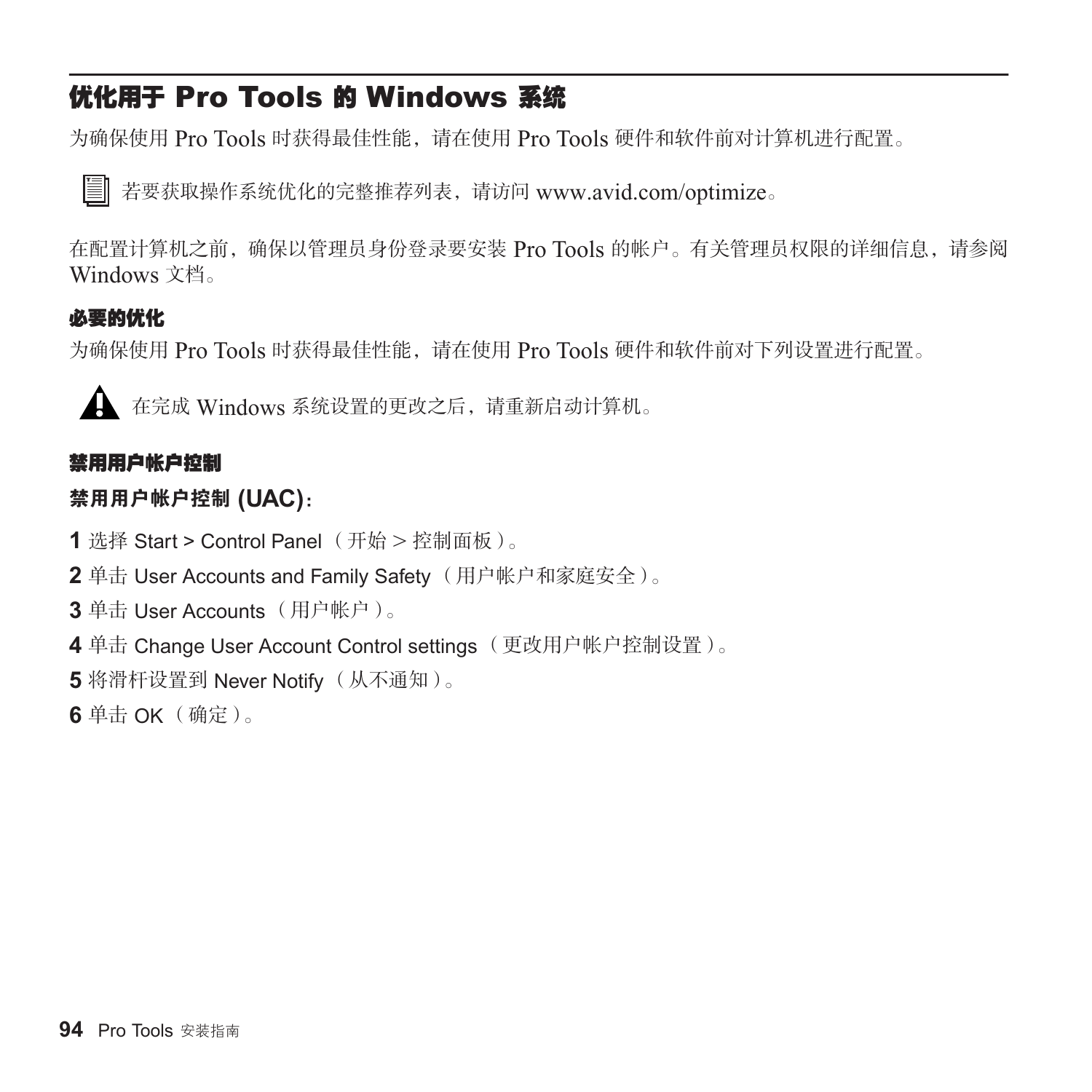#### 配置系统待机和电源管理

使用 Pro Tools 时, Windows 的 System Standby (系统待机) 电源使用方案必须设为 Always On (一直开着)。这有助于避免时间很长的录音或播放因系统资源耗尽电力,而导致录音或播放停止。

#### 配置 Windows 的电源管理:

1 洗择 Start > Control Panel (开始 > 控制面板)。

**2** 单击 System and Security (系统和安全)。

3 单击 Power Options (电源选项)。

4 单击箭头以显示 Additional Plans (其他方案)。

**5** 选择 High Performance (高性能)。

**6** 单击 Change plan settings (更改方案设置)。

**7** 单击 Change advanced power settings (更改高级电源设置)。

8 在 Power Options (电源选项) 对话框中, 显示 Hard disk > Turn off hard disk after (硬盘 > 在一段时 间后关闭硬盘)。

9 单击 Setting (设置)选项。

**10** 在 Setting (Minutes) (设置 [分钟])字段中选择值,并按下计算机键盘上的 Backspace (空格键) 或将值滚动至 Never (从不)。

11 单击 OK (确定)。 硬盘设置更改为 Never (从不), 而 Power Options (电源选项)对话框将随即关闭。

12 在 Edit Plan Settings (编辑方案设置)窗口中, 单击 Save changes (保存更改)并关闭窗口。



▲ Pro Tools 在启动后将自动切换成 High Performance (高性能)电源管理设置。退出 Pro Tools 后, Windows 将恢复成之前选择的电源管理设置(如不同)。因此, 优化用于 Pro Tools 的电源管理设 置时, 应仅优化 High Performance (高性能)配置。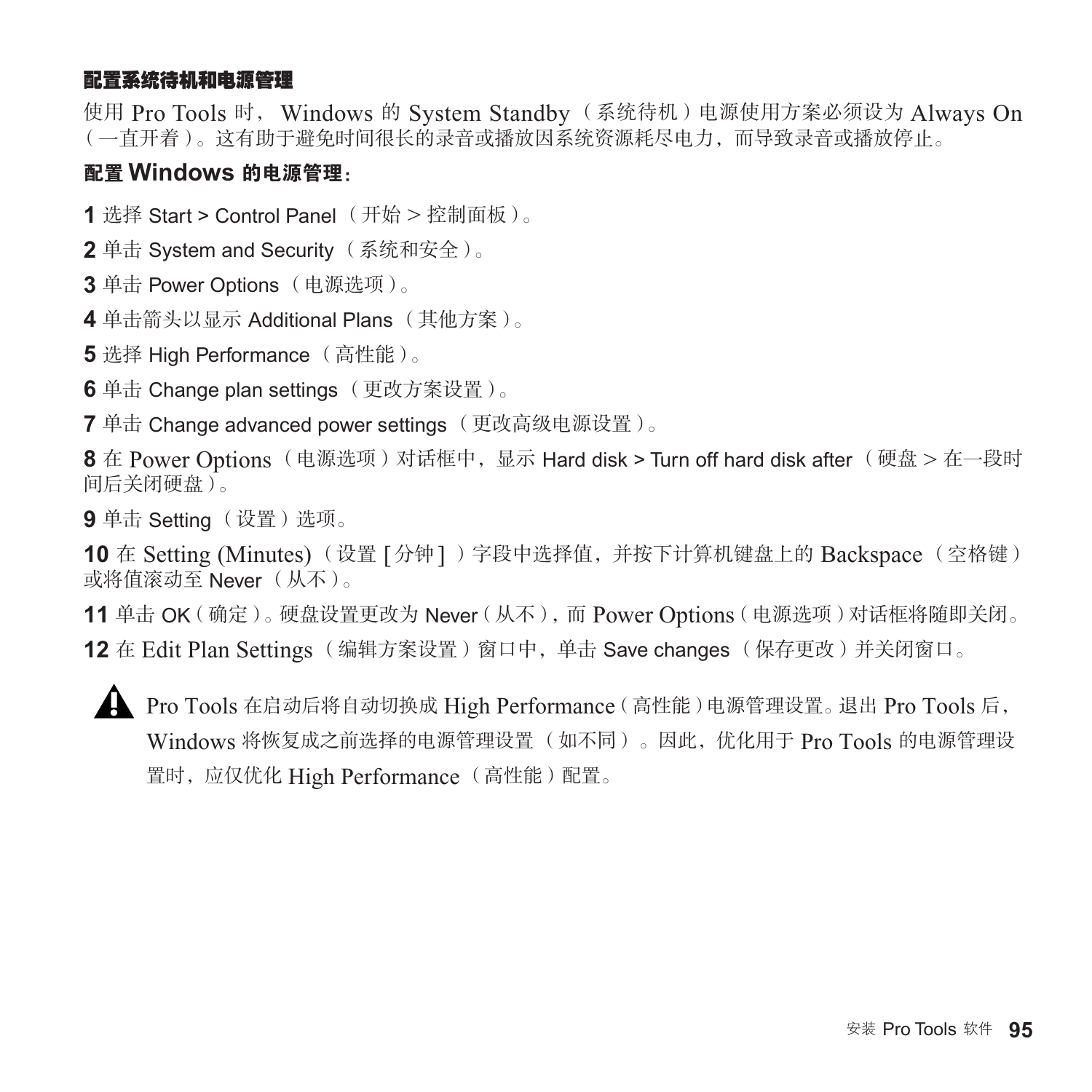# 建议优化

Pro Tools 也可能会受到计算机上安装的其他软件和硬件驱动程序的影响。为获得最佳性能、建议( 但并不 要求)采取以下措施:

- 在运行 Pro Tools 时避免运行任何不必要的程序。
- 关闭各种在后台运行的软件实用程序, 例如 Windows Messenger、日历程序和磁盘维护程序。
- 在运行 Pro Tools 时关闭各种非必要的 USB 设备。

### 可选优化

以下系统优化操作可能有助于提高 Pro Tools 在某些系统上的性能。建议只在必要时才尝试这些优化操作, 因为它们可能会禁用系统上其他程序的功能或对其产生不利影响。

#### 调整处理器计划

#### 调整处理器计划的性能:

1 右击 Computer (我的电脑)并选择 Properties (属性)。

2 单击 Advanced system settings (高级系统设置)。

3 在 Performance (性能)部分, 单击 Settings (设置)按钮。

4 在 Performance Options (性能选项)窗口中, 单击 Advanced (高级)选项卡。

5 在 Processor Scheduling (处理器计划)部分, 选择 Background Services (后台服务)选项。

**6** 单击 OK (确定), 关闭 Performance Options (性能选项)窗口。

7 单击 OK (确定), 关闭 System Properties (系统属性)窗口。

#### 埜田系统户动项目

计算机使用的程序越少,可供 Pro Tools 使用的资源就越多。有些在系统启动时加载的应用程序会不必要地 消耗 CPU 资源,可以将此类程序关掉。

若要禁用以下启动项目, 请小心操作,

- 便携式媒体序号(用于使用拷贝保护键的某些应用程序)
- 即插即用服务
- $\cdot$  事件记录
- 密码编译服务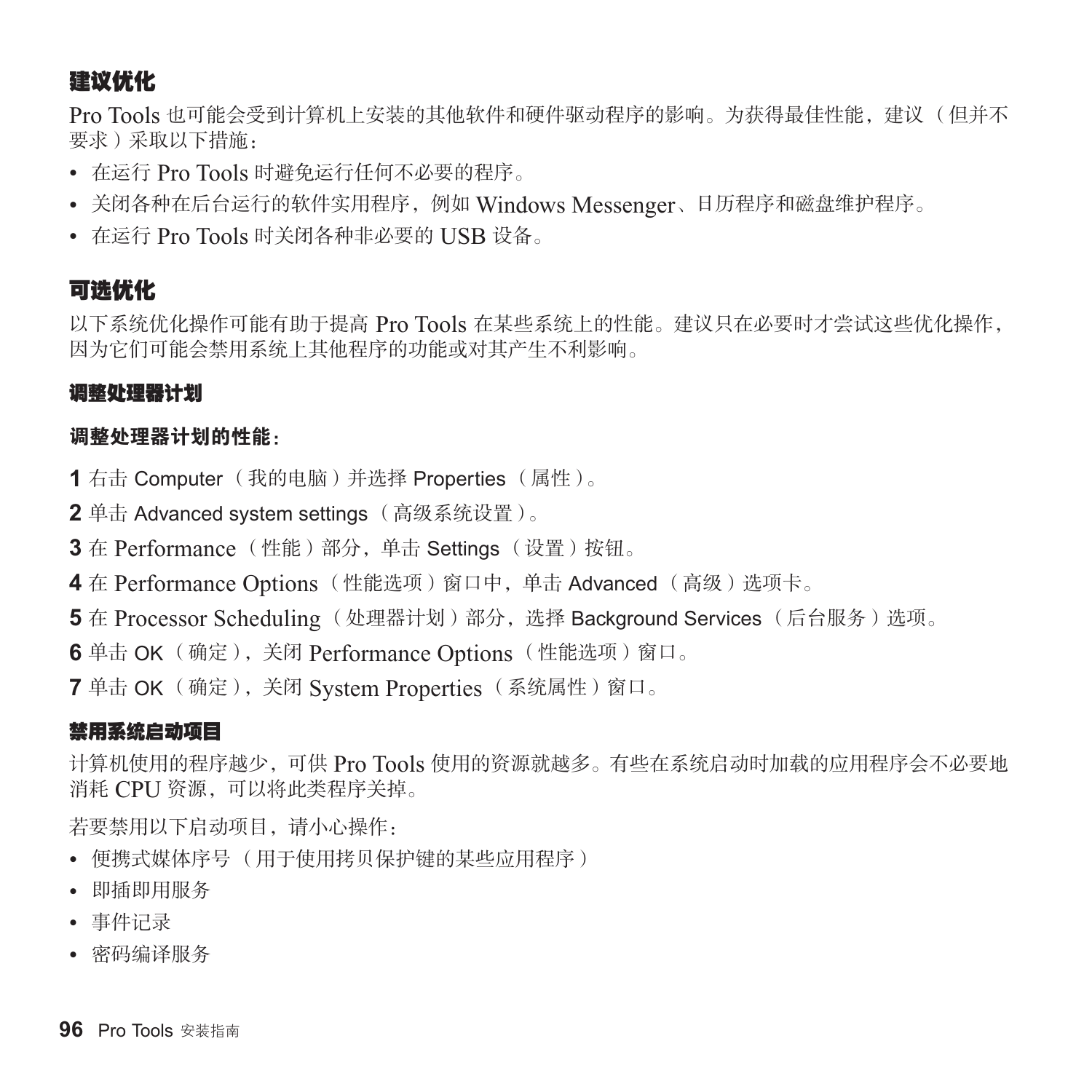#### 禁用系统启动项目:

1 在 Start (开始) 菜单的 Start Search (开始搜索) 中键入 msconfig, 并按下 Enter 以打开 System Configuration Utility (系统配置实用程序)。

2 在 General (一般)选项卡下,选择 Selective Startup (有选择的启动)。

3 取消选择 Load Startup Items (加载启动项), 然后单击 OK (确定)。

4 单击 Restart (重新启动) 以重启计算机。

5 重新启动之后, 计算机就会显示 Svstem Configuration (系统配置) 消息。取消选择 Don't show this message again (不再显示此消息)选项之前, 请先检查 Pro Tools 的性能是否有所提高。若性能未见提高, 请运行 msconfig, 将计算机的 Startup Selection (启动选择)还原至 Normal Startup - load all device drives and services (正常启动 - 加载所有设备驱动程序和服务)。或者,也可以尝试逐个禁用启动项目和 非必要的进程。

### 备份系统

设置系统及安装 Pro Tools 后, 应使用备份实用程序来保存系统硬盘的映像。这样, 您可以在遇到问题时快 速恢复系统配置与设置。